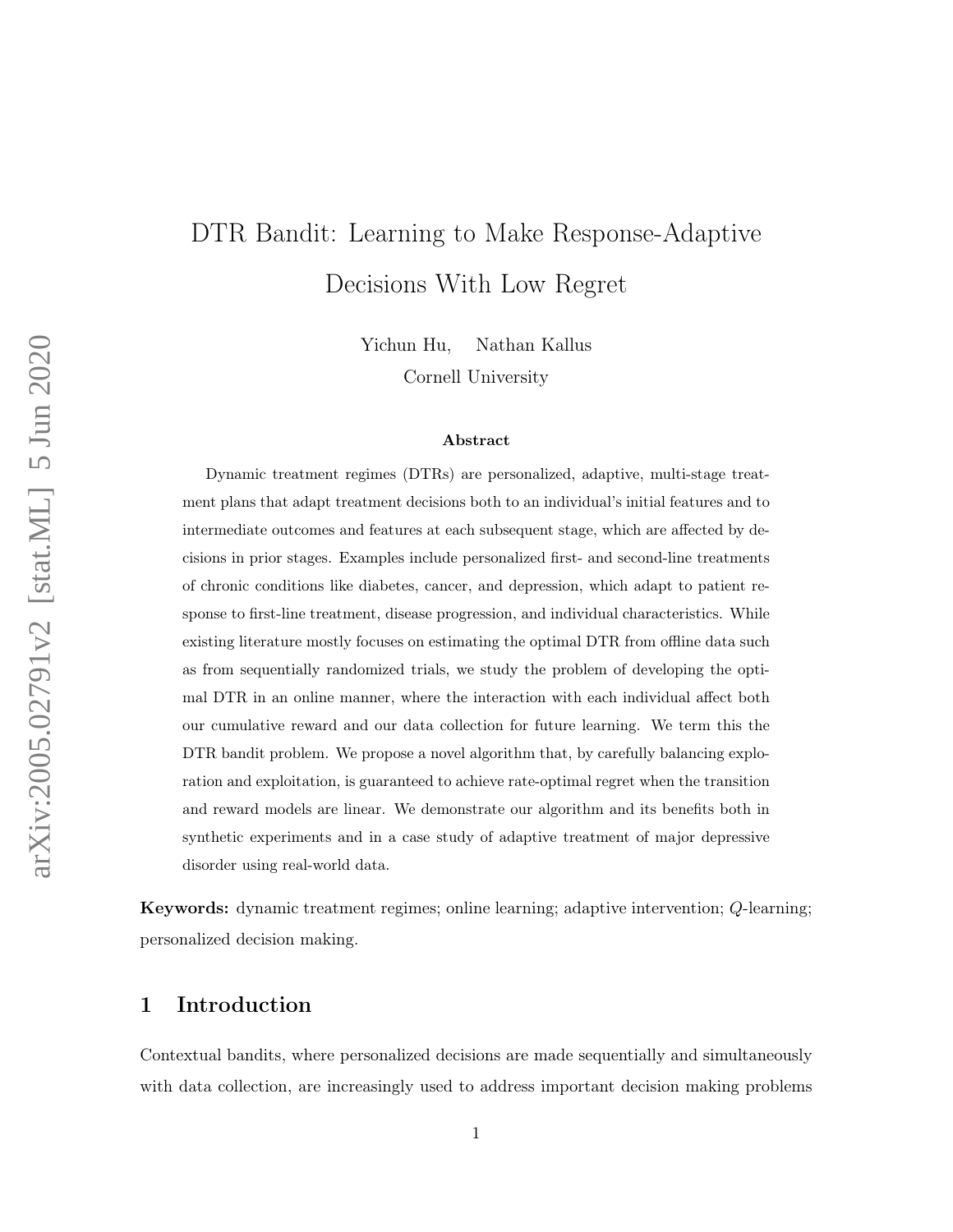<span id="page-1-0"></span>

Figure 1: A simple dynamic treatment regime for the treatment of attention deficit hyperactivity disorder (ADHD) proposed by [Pelham and Fabiano](#page-39-0) [\(2008\)](#page-39-0). B-mod stands for behavioral modification therapy.

where data is limited and expensive to collect, with applications in product recommendation [\(Li et al. 2010\)](#page-38-0), revenue management [\(Kallus and Udell 2016,](#page-38-1) [Qiang and Bayati 2016\)](#page-39-1), policymaking [\(Athey et al. 2018\)](#page-36-0), and personalized medicine [\(Tewari and Murphy 2017\)](#page-40-0). Bandit algorithms are also increasingly being considered in place of classic randomized trials in order to improve both learning and the outcomes for study participants [\(Athey et al. 2018,](#page-36-0) [Villar et al. 2015\)](#page-40-1).

But, in many cases decisions are not a one-and-done proposition and there is often a crucial opportunity to adapt to a unit's response to initial treatment, and the use of firstline and second-line therapies in the treatment of chronic conditions like diabetes, cancer, and depression are a crucial aspect of current practice. Generally, a more conservative or more commonly effective treatment is often used at first, reverting to more intensive or more unique treatment if the patient's condition does not respond to the initial intervention or dialing treatment back if the condition is in remission. Figure [1,](#page-1-0) for example, shows a personalized and adaptive treatment plan for the treatment of pediatric attention deficit hyperactivity disorder (ADHD) proposed by [Pelham and Fabiano](#page-39-0) [\(2008\)](#page-39-0). These adaptive treatment plans are called dynamic treatment regimes (DTRs; [Chakraborty and Moodie](#page-37-0) [2013,](#page-37-0) [Murphy 2003\)](#page-38-2). With the growing availability of rich individual-level data from, e.g., electronic health records [\(Bertsimas et al. 2017\)](#page-36-1) and online customer behavior [\(Kallus and](#page-38-1)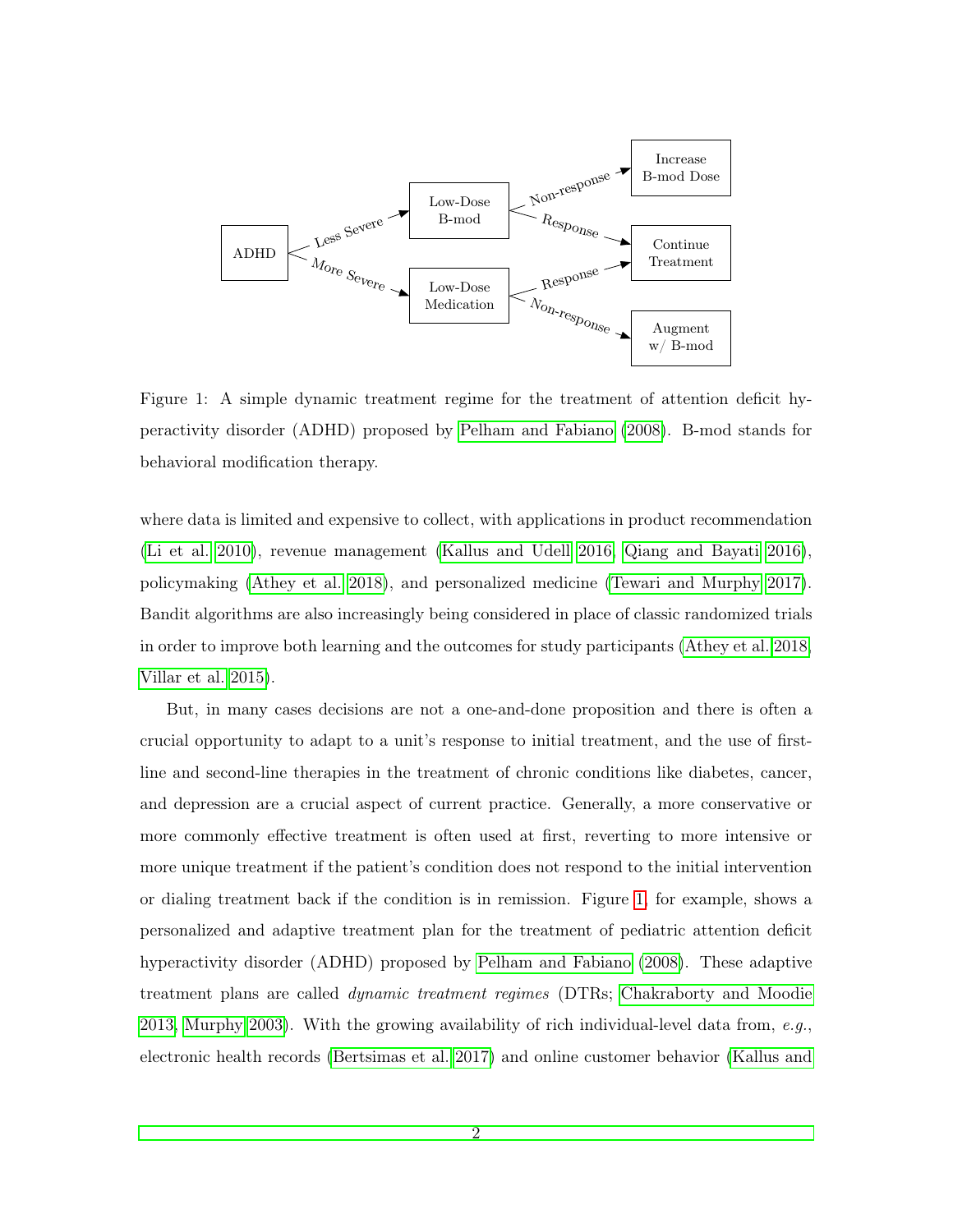[Udell 2016\)](#page-38-1), there is even more opportunity for DTRs to also further personalize to individual characteristics beyond a single disease progression measure. Crucially, in DTRs, the initial treatment choice not only affects the initial outcome, but also a subject's features in future stages, which may further affect future decisions and outcomes. Therefore, successful learning of DTRs hinges on accurately learning both the outcome and the transition dynamics and their dependence on subject's features.

Traditionally, DTRs are estimated offline, usually from data collected by sequential multiple assignment randomized trials (SMARTs), which randomize assignment at each decision point. Some of the most well-known SMART studies include the CATIE trial for antipsychotic medications in patients with Alzheimer's disease [\(Schneider et al. 2001\)](#page-39-2), the STAR\*D trial for treatment of depression [\(Lavori and Dawson 2000\)](#page-38-3), and the PROBIT trial for the promotion of breastfeeding [\(Kramer et al. 2001\)](#page-38-4). Many offline learning methods for DTRs have been proposed, which assume that we have access to the collection of observed trajectories for all patients who participated in the study (we review these methods in Section [1.1\)](#page-3-0). However, sequential randomized trials are usually rather costly and limited in size in practice, especially in healthcare domains. Thus, it would be attractive to use algorithms that learn an effective dynamic treatment regime in an online manner while ensuring subjects have good outcomes, much like the above mentioned contextual bandit algorithms but being able to be response-adaptive at the unit level. Adaptivity is incredibly crucial in practice: while contextual bandits can personalize treatments to individuals' baseline characteristics such as age, weight, comorbidities, etc., these features' predictive ability pales in comparison to the informativeness of an individual's actual response to an actual treatment.

In this paper, we study efficient online learning algorithms for optimal dynamic treatment regimes when the reward and transition models are linear. As in contextual bandit problems, from each unit we interact with, we only observe *bandit feedback*, *i.e.*, only the rewards of the actions taken and never that of the other actions not taken, so we face the oft-noted trade-off between exploration and exploitation: we are motivated to myopically apply the currentbest DTR based on the trajectories observed so far from previous units so to collect the highest reward for the current unit, but we also need to explore other treatment options in order to learn more about them for fear of missing better options for future units due to lack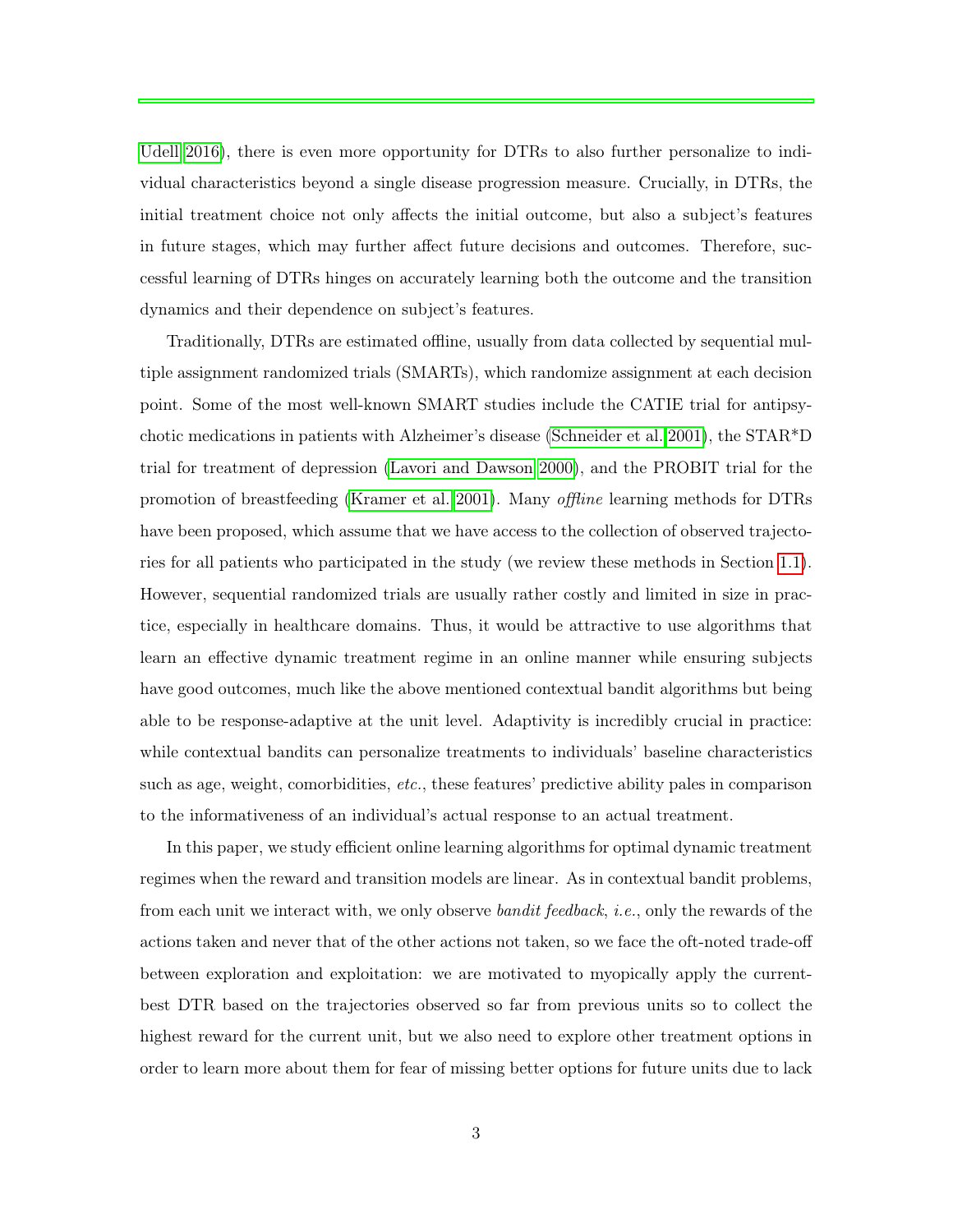of data. Unlike contextual bandit problems, our decisions not only impact the immediate reward and which arm we observe at the present context for use in future learning, but they also impact both the possible reward in future stages for the same unit and the possible context at which we may obtain new data on future-stage reward structure. Our proposed algorithm tackles the trade-off between exploration and exploitation by carefully balancing the two imperatives and maintaining two sets of parameter estimators (one unbiased but imprecise, one biased but much more precise) to use in different context regions (inspired by [Goldenshluger and Zeevi 2013\)](#page-37-1). We prove that, under a sharp margin condition (*i.e.*,  $\alpha = 1$ in our Assumption [2](#page-10-0) below), our algorithm only incurs  $O(\log T)$  regret after interacting with T units, compared to the oracle policy that knows the true reward and transition models exactly. Our result is rate optimal and comparable to regret rates in the one-stage linear-response bandit problem where we may treat each unit only once.

#### <span id="page-3-0"></span>1.1 Related Literature

Dynamic Treatment Regimes. DTRs generalize individualized treatment regimes (ITRs; [Athey and Wager 2017,](#page-36-2) [Kallus 2017,](#page-37-2) [2018,](#page-37-3) [Qian and Murphy 2011\)](#page-39-3), which personalize single treatment interventions based on baseline unit features. In DTR models, additional interventions are made and can be tailored to the patient's time-varying features, which may be impacted by previous interventions. A number of methods have been proposed to estimate the optimal DTR from batched data from either randomized trials or observational studies, including potential outcome imputation [\(Lavori and Dawson 2000,](#page-38-3) [Murphy et al.](#page-38-5) [2001\)](#page-38-5), likelihood-based methods [\(Thall et al. 2000,](#page-40-2) [2007\)](#page-40-3), A-learning [\(Murphy 2003\)](#page-38-2), and weight-based methods [\(Zhang et al. 2013,](#page-40-4) [Zhao et al. 2015\)](#page-40-5). Our work leverages ideas from Q-learning, which has been used for learning DTRs offline from both randomized trial data [\(Chakraborty et al. 2010,](#page-37-4) [Shortreed et al. 2011,](#page-39-4) [Zhao et al. 2009\)](#page-40-6) and observational data [\(Moodie et al. 2012,](#page-38-6) [2014\)](#page-38-7). For a more complete review of DTRs and the relevant literature, see [Chakraborty and Moodie](#page-37-0) [\(2013\)](#page-37-0).

Efficient Reinforcement Learning. Online algorithms and regret analysis appear rarely in the DTR literature. A closely related topic is studied in regret-efficient exploration in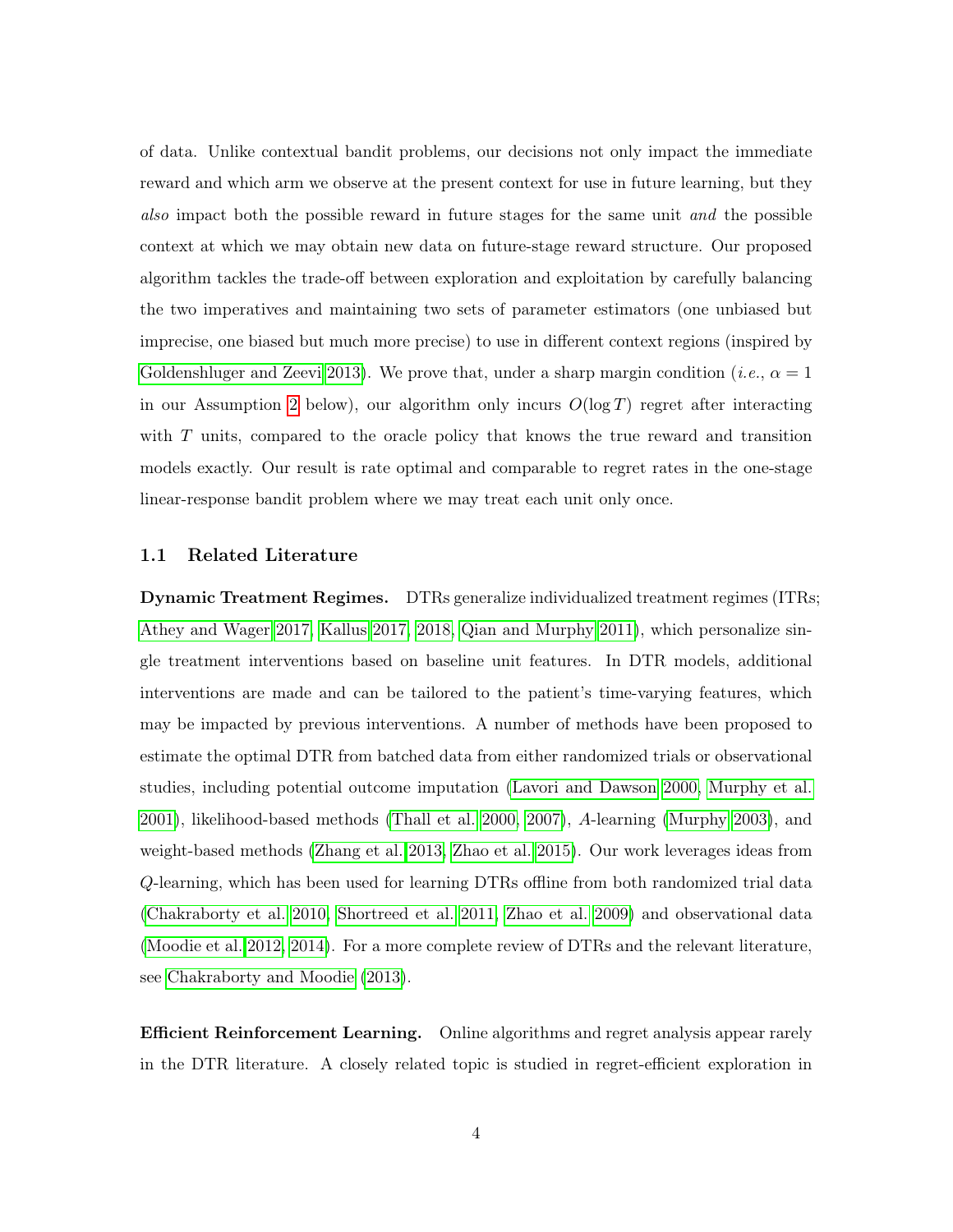episodic reinforcement learning (RL) problems. The tabular RL case, where both state and action spaces are finite, is well-studied in the literature [\(Azar et al. 2017,](#page-36-3) [Jaksch et al.](#page-37-5) [2010,](#page-37-5) [Jin et al. 2018\)](#page-37-6). However, the state space (which corresponds to units' features in DTR problems) is usually enormous or even infinite/continuous in real-world applications, which makes the tabular algorithms (whose regret grows polynomially in the number of states) untenable in practice. Thus, effectively modeling the reward/transition structure is necessary. Recently, [Jin et al.](#page-37-7) [\(2019\)](#page-37-7) proposed a new efficient RL algorithm with linear function approximation, but their setting is fundamentally different from ours. The most important difference is that under our reward and transition model, the Q-functions are no longer linear functions in the contexts, so their algorithm is not applicable in our setting. Moreover, we introduce the margin condition to the DTR problem, which allows for much lower regret rate when feature distributions are not arbitrarily highly concentrated near the decision boundary, as should occur in practice.

Contextual Bandits. The multi-armed bandit problem, originally formalized in [Robbins](#page-39-5) [\(1952\)](#page-39-5) and analyzed in [Lai and Robbins](#page-38-8) [\(1985\)](#page-38-8), considers the sequential decision-making problem with adaptive data collection. The contextual bandit problem extends the multiarmed bandit problem by introducing observations of side information at each time point (e.g., [Auer 2002,](#page-36-4) [Dani et al. 2008\)](#page-37-8). This problem has become increasingly relevant in recent years, as individual-level data has become more prevalent. While some literature makes no assumption about the context generating process and allows for adversarially chosen contexts (e.g., [Beygelzimer et al. 2011\)](#page-36-5), this can be overly pessimistic in real-world scenarios and inevitably leads to high regret. For example, in clinical trials for a non-infectious disease, what treatment we give to one patient does not directly influence the individual attributes of another patient. Therefore, another line of literature considers the stochastic contextual bandit problem, which assumes that contexts and rewards are drawn i.i.d. (independently and identically distributed) from a stationary but unknown distribution  $(e.g., Agarwal et al.$  $(e.g., Agarwal et al.$ [2014,](#page-36-6) [Dudik et al. 2011,](#page-37-9) [Wang et al. 2005\)](#page-40-7). We will focus on this latter stochastic setting in this paper. For a complete bibliography on bandit problems and algorithms, see [Bubeck](#page-36-7) [and Cesa-Bianchi](#page-36-7) [\(2012\)](#page-36-7).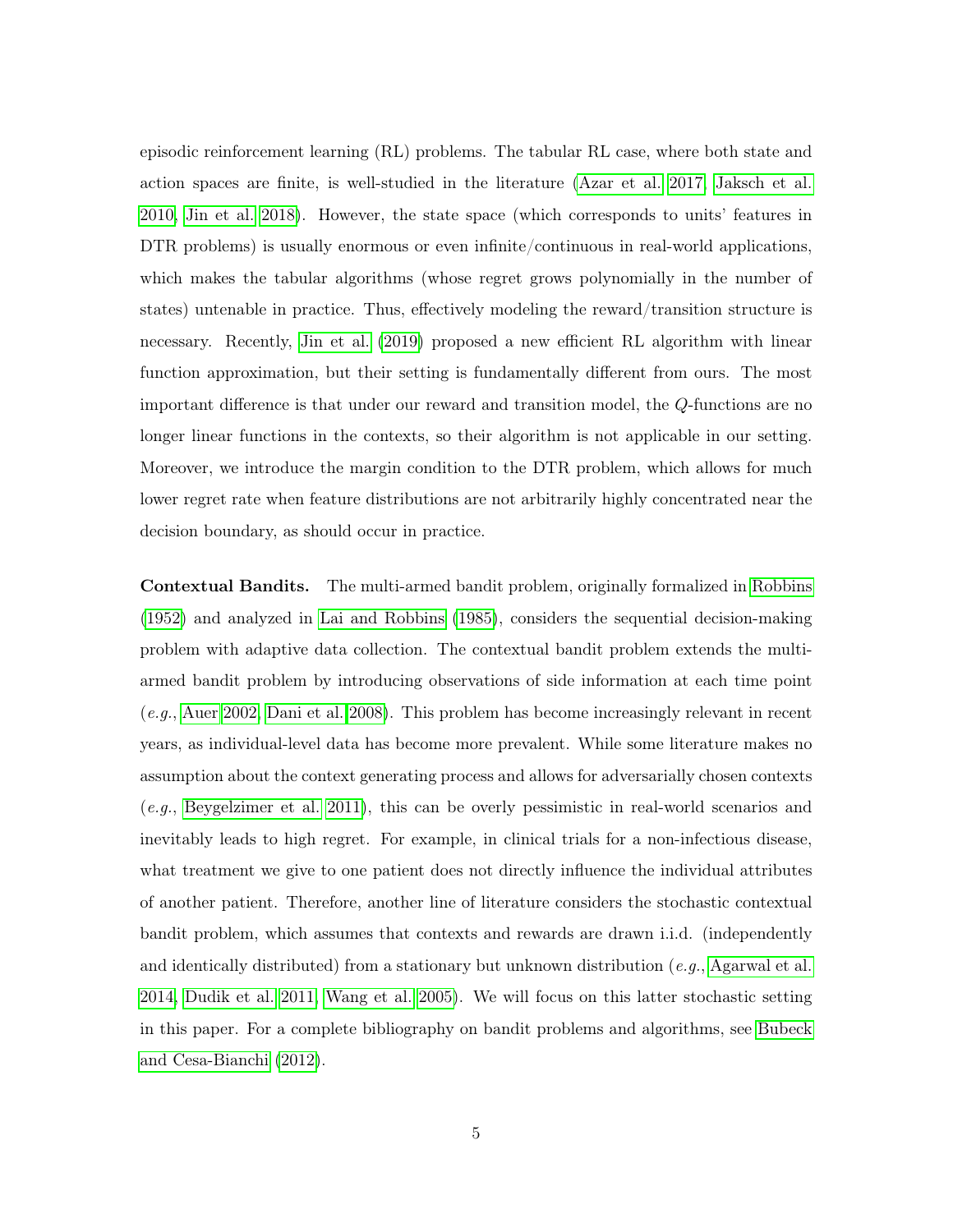The margin condition, which has been introduced to characterize the hardness of classification problems [\(Mammen and Tsybakov 1999,](#page-38-9) [Tsybakov 2004\)](#page-40-8), has been used in stochastic contextual bandit problems in [Bastani and Bayati](#page-36-8) [\(2019\)](#page-36-8), [Goldenshluger and Zeevi](#page-37-10) [\(2009,](#page-37-10) [2013\)](#page-37-1), [Hu et al.](#page-37-11) [\(2019\)](#page-37-11), [Perchet and Rigollet](#page-39-6) [\(2013\)](#page-39-6), [Rigollet and Zeevi](#page-39-7) [\(2010\)](#page-39-7), among others. The margin condition parameter (usually denoted as  $\alpha \geq 0$ ) quantifies the concentration of contexts near the decision boundary between arms and crucially determines the learning difficulty of bandit problems. Among these, [Hu et al.](#page-37-11) [\(2019\)](#page-37-11), [Perchet and Rigollet](#page-39-6) [\(2013\)](#page-39-6), [Rigollet and Zeevi](#page-39-7) [\(2010\)](#page-39-7) assume non-parametric relationships between rewards and covariates for each arm, and propose rate-optimal algorithms in different smoothness regimes. Nonparametric algorithms may perform poorly in moderate to high dimensions due to the curse of dimension, so much of the literature focuses on the case where the rewards are parametric – particularly, linear – functions of the observed contexts. Under the linear model, [Goldenshluger and Zeevi](#page-37-1) [\(2013\)](#page-37-1) propose a novel algorithm that maintains two sets of parameter estimates for each arm and achieves optimal  $O(\log T)$  regret under a sharp margin condition  $(\alpha = 1)$ . [Bastani and Bayati](#page-36-8) [\(2019\)](#page-36-8) consider sparse linear models to accommodate high-dimensional features and use the LASSO estimator in their algorithm. While [Bastani](#page-36-8) [and Bayati](#page-36-8) [\(2019\)](#page-36-8), [Goldenshluger and Zeevi](#page-37-1) [\(2013\)](#page-37-1) assume a sharp margin  $(\alpha = 1)$ , [Bastani](#page-36-9) [et al.](#page-36-9) [\(2017\)](#page-36-9), [Goldenshluger and Zeevi](#page-37-10) [\(2009\)](#page-37-10) show that their analysis techniques can be easily extended to problems under general margin conditions.

#### 1.2 Organization

The rest of the paper is organized as follows. In Section [2,](#page-6-0) we formally introduce the DTR bandit problem and assumptions. We describes our proposed algorithm in Section [3.](#page-12-0) In Section [4,](#page-18-0) we analyze our algorithm theoretically: we derive an upper bound on the regret of our algorithm, and we show a matching lower bound on the regret of any algorithm. In Section [5](#page-27-0) we evaluate the empirical performance of our algorithm on both synthetic data and a real-world sequenced randomized trial on treatment regimes for patients with major depressive disorder. We conclude our paper and discuss future directions in Section [6.](#page-35-0) While proof techniques are sketched in the main text, complete proofs are provided in the appendix.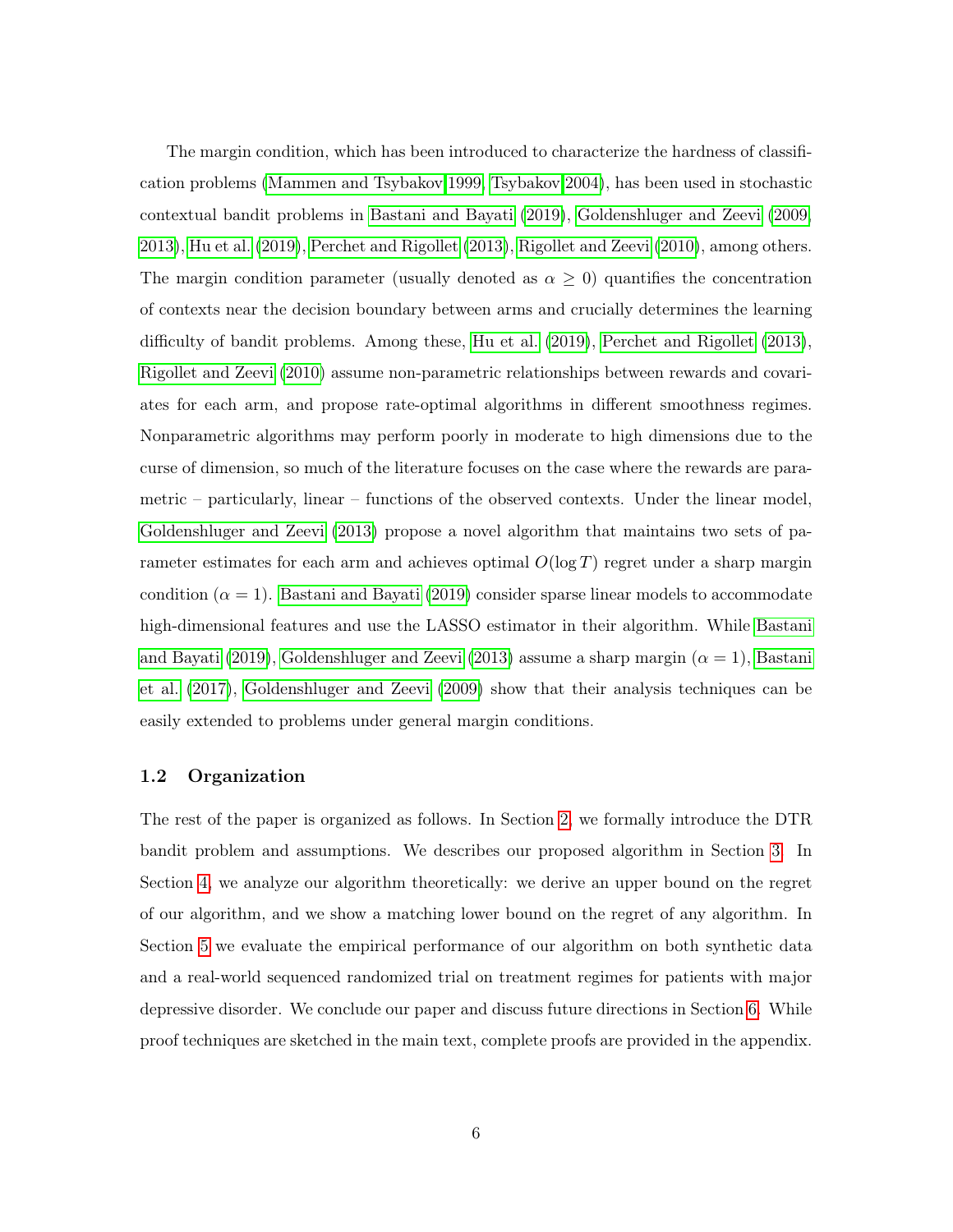#### 1.3 Notation

We use  $\|\cdot\|$  to represent the Euclidean norm of vectors and the spectral norm of matrices,  $\|\cdot\|_1$  to represent the  $L_1$  norm of vectors, and  $\|\cdot\|_{\infty}$  to represent the infinity norm of vectors. For any integer n, let [n] denote the set  $\{1,\ldots,n\}$ . For two scalers  $a, b \in \mathbb{R}$ , let  $a \wedge b = \min\{a, b\}$  and  $a \vee b = \max\{a, b\}$ . For an event A, the indicator variable  $\mathbb{I}(A)$  is equal to 1 if A is true and 0 otherwise. For a set S, its cardinality is denoted as  $|S|$ . For a matrix A, its minimum and maximum eigenvalues are denoted as  $\lambda_{\min}(\mathcal{A})$ ,  $\lambda_{\max}(\mathcal{A})$ , respectively. For two functions  $f_1(T) > 0$  and  $f_2(T) > 0$ , we use the standard notation for asymptotic order:  $f_1(T) = O(f_2(T))$  represents  $\limsup_{T \to \infty} \frac{f_1(T)}{f_2(T)} < \infty$ ,  $f_1(T) = \Omega(f_2(T))$  represents  $\liminf_{T\to\infty} \frac{f_1(T)}{f_2(T)} > 0$ , and  $f_1(T) = \Theta(f_2(T))$  represents simultaneously  $f_1(T) = \Omega(f_2(T))$ and  $f_1(T) = O(f_2(T))$ .

## <span id="page-6-0"></span>2 The DTR Bandit Problem

We now formally formulate the DTR bandit problem. For simplicity, we focus on the twoarmed two-stage DTR bandit problem. We present the extension to the general multi-armed problem in Appendix [A](#page-41-0) and discuss the M-stage problem in Section [6.](#page-35-0)

#### 2.1 Problem Setup

The DTR bandit problem proceeds as follows in rounds indexed by t. For  $t = 1, 2, \ldots$ , nature draws an initial context variable  $X_{t,1}$  i.i.d. from a fixed but unknown distribution  $\mathcal{P}_X$  supported on  $\mathcal{X}_1 \subseteq \mathbb{R}^d$ . In the first stage of each round, the decision maker observes the initial context  $X_{t,1}$  and pulls an arm  $A_{t,1} \in \{1,2\}$  according to the observed context and the data collected so far. She then obtains the first-stage reward  $Y_{t,1} = Y_{t,1}(A_{t,1})$  and the second-stage context  $X_{t,2} = X_{t,2}(A_{t,1})$  generated from the following linear relationships: for  $a = 1, 2,$ 

$$
Y_{t,1}(a) = \beta_{a,1}^T X_{t,1} + \eta_{t,1}^{(a)},
$$
  

$$
X_{t,2}(a) = B_a^T X_{t,1} + \epsilon_t^{(a)},
$$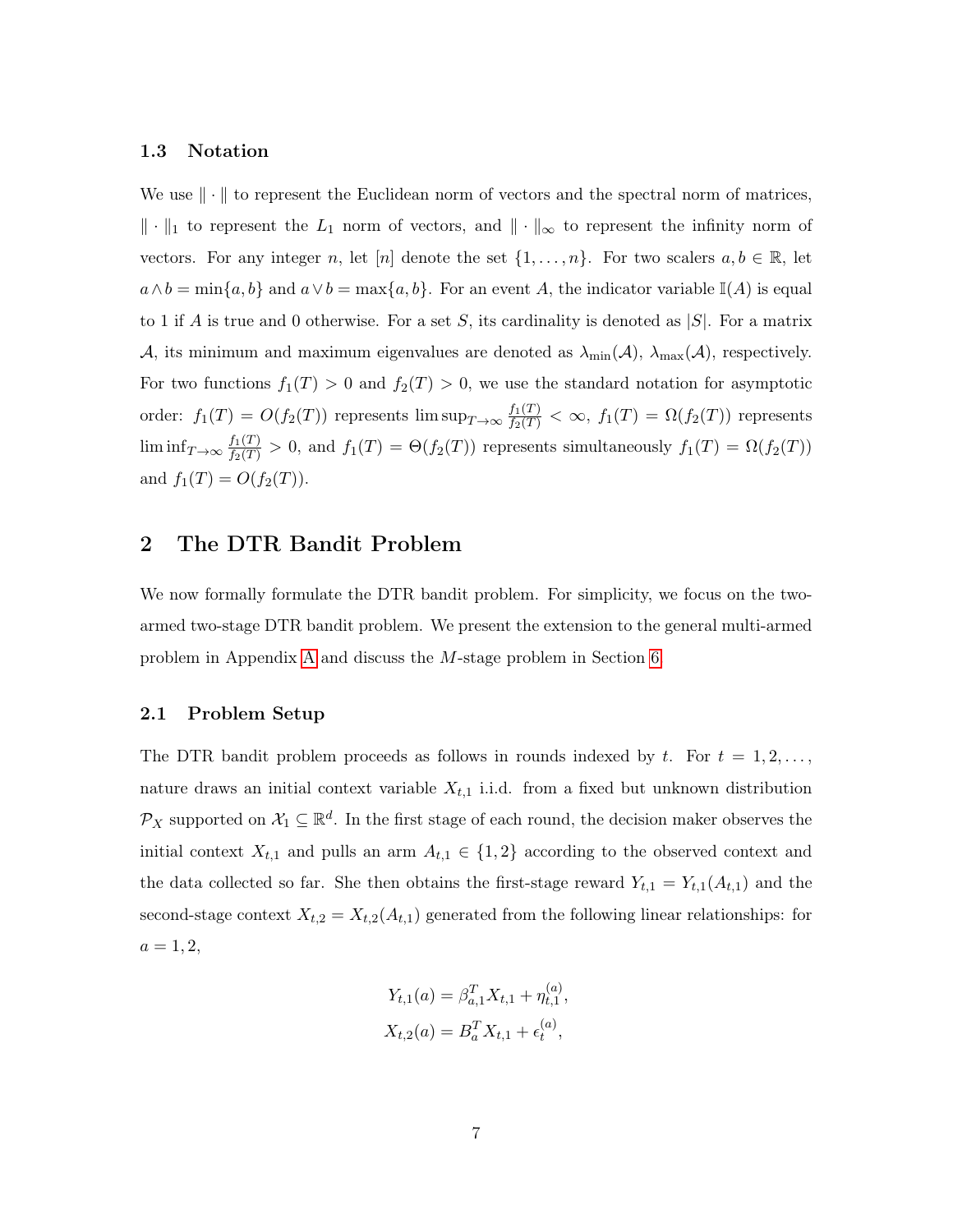where  $\beta_{a,1} \in \mathbb{R}^d$  and  $B_a \in \mathbb{R}^{d \times d}$  are unknown arm-specific parameters, and  $\eta_{t,1}^{(a)} \in \mathbb{R}$  and  $\epsilon_t^{(a)} \in \mathbb{R}^d$  are 0-mean random variables generated independently from all else. We denote the (unknown, stationary) distribution of  $\epsilon_t^{(a)}$  $t_t^{(a)}$  as  $\mathcal{P}_{\epsilon^{(a)}}$ . We let  $\mathcal{X}_2$  denote the union of supports of  $X_{t,2}(a_1)$ . In the second stage, the decision maker pulls an arm  $A_{t,2} \in \{1,2\}$  according to the updated information set so far, and receives the second stage reward  $Y_{t,2} = Y_{t,2}(A_{t,2})$ generated according to the following linear relationship: for  $a = 1, 2$ ,

$$
Y_{t,2}(a) = \beta_{a,2}^T X_{t,2} + \eta_{t,2}^{(a)},
$$

where  $\beta_{a,2} \in \mathbb{R}^d$  are unknown arm-specific parameters and  $\eta_{t,2}^{(a)}$  $t_{t,2}^{(a)}$  are 0-mean random variables generated independently from all else. The total reward the decision maker gets from time t is the (undiscounted) sum of rewards in both stages:

<span id="page-7-0"></span>
$$
Y_t = Y_{t,1} + Y_{t,2}.
$$

Specifically, the decision maker aims to maximize cumulative rewards at any horizon  $T$ , namely  $\sum_{t=1}^{T} Y_t$ , using an admissible policy (interchangeably called algorithm or allocation rule). An admissible policy,  $A = \{A_{t,1}, A_{t,2}\}\$ , is a sequence of *random* functions  $A_{t,1}$ :  $\mathcal{X}_1 \to \{1,2\}$  and  $\mathcal{A}_{t,2} : \mathcal{X}_2 \to \{1,2\}$  such that, for each t,  $\mathcal{A}_{t,1}$  is conditionally independent of  $\{X_{t',m}, A_{t',m}, Y_{t',m}(1), Y_{t',m}(2)\}_{t' \in [T], m \in \{1,2\}}$  given  $\{X_{t',m}, A_{t',m}, Y_{t',m}\}_{t' \in [t-1], m \in \{1,2\}}$ , and  $\mathcal{A}_{t,2}$  is independent of  $\{X_{t',m}, A_{t',m}, Y_{t',m}(1), Y_{t',m}(2)\}_{t' \in [T], m \in \{1,2\}}$  given  $\{X_{t',m}, A_{t',m}, Y_{t',m}\}_{t' \in [t-1], m \in \{1,2\}} \cup$  ${X_{t,1}, A_{t,1}, Y_{t,1}},$  where we let  $A_{t',m} = A_{t',m}(X_{t',m}), Y_{t',m} = Y_{t',m}(A_{t',m}).$ 

## 2.2 Q-Functions and Regret

We can use Q-functions (*cf.* [Sutton and Barto 2018\)](#page-40-9) to conveniently represent the expected total rewards in future stages of each context-action pair if one were to follow the optimal policy. Specifically, for  $x_1 \in \mathcal{X}_1$ ,  $x_2 \in \mathcal{X}_2$  and  $a \in \{1, 2\}$ , we let

$$
Q_1(x_1, a) = \mathbb{E}[Y_{t,1} + Y_{t,2} | X_{t,1} = x_1, A_{t,1} = a] = \beta_{a,1}^T x_1 + \mathbb{E}_{\epsilon^{(a)}} \left[ \max_{a_2 \in \{1,2\}} \left\{ \beta_{a_2,2}^T (B_a^T x_1 + \epsilon^{(a)}) \right\} \right],
$$
\n(1)

$$
Q_2(x_2, a) = \mathbb{E}[Y_{t,2} \mid X_{t,2} = x_2, A_{t,2} = a] = \beta_{a,2}^T x_2,
$$
\n<sup>(2)</sup>

where  $\mathbb{E}_{\epsilon^{(a)}}$  is shorthand for  $\mathbb{E}_{\epsilon^{(a)}\sim\mathcal{P}_{\epsilon^{(a)}}}$ . Then  $Q_2(x_2, a)$  represents the expected second-stage reward if we pull arm a in stage 2 in state  $x_2$ , while  $Q_1(x_1, a)$  represents the expected sum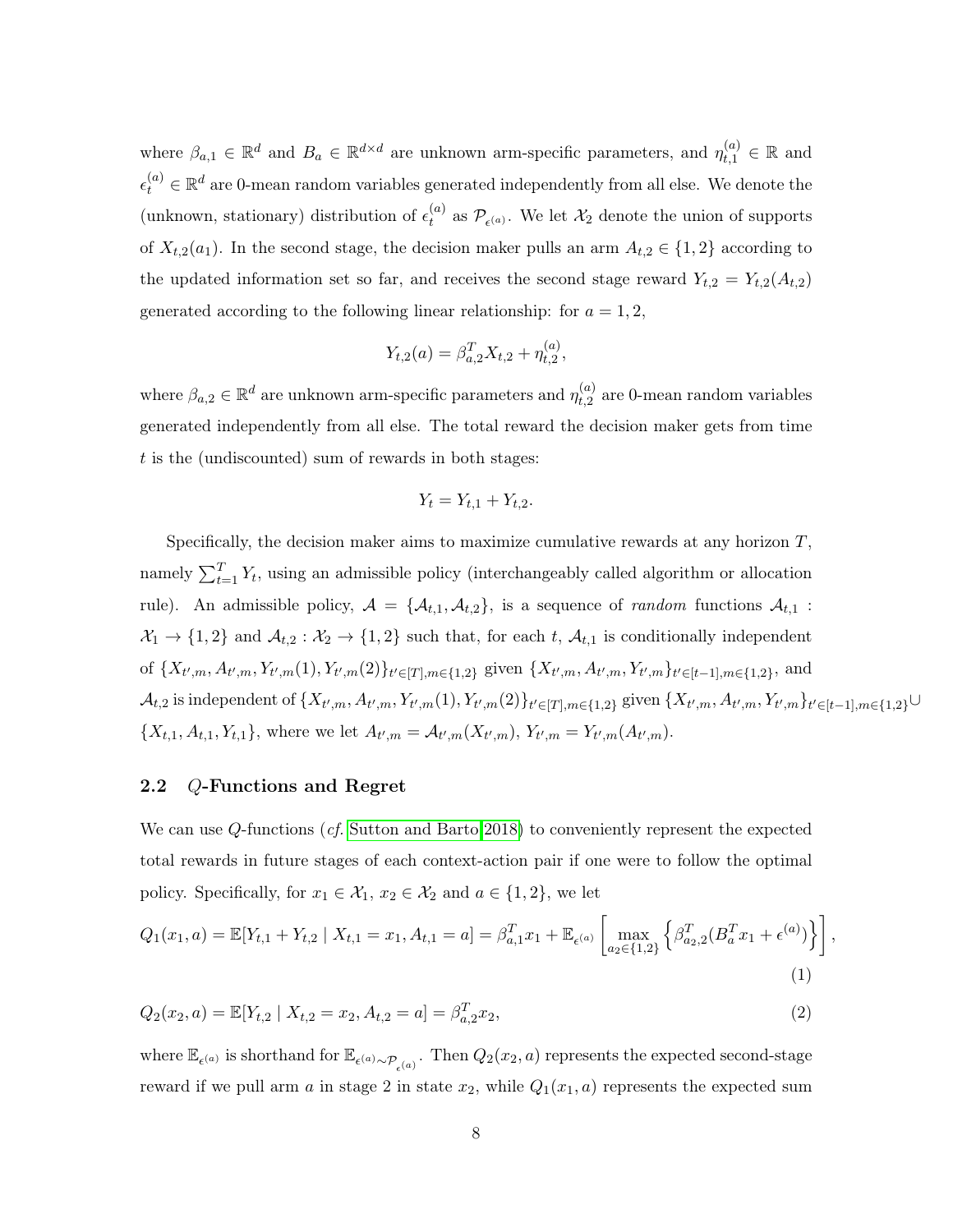total of first- and second-stage rewards if we pull arm  $a$  in stage 1 in state  $x_1$  and then, when the resulting stage 2 state realizes, pull the arm in stage 2 that maximizes second-stage expected rewards. Note that the Q-functions are fully determined by the parameters  $\beta_{a,1}$ ,  $B_a$ ,  $\beta_{a_2,2}$  and distribution  $\mathcal{P}_{\epsilon^{(a)}}$ , and that  $Q_1(x_1, a)$  is generally nonlinear in  $x_1$  for each a.

Had the decision maker known the true parameters  $\beta_{a,1}$ ,  $B_a$ ,  $\beta_{a_2,2}$  and distribution  $\mathcal{P}_{\epsilon^{(a)}}$ (but not the realizations of  $\eta_{t,1}, \epsilon_t, \eta_{t,2}$  before they are observed), the optimal decision she would make at time t would be to follow the oracle policy  $A^*$  that always pulls the arm with higher Q-function in each stage, *i.e.*,

$$
a_{t,1}^* \triangleq \mathcal{A}_{t,1}^*(X_{t,1}) = \arg \max_{a \in \{1,2\}} Q_1(X_{t,1}, a),
$$
  

$$
a_{t,2}^* \triangleq \mathcal{A}_{t,2}^*(X_{t,2}^*) = \arg \max_{a \in \{1,2\}} Q_2(X_{t,2}^*, a),
$$

where  $X_{t,2}^* = B_{a_{t,1}^*}^T X_{t,1} + \epsilon_t^{(a_{t,1}^*)}$  $t^{(a_{t,1})}$ . (Notice  $a_{t,1}^*$ ,  $a_{t,2}^*$  are random variables.) The average reward she would then get at each round (and, in particular, in round  $t$ ) would be

$$
\mathbb{E}[\beta_{a^*_{t,1},1}^TX_{t,1}+\beta_{a^*_{t,2},2}^TX_{t,2}^*].
$$

However, since she does not know these parameters, this optimal reward is infeasible in practice. In contrast, the expected reward she would get in round t by following algorithm A is

$$
\mathbb{E}[\beta_{A_{t,1},1}^TX_{t,1} + \beta_{A_{t,2},2}^TX_{t,2}],
$$

where  $A_{t,1} = A_{t,1}(X_{t,1}), X_{t,2} = B_{A_{t,1}}^T X_{t,1} + \epsilon_t^{(A_{t,1})}$  $t_t^{(A_{t,1})}$ , and  $A_{t,2} = A_{t,2}(X_{t,2})$ , as defined above. Note that  $X_{t,2}$  may differ from  $X_{t,2}^*$ , since the decision maker may pull the suboptimal arm in the first stage.

Define the per-step regret  $r_t$  as the difference between these two average rewards:

$$
r_t \triangleq \mathbb{E}[\beta_{a_{t,1}^*,1}^T X_{t,1} + \beta_{a_{t,2}^*,2}^T X_{t,2}^*] - \mathbb{E}[\beta_{A_{t,1},1}^T X_{t,1} + \beta_{A_{t,2},2}^T X_{t,2}].
$$

We measure the performance of an algorithm  $A$  by its expected cumulative regret compared to the oracle policy  $\mathcal{A}^*$  up to time T, which quantifies how much the algorithm  $\mathcal{A}$  is inferior to the oracle policy:

$$
R_T(\mathcal{A}) = \sum_{t=1}^T r_t.
$$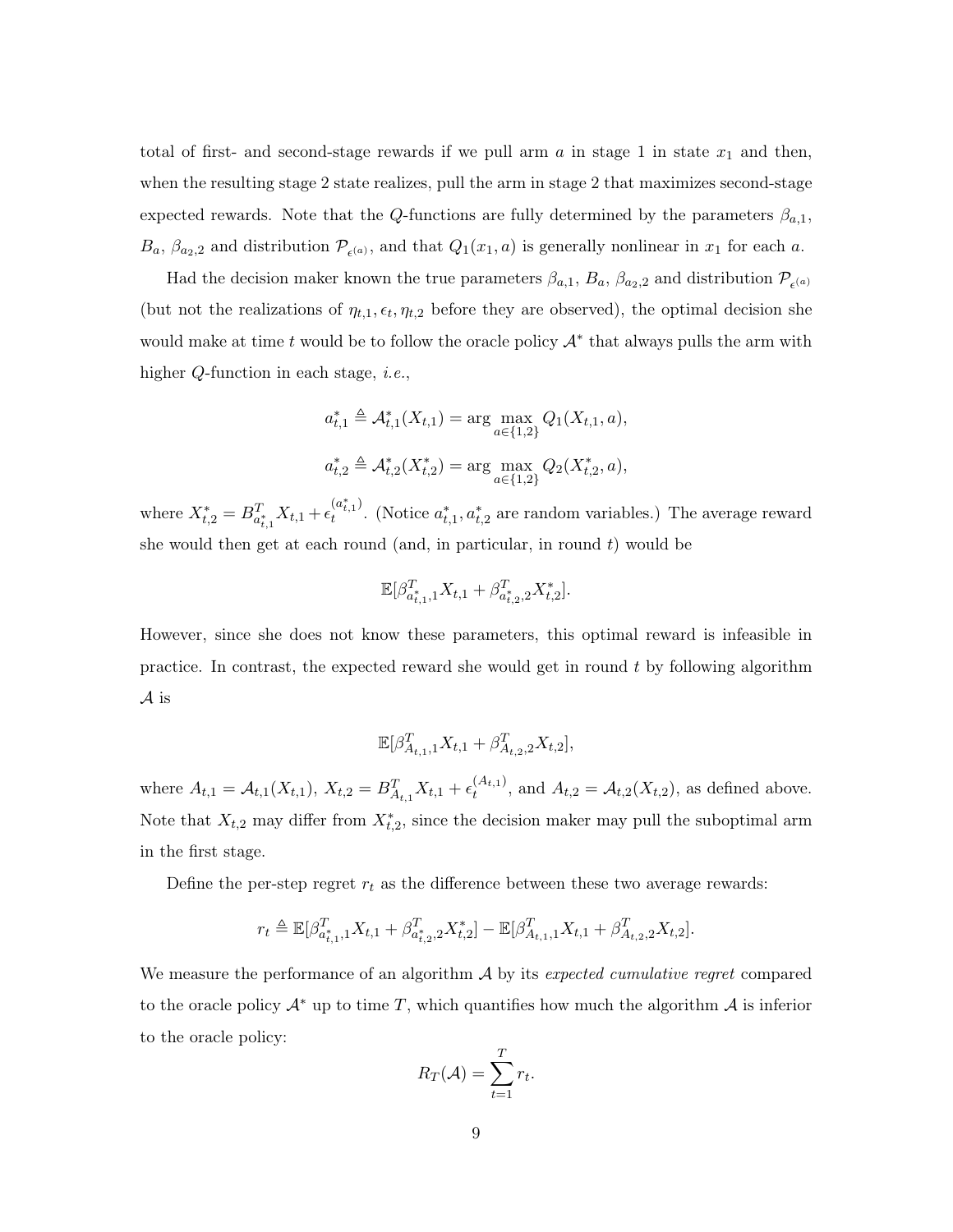The growth of this function in  $T$  quantifies the quality of  $A$ .

While the expected cumulative regret can be seen as the difference between two marginal expectations in two independent stochastic systems, it is often helpful to couple them via the context realizations in order to analyze the regret. In contextual bandits, one can rephrase the per-step expected regret as the expected mean-reward difference at each context. For example, the first-stage per-step regret can be written  $\mathbb{E}[(\beta_{a_{t,1}^*,1} - \beta_{A_{t,1},1})^T X_{t,1}]$ . In the second-stage, however,  $A$  and  $A^*$  may encounter different contexts, even if we couple the  $X_{t,1}, \epsilon_t$  realizations. It turns out Q-functions are helpful in this respect as well. The following proposition shows that  $r_t$  can actually be equivalently written as the sum of the expected differences in each of the Q-functions.

<span id="page-9-0"></span>**Proposition 1.** For any  $t \in [T]$ ,

$$
r_t = \mathbb{E}[Q_1(X_{t,1}, a_{t,1}^*) - Q_1(X_{t,1}, A_{t,1}) + Q_2(X_{t,2}, a_{t,2}^*) - Q_2(X_{t,2}, A_{t,2})],
$$

where  $\hat{a}_{t,2}^* = \arg \max_{a \in \{1,2\}} Q_2(X_{t,2}, a)$  (which is different from  $a_{t,2}^*$ ).

Intuitively, Proposition [1](#page-9-0) shows that the per-step expected regret comes from two sources: the total regret over both stages that we expect to get due to a suboptimal decision in the first stage (even if we follow the optimal policy afterwards) and the regret we expect to get due to a suboptimal decision in the second stage.

### 2.3 Assumptions

We now introduce several assumptions that rigorously define our problem instances. These assumptions are adapted from existing bandit literature, and below we discuss their significance or necessity.

Before detailing our assumptions, we introduce the notion of sub-Gaussianity, which will be used repeatedly throughout the paper.

**Definition 1** (Sub-Gaussian random variables). A scalar random variable  $Z \in \mathbb{R}$  is  $\sigma$ -sub-Gaussian if  $\mathbb{E}[e^{sZ}] \leq e^{\sigma^2 s^2/2}$  for  $\forall s \in \mathbb{R}$ .

Note that this definition implies  $\mathbb{E}Z = 0$  and  $Var[Z] \leq \sigma^2$ . Any bounded 0-mean random variable Z with  $|Z| \leq z_{\text{max}}$  is  $z_{\text{max}}$ -sub-Gaussian. Another classic example of a  $\sigma$ -sub-Gaussian random variable is the centered Gaussian distribution with variance  $\sigma^2$ .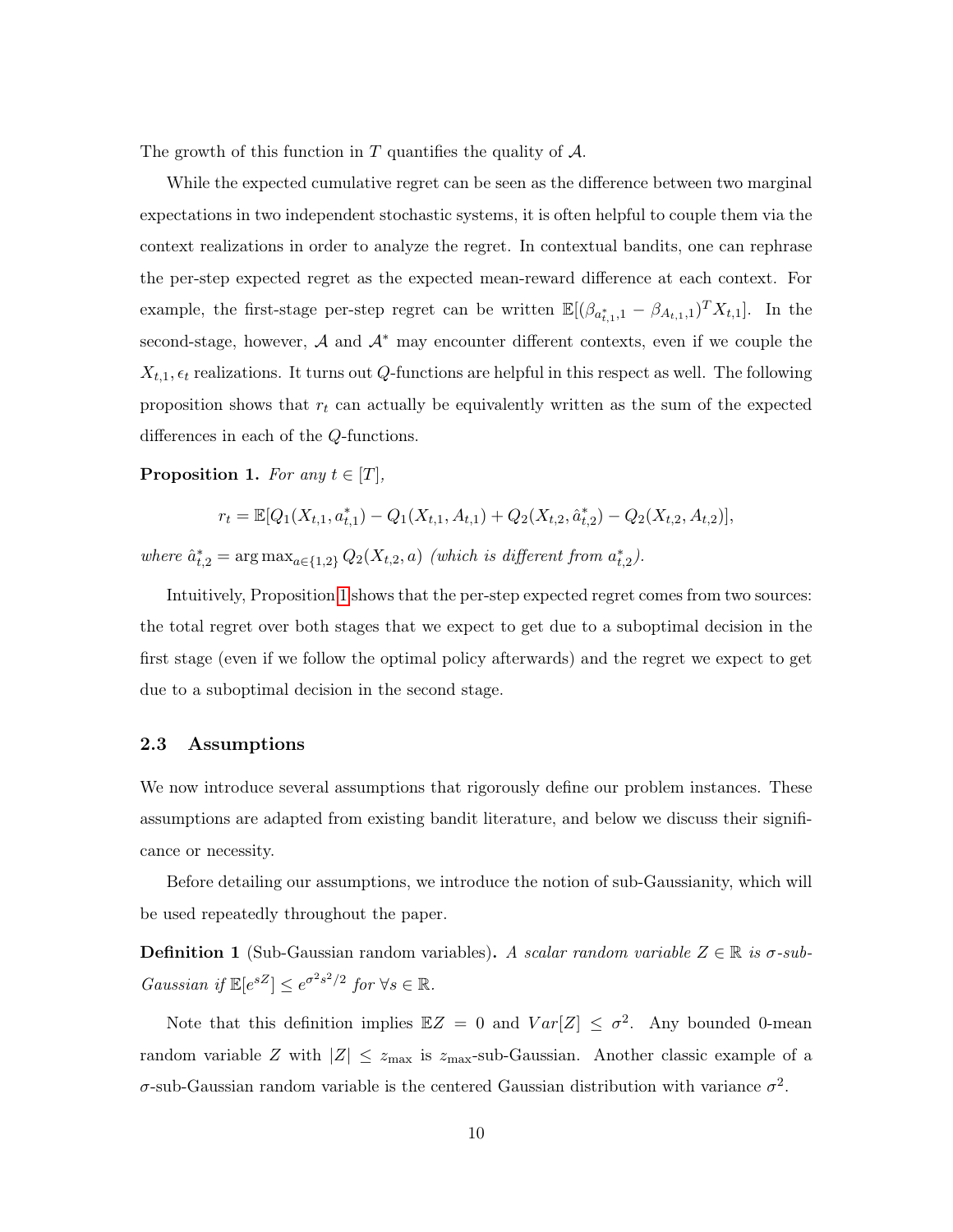Bounded Noise and Parameters. Our first assumption states that the covariates and parameters are well bounded, which is a standard assumption in bandit literature.

<span id="page-10-1"></span>**Assumption 1.** There exists positive constants  $x_{\text{max}}^{(1)}$ ,  $b_{\text{max}}$ ,  $B_{\text{max}}$ ,  $\epsilon_{\text{max}}$ ,  $\sigma$  such that  $\mathcal{P}_X$  is supported on  $\mathcal{X}_1 \subseteq \left\{ ||x_1|| \leq x_{\text{max}}^{(1)} \right\}, ||\beta_{a,m}|| \leq b_{\text{max}}$  for all  $a, m \in \{1,2\}, ||B_a|| \leq B_{\text{max}}$ for all  $a \in \{1,2\}$ ,  $\mathcal{P}_{\epsilon}^{(a)}$  is supported on  $\{||\epsilon^{(a)}|| \leq \epsilon_{\max}\}$  for all  $a \in \{1,2\}$ , and  $\eta_{m}^{(a)}$  is  $\sigma$ -sub-Gaussian for all  $a, m \in \{1, 2\}.$ 

Note that Assumption [1](#page-10-1) immediately implies that  $||X_{t,2}|| \leq B_{\max} x_{\max}^{(1)} + \epsilon_{\max}$  for all  $t \in [T], i.e.,$  we have covariate boundedness in both stages. To simplify notation, we define  $x_{\max} \triangleq \max\{x_{\max}^{(1)}, B_{\max}x_{\max}^{(1)} + \epsilon_{\max}\}\$  to be the upper bound on the magnitude of covariates in either stage. Moreover, recall that being bounded  $|| \cdot ||$  implies being bounded in  $|| \cdot ||_{\infty}$ ; we nonetheless let  $x_{\infty}$  be such that  $\sup_{t\in[T],m\in\{1,2\}}||X_{t,m}||_{\infty}\leq x_{\infty}$ . While it suffices to take  $x_{\infty} = x_{\text{max}}$ , this allows for possibly tighter constants in some inequalities.

Bounded covariates and parameters are necessary to guarantee that the per-step regret is finite in worst-case over instances, which ensures that exploration will not be uncontrollably costly. This assumption is usually satisfied in practice, since most attributes we care about are bounded in nature.

**Margin Condition.** Our second assumption is an adapted version of the margin condition commonly used in stochastic contextual bandits [\(Goldenshluger and Zeevi 2013,](#page-37-1) [Rigollet and](#page-39-7) [Zeevi 2010\)](#page-39-7) and classification [\(Audibert and Tsybakov 2007,](#page-36-10) [Mammen and Tsybakov 1999\)](#page-38-9). Our assumption determines how the estimation error of Q-functions translates into regret of decision-making.

<span id="page-10-0"></span>**Assumption 2.** There exist positive constants  $\gamma_1, \gamma_2, \alpha_1, \alpha_2$  such that for any  $\kappa > 0$ ,

$$
\mathbb{P}_{X \sim \mathcal{P}_X} (0 < |Q_1(X, 1) - Q_1(X, 2)| \le \kappa) \le \gamma_1 \kappa^{\alpha_1},\tag{3}
$$

$$
\mathbb{P}_{X \sim \mathcal{P}_X, \epsilon \sim \mathcal{P}_{\epsilon^{(a)}}}(0 < |Q_2(B_a^T X + \epsilon, 1) - Q_2(B_a^T X + \epsilon, 2)| \leq \kappa) \leq \gamma_2 \kappa^{\alpha_2} \quad \forall a \in \{1, 2\}.\tag{4}
$$

To simplify notation we let  $\alpha = \min{\alpha_1, \alpha_2}$ .

Differently from existing literature, we impose the margin condition on the difference between Q-functions, rather than the difference between mean reward functions. Moreover, since the second-stage covariate distribution is directly affected by the implemented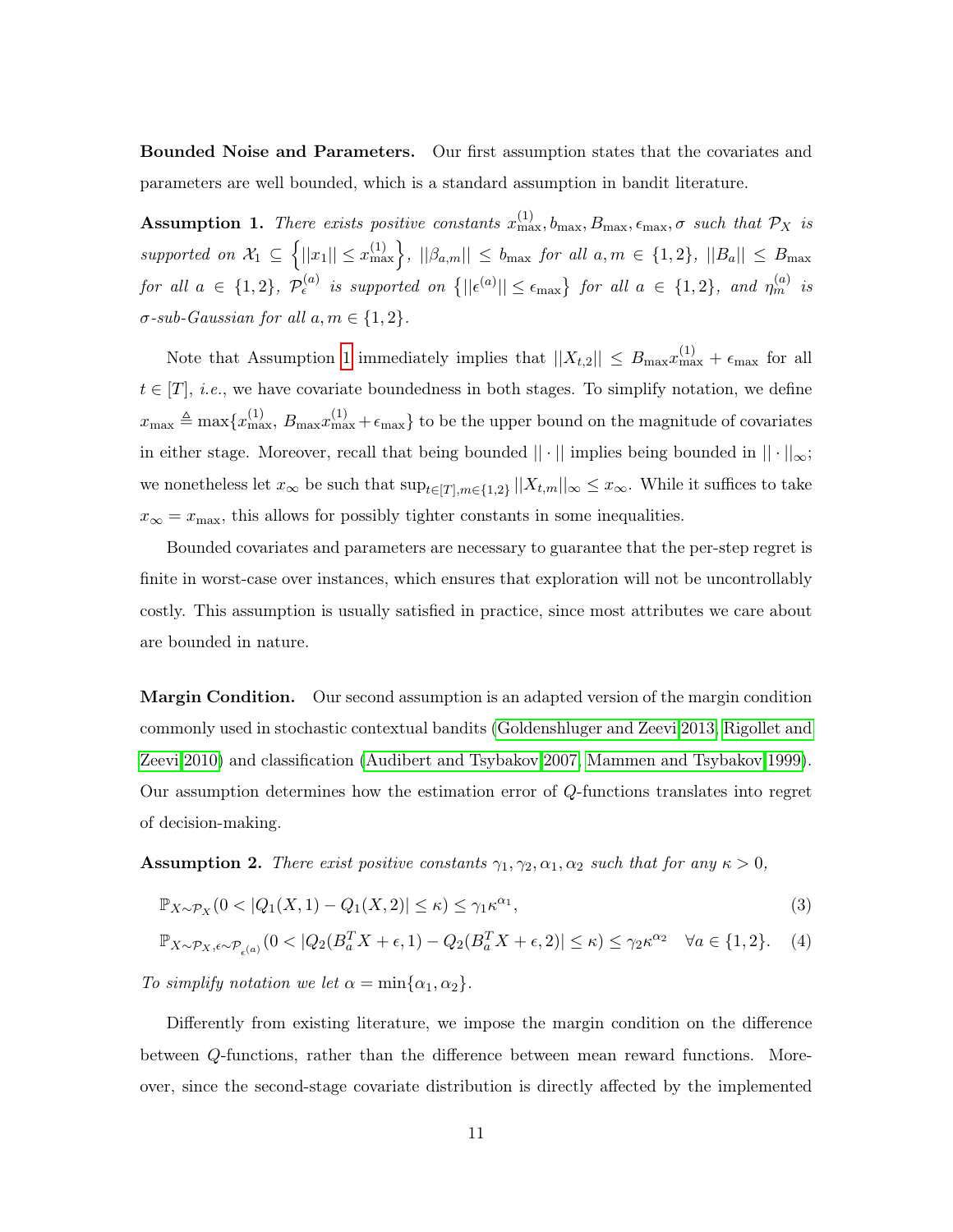algorithm, we explicitly require the margin condition to hold in the second stage for each initial-stage arm.

Intuitively, the margin condition quantifies the concentration of contexts very near the decision boundary, which measures the difficulty of determining the optimal arm. When either  $\alpha_1$  or  $\alpha_2$  is very small, the Q-functions in the corresponding stage can be arbitrarily close to each other with high probability, so even very small estimation error may lead to suboptimal decisions. In contrast, when both  $\alpha_1$  and  $\alpha_2$  are very large, either the Q-functions are the same so that pulling which arm does not matter, or they are separated apart from each other with sufficient probability so that the optimal arm is easy to identify. Note that, unless  $\alpha_1 = \alpha_2 = \infty$ , the assumption does *not* exclude two actions having arbitrarily close Q-function values; it only controls the distribution of such differences.

Positive-definiteness of Design Matrices. Our last assumption focuses on the positivedefiniteness of design matrices in both stages, and we pay special attention to those decision regions where arm  $\alpha$  is optimal by a margin. Our Assumption [3](#page-11-0) is closely related to Assumption  $(A3)$  in [Goldenshluger and Zeevi](#page-37-1)  $(2013)$  and Assumptions 3 and  $EC.1$  in [Bastani](#page-36-8) [and Bayati](#page-36-8) [\(2019\)](#page-36-8).

<span id="page-11-0"></span>**Assumption 3.** There exist positive a constant  $\phi$  such that

<span id="page-11-2"></span>
$$
\lambda_{\min}(\mathbb{E}_{X \sim \mathcal{P}_X, \epsilon \sim \mathcal{P}_{\epsilon^{(a)}}}[(B_a^T X + \epsilon)(B_a^T X + \epsilon)^T]) \ge \phi, \quad \forall a \in \{1, 2\}.
$$
 (5)

Moreover, there exist positive constants  $h_1, h_2, \phi_1, \phi_2$  such that the sets of contexts where each arm is optimal in each stage,

<span id="page-11-3"></span><span id="page-11-1"></span>
$$
U_{a,m} \triangleq \{x \in \mathcal{X}_m : Q_m(x,a) > Q_m(x, 3-a) + h_m\}, \quad a, m \in \{1,2\},\
$$

satisfy for all  $a \in \{1, 2\}$ :

$$
\lambda_{\min}(\mathbb{E}_{X \sim \mathcal{P}_X} [XX^T \mathbb{I}\{X \in U_{a,1}\}]) \ge \phi_1,
$$
\n
$$
\lambda_{\min} \left( \sum_{a_1 \in \{1,2\}} \mathbb{E}_{X \sim \mathcal{P}_X, \epsilon \sim \mathcal{P}_{\epsilon}(a_1)} [(B_{a_1}^T X + \epsilon) (B_{a_1}^T X + \epsilon)^T \mathbb{I}\{B_{a_1}^T X + \epsilon \in U_{a,2}, X \in U_{a_1,1}\}] \right) \ge \phi_2.
$$
\n(7)

In the first stage, we require that the design matrices of  $X_1$ 's in the optimal regions are positive-definite  $(Eq. (6))$  $(Eq. (6))$  $(Eq. (6))$ . In the second stage, we require that no matter which arm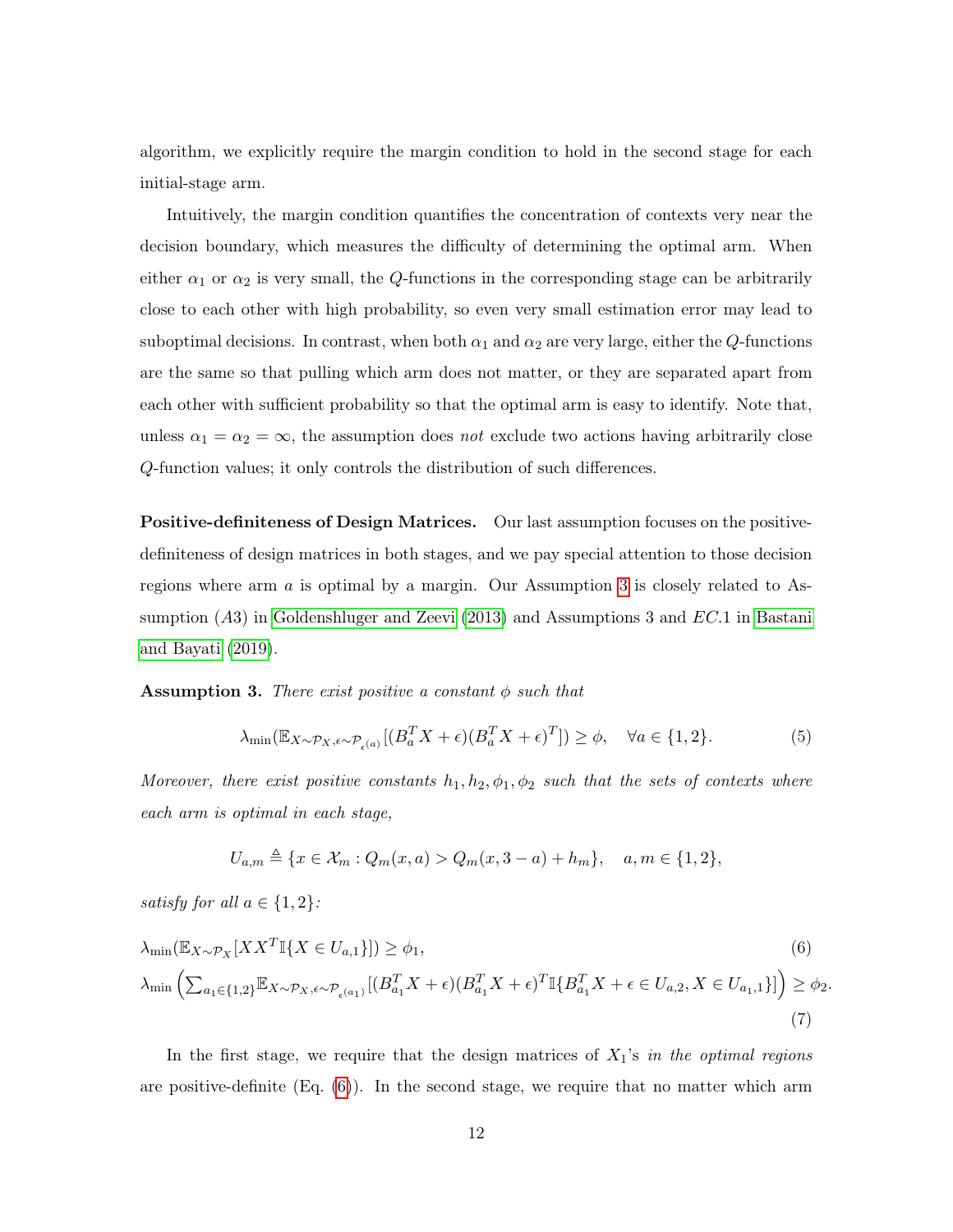we pull in the first stage, the design matrices of corresponding  $X_2$ 's are positive-definite (Eq.  $(5)$ ). Moreover, the design matrices of  $X_2$ 's *in the optimal regions* in the second stage which come from pulling the optimal arm in the optimal regions in the first stage are also positive-definite (Eq. [\(7\)](#page-11-3)). These are common technical requirements for the uniqueness and convergence of (matrix) OLS (ordinary least squares) estimators. Intuitively, the implication of Assumption [3](#page-11-0) is that, as long as well pull arm  $a$  in stage  $m$  when the context falls in  $U_{a,m}$ , it is possible to collect sufficient informative samples (of order  $\Theta(t)$  at time t) on both arms without necessarily forcing exploration too often, and in turn we can quickly improve estimation accuracy without collecting too much regret. And, as long as we have moderately accurate estimation of the parameters, we are very likely to pull the right arm in the  $U_{a,m}$ regions.

Notice that Eqs. [\(6\)](#page-11-1) and [\(7\)](#page-11-3) also imply that for each arm there is positive probability for it to be optimal by a margin:

**Lemma 1.** When Assumption [3](#page-11-0) holds, there exists  $p_1, p_2 > 0$  such that for all  $a \in \{1, 2\}$ :

$$
\mathbb{P}_{X \sim \mathcal{P}_X} (X \in U_{a,1}) \ge p_1,\tag{8}
$$

$$
\sum_{a_1 \in \{1,2\}} \mathbb{P}_{X \sim \mathcal{P}_{X}, \epsilon \sim \mathcal{P}_{\epsilon^{(a_1)}}}(B_{a_1}^T X + \epsilon \in U_{a,2}, X \in U_{a_1,1}) \ge p_2.
$$
\n
$$
(9)
$$

In real-world applications, we indeed often expect each of the treatments to be optimal at least in some cases. Nonetheless, we will discuss a relaxation of Assumption [3](#page-11-0) to allow for arms that are suboptimal everywhere in Appendix [A,](#page-41-0) where we also discuss the extension for more than two arms. Essentially, an arm has to be either optimal by a margin sometimes or suboptimal by a margin always. Our algorithm for two arms is unchanged; we only extend the analysis.

# <span id="page-12-0"></span>3 Algorithm

In this section we present our algorithm for the DTR bandit problem. Our algorithm adapts an idea that originated in the one-stage problem [\(Goldenshluger and Zeevi 2013\)](#page-37-1) to the sequential setting: specifically, we maintain two sets of Q-function estimators at each time point, one based solely on samples from forced (randomized) pulls at specially prescribed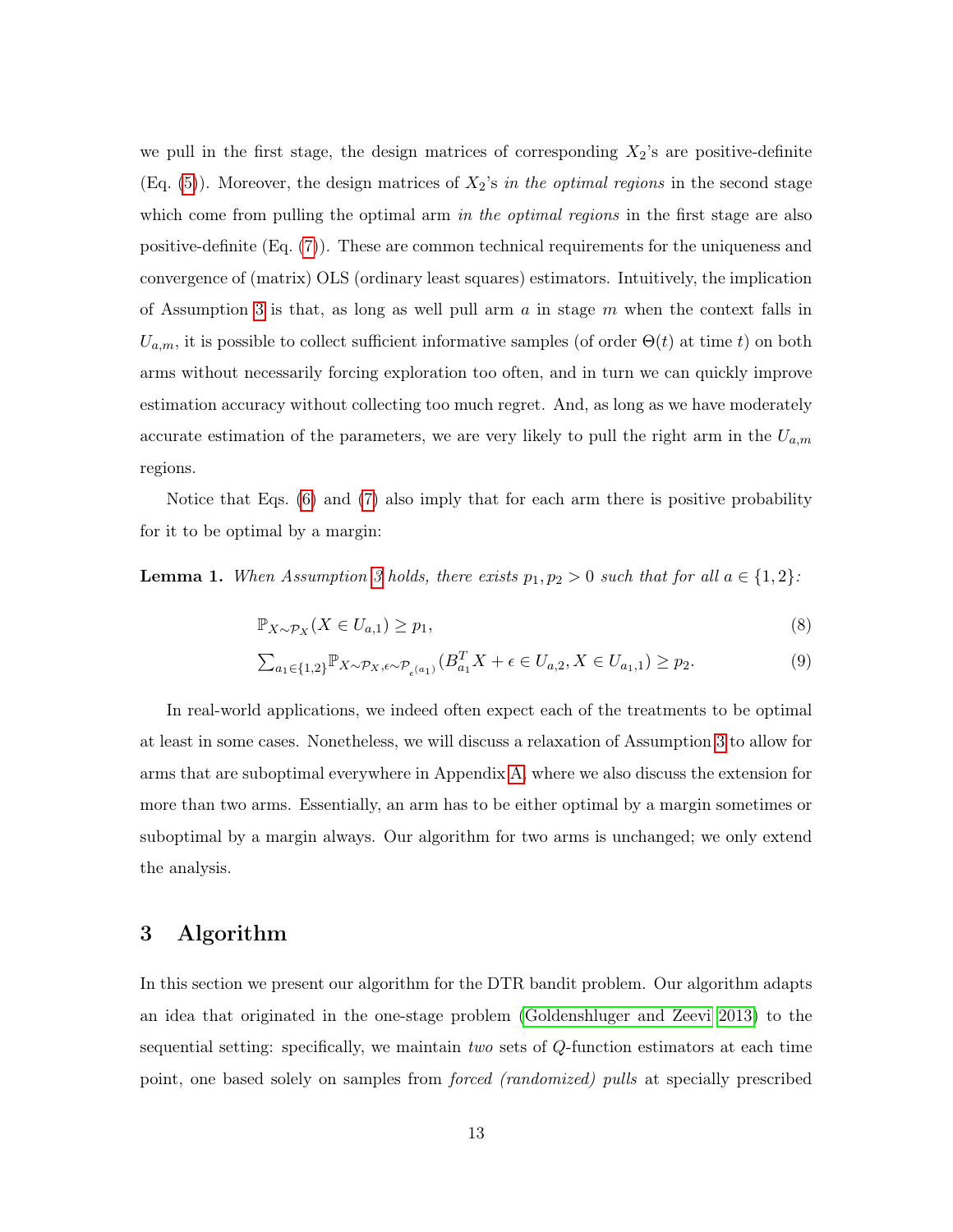time steps and the other based on all samples up to the current round, which includes rounds in which we pull the arms that appear to be optimal based on past data, inducing a dependence structure in the data. Which of the two estimates we use when determining which arm appears better depends on how close we appear to be to the decision boundary. We discuss the intuition and importance of this below.

Since our algorithm involves the estimation of the transition matrix  $B_a$ , we briefly review matrix OLS estimators before proceeding to algorithm details.

#### <span id="page-13-0"></span>3.1 Matrix OLS Estimators

Let us first consider a general case. Assume we have samples  $S = \{(X_i, Y_i)\}_{i=1}^n$  generated from some linear model  $Y_i = B^T X_i + \epsilon_i$ , where  $X_i \in \mathbb{R}^d$  are covariates,  $Y_i \in \mathbb{R}^k$  are multivariate outcomes,  $\epsilon_i \in \mathbb{R}^k$  are 0-mean random noises that are independent of each other and of  $\{X_j\}_{j=1}^{i-1}$ , and  $B \in \mathbb{R}^{d \times k}$  is the coefficient matrix of interest. Note that we need not require the observed covariate samples  $\{X_i\}_{i=1}^n$  to be independent.

We can collect these observations into a response matrix  $\boldsymbol{Y} \in \mathbb{R}^{n \times k}$  whose rows are  $Y_i^T$ , a design matrix  $\boldsymbol{X} \in \mathbb{R}^{n \times d}$  whose rows are  $X_i^T$ , and a noise matrix  $\boldsymbol{\epsilon} \in \mathbb{R}^{n \times k}$  whose rows are  $\epsilon_i^T$ . We can then write the relationship between these as  $\mathbf{Y} = \mathbf{X}B + \boldsymbol{\epsilon}$ . Next, define

$$
\hat{\Sigma}(\boldsymbol{X}) = \boldsymbol{X}^T \boldsymbol{X} = \sum_{i=1}^n X_i X_i^T.
$$
\n(10)

When  $\hat{\Sigma}(\boldsymbol{X})$  is positive definite, the OLS estimator for B (based on the sample S) is defined as

$$
\hat{B}(S) \triangleq (\mathbf{X}^T \mathbf{X})^{-1} \mathbf{X}^T \mathbf{Y} = \hat{\Sigma}^{-1} (\mathbf{X}) \left( \sum_{i=1}^n X_i Y_i^T \right). \tag{11}
$$

Note that this expression is equivalent to running  $k$  separate d-dimensional univariateoutcome OLS regressions and stacking the results. In particular  $\hat{B}(S)$  minimizes  $\sum_{i=1}^{n} ||Y_i \hat{B}^{T} X_{i} \|^{2}$  over all matrices  $\hat{B}$ .

#### 3.2 Forced Pulls and Forced-Pull Estimators

Now let us return to the bandit problem. Our algorithm will occasionally force pull certain arms without regard to contextual observations. Fix  $q \in \mathbb{Z}^+$  as our forced sampling schedule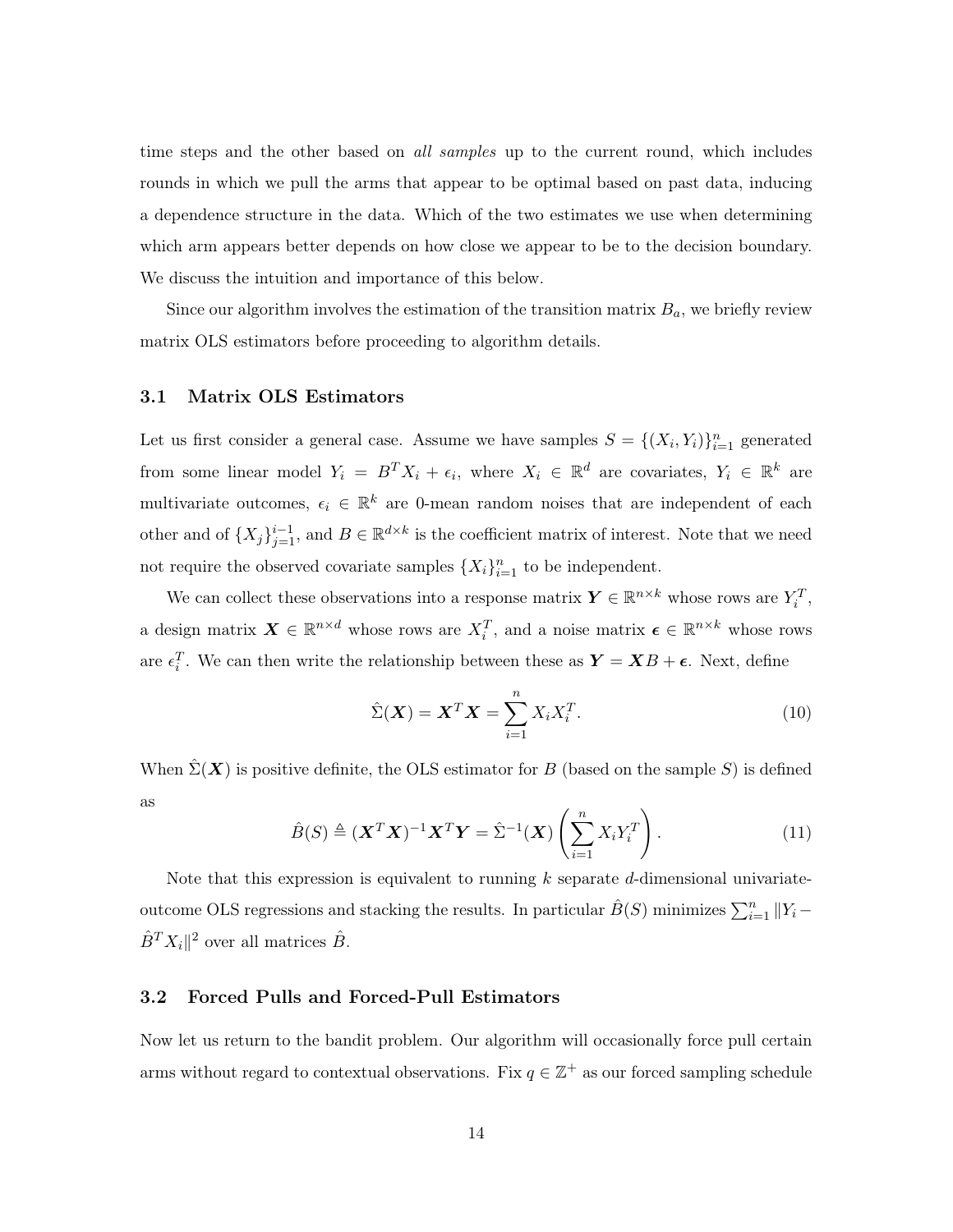parameter. Following [Bastani and Bayati](#page-36-8) [\(2019\)](#page-36-8), we prescribe the following time steps to perform force pulls: for  $a = 1, 2$ ,

$$
\mathcal{T}_a \triangleq \{ (2^{n+1} - 2)q + j \; : \; j = q(a-1) + 1, q(a-1) + 2, \dots, qa, \; n = 0, 1, 2, \dots \}. \tag{12}
$$

Then, at time step t, if  $t \in \mathcal{T}_a$ , we pull arm a in both stages regardless of what context information we see. Moreover, we denote by  $\mathcal{T}_a(t) \triangleq \mathcal{T}_a \cap [t]$  the time indices where we force pull arm a, up to time t. As we will show in Lemma [3,](#page-44-0)  $|\mathcal{T}_a(t)|$  is of order  $\Theta(q \log t)$ .

Based solely on forced samples, we get the following forced-sample OLS estimators: for  $a, m = 1, 2,$ 

$$
\tilde{\Sigma}_{a,m}(t) \triangleq \sum_{j \in \mathcal{T}_a(t)} X_{j,m} X_{j,m}^T,
$$
\n
$$
\tilde{\beta}_{a,m}(t) \triangleq \tilde{\Sigma}_{a,m}^{-1}(t) \left( \sum_{j \in \mathcal{T}_a(t)} X_{j,m} Y_{j,m} \right),
$$
\n
$$
\tilde{B}_a(t) \triangleq \tilde{\Sigma}_{a,1}^{-1}(t) \left( \sum_{j \in \mathcal{T}_a(t)} X_{j,1} X_{j,2}^T \right).
$$

Based on these, we can compute the following forced-pull  $Q$  estimators: for  $a = 1, 2$ ,

$$
\tilde{Q}_{t,1}(x,a) \triangleq \tilde{\beta}_{a,1}^T(t)x + \frac{1}{|\mathcal{T}_a(t)|} \sum_{j \in \mathcal{T}_a(t)} \max_{a_2 \in \{1,2\}} \left( \tilde{\beta}_{a_2,2}^T(t)(\tilde{B}_a^T(t)x + X_{j,2} - \tilde{B}_a^T(t)X_{j,1}) \right), \tag{13}
$$
\n
$$
\tilde{Q}_{t,2}(x,a) \triangleq \tilde{\beta}_{a,2}^T(t)x.
$$

Since we do not know  $\mathcal{P}_{\epsilon^{(a)}}$ , to construct  $\tilde{Q}_{t,1}(x,a)$  we replace the expectation over  $\epsilon \sim \mathcal{P}_{\epsilon^{(a)}}$ in the definition of  $Q_1$  (Eq. [\(1\)](#page-7-0)) with an empirical average over  $\{\tilde{\epsilon}_j^{(a)} = X_{j,2} - \tilde{B}_a^T(t)X_{j,1}$ :  $j \in \mathcal{T}_a(t)$ .

## 3.3 All-Samples Estimators

Next we discuss the Q-estimators constructed from all past samples. For  $a, m = 1, 2$ , define  $\mathcal{S}_{a,m}(t) \triangleq \{j \in [t] : A_{j,m} = a\}$  to be all rounds in which we pull arm a in the m-th stage, up to time t. In contrast to the forced-pull estimators, the all-samples OLS estimators are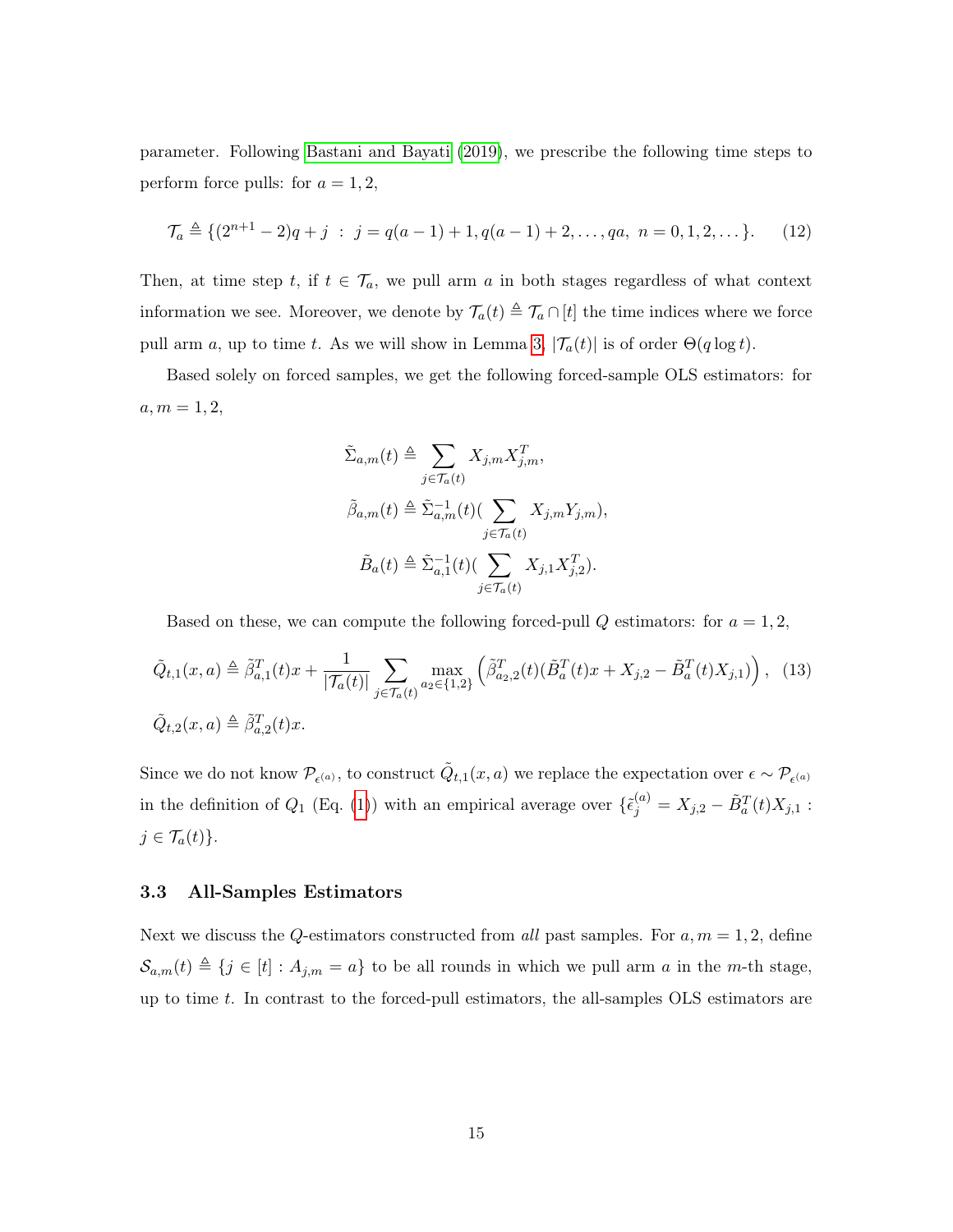based on all samples collected: for  $a, m = 1, 2$ ,

$$
\hat{\Sigma}_{a,m}(t) \triangleq \sum_{j=1}^{t} X_{j,m} X_{j,m}^T \mathbb{I}\{j \in \mathcal{S}_{a,m}(t)\},
$$
  

$$
\hat{\beta}_{a,m}(t) \triangleq \hat{\Sigma}_{a,m}^{-1}(t) (\sum_{j=1}^{t} X_{j,m} Y_{j,m} \mathbb{I}\{j \in \mathcal{S}_{a,m}(t)\}),
$$
  

$$
\hat{B}_a(t) \triangleq \hat{\Sigma}_{a,1}^{-1}(t) (\sum_{j=1}^{t} X_{j,1} X_{j,2}^T \mathbb{I}\{j \in \mathcal{S}_{a,1}(t)\}).
$$

To get the all-samples Q-estimators, we again replace  $\beta$ 's and B's in the definition of the Q-functions with our all-sample OLS estimates thereof. For the expectation over  $\epsilon^{(a)}$ , however, we take an empirical average of the estimated residuals in a *subset* of  $\mathcal{S}_{a,1}(t)$ . Define

<span id="page-15-0"></span>
$$
\tilde{S}_{a,1}(t) \triangleq \{ j \in S_{a,1}(t) : j \notin \mathcal{T}_1 \cup \mathcal{T}_2, \tilde{Q}_{j-1,1}(X_{j,1}, a) - \tilde{Q}_{j-1,1}(X_{j,1}, a - a) > \frac{h_1}{2} \}. \tag{14}
$$

For  $a = 1, 2$ , if  $\tilde{S}_{a,1}(t) \neq \emptyset$ , we let

$$
\hat{Q}_{t,1}(x,a) \triangleq \hat{\beta}_{a,1}^T(t)x + \frac{1}{|\tilde{\mathcal{S}}_{a,1}(t)|} \sum_{j \in \tilde{\mathcal{S}}_{a,1}(t)} \max_{a_2 \in \{1,2\}} \left(\hat{\beta}_{a_2,2}^T(t)(\hat{B}_a^T(t)x + X_{j,2} - \hat{B}_a^T(t)X_{j,1})\right),\tag{15}
$$

$$
\hat{Q}_{t,2}(x,a) \triangleq \hat{\beta}_{a,2}^T(t)x.
$$

Otherwise, we set  $\hat{Q}_{t,1}(x, a) = \infty$ . We will briefly discuss the reason of using  $\tilde{S}_{a,1}(t)$  rather than  $S_{a,1}(t)$  in the sample average above in Section [3.5,](#page-16-0) after describing our algorithm.

#### 3.4 Running the Algorithm

After defining our two simultaneous Q-estimators, we can now describe how the algorithm proceeds. The algorithm has three parameters: the scheduling parameter  $q$  and the covariate diversity parameters  $h_1, h_2$ . (We discuss their choice in our empirical analyses in Section [5.](#page-27-0)) First, as mentioned above, at each time t, if t falls into the forced sampling steps  $\mathcal{T}_a$ , we pull arm *a* in both stages regardless of  $X_{t,1}, X_{t,2}$ .

Otherwise, if  $t \notin \mathcal{T}_1 \cup \mathcal{T}_2$ , we use our Q-estimators to choose the action in each stage, using the forced-pull estimators if they provide a clear enough distinction between arms and otherwise using the all-samples estimators. Specifically, in the  $m$ -th stage, we first compare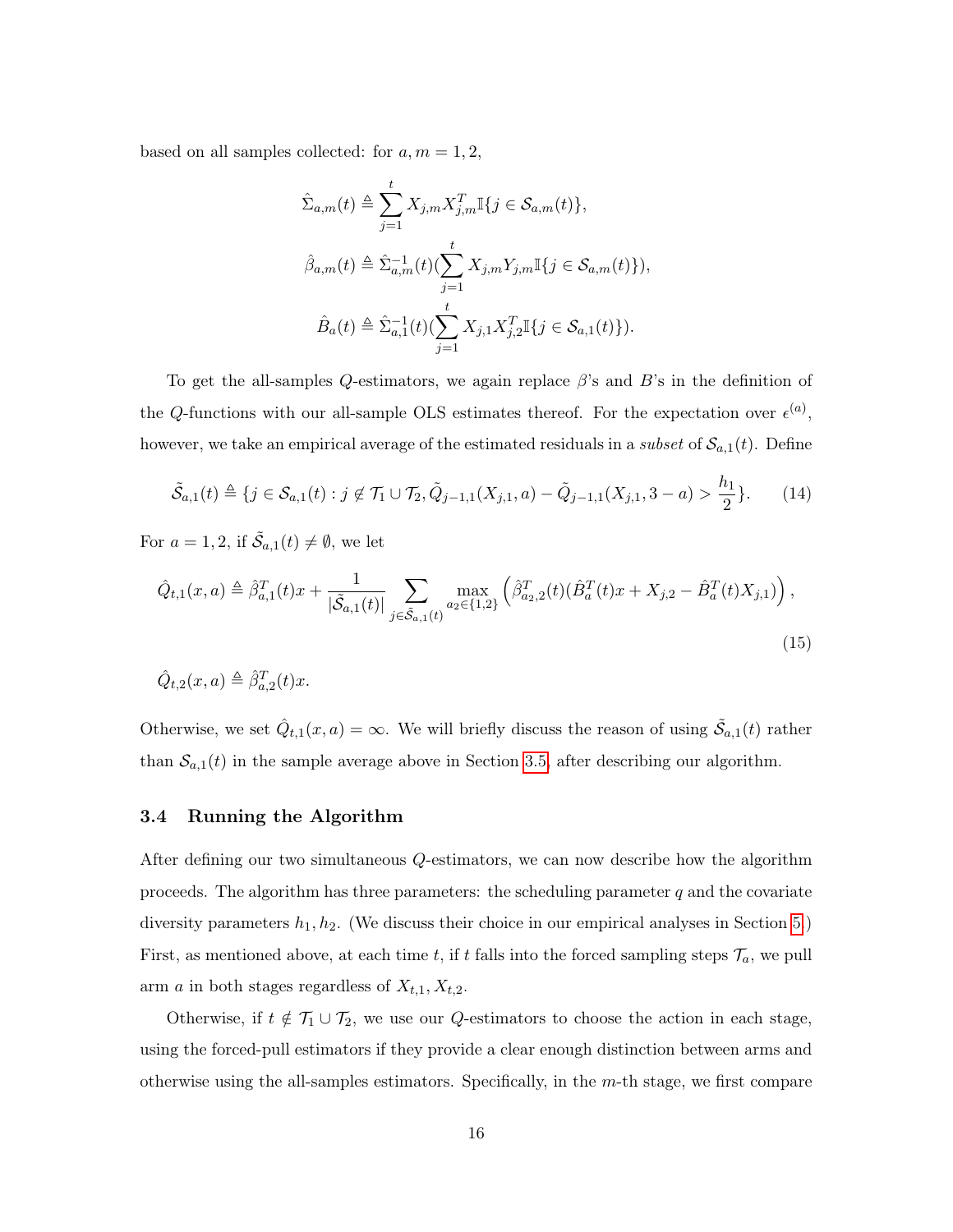#### <span id="page-16-1"></span>Algorithm 1 DTRBANDIT

| 0: Input parameters: $h_1, h_2, q$ .                                                                                                            |
|-------------------------------------------------------------------------------------------------------------------------------------------------|
| 1: for $t = 1, 2, $ do                                                                                                                          |
| if $t \in \mathcal{T}_a$ for $a = 1, 2$ then<br>2:                                                                                              |
| pull $A_{t,1} = A_{t,2} = a$<br>3:                                                                                                              |
| observe rewards and compute $\hat{\beta}_{a,m}(t)$ , $\tilde{\beta}_{a,m}(t)$ , $\tilde{B}_{a}(t)$ , $\tilde{B}_{a}(t)$ for $a, m = 1, 2$<br>4: |
| else<br>5:                                                                                                                                      |
| for $m = 1, 2$ do<br>6:                                                                                                                         |
| if $ \tilde{Q}_{t-1,m}(X_{t,m},1)-\tilde{Q}_{t-1,m}(X_{t,m},2) >\frac{h_m}{2}$ then<br>7:                                                       |
| pull $A_{t,m} = \arg \max_{a=1,2} \tilde{Q}_{t-1,m}(X_{t,m},a)$<br>8:                                                                           |
| else<br>9:                                                                                                                                      |
| pull $A_{t,m} = \arg \max_{a=1,2} \hat{Q}_{t-1,m}(X_{t,m},a)$<br>10:                                                                            |
| end if<br>11:                                                                                                                                   |
| observe rewards and compute $\hat{\beta}_{a,m}(t), \hat{B}_a(t)$ for $a = 1, 2$<br>12:                                                          |
| end for<br>13:                                                                                                                                  |
| 14:<br>end if                                                                                                                                   |
| $15:$ end for                                                                                                                                   |

the  $\tilde{Q}_{t-1,m}$  estimators of both arms, and if they differ by at least  $h_m/2$  at the observed context in the stage,  $X_{t,m}$ , then we pull the arm with higher  $\tilde{Q}_{t-1,m}$  value. Otherwise, if the  $\tilde{Q}_{t-1,m}$  values are too close, we pull the arm with higher  $\hat{Q}_{t-1,m}$  value at  $X_{t,m}$ . At the end of time  $t$ , we update all estimators and enter the next round. We summarize our algorithm in Algorithm [1.](#page-16-1)

#### <span id="page-16-0"></span>3.5 Explaining the Algorithm

We next give some intuition for our choices and for why to expect that Algorithm [1](#page-16-1) should have low regret. Forced pulls offer clean, i.i.d. samples on both arms, and the OLS estimators based on them are unbiased and known to concentrate around the true parameter values. As we collect more samples, not only do the OLS estimators concentrate better, but also  $\tilde{\epsilon}_i^{(a)}$  $j^{(a)}$  gets closer to  $\epsilon_j^{(a)}$  $j^{(a)}$  and, moreover, the sample average of the former for any reasonable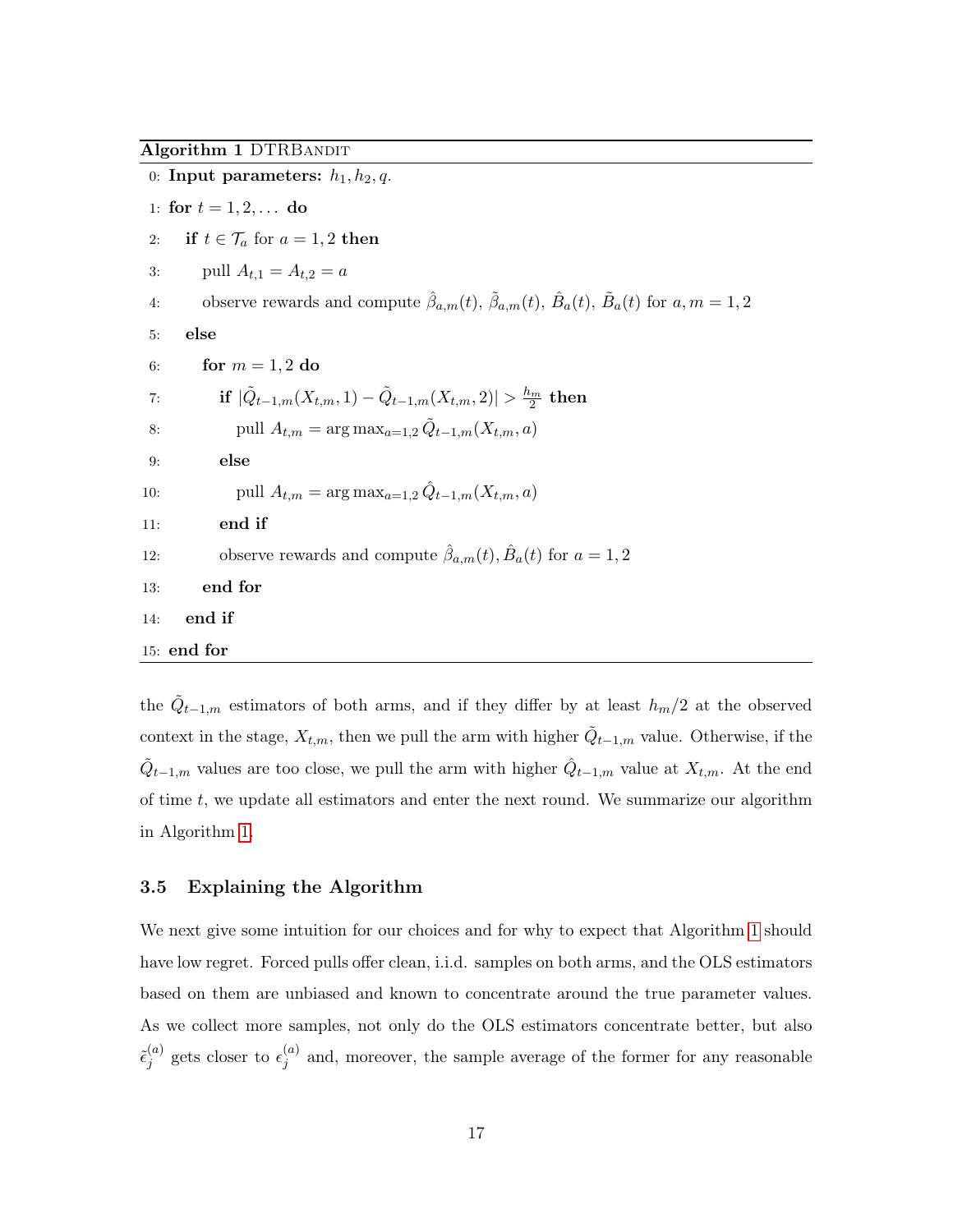function concentrates around the true expectation of the latter.

All these factors result in the concentration of the forced-pull Q-estimators around true Q-functions, and as we show in Proposition [6,](#page-23-0) we only need  $\Theta(\log t)$  i.i.d. samples (as our forced-pull schedule ensures) to get a uniform  $h_m/4$ -approximation of  $Q_m$  with probability  $O(t^{-2})$ , for  $m = 1, 2$ . For each action, however, the Q-functions are not perfectly separated and they may be arbitrarily close, making it hard to choose the right action unless our estimates are well separated. When our approximation error on  $Q_m$  is at most  $h_m/4$ , our error on the difference  $Q_m(x, 1) - Q_m(x, 2)$  is at most  $h_m/2$ . Thus, whenever  $\left| \tilde{Q}_m(x,1) - \tilde{Q}_m(x,2) \right| > h_m/2$ , we are (almost) certain about which arm is optimal.

Moreover, as long as our  $h_m/4$ -approximation applies, whenever  $|Q_m(x, 1) - Q_m(x, 2)| >$  $h_m, i.e., x \in U_{1,m} \cup U_{2,m}$ , we also expect to fall into such a scenario where the forced-samples estimators are  $h_m/2$ -separated. Under Assumption [3,](#page-11-0) this occurs with positive probability. Therefore, following our algorithm in these regions, we expect to collect  $\Theta(t)$  samples on each arm in each stage, but only for contexts far from the margin. Assumption [3](#page-11-0) nonetheless ensures sufficient diversity in that region. Since this offers *much* more data than the very limited  $\Theta(\log t)$  forced pulls, we get a much faster (of rate  $\sqrt{t}$ ) concentration for the allsample estimator,  $\hat{Q}$ . This allows us to make very accurate decisions near the margin, where the forced-pull estimator is not accurate enough.

Next we explain why we use the restricted sample  $\tilde{\mathcal{S}}_{a,1}(t)$  instead of all a-pull samples,  $\mathcal{S}_{a,1}(t) \supseteq \tilde{\mathcal{S}}_{a,1}(t)$ , when estimating the expectation over  $\epsilon^{(a)}$  term in the all-samples estimator of  $Q_{t,1}$ . When we replace the expectation with an empirical average, we want our samples to look like i.i.d. draws from the target distribution. However, when we condition on  $\mathcal{S}_{a,1}(t)$ ,  $\{\epsilon_i^{(a)}\}$  $j^{(a)}$ :  $j \in S_{a,1}(t)$  are not i.i.d.; in fact, they do not even form a martingale sequence. Thus we do not have concentration guarantees on their sample average. In contrast, in Lemma [2](#page-44-1) we show that conditional on  $\tilde{\mathcal{S}}_{a,1}(t)$ ,  $\{\epsilon_j^{(a)}\}$  $j^{(a)}$ :  $j \in \tilde{S}_{a,1}(t)$  are indeed i.i.d. samples. Moreover, Proposition [9](#page-26-0) shows that  $\tilde{S}_{a,1}(t) = \Theta(t)$  with high probability for sufficiently large t, so the sample average over this subset concentrates fast enough. We can further approximate the true  $\epsilon_i^{(a)}$  $j^{(a)}$  by the residuals from our OLS estimates of  $B_a$  without deteriorating this concentration.

In the next section, we show how all these elements come together and give a sketch of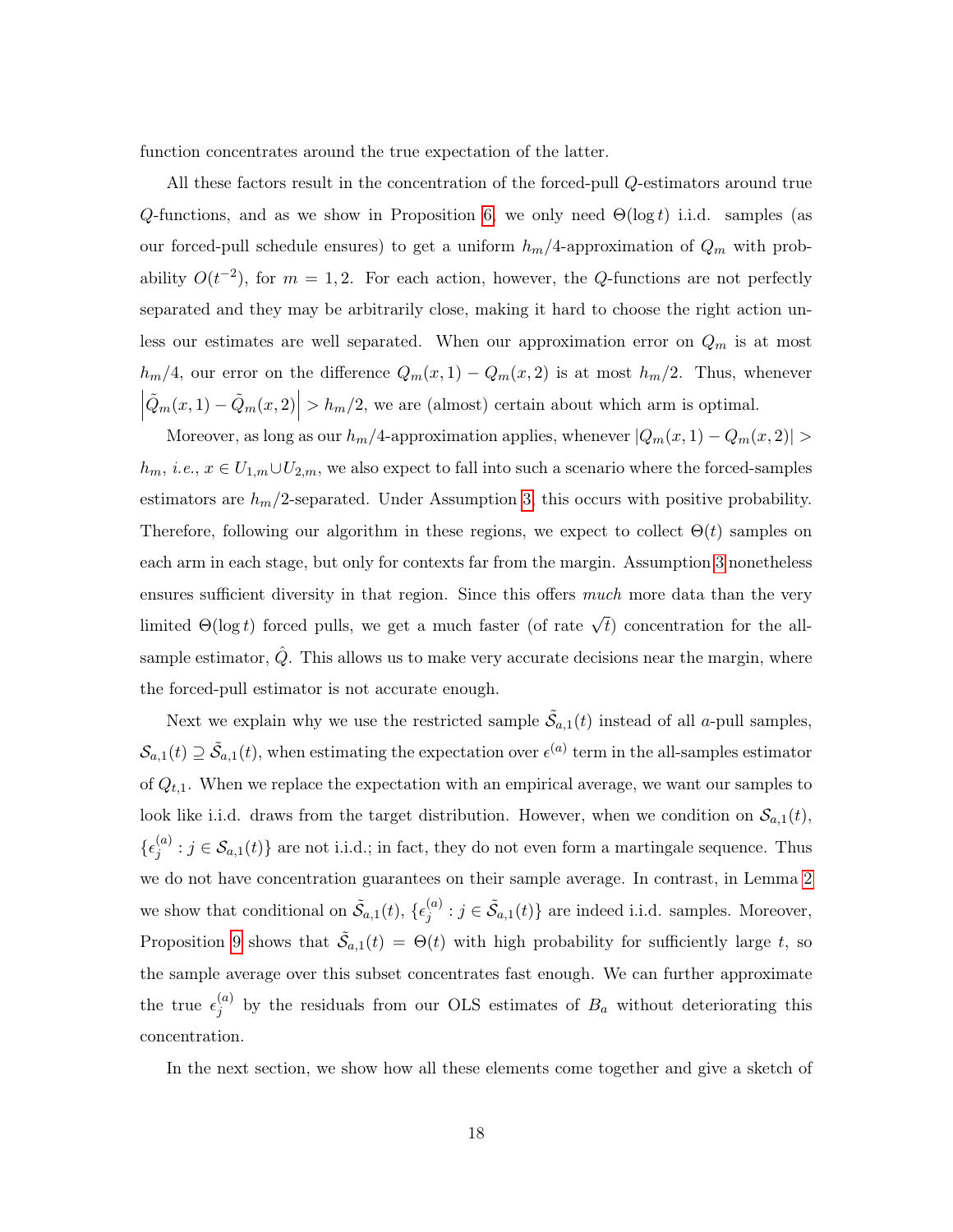the regret upper bound.

# <span id="page-18-0"></span>4 Theoretical Guarantees

In this section, we provide a regret upper bound for Algorithm [1](#page-16-1) as well as a matching (in order of T) lower bound on the regret of any other algorithm, which shows that our algorithm is rate optimal.

## 4.1 Upper and Lower Bounds on Regret

We first state the regret bounds showing our algorithm is rate optimal, before describing the proof in more detail.

Our main theoretical result characterizes the upper bound on the expected regret of our algorithm.

<span id="page-18-2"></span>**Theorem [1.](#page-16-1)** Let  $\hat{A}$  denote our algorithm described in Algorithm [1](#page-10-1). Suppose Assumptions 1 to [3](#page-11-0) hold. Then there exists a constant  $\tilde{C}$  such that, if  $q \geq \tilde{C}$ , then the expected regret of our algorithm is bounded as follows:

<span id="page-18-1"></span>
$$
R_T(\hat{\mathcal{A}}) = \begin{cases} O(d^{\frac{\alpha+1}{2}} (\log d)^{\frac{\alpha+2}{2}} T^{\frac{1-\alpha}{2}} + d \log d \log T + (d \log d)^2), & \alpha < 1\\ O(d (\log d)^{\frac{3}{2}} \log T + (d \log d)^2), & \alpha = 1\\ O(d \log d \log T + (d \log d)^2 + d^{\frac{\alpha+1}{2}} (\log d)^{\frac{\alpha+2}{2}}), & \alpha > 1. \end{cases}
$$
(16)

More specifically, letting

$$
\begin{split} &\tilde{C}_{1}=16dx_{\max}^{2}x_{\infty}^{2}\sigma^{2}\log(2d)\max\left\{\frac{100}{\phi_{1}^{2}h_{1}^{2}},\frac{(40B_{\max}^{2}+10)^{2}}{\phi^{2}h_{1}^{2}}\right\},\\ &\tilde{C}_{2}=\frac{\epsilon_{\max}x_{\max}\log(2d)}{\phi_{1}^{2}}\max\left\{\frac{\epsilon_{\max}x_{\max}+B_{\max}\phi_{1}/6}{B_{\max}^{2}},\frac{40x_{\max}b_{\max}(160\epsilon_{\max}x_{\max}^{2}b_{\max}+\phi_{1}h_{1}/3)}{h_{1}^{2}}\right\},\\ &\tilde{C}_{3}=x_{\max}^{2}\log(2d)\max\left\{\frac{1}{\phi_{1}},\frac{1}{\phi}\right\},\\ &\tilde{C}_{4}=\left(\frac{408b_{\max}x_{\max}}{h_{1}}\right)^{2},\\ &\tilde{C}=64\max\{\tilde{C}_{1},\tilde{C}_{2},\tilde{C}_{3},\tilde{C}_{4}\}, \end{split}
$$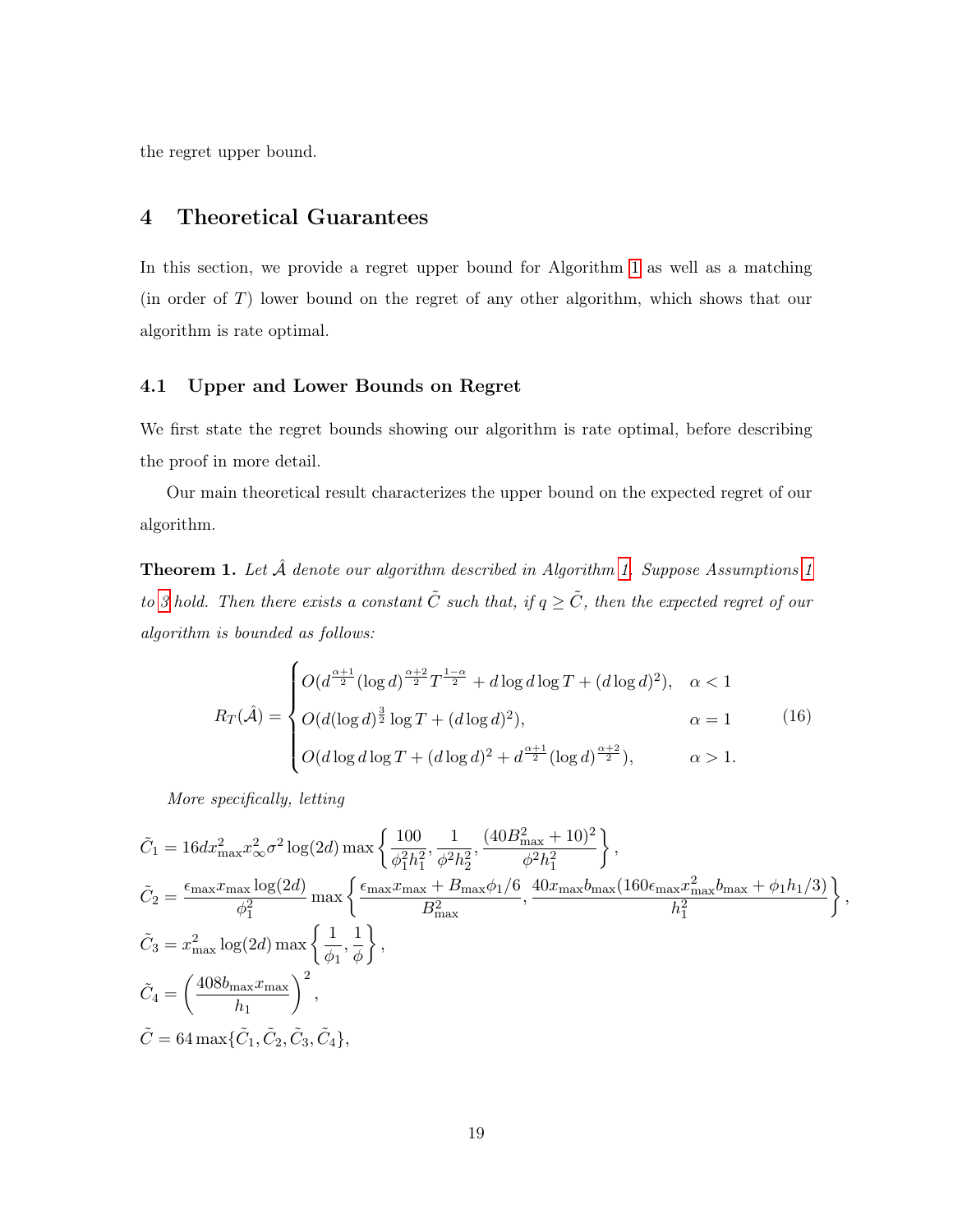we have that, if  $q \geq \tilde{C}$ , then our expected regret is bounded by:

$$
R_T(\hat{\mathcal{A}}) \le 24q b_{\max} x_{\max} (3 \log T + 4q) + 6 b_{\max} x_{\max} C_0 + 2^{\alpha_1 + 2} \gamma_1 C_1^{-\frac{\alpha_1 + 1}{2}} ((M+2)^{\alpha_1 + 2} + 2^{\alpha_1 + 7}) f(\alpha_1)
$$
  
+  $2^{\alpha_2 + 3} \gamma_2 C_2^{-\frac{\alpha_2 + 1}{2}} ((M+2)^{\alpha_2 + 2} + 2^{\alpha_2 + 4}) f(\alpha_2),$ 

where

$$
f(\alpha') = \frac{2T^{\frac{1-\alpha'}{2}}}{1-\alpha'} \mathbb{I}\{\alpha' < 1\} + \log T \mathbb{I}\{\alpha' = 1\} + \frac{2}{\alpha' - 1} \mathbb{I}\{\alpha' > 1\},
$$
\n
$$
C_0 = 640.5 + \frac{48}{p_1^2} + 96 dx_{\text{max}}^2 \left(\frac{1}{\phi_1} + \frac{1}{\phi_2}\right) + \frac{32d(4x_{\text{max}}^2 \epsilon_{\text{max}}^2 + x_{\text{max}} \epsilon_{\text{max}} B_{\text{max}} \phi_1/3)}{B_{\text{max}}^2 \phi_1^2},
$$
\n
$$
C_1 = \frac{1}{16x_{\text{max}}^2} \min \left\{ \frac{\phi_1^2}{200 dx_{\infty}^2 \sigma^2}, \frac{\phi_2^2}{200d(4B_{\text{max}} + 1)^2 x_{\infty}^2 \sigma^2}, \frac{\phi_1^2}{5b_{\text{max}} \epsilon_{\text{max}} (160x_{\text{max}}^2 b_{\text{max}} + \phi_1 h_1/3)}, \frac{p_1}{41616b_{\text{max}}^2} \right\}
$$
\n
$$
C_2 = \frac{\phi_2^2}{32 dx_{\text{max}}^2 x_{\infty}^2 \sigma^2},
$$
\n
$$
M = \lfloor \sqrt{(\alpha + 4) \log((\alpha + 4)d)} \rfloor.
$$

,

An immediate question is whether the regret rate obtained in Eq. [\(16\)](#page-18-1) is even a good rate. It is in fact optimal in its dependence on T.

To see this first note that any one-stage linear-response contextual bandit instance  $(\bar{\mathcal{P}}_X,\bar{\beta}_1,\bar{\beta}_2,\bar{\mathcal{P}}_{\eta^{(1)}},\bar{\mathcal{P}}_{\eta^{(2)}})$  can be embedded inside an instance of the DTR bandit problem by simply setting  $\mathcal{P}_X = \mathcal{P}_{\epsilon^{(a)}} = \bar{\mathcal{P}}_X$ ,  $B_a = 0$ ,  $\beta_{a,1} = \beta_{a,2} = \bar{\beta}_a$ ,  $\mathcal{P}_{\eta_1^{(a)}} = \mathcal{P}_{\eta_2^{(a)}} = \bar{\mathcal{P}}_{\eta^{(a)}}$  for all  $a \in \{1, 2\}$ . This disassociates the two stages of the DTR bandit problem and makes a copy of the one-stage problem in each stage. Thus, it is essentially reindexing the t-th round in the one-stage bandit problem to be stage  $2 - (t \mod 2)$  in the  $\lceil t/2 \rceil$  round of the DTR bandit problem. Conversely, given any DTR bandit algorithm  $A$ , we can apply the algorithm in the one-stage linear-response bandit problem by simply treating each stage as a new round of the problem, since the algorithm's decision at any round and stage is simply measurable with respect to the full history so far of observations, just as in a one-stage bandit problem. And, the regret of  $\mathcal A$  up to round  $T$  in the DTR bandit problem instance constructed above is exactly equal to its regret up to round  $2T$  in the given one-stage linear-response bandit instance.

[Bastani et al.](#page-36-9) [\(2017\)](#page-36-9), [Goldenshluger and Zeevi](#page-37-1) [\(2013\)](#page-37-1) show that, in the one-stage linearresponse contextual bandit problem, for any algorithm, there always exists an instance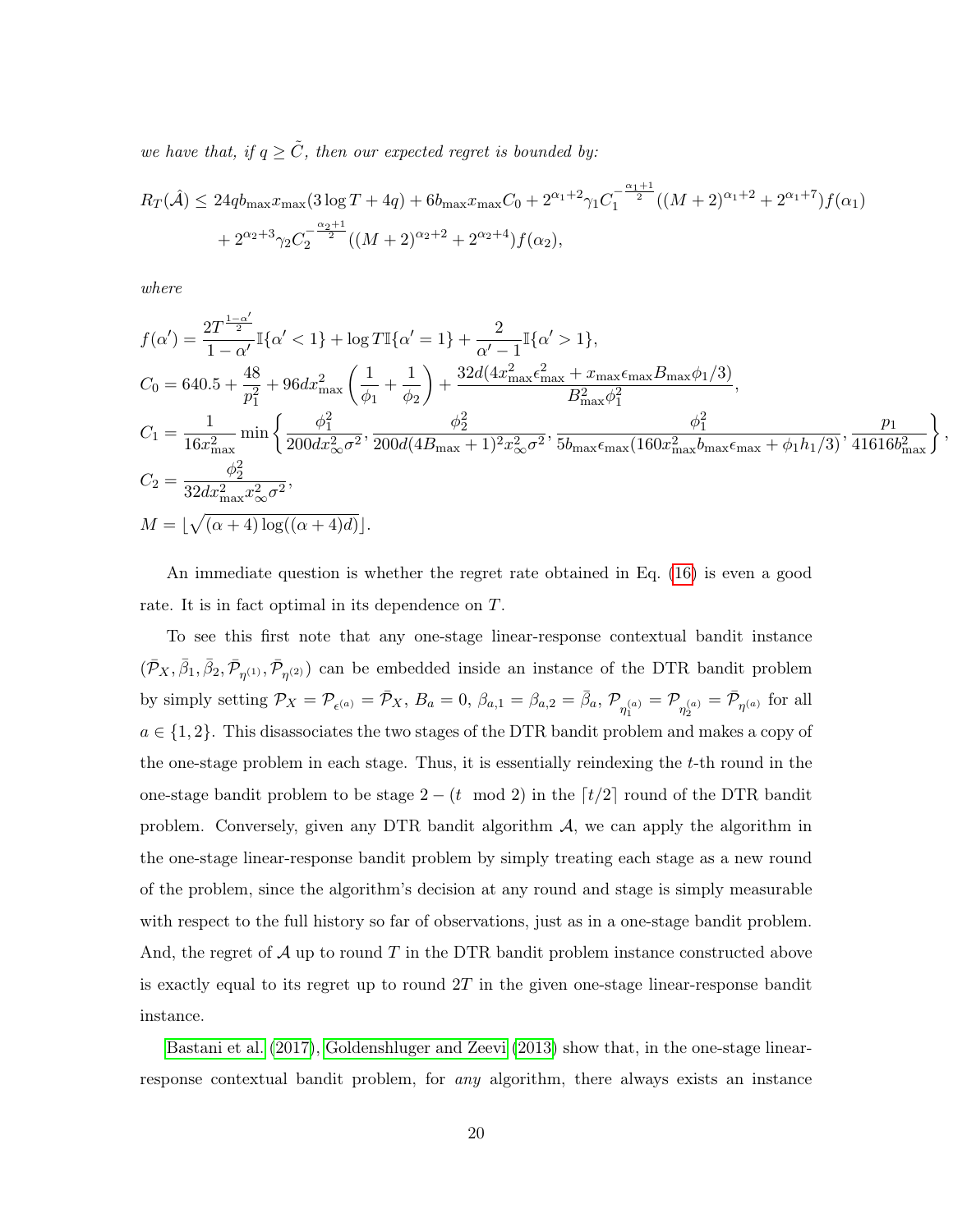satisfying the first-stage parts of our assumptions (namely, Assumption [1](#page-10-1) for the first-stage parameters, Eq. [\(25\)](#page-41-1) of Assumption [2,](#page-10-0) and Eq. [\(6\)](#page-11-1) of Assumption [3\)](#page-11-0) such that the regret up to time  $2T$  is  $\overline{\phantom{a}}$ 

$$
\begin{cases} \Omega(T^{\frac{1-\alpha}{2}}), & \alpha < 1 \\ \Omega(\log T), & \alpha = 1 \\ \Omega(1), & \alpha > 1, \end{cases}
$$

where the asymptotic notation omits constants in  $T$ . By our above observation, such an instance can also be embedded into a DTR bandit instance with  $\alpha_1 = \alpha_2 = \alpha$ , so the same lower bound applies to algorithms for the DTR bandit problem. Thus, Algorithm [1](#page-16-1) is rate-optimal in T when  $\alpha \leq 1$ , and only exceeds the lower bound by a factor of log T when  $\alpha > 1$ .

We now compare the rate dependence on  $d$  to the dependence in algorithms for the one-stage linear-response contextual bandit problem. When  $\alpha = 1$ , our rate has the form  $O(d(\log d)^{\frac{3}{2}} \log T + (d \log d)^2)$ , which is lower than the  $O(d^2(\log d)^{\frac{3}{2}} \log T + (d \log d)^2)$  regret rate for the OLSBandit algorithm for the one-stage problem provided by [Bastani and Bayati](#page-36-8) [\(2019,](#page-36-8) Section EC.5), but they assume boundedness on  $||X_{t,1}||_{\infty}$  and  $||\beta_{a,1}||_1$ , while we assume boundedness on (the larger)  $||X_{t,1}||$  and (the smaller)  $||\beta_{a,1}||$ . To compare, we may let our  $x_{\text{max}}$  depend on d as  $x_{\text{max}} =$  $\sqrt{dx}_{\infty}$  with  $x_{\infty}$  constant since  $||x|| \leq \sqrt{d} ||x||_{\infty}$  (to account for a constant bound on the smaller  $||X_{t,1}||_{\infty}$ ; then our Theorem [1](#page-18-2) gives a rate of  $O(d^{2.5}\log d\log T+d^{4.5}\log^2 d)$ . If we do the same for OLSBandit and let the bound on  $||\beta_{a,1}||_1$ be a constant times  $\sqrt{d}$  (to account for a constant bound on the smaller  $||\beta_{a,1}||_2$ ), we obtain the same rate:  $O(d^{2.5} \log d \log T + d^{4.5} \log^2 d)$ . This shows that roughly the dependence is similar, although the comparison is imprecise as the assumptions are simply different. It is important to note that in our problem we need to estimate  $\Theta(d^2)$  parameters via matrix OLS (due to  $B_a$ ), while in the one-stage linear-response problem we need only estimate  $\Theta(d)$  parameters. For  $\alpha \neq 1$  none of [Bastani and Bayati](#page-36-8) [\(2019\)](#page-36-8), [Bastani et al.](#page-36-9) [\(2017\)](#page-36-9), [Goldenshluger and Zeevi](#page-37-1) [\(2013\)](#page-37-1) provide an explicit dependence of the leading constants on d.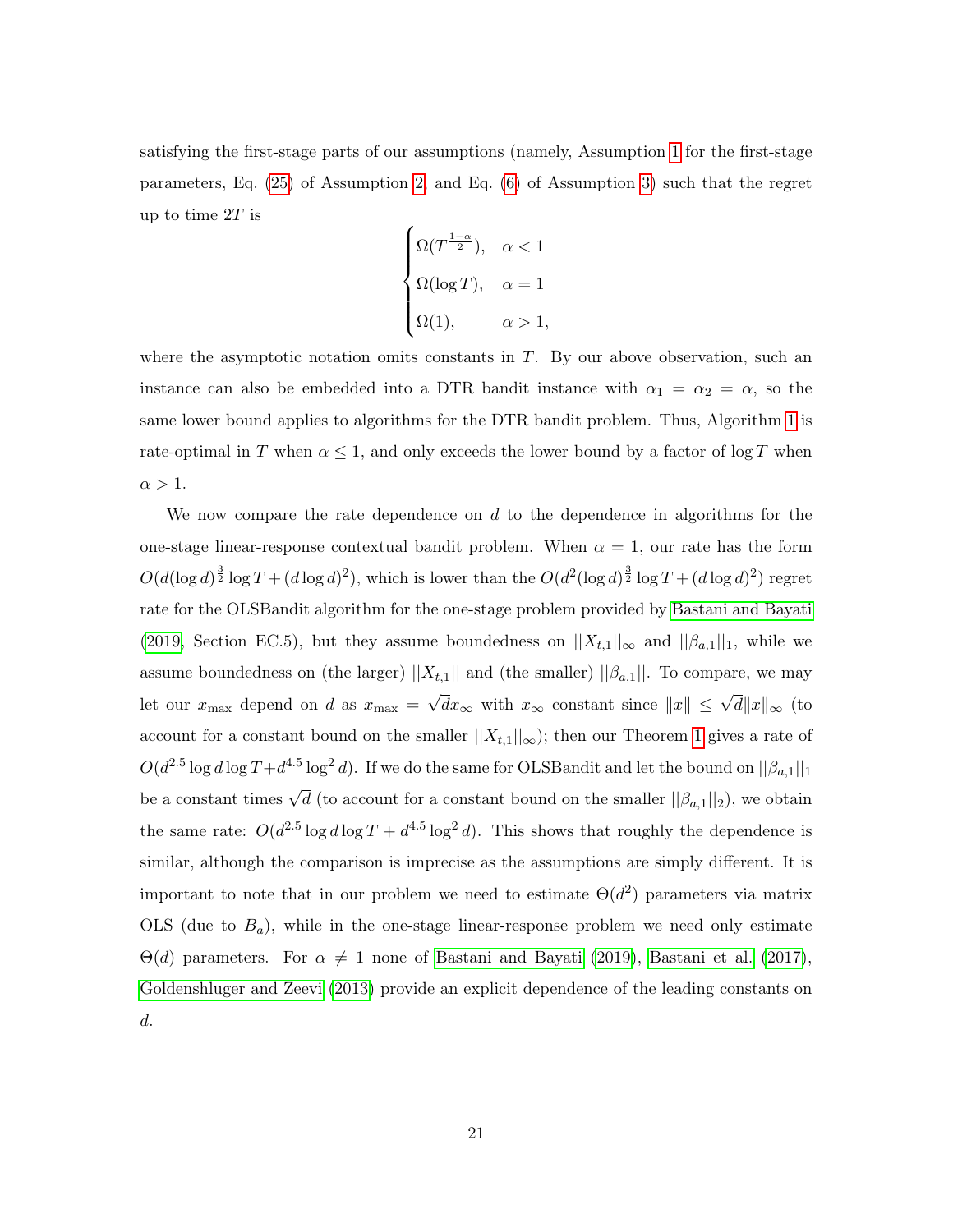#### 4.2 Regret Upper Bound Analysis

In this section, we provide an outline for the analysis of the regret upper bound in Theorem [1.](#page-18-2) We state major propositions, explain their importance and how they come together, and provide intuition and proof sketches. Technical proof details are relegated to the appendix.

A casual reader uninterested in the details of why and how our algorithm works may skip this section.

#### <span id="page-21-0"></span>4.2.1 Replacing True Parameters with Estimated Parameters.

Since we use estimated versions of Q-functions in our algorithm, an initial question is how good  $\tilde{Q}_{t,m}$  and  $\hat{Q}_{t,m}$  are as estimates of  $Q_m$ . For the second stage,  $m = 2$ , this question is quite easy: one step of algebra gives that  $|\tilde{Q}_{t,2}(x, a) - Q_2(x, a)| = |(\tilde{\beta}_{a,2}(t) - \beta_{a,2})^T x| \leq$  $x_{\text{max}} || \tilde{\beta}_{a,2}(t) - \beta_{a,2} ||$  and  $|\hat{Q}_{t,2}(x, a) - Q_2(x, a) | = |(\hat{\beta}_{a,2}(t) - \beta_{a,2})^T x | \leq x_{\text{max}} || \hat{\beta}_{a,2}(t) - \beta_{a,2} ||$ . So it suffices to show that OLS estimates of parameters converge.

Things get more complicated for  $Q_1$ , since we need to deal with an expectation over a max function, as well as an empirical average approximation for it. The following provides an upper bound on  $|Q_1(x, a) - \tilde{Q}_{t,1}(x, a)|$  and  $|Q_1(x, a) - \hat{Q}_{t,1}(x, a)|$ .

<span id="page-21-1"></span>**Proposition 2.** For  $a \in \{1,2\}$ ,  $x \in \mathcal{X}_1$ ,  $\mathcal{T} \subset [t]$ , define

$$
\tilde{\Delta} \triangleq x_{\text{max}} \left( ||\beta_{a,1} - \tilde{\beta}_{a,1}(t)|| + 4b_{\text{max}} ||\tilde{B}_a(t) - B_a|| + \sum_{a_2 \in \{1,2\}} (2||\tilde{B}_a(t)|| + 1)||\tilde{\beta}_{a_2,2}(t) - \beta_{a_2,2}|| \right),
$$
  

$$
\hat{\Delta} \triangleq x_{\text{max}} \left( ||\beta_{a,1} - \hat{\beta}_{a,1}(t)|| + 4b_{\text{max}} ||\hat{B}_a(t) - B_a|| + \sum_{a_2 \in \{1,2\}} (2||\hat{B}_a(t)|| + 1)||\hat{\beta}_{a_2,2}(t) - \beta_{a_2,2}|| \right),
$$
  

$$
\Delta_{\mathcal{T}}(x) \triangleq \left| \frac{1}{|\mathcal{T}|} \sum_{j \in \mathcal{T}} \max_{a_2 \in \{1,2\}} \left( \beta_{a_2,2}^T (B_a^T x + \epsilon_j^{(a)}) \right) - \mathbb{E}_{\epsilon^{(a)}} \left[ \max_{a_2 \in \{1,2\}} \left( \beta_{a_2,2}^T (B_a^T x + \epsilon^{(a)}) \right) \right] \right|.
$$
  
(17)

Then

<span id="page-21-2"></span>1. 
$$
\left| Q_1(x,a) - \tilde{Q}_{t,1}(x,a) \right| \leq \tilde{\Delta} + \Delta_{\mathcal{T}_a(t)}(x),
$$
  
2. 
$$
\left| Q_1(x,a) - \hat{Q}_{t,1}(x,a) \right| \leq \hat{\Delta} + \Delta_{\tilde{\mathcal{S}}_{a,1}(t)}(x).
$$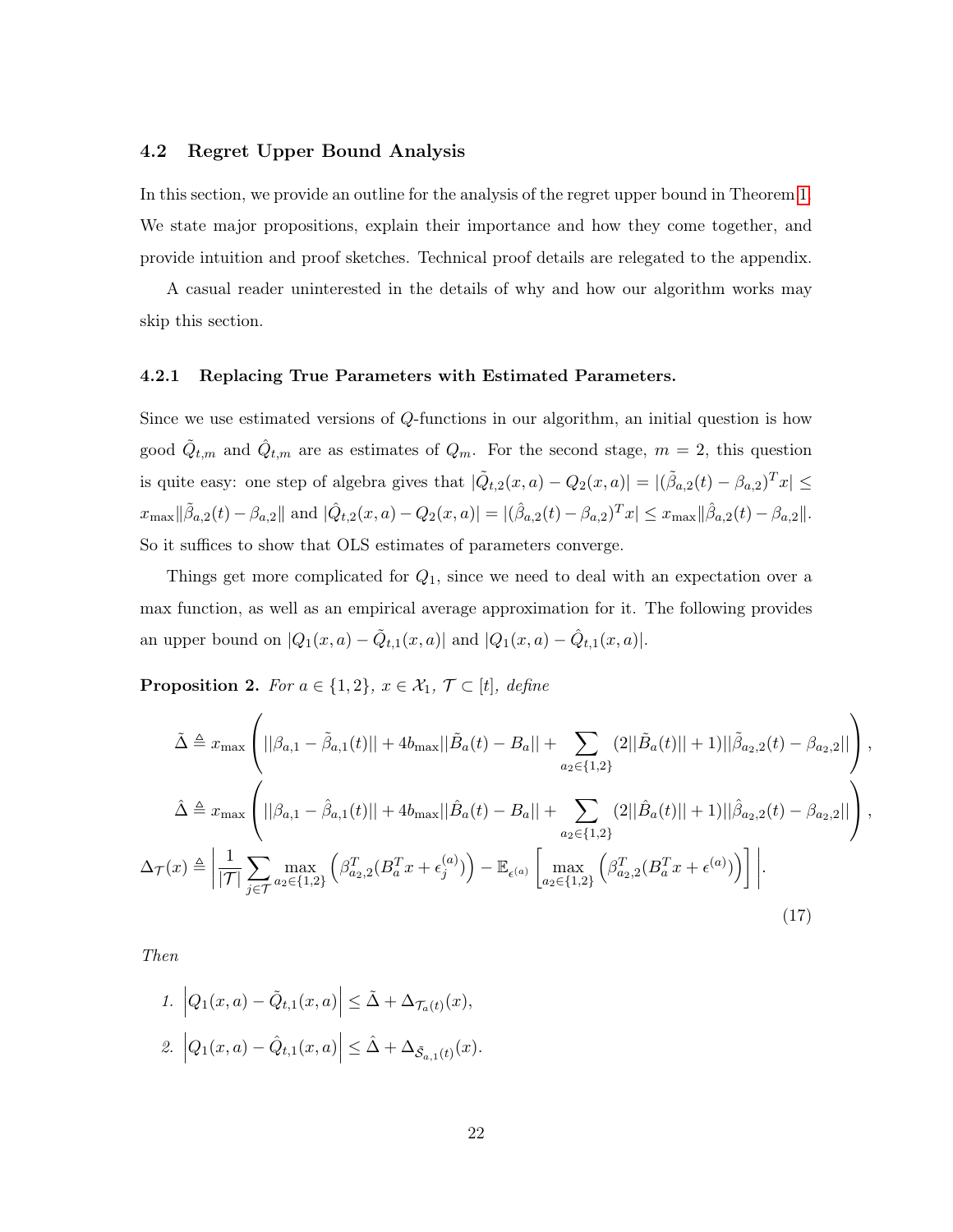This shows that the errors in the first stage,  $m = 1$ , can be decomposed into the error in the underlying parameters plus the error in the approximation of the expectation over  $\epsilon^{(a)}$ . We next consider how to bound such errors.

#### <span id="page-22-2"></span>4.2.2 Two Tail Inequalities.

If we want to get a *uniform* (over  $\mathcal{X}_1$  or  $\mathcal{X}_2$ ) concentration bound on the estimated Qfunctions (for either  $m = 1, 2$ ), the above shows that we only need to control for two types of errors: the error of the OLS estimators  $\tilde{\beta}_{a,m}, \tilde{B}_a, \hat{\beta}_{a,m}, \hat{B}_a$  and the *uniform* error of the sample average term,  $\sup_{x \in \mathcal{X}_1} \Delta_{\mathcal{T}}(x)$ . In this section, we provide some general results regarding controlling these two terms, which will be frequently utilized in later sections.

Matrix OLS Tail Bound with Adaptive Observations. Recall the general matrix OLS model we introduced in Section [3.1.](#page-13-0) Unlike the offline setting for matrix OLS where data is assumed to be i.i.d., in our setting the data collection is adaptive. The next result provides a generic results showing that the OLS estimator based on adaptive observations has a nice tail bound as long as the minimal eigenvalue of the design matrix is lower bounded.

<span id="page-22-0"></span>**Proposition 3** (Matrix OLS Tail Inequality for Adaptive Observations). Let  $S = \{(X_i, Y_i)\}_{i=1}^n$ be samples generated from the linear model  $Y_i = B^T X_i + \epsilon_i$  described in Section [3.1.](#page-13-0) Assume that there exists a filtration  $\{\mathcal{F}_i\}_{i=0}^n$  such that  $\{X_i \epsilon_i^T\}_{i=1}^n$  is a matrix martingale difference sequence adapted to the filtration, i.e., for any  $i \in [n]$ ,  $X_i \epsilon_i^T$  is  $\mathcal{F}_i$ -measurable, and

$$
\mathbb{E}[X_i \epsilon_i^T | \mathcal{F}_{i-1}] = \mathbf{0}_{d \times k}.
$$

If  $||X_i|| \leq x_{\text{max}}$  and  $||\epsilon_i|| \leq \epsilon_{\text{max}}$  for all  $i \in [n]$ , the following tail inequality holds for all  $\chi > 0$  and  $\phi > 0$ :

$$
\mathbb{P}(||\hat{B} - B|| \geq \chi, \lambda_{\min}(\hat{\Sigma}(\boldsymbol{X})) \geq \phi) \leq (d + k) \exp\left(-\frac{\chi^2 \phi^2 / 2}{n x_{\max}^2 \epsilon_{\max}^2 + \epsilon_{\max} x_{\max} \chi \phi / 3}\right).
$$

<span id="page-22-1"></span>For the specific case of vector OLS (*i.e.*, univariate-outcome,  $k = 1$ ), we can get a similar bound where instead the noise is allowed to be sub-Gaussian rather than bounded (a modified version of Proposition EC.1 in [Bastani and Bayati 2019\)](#page-36-8):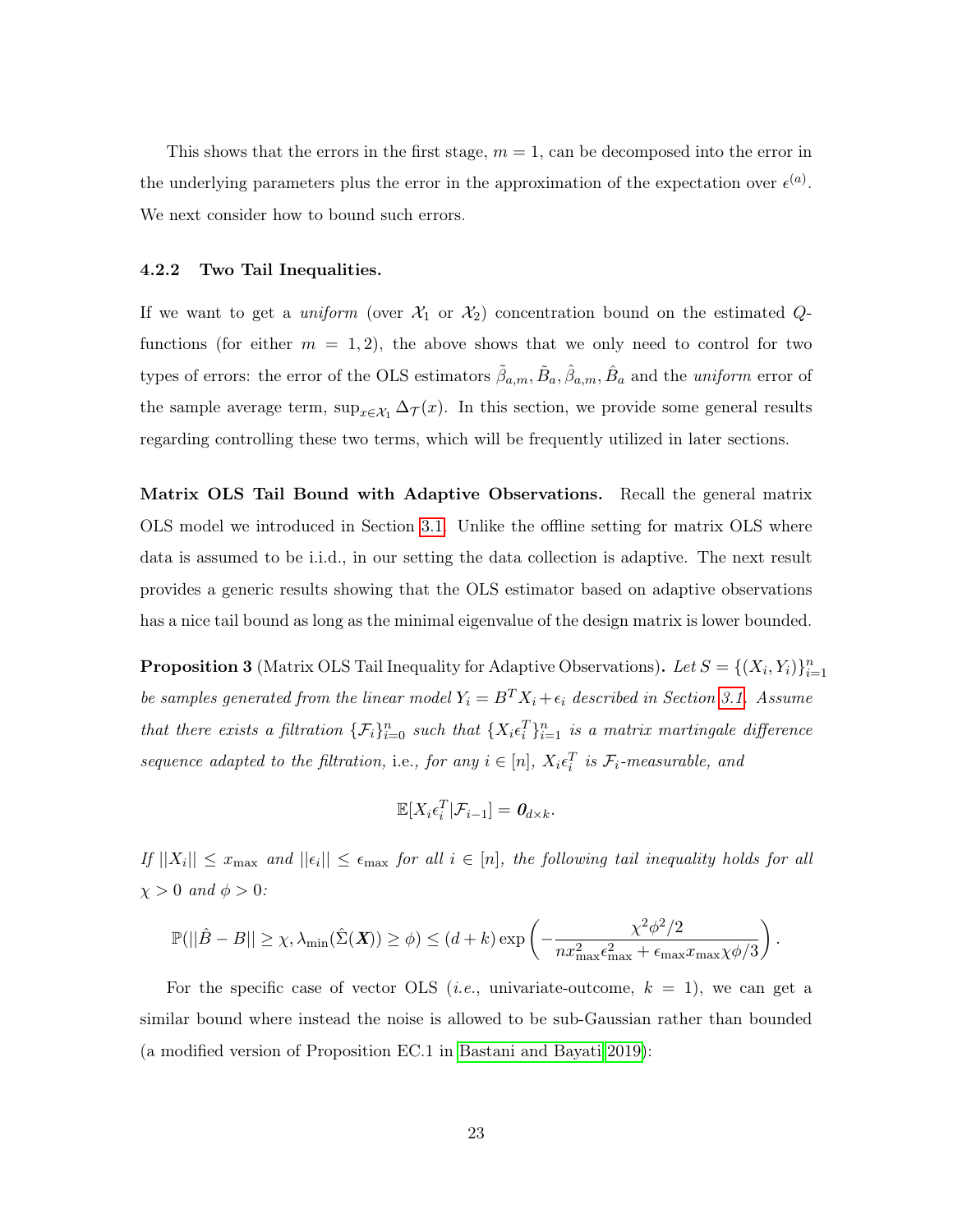**Proposition 4** (Vector OLS Tail Inequality for Adaptive Observations). Let  $S = \{(X_i, Y_i)\}_{i=1}^n$ be samples generated from the linear model  $Y_i = \beta^T X_i + \epsilon_i$  described in Section [3.1,](#page-13-0) with  $B = \beta \in \mathbb{R}^d$ . Assume that there exists a filtration  $\{\mathcal{F}_i\}_{i=0}^n$  such that  $\{X_{ij}\epsilon_i\}_{i=1}^n$  is a martingale difference sequence adapted to the filtration, where  $X_{ij}$  denotes the j-th entry of  $X_i$ . If  $||X_i||_{\infty} \leq x_{\infty}$  and  $\epsilon_i$  is  $\sigma$ -sub-Gaussian for all  $i \in [n]$ , the following tail inequality holds for all  $\chi > 0$  and  $\phi > 0$ :

$$
\mathbb{P}(||\hat{\beta} - \beta|| \geq \chi, \lambda_{\min}(\hat{\Sigma}(\boldsymbol{X})) \geq \phi) \leq 2d \exp\left(-\frac{\chi^2 \phi^2}{2ndx_{\infty}^2 \sigma^2}\right).
$$

Controlling the Tails of  $\sup_{x \in \mathcal{X}_1} \Delta_{\mathcal{T}}(x)$ . Let us now focus on the second term,  $\sup_{x \in \mathcal{X}_1} \Delta_{\mathcal{T}}(x)$ . For every fixed  $x \in \mathcal{X}_1$ ,  $\max_{a_2 \in \{1,2\}} \beta_{a_2,2}^T (B_a^T x + \epsilon_j^{(a)})$  $j^{(u)}_j$ ) is bounded (and thus sub-Gaussian) for every j, so  $\Delta_{\mathcal{T}}(x)$  can be controlled by Hoeffding's inequality. However, when considering a uniform-in- $x$  tail bound, the analysis becomes more complicated. The next result shows that we still get a sub-Gaussian convergence rate.

<span id="page-23-1"></span>**Proposition 5.** Suppose  $\mathcal{T}$  is a random subset of  $[T]$  such that, for each  $a \in \{1,2\}$ , conditional on  $\mathcal{T}, \{\epsilon_i^{(a)}\}$  $j^{(a)}$ :  $j \in \mathcal{T}$  are i.i.d. samples from  $\mathcal{P}_{\epsilon^{(a)}}$ . Then,

$$
\mathbb{P}\left(\sup_{x\in\mathcal{X}_1}\Delta_{\mathcal{T}}(x)\geq \chi \mid \mathcal{T}\right)\leq \frac{25}{4}\exp\left(-\frac{|\mathcal{T}|\chi^2}{41616b_{\max}^2x_{\max}^2}\right).
$$

The proof of Proposition [5](#page-23-1) leverages the machinery of empirical processes theory [\(Pollard](#page-39-8) [1990\)](#page-39-8).

#### <span id="page-23-2"></span>4.2.3 Concentration of the Forced-Pull Estimators.

We are now equipped to prove the convergence of our forced-pull estimators. Define  $\mathcal{G}_{t,m}$  to be the event that our  $\tilde{Q}_{t,m}$  has good estimation accuracy uniformly over both arms and all  $x \in \mathcal{X}_m$ :

$$
\mathcal{G}_{t,m} \triangleq \left\{ \max_{a \in \{1,2\}} \sup_{x \in \mathcal{X}_m} |\tilde{Q}_{t,m}(x,a) - Q_m(x,a)| \le \frac{h_m}{4} \right\}, \quad t \in [T], m \in \{1,2\},\tag{18}
$$

and  $\mathcal{G}_t$  to be the event that both  $\mathcal{G}_{t,1}$  and  $\mathcal{G}_{t,2}$  hold at time t:

$$
\mathcal{G}_t \triangleq \mathcal{G}_{t,1} \cap \mathcal{G}_{t,2}.
$$

<span id="page-23-0"></span>The following proposition shows that both  $\mathcal{G}_{t,1}$  and  $\mathcal{G}_{t,2}$  (thus, also  $\mathcal{G}_t$ ) hold with high probability.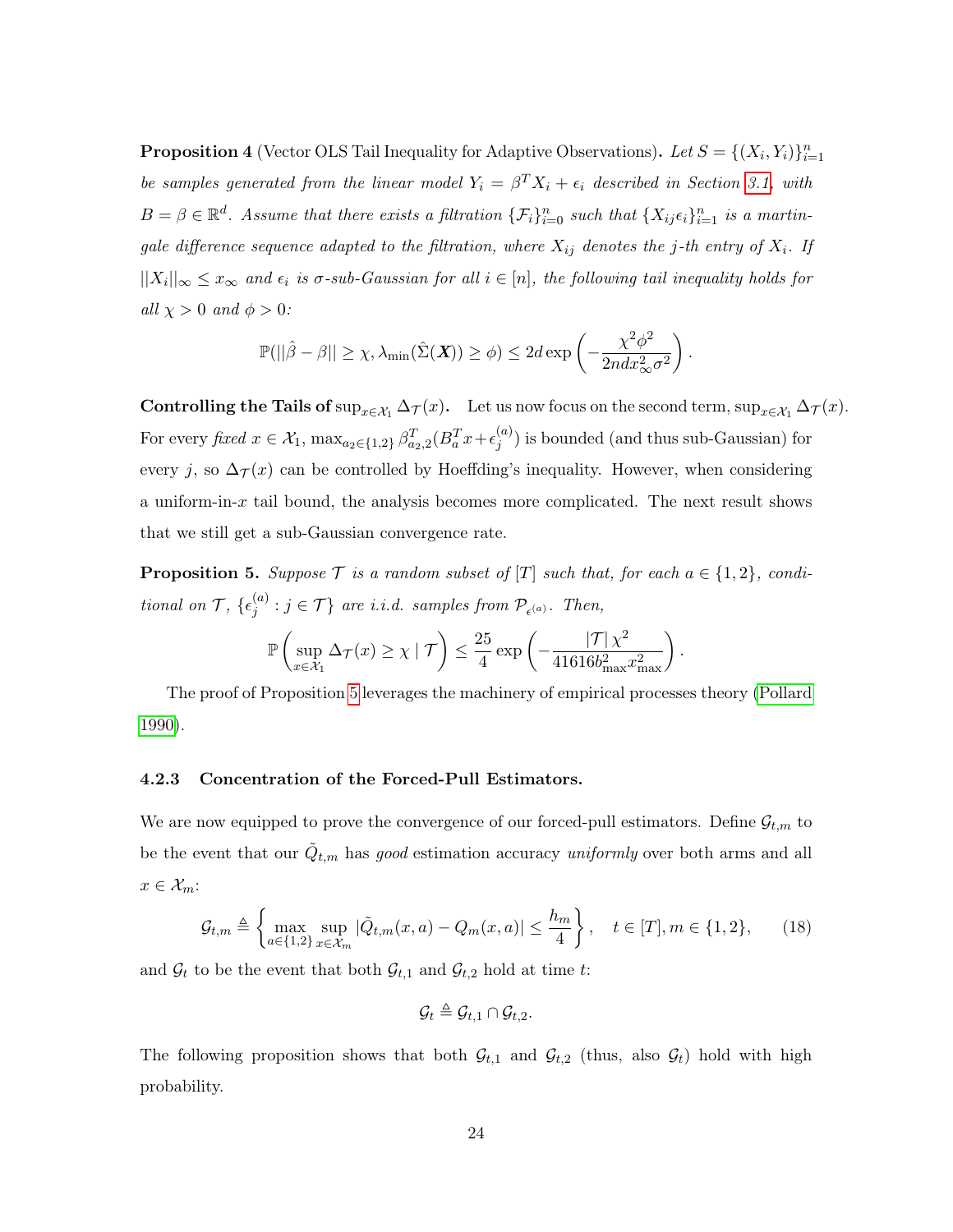<span id="page-24-2"></span>Proposition 6. When  $t \geq 4q^2$ ,

1.  $\mathbb{P}(\mathcal{G}_{t,1}) \geq 1 - \frac{27.5}{t^2}$  $\frac{7.5}{t^2}$ ,

<span id="page-24-3"></span>
$$
\mathcal{Z}.\ \mathbb{P}(\mathcal{G}_{t,2}) \geq 1 - \tfrac{3}{t^2}.
$$

To prove Proposition [6,](#page-23-0) we note that by the construction of  $\mathcal{T}_a(t)$ ,  $\{(X_{j,1}, X_{j,2}) : j \in$  $\{\mathcal{T}_a(t)\},\ \{(X_{j,m},Y_{j,m}) : j \in \mathcal{T}_a(t)\},\$  and  $\{(\epsilon_j^{(a)})$  $j_j^{(a)}$ :  $j \in \mathcal{T}_a(t)$  are each a set of i.i.d. samples. Therefore, we can use Propositions [3](#page-22-0) to [5](#page-23-1) to get concentration bounds for  $\tilde{B}_a(t)$ ,  $\tilde{\beta}_{a,m}(t)$ , and  $\sup_{x \in \mathcal{X}_1} \Delta_{\mathcal{T}_a(t)}(x)$ . The only missing part is the positive-definiteness of the design matrices. Since  $\{X_{j,m} : j \in \mathcal{T}_a(t)\}\$  are i.i.d. samples, by the matrix Chernoff inequality (see, e.g., [Tropp 2015,](#page-40-10) Theorem 5.1.1), the minimal eigenvalue of the corresponding design matrix concentrates around the minimal eigenvalue of its mean. Assumption [3](#page-11-0) guarantees that the latter is strictly positive, thus our design matrix has lower-bounded minimal eigenvalue with high probability (Lemmas [4](#page-49-0) and [5\)](#page-50-0). Proposition [6](#page-23-0) then follows naturally.

#### <span id="page-24-4"></span>4.2.4 Concentration of the All-Samples Estimators.

Next, we consider tail bounds on the all-samples estimators. Define  $\mathcal{M}_{t,m}$  to be the following events:

$$
\mathcal{M}_{t,1} = \left\{ \lambda_{\min}(\hat{\Sigma}_{1,1}(t)) \ge \frac{\phi_1 t}{4} \right\} \cap \left\{ \lambda_{\min}(\hat{\Sigma}_{2,1}(t)) \ge \frac{\phi_1 t}{4} \right\} \cap \left\{ |\tilde{\mathcal{S}}_{1,1}(t)| \ge \frac{p_1 t}{4} \right\} \cap \left\{ |\tilde{\mathcal{S}}_{2,1}(t)| \ge \frac{p_1 t}{4} \right\},\tag{19}
$$

$$
\mathcal{M}_{t,2} = \left\{ \lambda_{\min}(\hat{\Sigma}_{1,2}(t)) \ge \frac{\phi_2 t}{4} \right\} \cap \left\{ \lambda_{\min}(\hat{\Sigma}_{2,2}(t)) \ge \frac{\phi_2 t}{4} \right\}.
$$
\n(20)

That is,  $\mathcal{M}_{t,m}$  is the event that the *minimum* eigenvalues of both  $\hat{\Sigma}_{1,m}(t)$  and  $\hat{\Sigma}_{2,m}(t)$  grow at least linearly in t, where for  $\mathcal{M}_{t,1}$  we impose the extra condition that we have many samples in both  $\tilde{S}_{1,1}(t)$  and  $\tilde{S}_{2,1}(t)$ , *i.e.*, at least linear in t.

For notation brevity, we let  $\mathcal{M}_t = \mathcal{M}_{t,1} \cap \mathcal{M}_{t,2}$ . Moreover, define  $\mathcal{L}_t$  to be the event where the operator norms of both  $\hat{B}_1(t)$  and  $\hat{B}_2(t)$  are well bounded:

<span id="page-24-1"></span><span id="page-24-0"></span>
$$
\mathcal{L}_t = \left\{ \max_{a \in \{1,2\}} ||\hat{B}_a(t)|| \le 2B_{\text{max}} \right\}.
$$
\n(21)

Consider the samples  $\{(X_{j,1}\mathbb{I}\{A_{j,1} = a\}, X_{j,2}\mathbb{I}\{A_{j,1} = a\})\}_{j=1}^t$  and  $\{(X_{j,1}\mathbb{I}\{A_{j,1} = a\})\}_{j=1}^t$  $a\}, Y_{j,1}\mathbb{I}\{A_{j,1}=a\})\}_{j=1}^t$ . Let  $\mathcal{F}_j$  be the  $\sigma$ -algebra generated by  $\{X_{j',m}, A_{j',m}, Y_{j',m}\}_{j'\in[j], m\in\{1,2\}}$ .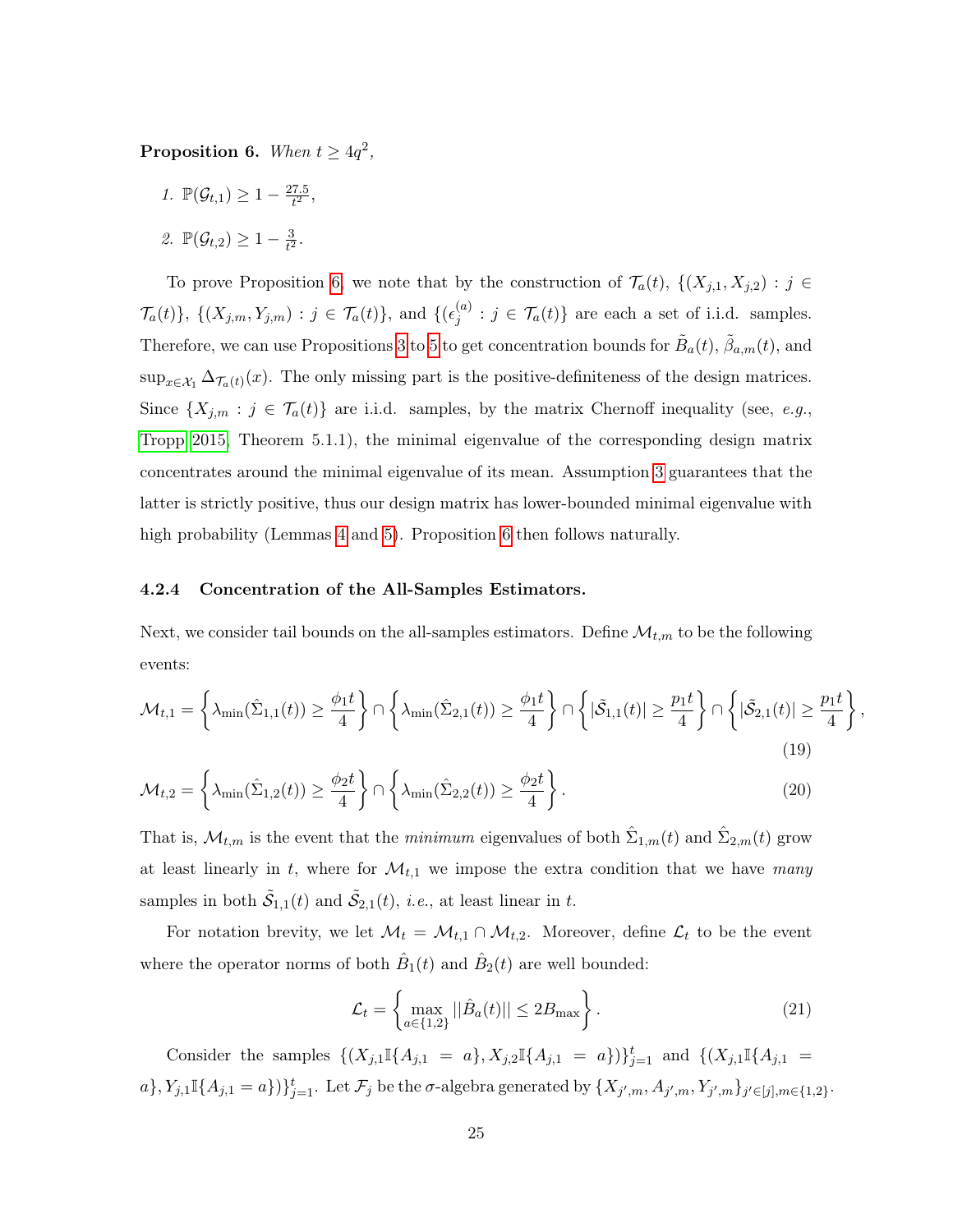If we denote the *i*-th entry of  $X_{j,1}$  as  $X_{ji,1}$ , it is easy to see that  $\{X_{j,1}(\epsilon_i^{(a)})\}$  $j^{(a)})^T \mathbb{I}\{A_{j,1} = a\}\}_{j=1}^t$  is a matrix martingale difference sequence adapted to  $\{\mathcal{F}_j\}_{j=0}^T$ , and  $\{X_{ji,1}\eta_{j,1}^{(a)}\}$  $_{j,1}^{(a)}\mathbb{I}\{A_{j,1}=a\}\}_{j=1}^{t}$ is a martingale difference sequence adapted to  $\{\mathcal{F}_j\}_{j=0}^T$ . Therefore, we can apply Proposi-tions [3](#page-22-0) and [4](#page-22-1) to get tail bounds on  $\hat{B}_a(t)$  as well as  $\hat{\beta}_{a,1}(t)$  under the event  $\mathcal{M}_t$ . Similarly, if we apply Proposition [4](#page-22-1) to  $\{(X_{j,2}\mathbb{I}\{A_{j,2}=a\},Y_{j,2}\mathbb{I}\{A_{j,2}=a\})\}_{j=1}^t$ , we can get a concentration bound on  $\hat{\beta}_{a,2}(t)$  under  $\mathcal{M}_t$ . Finally, when  $|\tilde{\mathcal{S}}_{a,1}(t)|$  grows linearly in t, Proposition [5](#page-23-1) guarantees that  $\Delta_{\tilde{S}_{a,1}(t)}(x)$  concentrates fast in t. Combining all these parts together we get the following two results:

<span id="page-25-0"></span>**Proposition 7.** For any  $t \in [T]$ ,

$$
\mathbb{P}\left(\max_{x \in \mathcal{X}_1} |\hat{Q}_{t,1}(x, a) - Q_1(x, a)| > \chi, \mathcal{M}_t \cap \mathcal{L}_t\right) \le 2d \exp\left(-\frac{\phi_1^2 \chi^2 t}{3200 dx_{\text{max}}^2 x_{\infty}^2 \sigma^2} + \frac{25}{4} \exp\left(-\frac{p_1 \chi^2 t}{665856 b_{\text{max}}^2 x_{\text{max}}^2}\right) + 2d \exp\left(-\frac{\phi_2^2 \chi^2 t}{3200 d (4B_{\text{max}} + 1)^2 x_{\text{max}}^2 x_{\infty}^2 \sigma^2}\right) + 2d \exp\left(-\frac{\phi_1^2 \chi^2 t}{160 (80 x_{\text{max}}^4 b_{\text{max}}^2 \epsilon_{\text{max}}^2 + x_{\text{max}}^2 b_{\text{max}} \epsilon_{\text{max}} \phi_1 \chi/3)}\right).
$$

<span id="page-25-1"></span>**Proposition 8.** For any  $t \in [T]$ ,

$$
\mathbb{P}\left(\max_{x \in \mathcal{X}_1}|\hat{Q}_{t,2}(x,a) - Q_2(x,a)| > \chi, \mathcal{M}_t\right) \leq 2d \exp\left(-\frac{\phi_2^2 \chi^2 t}{32dx_{\max}^2 x_\infty^2 \sigma^2}\right).
$$

What remains is to prove that  $\mathcal{M}_t^C \cup \mathcal{L}_t^C$  happens with low probability. Note that

$$
\mathcal{L}_t^C \cap \mathcal{M}_t \subseteq \bigcup_{a \in \{1,2\}} \left\{ ||\hat{B}_a(t) - B_a|| \geq B_{\max}, \lambda_{\min}(\hat{\Sigma}_{a,1}(t)) \geq \frac{\phi_1 t}{4} \right\},\
$$

so  $\mathbb{P}(\mathcal{L}_{t}^{C} \cap \mathcal{M}_{t})$  can be controlled by Proposition [3](#page-22-0) (see Lemma [8](#page-56-0) for details). Next, we analyze  $\mathcal{M}_t^C$ . Consider the following subsets of  $\mathcal{S}_{a,m}$ :

$$
\mathcal{S}'_{a,1}(t) = \{ j \in [t] : j \notin \mathcal{T}_1 \cup \mathcal{T}_2, X_{j,1} \in U_{a,1}, \mathcal{G}_{j-1,1} \},\tag{22}
$$

$$
\mathcal{S}_{a,2}'(t) = \bigcup_{i \in \{1,2\}} \{ j \in [t] : j \notin \mathcal{T}_1(t) \cup \mathcal{T}_2(t), X_{j,1} \in U_{a,1}, B_i^T X_{j,1} + \epsilon_j^{(i)} \in U_{i,2}, \mathcal{G}_{j-1} \}. \tag{23}
$$

Lemma [7](#page-54-0) shows that  $\{X_{j,m}: j \in \mathcal{S}'_{a,m}(t)\}$  are independent samples. We can then prove that under Assumption [3,](#page-11-0)  $|\mathcal{S}'_{a,m}(t)| < \frac{p_{m}t}{4}$  $\frac{m^t}{4}$  happens with low probability. Since  $\mathcal{S}'_{a,1}(t) \subseteq \tilde{\mathcal{S}}_{a,1}(t)$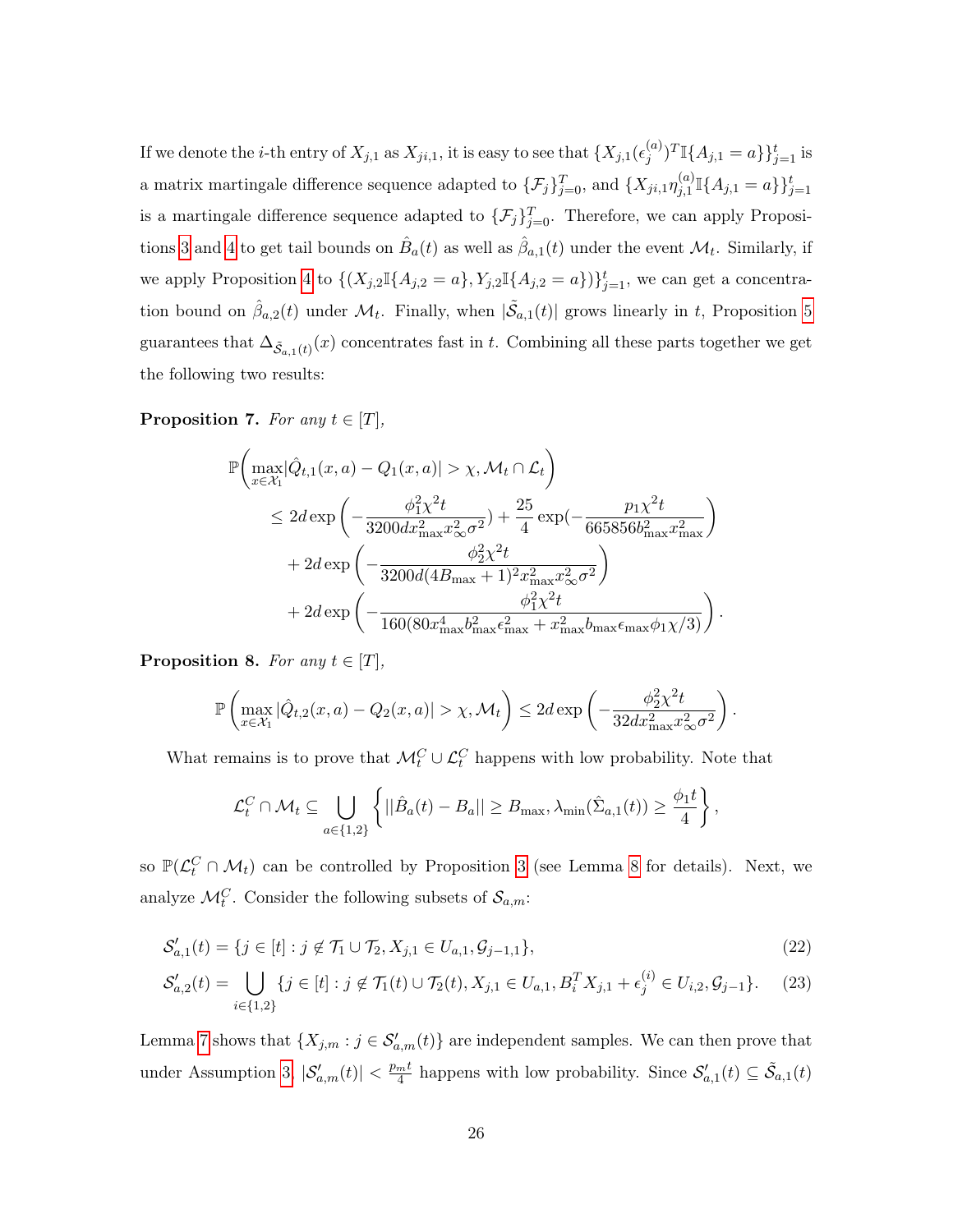(Lemma [6\)](#page-53-0), it naturally implies that  $|\tilde{\mathcal{S}}_{a,1}(t)| < \frac{p_1 t}{4}$  $\frac{q_1 t}{4}$  happens with low probability. Moreover, we can apply the matrix Chernoff inequality to show that  $\lambda_{\min}(\sum_{s \in \mathcal{S}'_{a,m}(t)} X_{s,m} X_{s,m}^T)$ concentrates around the smallest eigenvalue of the mean of  $\sum_{s \in \mathcal{S}'_{a,m}(t)} X_{s,m} X_{s,m}^T$ , which grows linearly when  $|S'_{a,m}(t)| = \Omega(t)$ . Using the trivial relationship that  $\lambda_{\min}(\hat{\Sigma}_{a,m}(t)) \ge$  $\lambda_{\min}(\sum_{s\in\mathcal{S}'_{a,m}(t)}X_{s,m}X_{s,m}^T)$ , since all summand matrices are positive semidefinite, we can get the following bound on  $\mathbb{P}(\mathcal{M}_t^C)$ :

<span id="page-26-0"></span>**Proposition 9.** When  $t \ge 16q^2$  and  $t \in (\mathcal{T}_1^C \cap \mathcal{T}_2^C) \cup \{2^jq\}_{j\geq 4}$  (i.e., when we do not force-pull, or when we are at the last step of a force-pull stage),

$$
\mathbb{P}(\mathcal{M}^C_t) \leq \frac{610}{t^2} + 2\exp(-\frac{p_1^2t}{24}) + 2d\exp(-\frac{\phi_1t}{48x_{\max}^2}) + 2d\exp(-\frac{\phi_2t}{48x_{\max}^2}).
$$

#### 4.2.5 Regret Upper Bound.

Finally, we can compute the upper bound on our algorithm's regret. Define  $\mathcal{T}_0 = \{t : t \leq t \}$  $16q^2$  ∪  $\mathcal{T}_1 \cup \mathcal{T}_2$ . We then decompose the regret of our algorithm into four exhaustive cases:

- 1.  $R^{(1)}$ : when we initialize or explore  $(t \in \mathcal{T}_0)$ ;
- 2.  $R^{(2)}$ : when  $t \notin \mathcal{T}_0$ , and  $\mathcal{G}_{t-1} \cap \mathcal{M}_{t-1} \cap \mathcal{L}_{t-1}$  does not hold;
- 3.  $R^{(3)}$ : when  $t \notin \mathcal{T}_0$ ,  $\mathcal{G}_{t-1} \cap \mathcal{M}_{t-1} \cap \mathcal{L}_{t-1}$  holds, and we pull the suboptimal arm in the first stage;
- 4.  $R^{(4)}$ : when  $t \notin \mathcal{T}_0$ ,  $\mathcal{G}_{t-1} \cap \mathcal{M}_{t-1} \cap \mathcal{L}_{t-1}$  holds, and we pull the suboptimal arm in the second stage.

Our regret is the sum of these four terms. To analyze our regret, we next show how control each of the terms,  $R^{(1)}$  to  $R^{(4)}$ .

First, note that the per-step regret is always bounded by  $6b_{\text{max}}x_{\text{max}}$ . Since we have at most 6q log t forced pulls on each arm up to time t when  $t \geq 4q^2$  (Lemma [3\)](#page-44-0), it is easy to see that  $R^{(1)} \leq 24q b_{\text{max}}x_{\text{max}}(3 \log T + 4q)$ .

Next, Propositions [6](#page-23-0) and [9](#page-26-0) and Lemma [8](#page-56-0) together guarantee that  $\mathbb{P}(\mathcal{G}_t^C \cup \mathcal{M}_t^C \cup \mathcal{L}_t^C)$  is of order  $O(\frac{1}{t^2})$  $\frac{1}{t^2}$ , so summing up over  $t \notin \mathcal{T}_0$  we get  $R^{(2)} \leq 6b_{\max}x_{\max}C_0$ .

Thirdly, when  $\mathcal{G}_{t-1} \cap \mathcal{M}_{t-1} \cap \mathcal{L}_{t-1}$  holds, we never make a mistake when we use only the  $\tilde{Q}$  estimators to make a decision, so regret comes only when the  $\tilde{Q}$  estimators are close and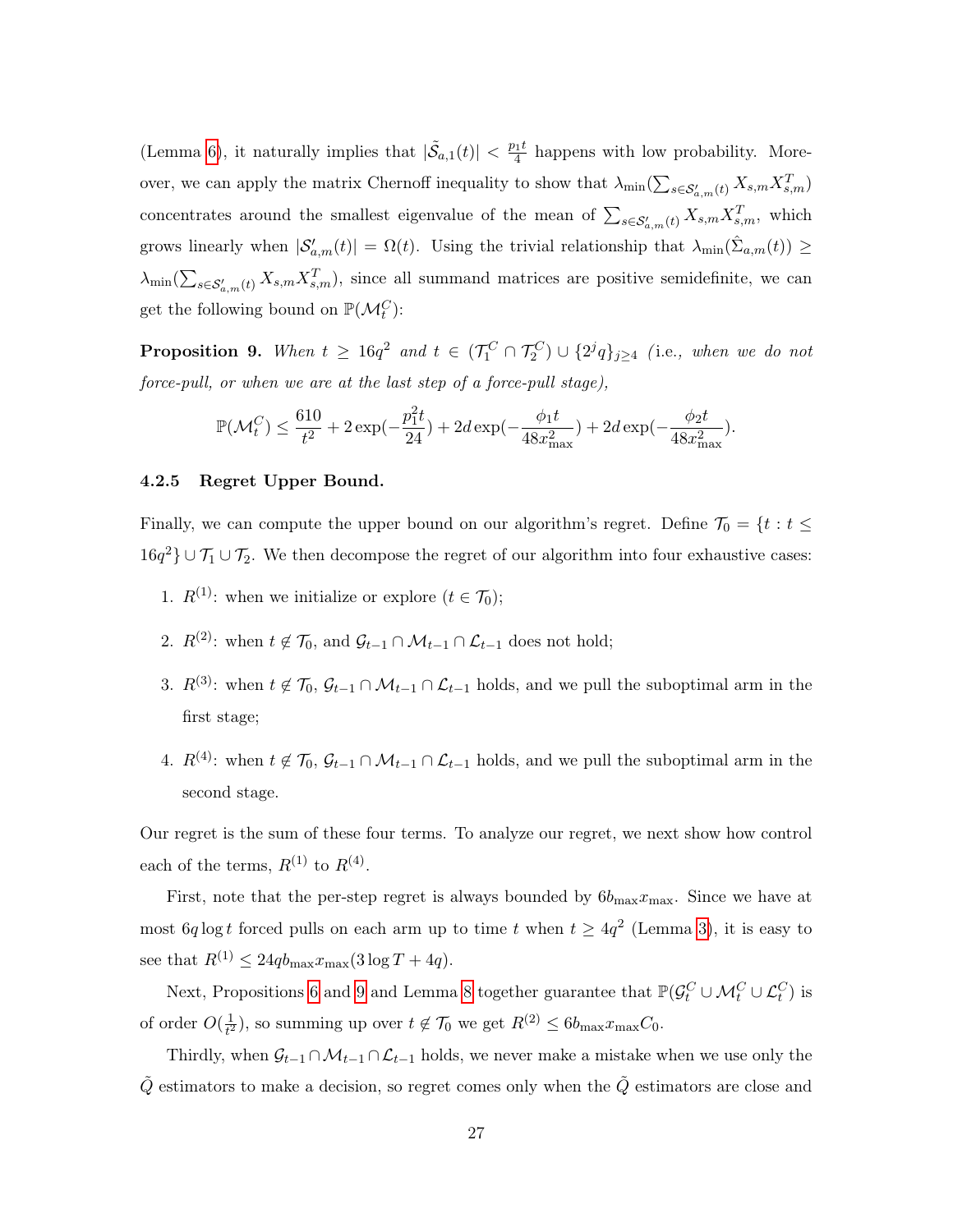we use  $\hat{Q}$  estimators to make decisions. When  $X_{t,1}$  falls into the region where  $|Q_1(X_{t,1}, 1) Q_1(X_{t,1}, 2)| = O(t^{-1/2}),$  our algorithm may pull the suboptimal arm. However, such event happens with low probability  $O(t^{-\frac{\alpha_1}{2}})$  by Assumption [2,](#page-10-0) and the regret we incur in such an event is of order  $O(t^{-1/2})$ , so the total regret caused by such event is controllable. On the other hand, when  $X_{t,1}$  falls into the region where  $|Q_1(X_{t,1}, 1) - Q_1(X_{t,1}, 2)| = \Omega\left(t^{-1/2}\right)$ , by Proposition [7](#page-25-0) we very rarely make a mistake and pull the suboptimal arm at time  $t$ . Therefore, using a peeling argument, we obtain  $R^{(3)} \leq 2^{\alpha_1+2} \gamma_1 C_1^{-\frac{\alpha_1+1}{2}} ((M+2)^{\alpha_1+2} +$  $2^{\alpha_1+7}$ ) $f(\alpha_1)$ .

The analysis of  $R^{(4)}$  is almost analogous to the analysis of  $R^{(3)}$ , and we get  $R^{(4)} \leq$  $2^{\alpha_2+3}\gamma_2C_2^{-\frac{\alpha_2+1}{2}}((M+2)^{\alpha_2+2}+2^{\alpha_2+4})f(\alpha_2)$ . Adding all four terms together we get the result in Theorem [1.](#page-18-2)

## <span id="page-27-0"></span>5 Numerical Results

In this section, we compare the performance of DTRBandit algorithm with some other reasonable benchmark algorithms. We evaluate our algorithm on both synthetic data (Section [5.2\)](#page-28-0) and the STAR\*D dataset obtained from a sequenced randomized trials, which is a dataset frequently used in the *offline* DTR literature (Section [5.3\)](#page-30-0).

#### <span id="page-27-1"></span>5.1 Algorithms Considered

To the best of our knowledge, no other algorithm with theoretical guarantees has been proposed under the same problem setting, so we compare the empirical performance of our algorithm with some reasonable heuristics. In particular, we focus on the following three heuristic benchmarks:

1. Greedy: At the beginning, we pull each of  $(1, 1)$  and  $(2, 2)$  pairs d times to enable initial estimation for  $\hat{B}_a$  and  $\hat{\beta}_{a,m}$ . In all subsequent rounds we act greedily according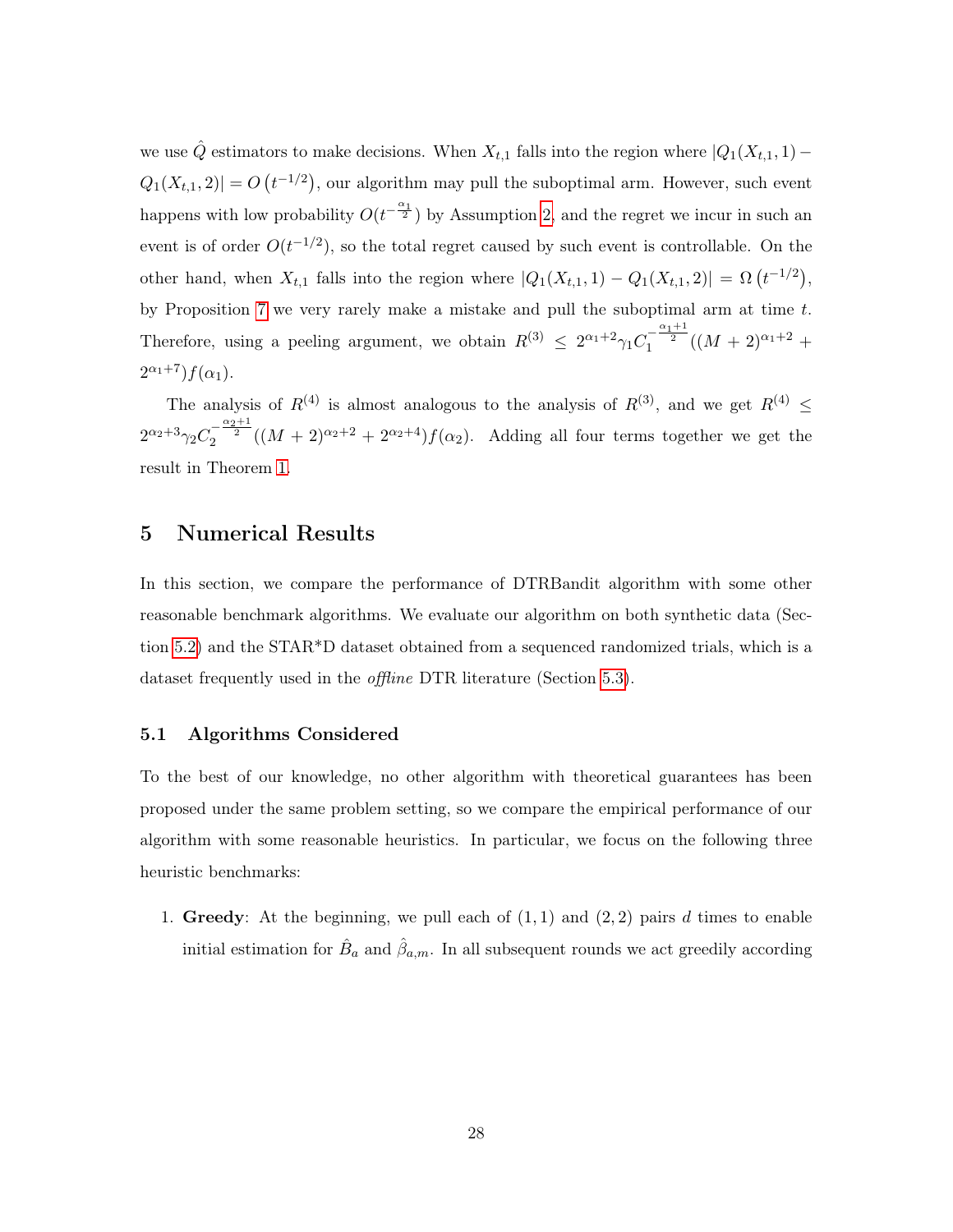to the following Q-function estimates:

<span id="page-28-1"></span>
$$
\hat{Q}_{t,1}^G(x,a) = \hat{\beta}_{a,1}^T(t)x + \frac{1}{|\mathcal{S}_{a,1}(t)|} \sum_{j \in \mathcal{S}_{a,1}(t)} \max_{a_2 \in \{1,2\}} \left(\hat{\beta}_{a_2,2}^T(t)(\hat{B}_a^T(t)x + X_{j,2} - \hat{B}_a^T(t)X_{j,1})\right),\tag{24}
$$

 $\hat{Q}_{t,2}(x,a) = \hat{\beta}_{a,2}^{T}(t)x.$ 

Note that  $\hat{Q}_{t,1}^G(x,a)$  is different from  $\hat{Q}_{t,1}(x,a)$  defined in Eq. [\(15\)](#page-15-0), in that we take average of residuals over  $\mathcal{S}_{a,1}(t)$  instead of  $\tilde{\mathcal{S}}_{a,1}(t)$ .

- 2. Static: We view  $\{(a_1, a_2)\}_{a_1, a_2 \in \{1,2\}}$  as four different arms and treat our problem as a 4-armed one-stage linear-response contextual bandit. Note that indeed  $\mathbb{E}[Y_{t,1}(a_1) +$  $Y_{t,2}(a_2) \mid X_{t,1}$  is linear in  $X_{t,1}$  for each  $(a_1, a_2)$  so the model is correctly specified. We then use the OLSBandit algorithm [\(Goldenshluger and Zeevi 2013,](#page-37-1) as extended to multi-arm in [Bastani and Bayati 2019,](#page-36-8) Sec. EC.7) to choose  $(a_1, a_2)$  and pull  $a_1$  in the first stage and  $a_2$  in the second stage.
- 3. Recourse: In the first stage, we pull  $a_1$  according to the **Static** OLSBandit algorithm. In the second stage, we use a 2-armed OLSBandit algorithm (that regresses  $Y_{t,2}$  on  $X_{t,2}$ ) to choose the best recourse.

When implementing **DTRBandit**, we follow Algorithm [1](#page-16-1) with one minor adjustment: we replace  $\hat{Q}_{t,1}(x,a)$  with  $\hat{Q}_{t,1}^G(x,a)$  defined in Eq. [\(24\)](#page-28-1) in order to use more data in the sample average. This allows for some choices of large  $h_1$  and  $h_2$  for which Assumption [3](#page-11-0) are violated, and it does not empirically deteriorate the performance of our algorithm.

All three of **DTRBandit, Static**, and **Recourse** depend on the tuning parameters  $h_1$ ,  $h_2$ , and  $q$ . We therefore will investigate the how the algorithms performance with different parameter choices.

### <span id="page-28-0"></span>5.2 Synthetic Experiments

We start by considering a synthetic experiment where we generate data from a model that conforms to our linear reward and transition assumptions. We choose a set of parameters that highlight that all three heuristic benchmarks are in a sense wrong algorithms for our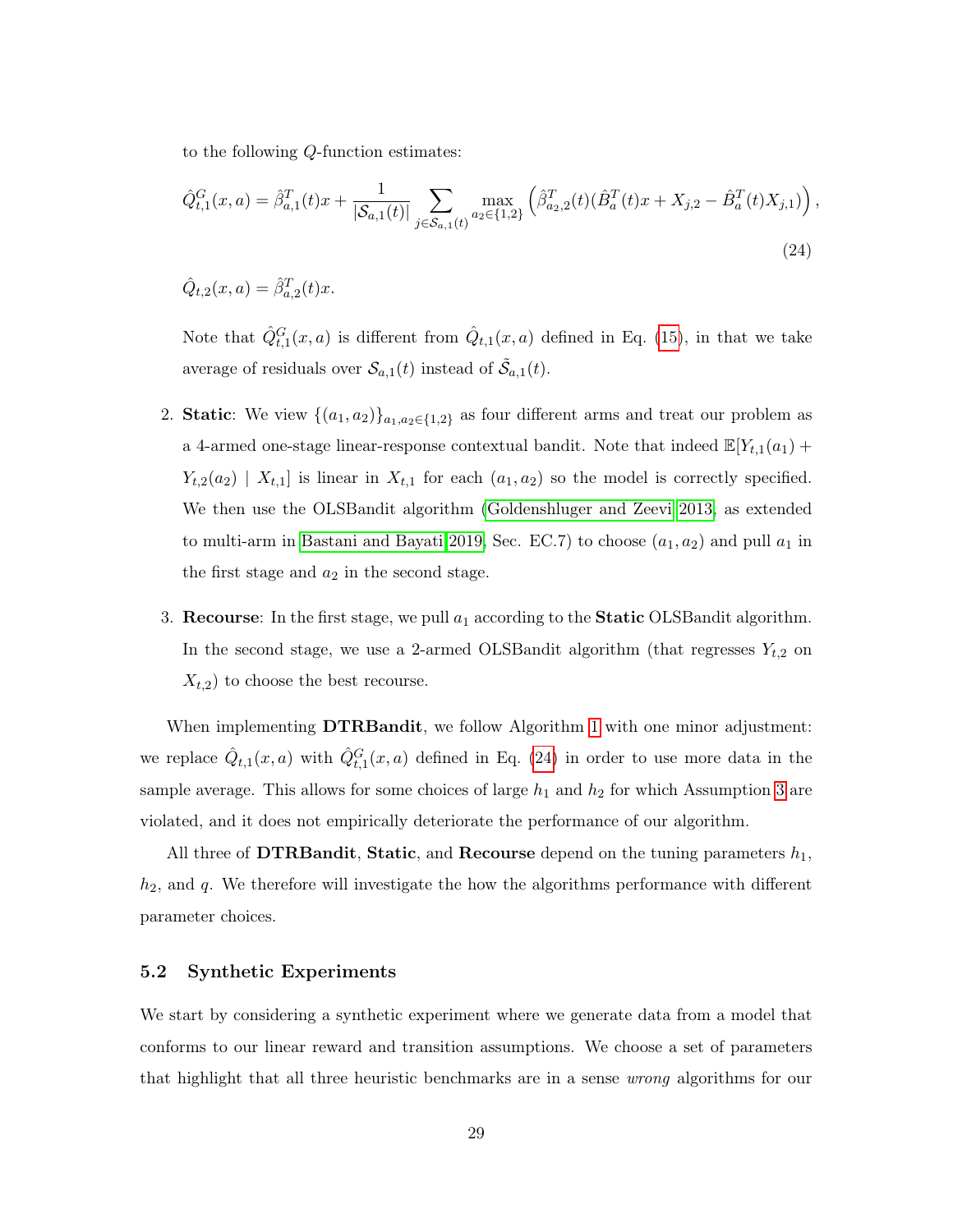<span id="page-29-0"></span>

Figure 2: Expected regret of different algorithms when  $q = 20$  and  $h_1 = h_2 = 0.5$ .

problem and achieve linear regret. In particular, we let  $d = 1$ ,  $\beta_{1,1} = 5$ ,  $\beta_{2,1} = 0$ ,  $\beta_{1,2} = 1$ 1,  $\beta_{2,2} = 5$ ,  $B_1 = 1$ ,  $B_2 = 2$ , and  $\sigma = 0.1$ , and we let  $\epsilon_t^{(1)}$  $t_t^{(1)}, t_t^{(2)}$  be i.i.d samples from Uniform $(-1, 1)$ . With these parameters, we can compute the Q-functions in closed form, and the corresponding optimal decision rule is: in the first stage, pull arm 1 when  $X_1 \in (0, \frac{2}{3})$  $\frac{2}{3})$ and arm 2 otherwise; in the second stage, pull arm 1 when  $X_2 < 0$  and arm 2 otherwise. The covariates  $X_{t,1}$  are generated i.i.d from Uniform $(-1, 1)$ .

Fig. [2](#page-29-0) shows the regret for different algorithms in this setting when we set  $h_1 = h_2 = 0.5$ and  $q = 20$ . Here we simulate 192 independent paths up to  $T = 50,000$ , and compute the average regret of different algorithms over these paths. More simulation results for other  $(h_1, h_2, q)$  pairs are deferred to Appendix [C.](#page-62-0) The additional results show that our algorithm is very robust to the choices of these parameters.

From Fig. [2](#page-29-0) we can see that all three heuristic benchmark algorithms indeed achieve linear regret in the long run. Among these three, Static is easily fooled by our designed instance and performs the worst, achieving average regret that looks almost like uniform randomization. Recourse improves substantially on Static since it is adaptive to the covariates observed in the second stage, but it still pays a heavy price for making many suboptimal decisions in the first stage that sabotage the situation in the second stage. On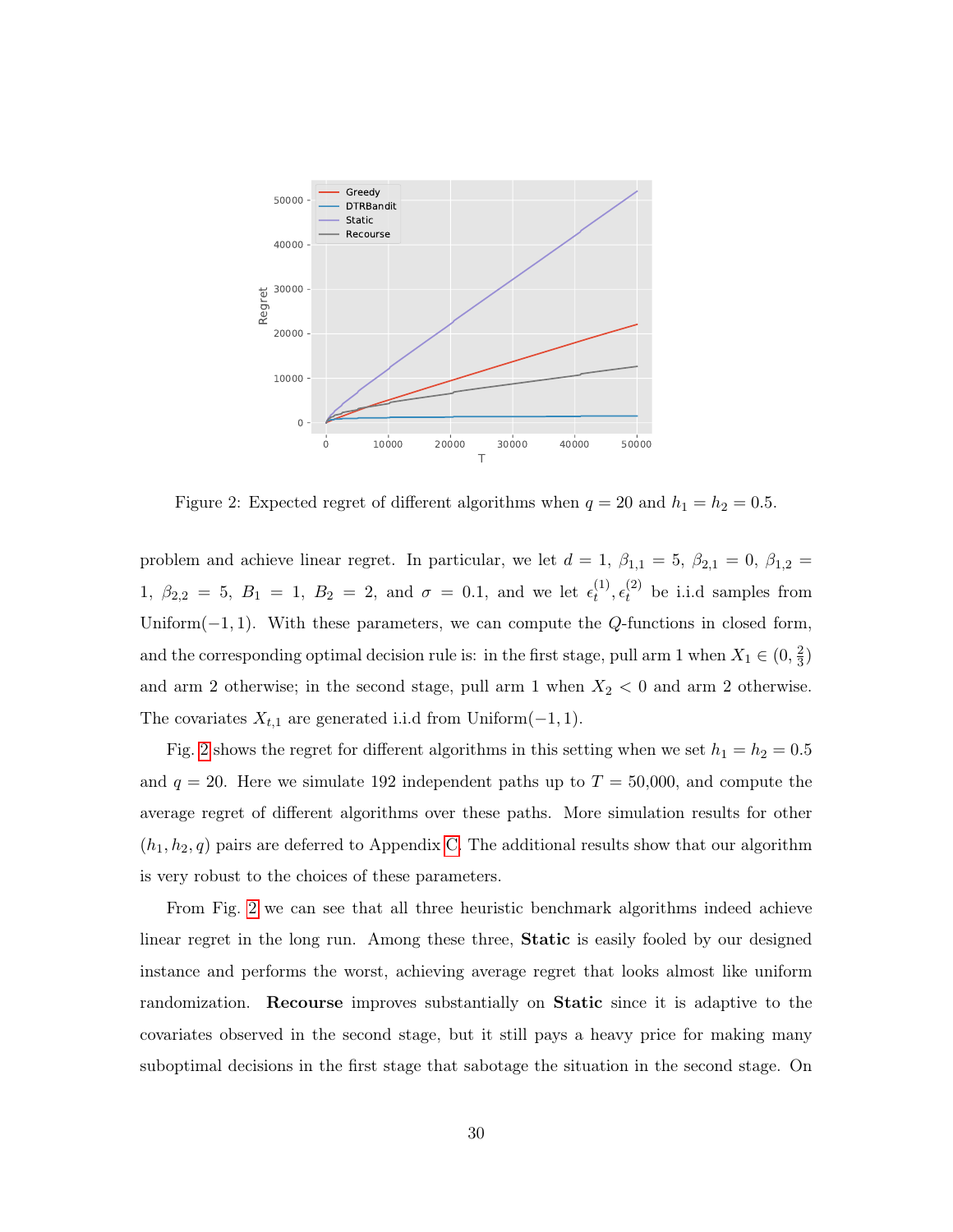the other hand, Greedy suffers from a constant fraction of "bad" paths where the decisionmaker stops exploring and repeatedly makes the suboptimal decision from early on due to lack of exploration. In contrast to these three, **DTRBandit** performs very well in the long run and has logarithmic regret. This is because, compared to Static and Recourse, it correctly uses  $Q$ -functions to assess reward to go, and, compared to  $\mathbf{Greedy}$ , it guarantees sufficient exploration. In fact, if we plot the average regret of **DTRB** and it against  $\log T$ , we indeed get a linear curve. This agrees with our theoretical results in Section [4,](#page-18-0) and shows that we can achieve logarithmic regret in practice even when our chosen  $q$  is much smaller than what would be theoretically required by Theorem [1.](#page-18-2)

## <span id="page-30-0"></span>5.3 Empirical Study: STAR\*D Data

We next study our algorithm and the three benchmarks using real data, where crucially our linear model likely does not actually hold.

#### 5.3.1 Background on STAR\*D and Problem Formulation.

Sequenced Treatment Alternatives to Relieve Depression (STAR\*D) was a multi-site, multilevel randomized controlled trial designed to assess effectiveness of different treatment regimes for patients with major depressive disorder [\(Fava et al. 2003,](#page-37-12) [Rush et al. 2004\)](#page-39-9). The primary outcome at each level  $(i.e., stage)$  was assessed using the Quick Inventory of Depressive Symptomatology (QIDS) scores [\(Rush et al. 2004\)](#page-39-9), which measures severity of depression and ranges from 0 to 26 in the sample. Before each treatment level, participants with a total clinican-rated QIDS-score of 0 to 5 were considered as having a clinically meaningful response and therefore in remission, and those without remission were eligible for future treatments and entered the next treatment level.

Following existing literature [\(Chakraborty et al. 2013,](#page-37-13) [Liu et al. 2018,](#page-38-10) [Pineau et al. 2007\)](#page-39-10), we focus on level  $2/2A$  (referred to as stage 1) and level 3 (referred to as stage 2) of the study only. There were 1260 participants with complete features who entered stage 1; 468 of them achieved remission, 465 of them dropped out, and 327 of them entered stage 2. The available treatments were divided into two groups: one group that involves SSRIs (selective serotonin reuptake inhibitors, the most commonly prescribed class of antidepressants with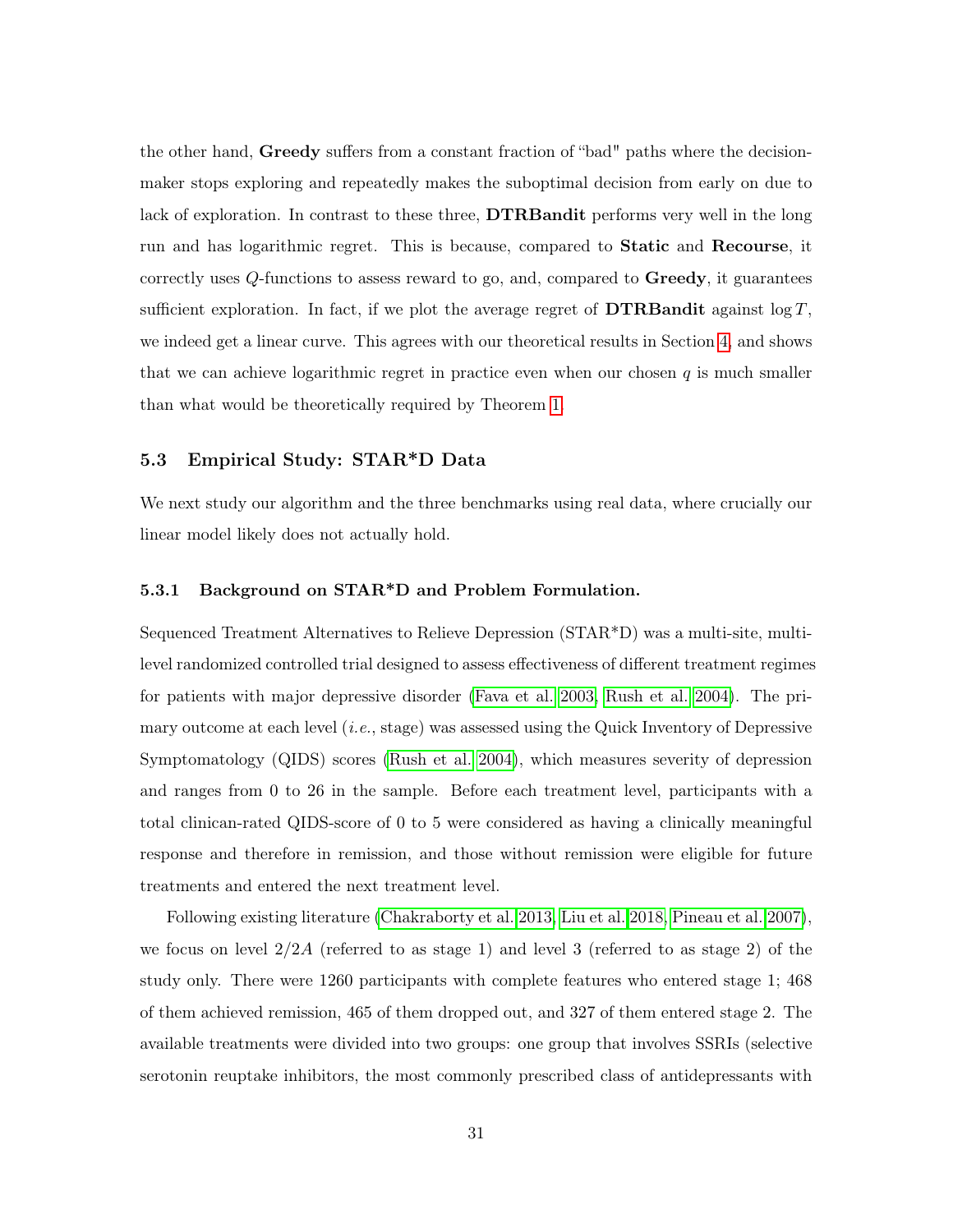simple dosing regimens, see [Mason et al. 2000,](#page-38-11) [Nelson 1997\)](#page-39-11), and the other that involves only non-SSRIs.

We then define the following context, treatment, and outcome variables:

- $X_1$ : QIDS-score measured at the start of stage 1 (QIDS.start<sub>1</sub>), the slope of QIDSscore over the previous level  $(QIDS.sleep<sub>1</sub>)$ , and participant preference at the start of stage 1 (preference<sub>1</sub>, taking values  $1, 2$ ).
- $A_1$ : 1 if treated with SSRI drugs at stage 1, and 2 if treated with non-SSRI drugs at stage 1.
- $Y_1$ :  $-\frac{1}{2}$  QIDS-score at the end of stage 1. Here we take the negative of QIDS-score to make higher values correspond to better outcomes.
- $X_2$ : QIDS-score measured at the start of stage 2 (QIDS.start<sub>2</sub>), the slope of QIDSscore over the previous level (QIDS.slope<sub>2</sub>), and participant preference at the start of stage 2 (preference<sub>2</sub>, taking values  $1, 2$ ).
- $A_2$ : 1 if treated with SSRI drugs at stage 2, 2 if treated with non-SSRI drugs at stage 2, and 3 if not treated at stage 2. The no-treatment option is to model patients who achieved remission at stage 1 or chose to drop out at the stage 2.
- $Y_2$ :  $-\frac{1}{2}$  QIDS-score at the end of stage 2 if  $A_2 \neq 3$ , and  $-\frac{1}{2}$  QIDS-score at the end of stage 1 if  $A_2 = 3$ . Here we essentially make the assumption that the QIDS-scores for participants who did not enter stage 2 (whether because of remission or dropout) would stay the same as their QIDS scores were at the end of stage 1.

The STAR\*D dataset is then viewed as 1260 observations of the above variables, one for each participant with complete features who entered stage 1. However, in contrast to existing literature that focuses on *offline* DTR estimation and evaluation methods, we aim to learn a mapping between patient covariates and the optimal treatment regime in a online and adaptive manner. Therefore, we do not simply observe all 1260 at once nor do we even observe all of them sequentially. We next discuss how we use this data to nonetheless evaluate online DTR bandit algorithms.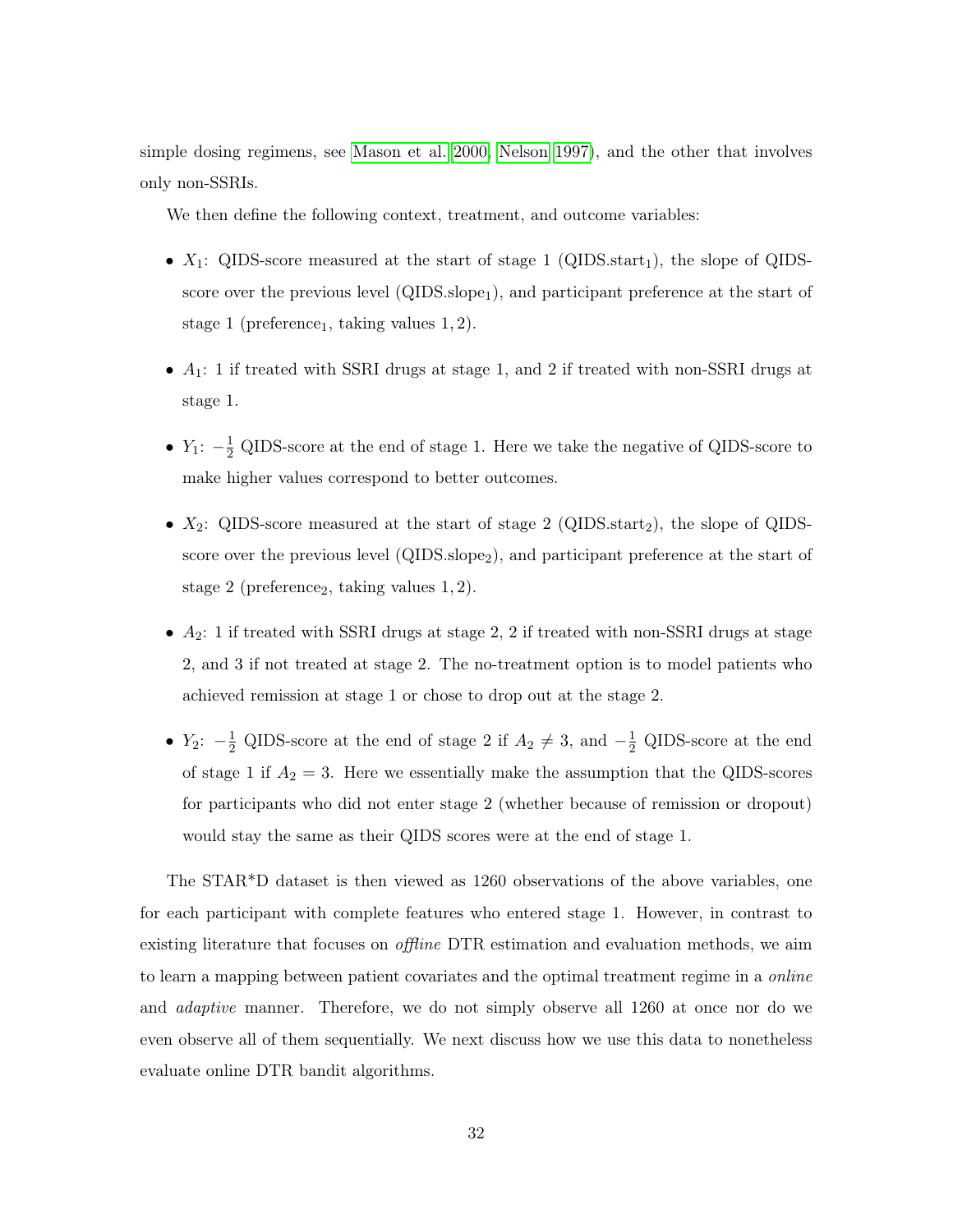#### 5.3.2 Off-policy DTR Bandit Algorithm Evaluation

For any given DTR bandit algorithm  $A$ , we want to evaluate its performance using the average reward it collects up to each fixed time  $T$ , *i.e.*,

$$
g_T(\mathcal{A}) = \mathbb{E}\left[\frac{1}{T}\sum_{t=1}^T(Y_{t,1}(A_{t,1}) + Y_{t,2}(A_{t,2}))\right],
$$

where  $A_{t,1}$  and  $A_{t,2}$  are obtained by running algorithm A. Since we only have access to outcomes of the treatments administered in the STAR\*D dataset and never for treatments not administered, estimating  $g_T(A)$  using this dataset is nontrivial. This is known as offpolicy evaluation.

Our key idea for off-policy DTR bandit algorithm evaluation stems from the Policy-Evaluator Algorithm proposed in [Li et al.](#page-38-12) [\(2011,](#page-38-12) Algorithm 1), which gives an unbiased estimator of the average reward up to  $T$  for contextual bandit algorithms. Assume that  $S$ is a dataset obtained from a *uniformly* randomized sequential trial, *i.e.*,  $(a_1, a_2)$  are chosen uniformly at random to generate the data. Then we could evaluate a DTR bandit algorithm A as follows. We play through the data sequentially. First we set  $t = 0$ . For each data point  $(x_1, a_1, y_1, x_2, a_2, y_2)$  in S, we first show  $x_1$  to A. If it takes an action different from  $a_1$  in the first stage, we skip this data point, ignoring the outcomes, not adding it to our history, and not increasing the time counter t. Otherwise, we additionally show  $(a_1, y_1, x_2)$ to  $A$ . Again, if it takes an action different from  $a_2$  in the second stage, we skip this data point. Otherwise, if it matched both  $a_1$  and  $a_2$ , we add the outcomes (divided by T) to our cumulative reward, add the data point to our history, and increment  $t$ . We repeat this procedure until we get  $T$  samples in our trajectory. In the end, we must have an unbiased estimator for  $g_T(\mathcal{A})$ . The detailed evaluation procedure is summarized in Algorithm [2.](#page-33-0)

However, the STAR<sup>\*</sup>D data does not come from a uniformly randomized trial and instead the randomization probabilities are adapted to each participant's time-varying features (but not adapted over participants). Moreover, since we are evaluating a history-dependent online algorithm rather than a fixed policy, we cannot simply reweight the outcomes in the average reward in Algorithm [2.](#page-33-0) Instead, we tackle this problem by bootstrapping a modified stream of data points  $S'$  from STAR\*D which looks like coming from uniform randomization between arms. Specifically, first, we estimate the propensity  $p_i$  of the *i*-th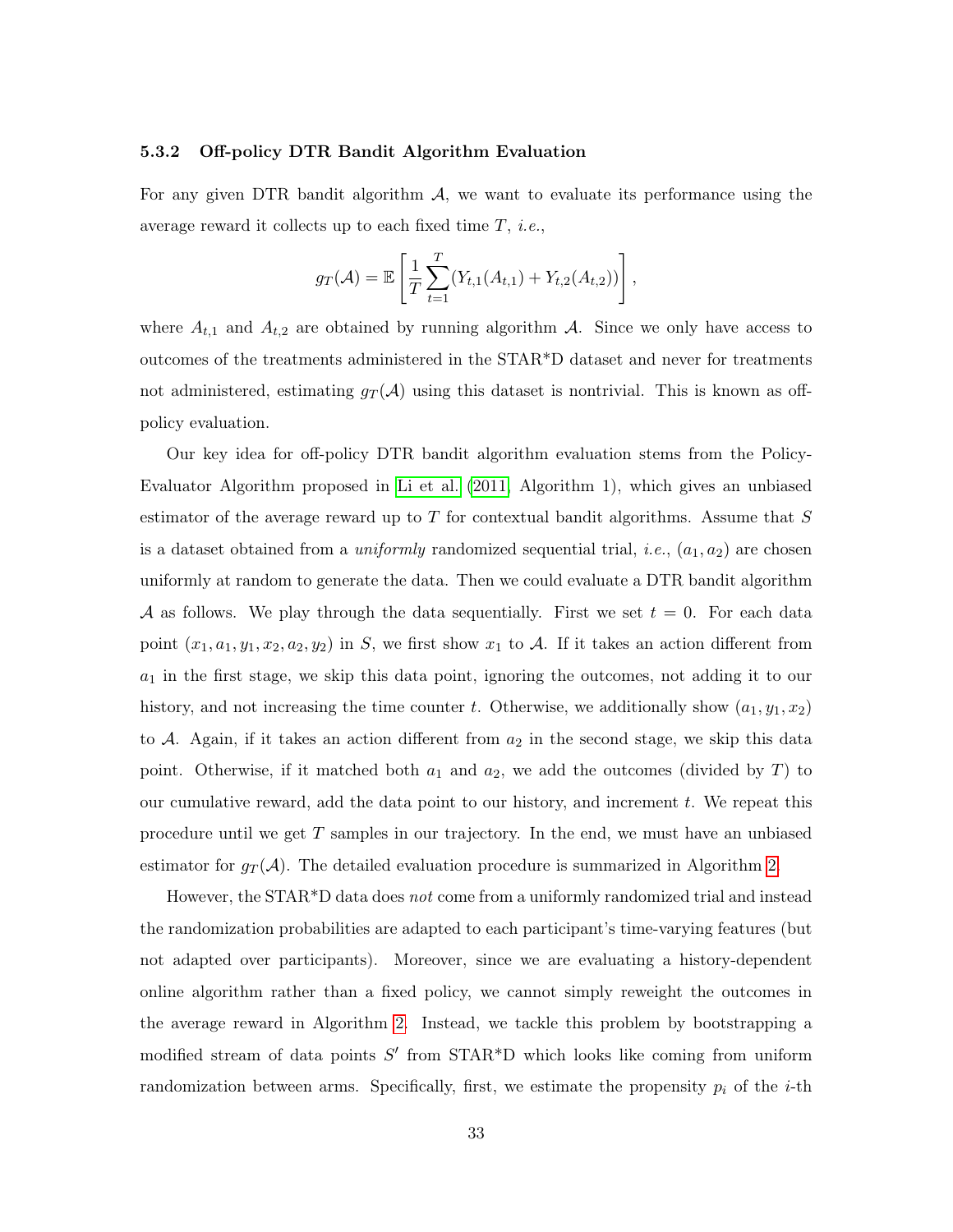### <span id="page-33-0"></span>Algorithm 2 ReplayDTR

- 1: Inputs:  $T > 0$ ; online DTR algorithm A; stream of data points  $S'$ .
- 2:  $h_0 \leftarrow ()$  {An initially empty history}
- 3:  $\hat{G}(\mathcal{A}) \leftarrow 0$  {An initially zero total payoff}
- 4: for  $t = 1, 2, ..., T$  do
- 5: repeat
- 6: Get next data point  $(x_1, a_1, y_1, x_2, a_2, y_2)$  from  $S'$
- 7: until  $\mathcal{A}(h_{t-1}, x_1) = a_1, \, \mathcal{A}(h_{t-1}, x_1, a_1, y_1, x_2) = a_2$
- 8:  $h_t \leftarrow (h_{t-1}, x_1, a_1, y_1, x_2, a_2, y_2)$
- 9:  $\hat{G}(\mathcal{A}) \leftarrow \hat{G}(\mathcal{A}) + y_1 + y_2$

10: end for

10: Output:  $G(A)/T$ 

point  $(x_{1i}, a_{1i}, y_{1i}, x_{2i}, a_{2i}, y_{2i})$  in STAR\*D, *i.e.*, the probability we choose  $(a_{1i}, a_{2i})$  given the features. In particular,  $p_i$  is estimated as the product of three parts: i) the probability of choosing  $a_{1i}$  at stage 1 (obtained from a logistic model using  $x_{1i}$  as predictors), ii) the probability of stay/drop-out at stage 2 (obtained from a logistic model using  $x_{1i}$ ,  $a_{1i}$ ,  $x_{1i}a_{1i}$ ,  $y_{1i}$  and QIDS.slope<sub>2</sub> as predictors), and iii) the probability of choosing  $a_{i,2}$  at stage 2 if the *i*-th point is present at stage 2 (obtained from a logistic model using  $x_{1i}$ ,  $a_{1i}$ ,  $x_{1i}a_{1i}$ ,  $y_{1i}$  and  $x_{2i}$  as predictors). We then duplicate the *i*-th data point  $\lfloor 1/p_i \rfloor$  times, and shuffle the order of the points to get the modified dataset  $S'$ . Finally, we run Algorithm [2](#page-33-0) on  $S'$  to evaluate the performance of each of the DTR bandit algorithms.

#### 5.3.3 Comparison of Algorithms

We compare the empirical performance of **DTRBandit** with the aforementioned three heuristic online algorithms (Greedy, Static, Recourse) as described in Section [5.1.](#page-27-1) In addition, we use the following two to serve as benchmarks for comparison:

- 1. Logging: the average rewards observed in the STAR\*D dataset (which estimates  $g_T(\mathcal{A})$  for the constant logging policy that generated the data).
- 2. Offline: the average rewards of the estimated optimal treatment regime using the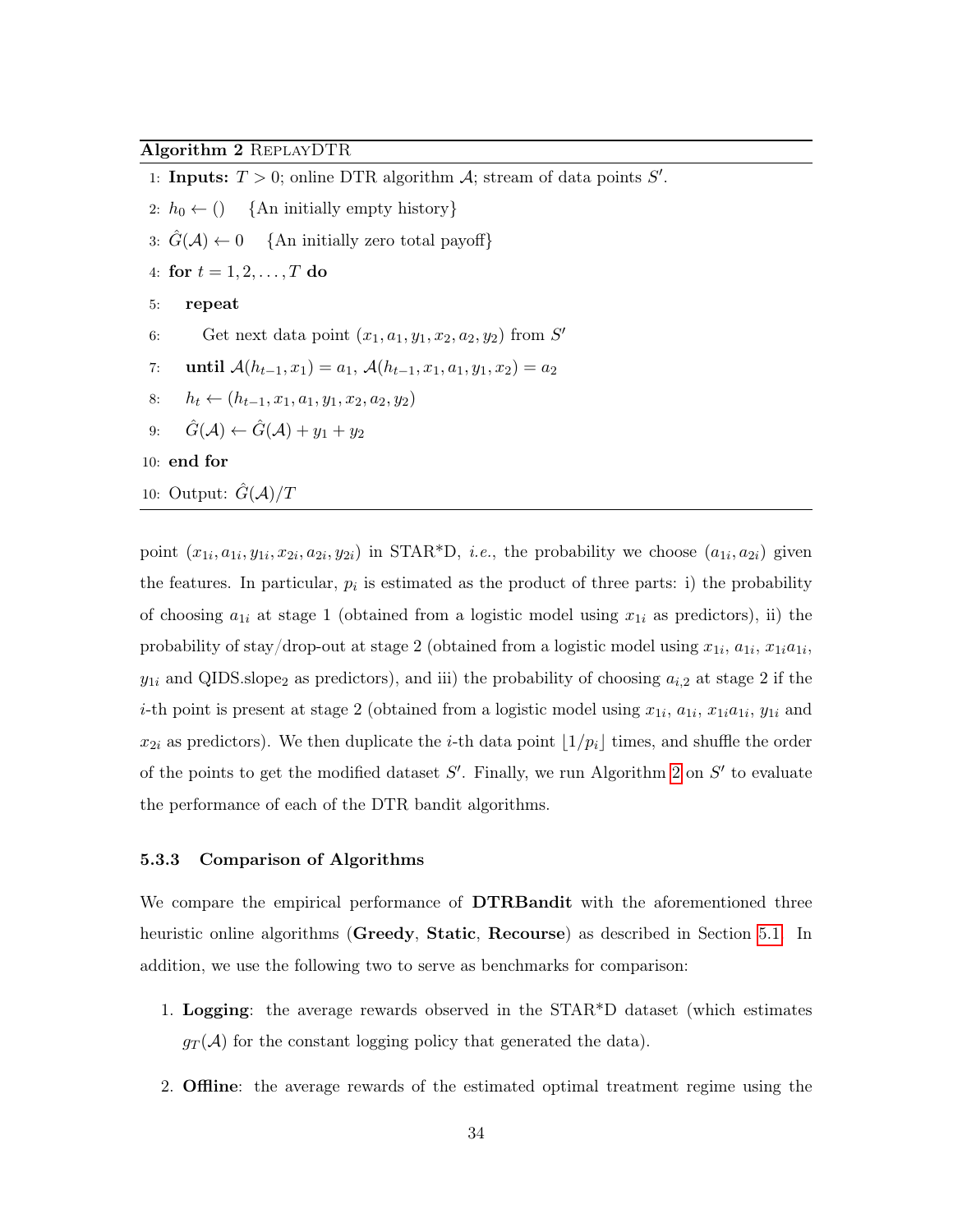<span id="page-34-0"></span>

|                      | Logging  | <b>DTRBandit</b> | Greedy Static |          | Recourse | Offline  |
|----------------------|----------|------------------|---------------|----------|----------|----------|
| $h = 10, q = 1$      | $-9.912$ | $-7.609$         | $-7.787$      | $-8.218$ | $-7.982$ | $-7.340$ |
| $h = 5, \quad q = 1$ | $-9.912$ | $-7.970$         | $-7.787$      | $-8.046$ | $-8.422$ | $-7.340$ |
| $h=3, q=1$           | $-9.912$ | $-7.619$         | $-7.787$      | $-8.912$ | $-8.364$ | $-7.340$ |
| $h = 10, q = 2$      | $-9.912$ | $-7.734$         | $-7.787$      | $-8.857$ | $-7.872$ | $-7.340$ |
| $h = 5, \quad q = 2$ | $-9.912$ | $-7.999$         | $-7.787$      | $-8.437$ | $-7.825$ | $-7.340$ |
| $h = 3, \quad q = 2$ | $-9.912$ | $-7.603$         | $-7.787$      | $-8.550$ | $-8.007$ | $-7.340$ |

Table 1: Average rewards of different algorithms at  $T = 500$ 

whole offline dataset (given in [Chakraborty et al. 2013\)](#page-37-13), which suggests treating a patient at stage 1 with SSRI if  $(-0.73 + 0.01 \times \text{QIDS}.\text{start}_1 + 0.01 \times \text{QIDS}.\text{slope}_1 0.67 \times \text{preference}_1$ ) > 0 (and with a non-SSRI otherwise), and treating a patient at stage 2 with SSRI if  $(-0.18 - 0.01 \times \text{QIDS}.\text{start}_2 - 0.25 \times \text{QIDS}.\text{slope}_2) > 0$  (and with a non-SSRI otherwise).

To be consistent with real-world practice, all algorithms are implemented with the extra condition that we do not enter the second phase (*i.e.*, we must pull arm 3) when QIDS.end<sub>1</sub>  $\leq$ 5. We assume that we know a priori that the effect of arm 3 in the second stage is to keep the same reward as in the first stage. Correspondingly, for DTRBandit, in both defining and estimating Q1, in the second-stage rewards, we add the first-stage reward to the max term. Our exploration schedule and other algorithmic steps are unchanged, as we correspondingly do not need to explore arm 3. We similarly allow Recourse full knowledge of the effect of the second-stage arm 3 and only explore arms 1 and 2 in the second stage. For both Static and Recourse, we replace the 4-armed bandit with a 5-armed bandit accounting for all 6 first- and second-stage treatment combinations except for one combination that does not appear in the data (removing this combination from consideration is only a concern for these algorithms as the initial static multi-armed linear-response bandit will get stuck in Algorithm [2](#page-33-0) when it reaches a corresponding forced-pull). Lastly, for  $DTRBandit$ , **Static**, and **Recourse**, we vary the margin parameter  $h_1 = 2h_2 = h$  and force-pull schedule parameter q.

Table [1](#page-34-0) presents the average rewards of different algorithms evaluated at  $T = 500$ .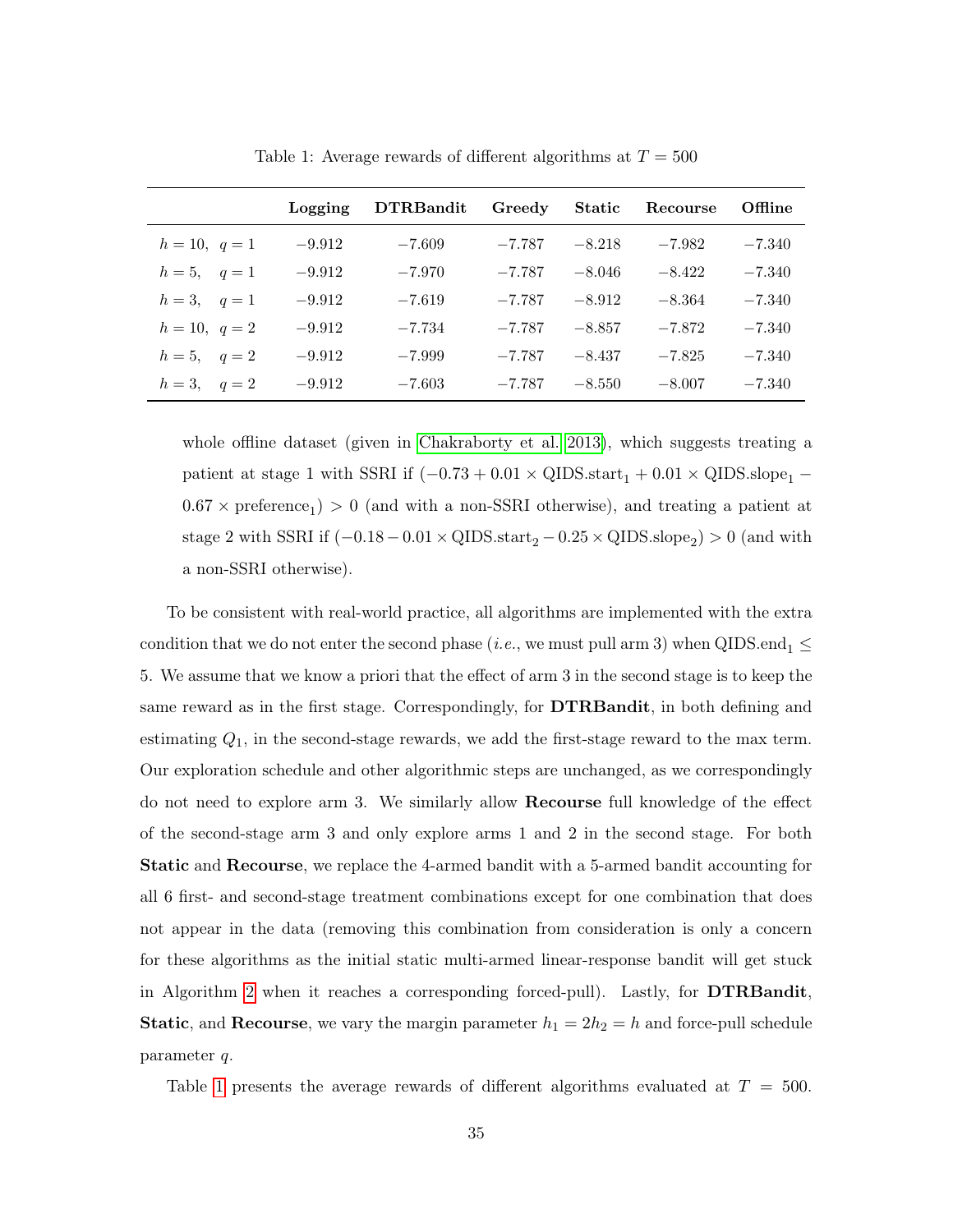All four online algorithms demonstrate substantial improvement from the logging policy used in the original dataset. Among these, **DTRBandit** consistently performs well in all experiments, achieving the highest average reward in most experiments, which is very close to the **Offline** benchmark that roughly serves as an upper bound. Greedy also has good overall performance, which may be because the given trajectory has some good natural-exploration structure that eliminates the necessity for forced exploration (note that this is not generally guaranteed as the example in Section [5.2](#page-28-0) shows). Recourse significantly improves the performance of Static due to the fact that it makes effective use of the information present at the second stage, but it is still much worse than **DTRBandit**, highlighting the importance of considering downstream effects when choosing the first-stage decision.

## <span id="page-35-0"></span>6 Conclusions and Future Directions

In this paper, we define and solve the DTR bandit problem, where we can both personalize initial decision to each incoming unit *and* adapt a second-linear decision after observing the effect of the first-line decision. We propose a novel algorithm that achieves rate-optimal regret under the linear transition and reward model. Our algorithm shows favorable empirical performance in both synthetic scenarios and in a real-world healthcare dataset.

There are still some interesting directions that can be explored in our framework. The extension to multi-armed two-stage DTR bandit problem with more than two arms is discussed in detail in Appendix [A,](#page-41-0) where we also allow for the possibility of arms that are everywhere suboptimal. Our algorithm can also be naturally extended to analyze the Mstage DTR bandit problems, and should work well when  $M$  is relatively small, which is the case for most healthcare settings. However, as  $M$  grows large, estimation of the  $Q$ -functions may deteriorate as errors in later stages propagate to earlier stages, so it may be desirable to use function approximation methods. In particular, as  $M$  gets very large (e.g., comparable to some polynomial function of  $T$ ), we conjecture that there would be some interesting phase-transition phenomena in the optimal regret rate's dependence on T and M. Second, motivated by the reasonable performance of the greedy algorithm in the STAR\*D empirical study, we think it would be interesting to investigate under what assumptions can we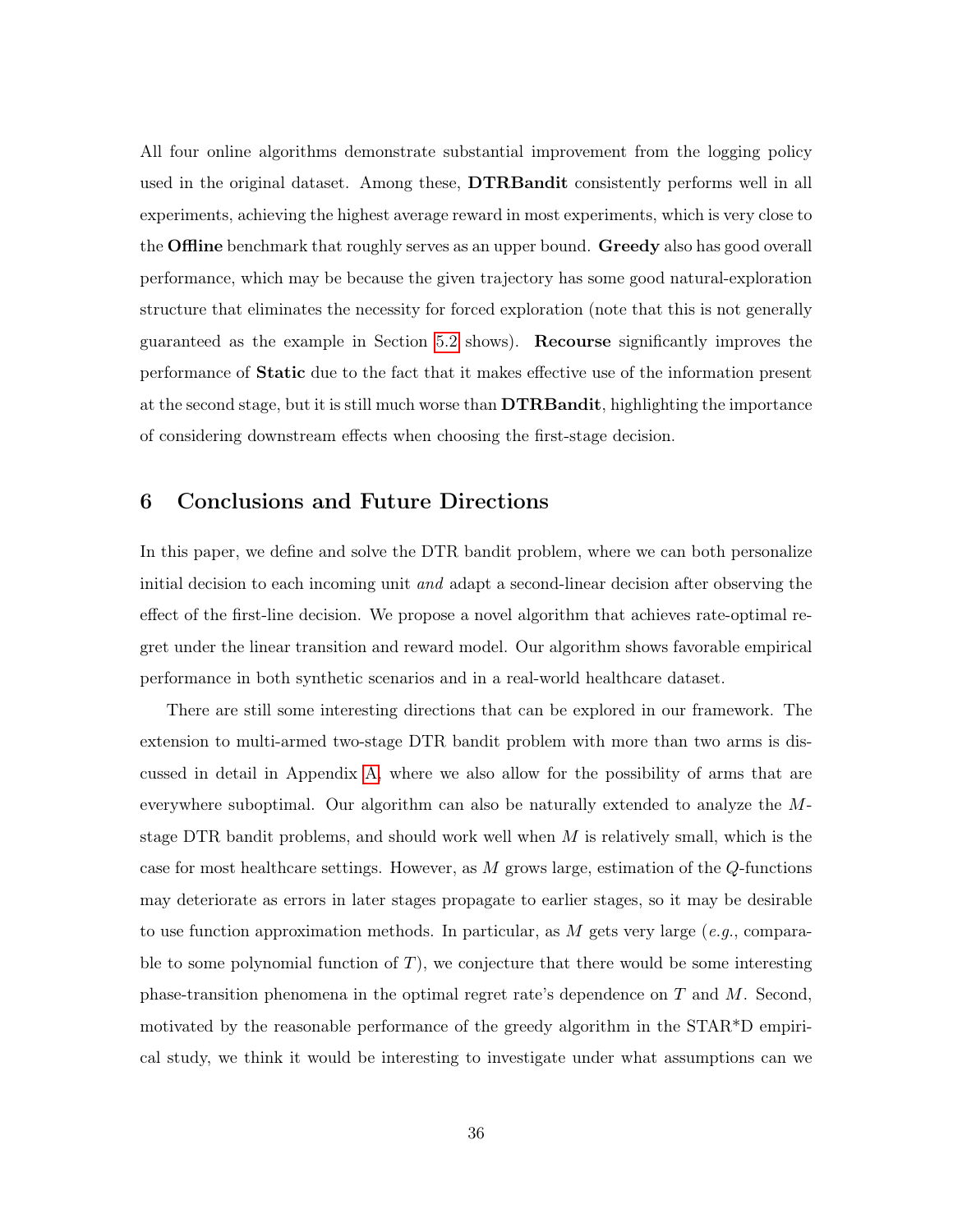ensure good regret guarantees for the greedy algorithm as it cannot always be ensured (*cf.* Section [5.2\)](#page-28-0), extending the results of [Bastani et al.](#page-36-9) [\(2017\)](#page-36-9) for the one-stage linear-response contextual bandit problems to multiple stages.

# References

- <span id="page-36-6"></span>Alekh Agarwal, Daniel Hsu, Satyen Kale, John Langford, Lihong Li, and Robert Schapire. Taming the monster: A fast and simple algorithm for contextual bandits. In International Conference on Machine Learning, pages 1638–1646, 2014.
- <span id="page-36-2"></span><span id="page-36-0"></span>Susan Athey and Stefan Wager. Efficient policy learning.  $arXiv$  preprint  $arXiv:1702.02896, 2017$ .
- Susan Athey, Sarah Baird, Julian Jamison, Craig McIntosh, Berk Özler, and Dohbit Sama. A sequential and adaptive experiment to increase the uptake of long-acting reversible contraceptives in cameroon, 2018. URL [http://pubdocs.worldbank.org/en/606341582906195532/](http://pubdocs.worldbank.org/en/606341582906195532/Study-Protocol-Adaptive-experiment-on-FP-counseling-and-uptake-of-MCs.pdf) [Study-Protocol-Adaptive-experiment-on-FP-counseling-and-uptake-of-MCs.pdf](http://pubdocs.worldbank.org/en/606341582906195532/Study-Protocol-Adaptive-experiment-on-FP-counseling-and-uptake-of-MCs.pdf). Study protocol.
- <span id="page-36-10"></span>Jean-Yves Audibert and Alexandre B Tsybakov. Fast learning rates for plug-in classifiers. The Annals of statistics, 35(2):608–633, 2007.
- <span id="page-36-4"></span>Peter Auer. Using confidence bounds for exploitation-exploration trade-offs. Journal of Machine Learning Research, 3(Nov):397–422, 2002.
- <span id="page-36-3"></span>Mohammad Gheshlaghi Azar, Ian Osband, and Rémi Munos. Minimax regret bounds for reinforcement learning. In Proceedings of the 34th International Conference on Machine Learning-Volume 70, pages 263–272. JMLR. org, 2017.
- <span id="page-36-8"></span>Hamsa Bastani and Mohsen Bayati. Online decision making with high-dimensional covariates. Operations Research, 2019.
- <span id="page-36-9"></span>Hamsa Bastani, Mohsen Bayati, and Khashayar Khosravi. Mostly exploration-free algorithms for contextual bandits. arXiv preprint arXiv:1704.09011, 2017.
- <span id="page-36-1"></span>Dimitris Bertsimas, Nathan Kallus, Alexander M Weinstein, and Ying Daisy Zhuo. Personalized diabetes management using electronic medical records. *Diabetes care*,  $40(2):210-217$ , 2017.
- <span id="page-36-5"></span>Alina Beygelzimer, John Langford, Lihong Li, Lev Reyzin, and Robert Schapire. Contextual bandit algorithms with supervised learning guarantees. In Proceedings of the Fourteenth International Conference on Artificial Intelligence and Statistics, pages 19–26, 2011.
- <span id="page-36-7"></span>Sébastien Bubeck and Nicolo Cesa-Bianchi. Regret analysis of stochastic and nonstochastic multiarmed bandit problems. Foundations and Trends® in Machine Learning, 5(1):1–122, 2012.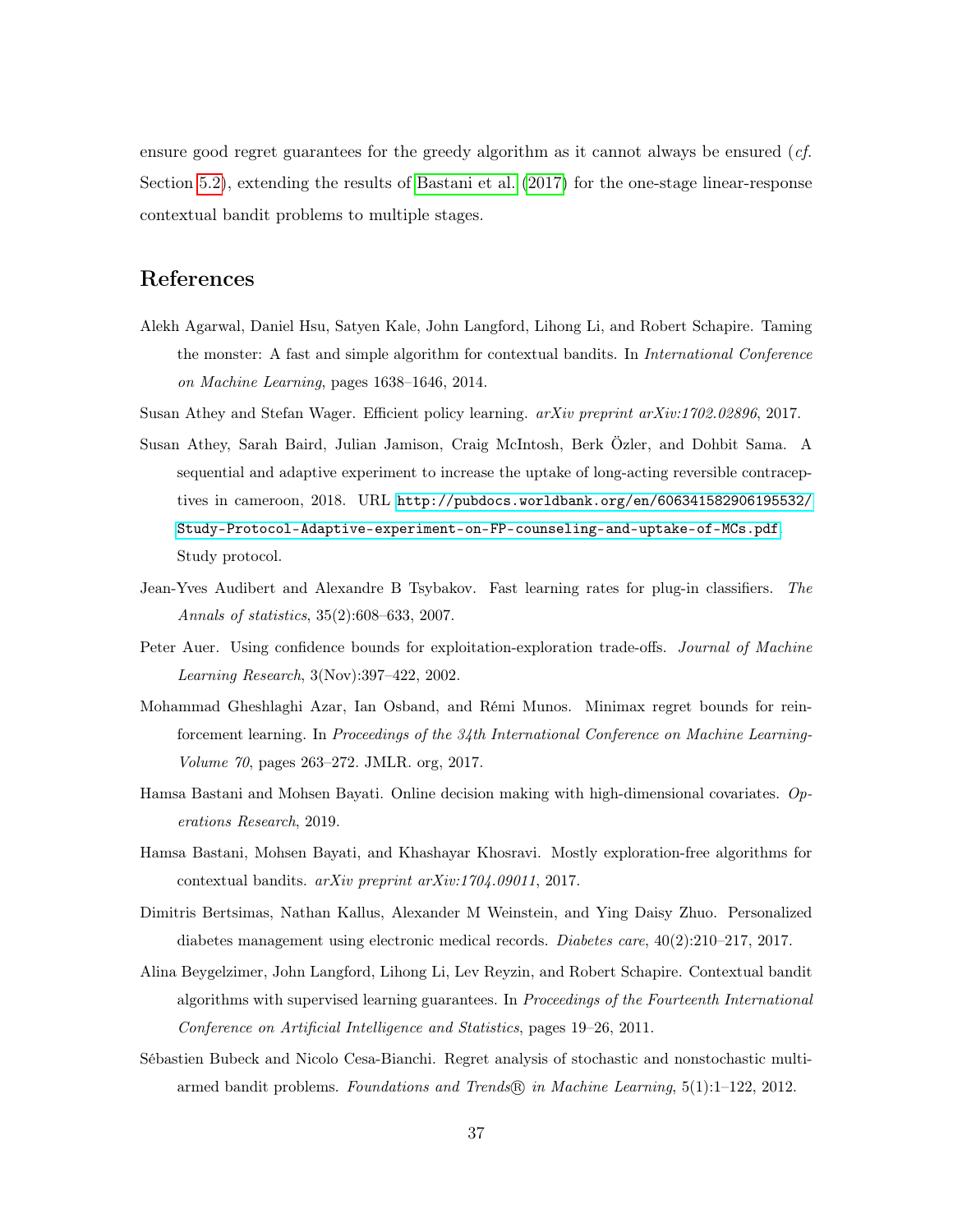- <span id="page-37-0"></span>Bibhas Chakraborty and Erica E.M. Moodie. Statistical methods for dynamic treatment regimes. Springer, 2013.
- <span id="page-37-4"></span>Bibhas Chakraborty, Susan Murphy, and Victor Strecher. Inference for non-regular parameters in optimal dynamic treatment regimes. Statistical methods in medical research, 19(3):317–343, 2010.
- <span id="page-37-13"></span>Bibhas Chakraborty, Eric B Laber, and Yingqi Zhao. Inference for optimal dynamic treatment regimes using an adaptive m-out-of-n bootstrap scheme. Biometrics, 69(3):714–723, 2013.
- <span id="page-37-8"></span>Varsha Dani, Thomas P Hayes, and Sham M Kakade. Stochastic linear optimization under bandit feedback. 2008.
- <span id="page-37-9"></span>Miroslav Dudik, Daniel Hsu, Satyen Kale, Nikos Karampatziakis, John Langford, Lev Reyzin, and Tong Zhang. Efficient optimal learning for contextual bandits. arXiv preprint arXiv:1106.2369, 2011.
- <span id="page-37-12"></span>Maurizio Fava, A John Rush, Madhukar H Trivedi, Andrew A Nierenberg, Michael E Thase, Harold A Sackeim, Frederic M Quitkin, Steven Wisniewski, Philip W Lavori, and Jerrold F Rosenbaum. Background and rationale for the sequenced treatment alternatives to relieve depression (star\* d) study. Psychiatric Clinics of North America, 2003.
- <span id="page-37-10"></span>Alexander Goldenshluger and Assaf Zeevi. Woodroofe's one-armed bandit problem revisited. The Annals of Applied Probability, 19(4):1603–1633, 2009.
- <span id="page-37-1"></span>Alexander Goldenshluger and Assaf Zeevi. A linear response bandit problem. Stochastic Systems, 3 (1):230–261, 2013.
- <span id="page-37-11"></span>Yichun Hu, Nathan Kallus, and Xiaojie Mao. Smooth contextual bandits: Bridging the parametric and non-differentiable regret regimes. arXiv preprint arXiv:1909.02553, 2019.
- <span id="page-37-5"></span>Thomas Jaksch, Ronald Ortner, and Peter Auer. Near-optimal regret bounds for reinforcement learning. Journal of Machine Learning Research, 11(Apr):1563–1600, 2010.
- <span id="page-37-6"></span>Chi Jin, Zeyuan Allen-Zhu, Sebastien Bubeck, and Michael I Jordan. Is q-learning provably efficient? In Advances in Neural Information Processing Systems, pages 4863–4873, 2018.
- <span id="page-37-7"></span>Chi Jin, Zhuoran Yang, Zhaoran Wang, and Michael I Jordan. Provably efficient reinforcement learning with linear function approximation. arXiv preprint arXiv:1907.05388, 2019.
- <span id="page-37-2"></span>Nathan Kallus. Recursive partitioning for personalization using observational data. In Proceedings of the 34th International Conference on Machine Learning-Volume 70, pages 1789–1798. JMLR. org, 2017.
- <span id="page-37-3"></span>Nathan Kallus. Balanced policy evaluation and learning. In Advances in Neural Information Processing Systems, pages 8895–8906, 2018.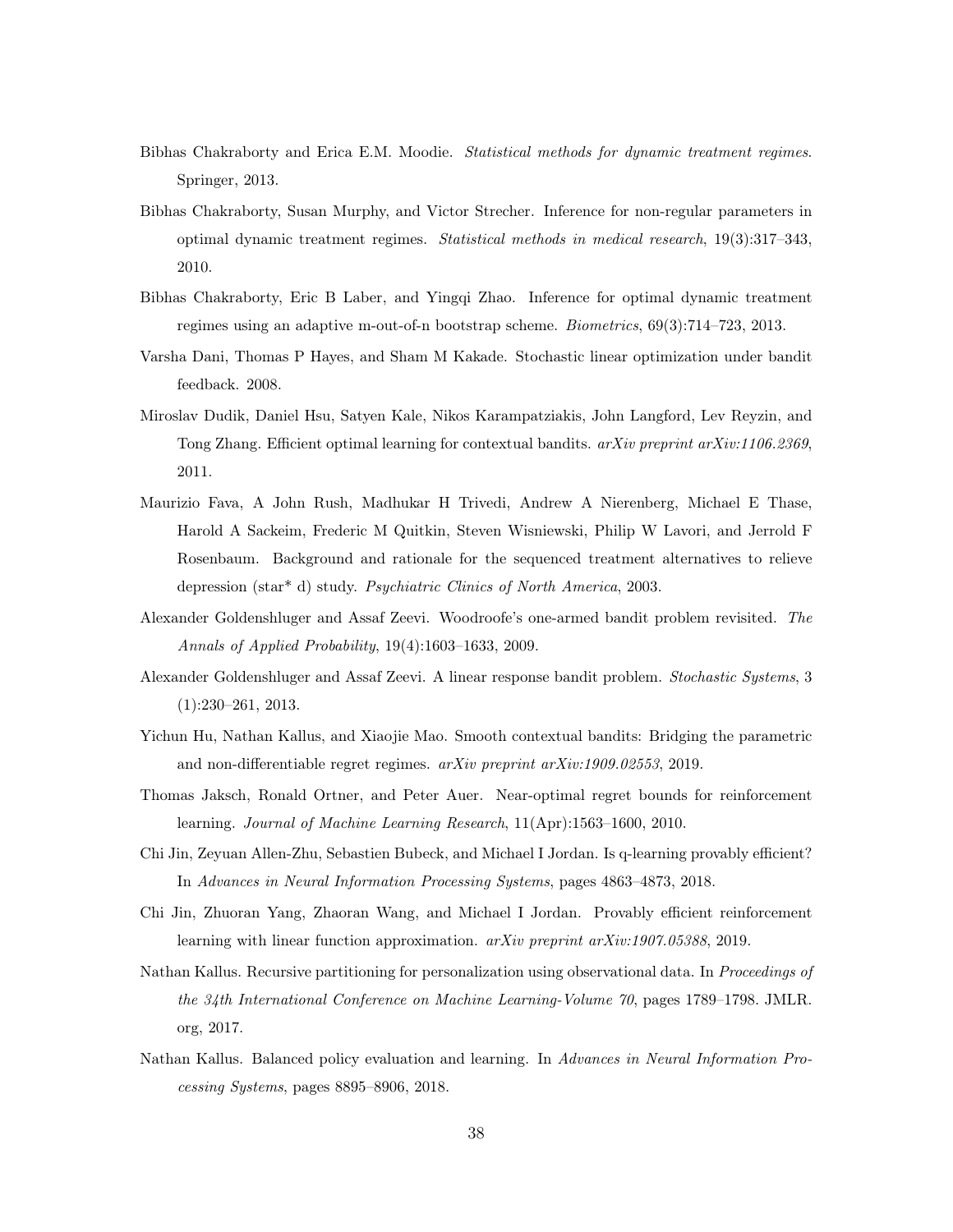- <span id="page-38-1"></span>Nathan Kallus and Madeleine Udell. Dynamic assortment personalization in high dimensions. Operations Research, 2016. To appear.
- <span id="page-38-4"></span>Michael S Kramer, Beverley Chalmers, Ellen D Hodnett, Zinaida Sevkovskaya, Irina Dzikovich, Stanley Shapiro, Jean-Paul Collet, Irina Vanilovich, Irina Mezen, and Thierry Ducruet. Promotion of breastfeeding intervention trial (probit): a randomized trial in the republic of belarus. Jama, 285(4):413–420, 2001.
- <span id="page-38-8"></span>Tze Leung Lai and Herbert Robbins. Asymptotically efficient adaptive allocation rules. Advances in applied mathematics,  $6(1):4-22$ , 1985.
- <span id="page-38-3"></span>Philip W Lavori and Ree Dawson. A design for testing clinical strategies: biased adaptive withinsubject randomization. Journal of the Royal Statistical Society: Series A (Statistics in Society), 163(1):29–38, 2000.
- <span id="page-38-0"></span>Lihong Li, Wei Chu, John Langford, and Robert E Schapire. A contextual-bandit approach to personalized news article recommendation. In Proceedings of the 19th international conference on World wide web, pages 661–670, 2010.
- <span id="page-38-12"></span>Lihong Li, Wei Chu, John Langford, and Xuanhui Wang. Unbiased offline evaluation of contextualbandit-based news article recommendation algorithms. In Proceedings of the fourth ACM international conference on Web search and data mining, pages 297–306, 2011.
- <span id="page-38-10"></span>Ying Liu, Yuanjia Wang, Michael R Kosorok, Yingqi Zhao, and Donglin Zeng. Augmented outcomeweighted learning for estimating optimal dynamic treatment regimens. Statistics in medicine, 37(26):3776–3788, 2018.
- <span id="page-38-9"></span>Enno Mammen and Alexandre B Tsybakov. Smooth discrimination analysis. The Annals of Statistics, 27(6):1808–1829, 1999.
- <span id="page-38-11"></span>James Mason, Nick Freemantle, and Martin Eccles. Fatal toxicity associated with antidepressant use in primary care. Br J Gen Pract,  $50(454):366-370$ ,  $2000$ .
- <span id="page-38-6"></span>Erica EM Moodie, Bibhas Chakraborty, and Michael S Kramer. Q-learning for estimating optimal dynamic treatment rules from observational data. Canadian Journal of Statistics, 40(4):629– 645, 2012.
- <span id="page-38-7"></span>Erica EM Moodie, Nema Dean, and Yue Ru Sun. Q-learning: Flexible learning about useful utilities. Statistics in Biosciences, 6(2):223–243, 2014.
- <span id="page-38-2"></span>Susan A Murphy. Optimal dynamic treatment regimes. Journal of the Royal Statistical Society: Series B (Statistical Methodology), 65(2):331–355, 2003.
- <span id="page-38-5"></span>Susan A Murphy, Mark J van der Laan, James M Robins, and Conduct Problems Prevention Re-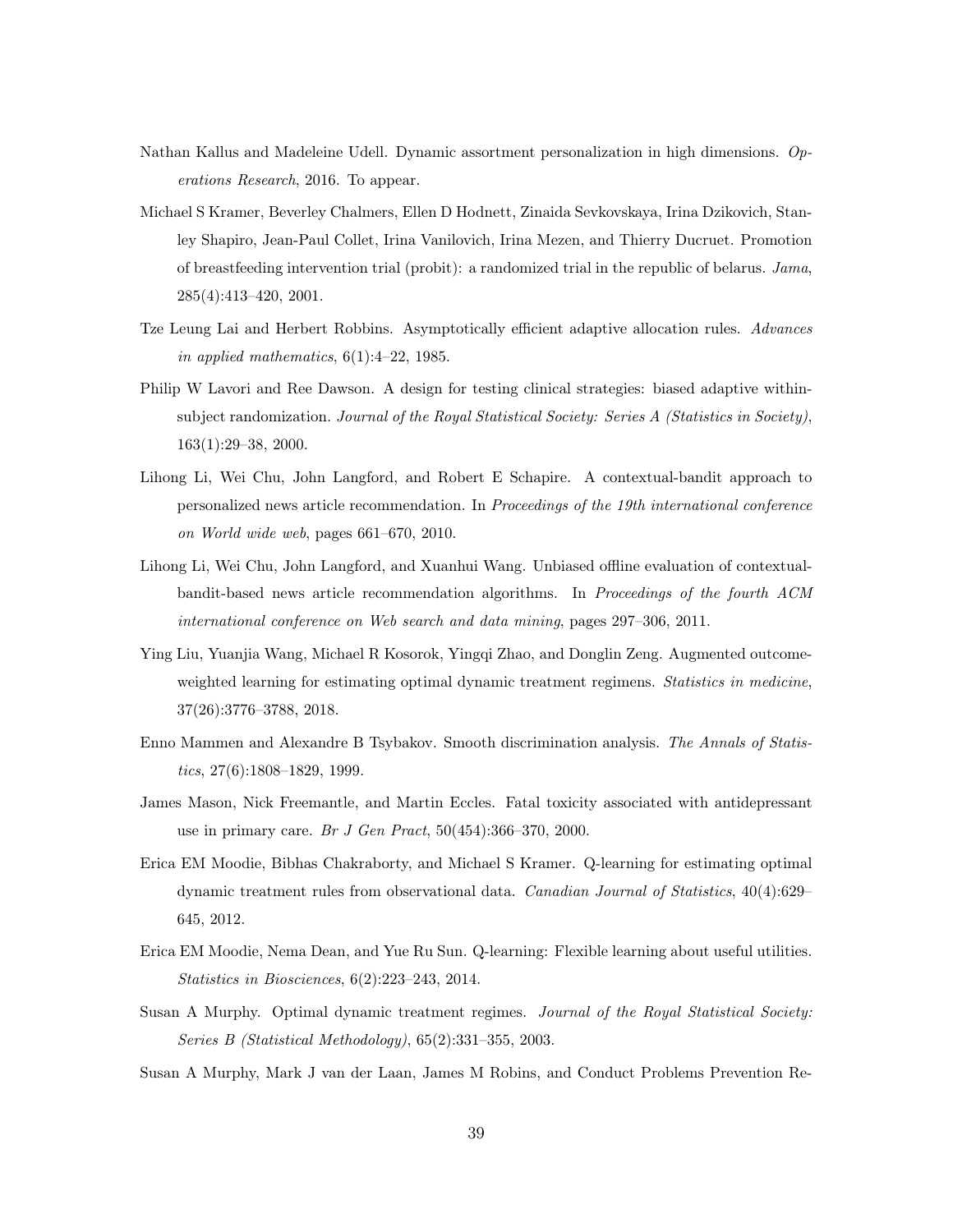search Group. Marginal mean models for dynamic regimes. Journal of the American Statistical Association, 96(456):1410–1423, 2001.

- <span id="page-39-11"></span>J Craig Nelson. Safety and tolerability of the new antidepressants. The Journal of clinical psychiatry, 58:26–31, 1997.
- <span id="page-39-0"></span>William E Pelham and Gregory A Fabiano. Evidence-based psychosocial treatments for attentiondeficit/hyperactivity disorder. Journal of Clinical Child & Adolescent Psychology, 37(1):184– 214, 2008.
- <span id="page-39-6"></span>Vianney Perchet and Philippe Rigollet. The multi-armed bandit problem with covariates. The Annals of Statistics, 41(2):693–721, 2013.
- <span id="page-39-10"></span>Joelle Pineau, Marc G Bellemare, A John Rush, Adrian Ghizaru, and Susan A Murphy. Constructing evidence-based treatment strategies using methods from computer science. Drug and alcohol dependence, 88:S52–S60, 2007.
- <span id="page-39-8"></span>D. Pollard. Empirical processes: Theory and applications. In NSF-CBMS Regional Conference Series in Probability and Statistics, pages i–86. JSTOR, 1990.
- <span id="page-39-3"></span>Min Qian and Susan A Murphy. Performance guarantees for individualized treatment rules. Annals of statistics, 39(2):1180, 2011.
- <span id="page-39-1"></span>Sheng Qiang and Mohsen Bayati. Dynamic pricing with demand covariates. Available at SSRN 2765257, 2016.
- <span id="page-39-7"></span>Philippe Rigollet and Assaf Zeevi. Nonparametric bandits with covariates. arXiv preprint arXiv:1003.1630, 2010.
- <span id="page-39-5"></span>Herbert Robbins. Some aspects of the sequential design of experiments. Bulletin of the American Mathematical Society, 58(5):527–535, 1952.
- <span id="page-39-9"></span>A John Rush, Maurizio Fava, Stephen R Wisniewski, Philip W Lavori, Madhukar H Trivedi, Harold A Sackeim, Michael E Thase, Andrew A Nierenberg, Frederic M Quitkin, and T Michael Kashner. Sequenced treatment alternatives to relieve depression (star\* d): rationale and design. Controlled clinical trials, 25(1):119–142, 2004.
- <span id="page-39-2"></span>Lon S Schneider, Pierre N Tariot, Constantine G Lyketsos, Karen S Dagerman, Kenneth L Davis, Sonia Davis, John K Hsiao, Dilip V Jeste, Ira R Katz, and Jason T Olin. National institute of mental health clinical antipsychotic trials of intervention effectiveness (catie): Alzheimer disease trial methodology. The American Journal of Geriatric Psychiatry, 9(4):346–360, 2001.
- <span id="page-39-4"></span>Susan M Shortreed, Eric Laber, Daniel J Lizotte, T Scott Stroup, Joelle Pineau, and Susan A Murphy. Informing sequential clinical decision-making through reinforcement learning: an empirical study. Machine learning, 84(1-2):109–136, 2011.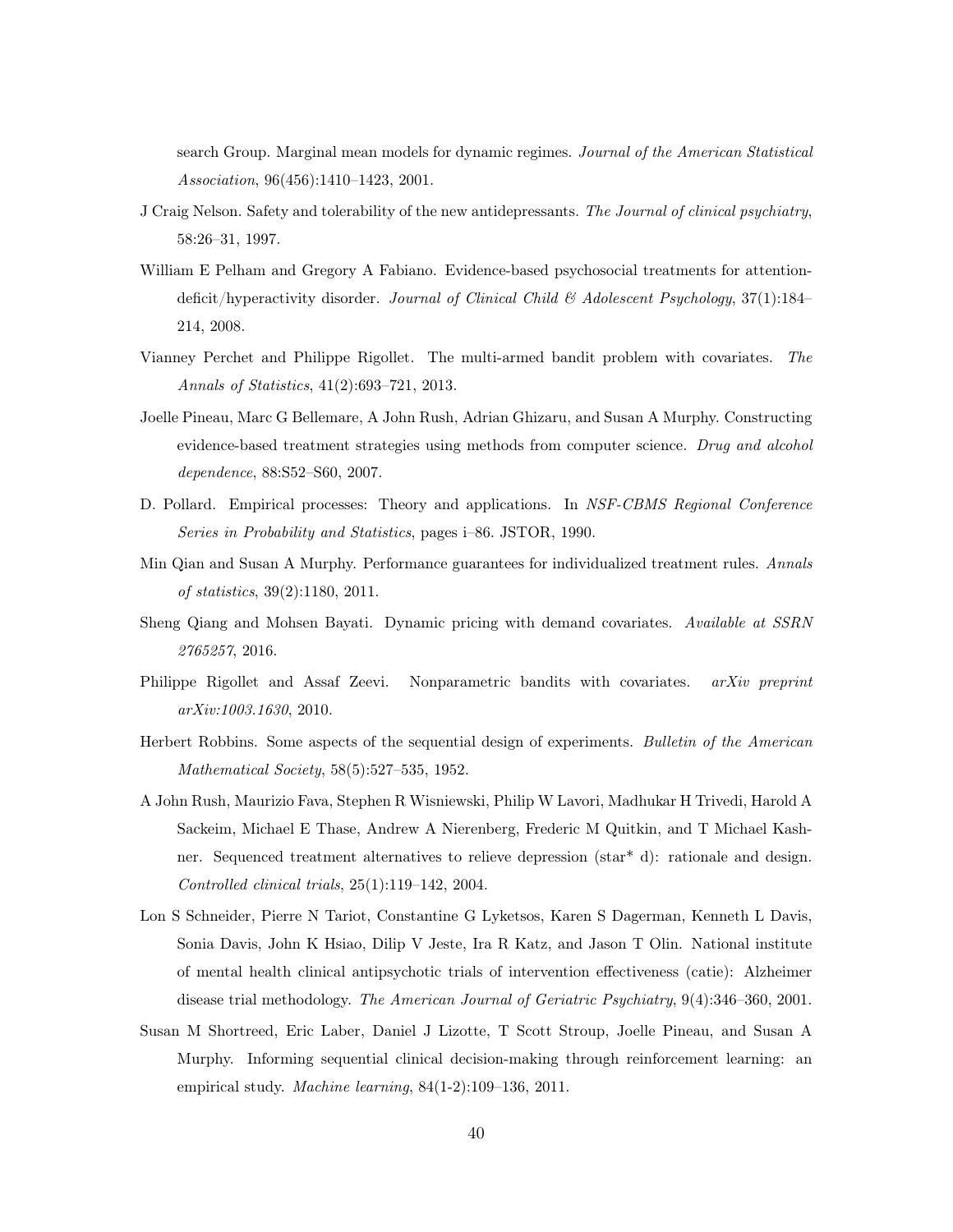<span id="page-40-9"></span><span id="page-40-0"></span>Richard S Sutton and Andrew G Barto. Reinforcement learning: An introduction. MIT press, 2018.

- Ambuj Tewari and Susan A Murphy. From ads to interventions: Contextual bandits in mobile health. In Mobile Health, pages 495–517. Springer, 2017.
- <span id="page-40-2"></span>Peter F Thall, Randall E Millikan, and Hsi-Guang Sung. Evaluating multiple treatment courses in clinical trials. Statistics in medicine, 19(8):1011–1028, 2000.
- <span id="page-40-3"></span>Peter F Thall, Leiko H Wooten, Christopher J Logothetis, Randall E Millikan, and Nizar M Tannir. Bayesian and frequentist two-stage treatment strategies based on sequential failure times subject to interval censoring. Statistics in medicine, 26(26):4687–4702, 2007.
- <span id="page-40-11"></span>Joel Tropp. Freedman's inequality for matrix martingales. Electronic Communications in Probability, 16:262–270, 2011.
- <span id="page-40-10"></span>Joel A Tropp. An introduction to matrix concentration inequalities. Foundations and Trends® in Machine Learning, 8(1-2):1–230, 2015.
- <span id="page-40-8"></span>Alexander B Tsybakov. Optimal aggregation of classifiers in statistical learning. The Annals of Statistics, 32(1):135–166, 2004.
- <span id="page-40-1"></span>Sofía S Villar, Jack Bowden, and James Wason. Multi-armed bandit models for the optimal design of clinical trials: benefits and challenges. Statistical science: a review journal of the Institute of Mathematical Statistics, 30(2):199, 2015.
- <span id="page-40-12"></span>Martin J Wainwright. *High-dimensional statistics: A non-asymptotic viewpoint*, volume 48. Cambridge University Press, 2019.
- <span id="page-40-7"></span>Chih-Chun Wang, Sanjeev R Kulkarni, and H Vincent Poor. Bandit problems with side observations. IEEE Transactions on Automatic Control, 50(3):338–355, 2005.
- <span id="page-40-4"></span>Baqun Zhang, Anastasios A Tsiatis, Eric B Laber, and Marie Davidian. Robust estimation of optimal dynamic treatment regimes for sequential treatment decisions. Biometrika, 100(3): 681–694, 2013.
- <span id="page-40-5"></span>Ying-Qi Zhao, Donglin Zeng, Eric B Laber, and Michael R Kosorok. New statistical learning methods for estimating optimal dynamic treatment regimes. Journal of the American Statistical Association, 110(510):583–598, 2015.
- <span id="page-40-6"></span>Yufan Zhao, Michael R Kosorok, and Donglin Zeng. Reinforcement learning design for cancer clinical trials. Statistics in medicine, 28(26):3294–3315, 2009.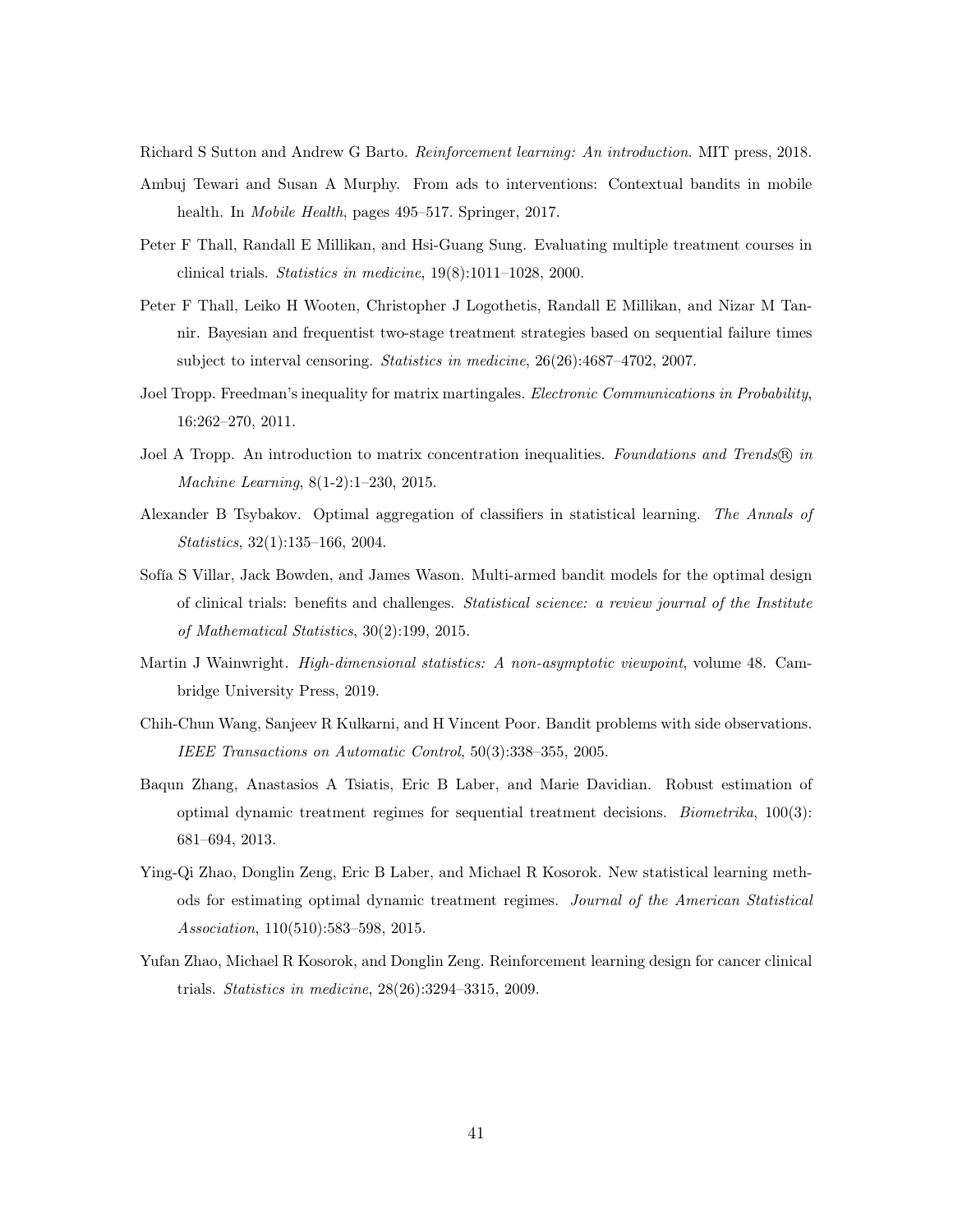# <span id="page-41-0"></span>A Extension to Multiple Arms and to Allowing Suboptimal Arms

In this section, we briefly discuss how our algorithm and analysis can be modified to solve the multiple-armed DTR Bandit problems and also allowing for the possibility of suboptimal arms. We index our arms in the first stage as  $1, \ldots, K_1$  and in the second stage as  $1, \ldots, K_2$ . We define  $Q_{t,m}$  as in the 2-armed case except replacing  $\max_{a \in [2]}$  with  $\max_{a \in [K_m]}$ . As before, we assume that both reward and transition models are linear, and the parameters are well bounded as in Assumption [1.](#page-10-1) Moreover, we make slight modification to Assumptions [2](#page-10-0) and [3](#page-11-0) as follows:

**Assumption 4** (Margin Condition). There exist positive constants  $\gamma_1, \gamma_2, \alpha_1, \alpha_2$  such that for any  $\kappa > 0$ ,

<span id="page-41-1"></span>
$$
\mathbb{P}_{X \sim \mathcal{P}_X}(0 < |Q_1(X, i) - Q_1(X, j)| \le \kappa) \le \gamma_1 \kappa^{\alpha_1} \quad \forall i, j \in [K_1], \tag{25}
$$
\n
$$
\mathbb{P}_{X \sim \mathcal{P}_X, \epsilon \sim \mathcal{P}_{\epsilon^{(a)}}}(0 < |Q_2(B_a^T X + \epsilon, i) - Q_2(B_a^T X + \epsilon, j)| \le \kappa) \le \gamma_2 \kappa^{\alpha_2} \quad \forall a, i, j \in [K_2]. \tag{26}
$$

<span id="page-41-2"></span>Assumption 5 (Positive-definiteness of Design Matrices, Allowing for Suboptimal Arms). Let  $\{K_{sub,1}, K_{opt,1}\}$  and  $\{K_{sub,2}, K_{opt,2}\}$  be partitions of  $[K_1]$  and  $[K_2]$ , respectively. There exist positive constants  $\phi$ ,  $h_1$ ,  $h_2$  that satisfy the following properties:

- $\lambda_{\min}(\mathbb{E}_{X \sim \mathcal{P}_X, \epsilon \sim \mathcal{P}_{\epsilon(a)}}[(B_a^T X + \epsilon)(B_a^T X + \epsilon)^T]) \ge \phi, \forall a \in [K_1].$
- Sub-optimal arms satisfy  $Q_m(x, a) < \max_{i \in [K]} Q_m(x, i) h_m$ ,  $\forall m \in \{1, 2\}, x \in$  $\mathcal{X}_m, a \in \mathcal{K}_{sub,m}$ .
- Let  $U_{a,m} \triangleq \{x \in \mathcal{X}_m : Q_m(x,a) > \max_{i \neq a} Q_m(x,i) + h_m\}, \forall m \in \{1,2\}, a \in \mathcal{K}_{opt,m}.$ There exist  $\phi_1, \phi_2 > 0$  such that
	- 1.  $\lambda_{\min}(\mathbb{E}_{X \sim \mathcal{P}_X}[XX^T \mathbb{I}\{X \in U_{a,1}\}]) \ge \phi_1, \forall a \in \mathcal{K}_{opt,1}$
	- 2.  $\lambda_{\min}(\sum_{i \in \mathcal{K}_{opt,1}} \mathbb{E}_{X \sim \mathcal{P}_X, \epsilon \sim \mathcal{P}_{\epsilon}(i)}[(B_i^T X + \epsilon)(B_i^T X + \epsilon)^T \mathbb{I}\{B_i^T X + \epsilon \in U_{a,2}, X \in U_{i,1}\}]) \geq$  $\phi_2, \forall a \in \mathcal{K}_{opt,2}$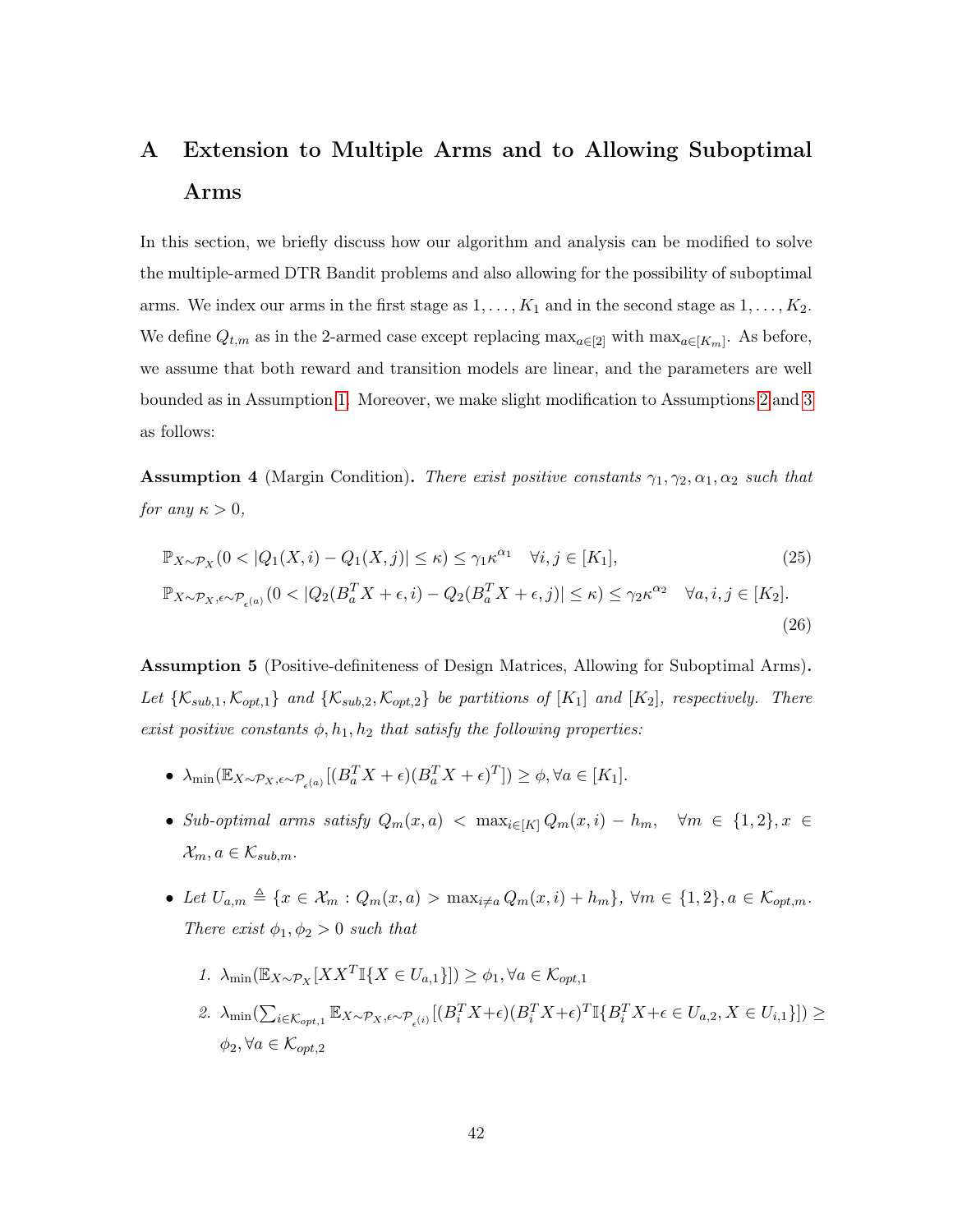<span id="page-42-0"></span>Algorithm 3 K-ARMED DTRBANDIT

|     | 0: Input parameters: $h_1, h_2, q$ .                                                                                                               |
|-----|----------------------------------------------------------------------------------------------------------------------------------------------------|
|     | 1: for $t = 1, 2, $ do                                                                                                                             |
| 2:  | if $t \in \mathcal{T}_a$ for $a \in [K_1 \vee K_2]$ then                                                                                           |
| 3:  | pull $A_{t,1} = a \mod K_1$ , $A_{t,2} = a \mod K_2$                                                                                               |
| 4:  | observe rewards and compute $\hat{\beta}_{a,m}(t)$ , $\tilde{\beta}_{a,m}(t)$ , $\hat{B}_{a}(t)$ , $\tilde{B}_{a}(t)$ for $m = 1, 2$ and $a \in$   |
|     | $[K_m]$                                                                                                                                            |
| 5:  | else                                                                                                                                               |
| 6:  | for $m = 1, 2$ do                                                                                                                                  |
| 7:  | set $\mathcal{K}_{opt,m} = \{a \in [K_m] : \max_{i \in [K_m]} \tilde{Q}_{t-1,m}(X_{t,m}, i) - \tilde{Q}_{t-1,m}(X_{t,m}, a) \leq \frac{h_m}{2}\}\$ |
| 8:  | pull $A_{t,m} = \arg \max_{a \in \hat{\mathcal{K}}_{\text{out } m}} \hat{Q}_{t-1,m}(X_{t,m},a)$                                                    |
| 9:  | observe rewards and compute $\hat{\beta}_{a,m}(t), \hat{B}_{a}(t)$ for $a \in [K_m]$                                                               |
| 10: | end for                                                                                                                                            |
| 11: | end if                                                                                                                                             |
|     | $12:$ end for                                                                                                                                      |

It's easy to see that Assumption [5](#page-41-2) naturally imply that there exist  $p_1, p_2 > 0$  such that

$$
\mathbb{P}_{X \sim \mathcal{P}_X}(X \in U_{a,1}) \ge p_1, \quad \forall a \in \mathcal{K}_{opt,1},
$$
  

$$
\sum_{i \in \mathcal{K}_{opt,1}} \mathbb{P}_{X \sim \mathcal{P}_X, \epsilon \sim \mathcal{P}_{\epsilon(i)}}(B_i^T X + \epsilon \in U_{a,2}, X \in U_{i,1}) \ge p_2, \quad \forall a \in \mathcal{K}_{opt,2}.
$$

In contrast, this is not required for the remaining arms in  $\mathcal{K}_{sub,1}, \mathcal{K}_{sub,2}$ , which are allowed to be suboptimal everywhere as long as they are suboptimal by a margin.

We now proceeds to describe our algorithm. Our forced pull schedule is now

$$
\mathcal{T}_a \triangleq \{ (2^n - 1)(K_1 \vee K_2)q + j \; : \; j = q(a - 1) + 1, q(a - 1) + 2, \dots, qa, \; n = 0, 1, 2, \dots \} \quad \text{for } a \in [K_1 \vee K_2].
$$
\n
$$
(27)
$$

Both  $\tilde{Q}_{t,m}$  and  $\hat{Q}_{t,m}$  can be estimated in the same way as in the 2-armed case except replacing  $\max_{a \in [2]}$  with  $\max_{a \in [K_m]}$ . In each stage, we first filter out seemingly suboptimal arms based on  $\tilde{Q}_{t,m}$ , then pull the arm with highest  $\hat{Q}_{t,m}$  estimate among the remaining arms. The detailed algorithm is summerized in Algorithm [3.](#page-42-0)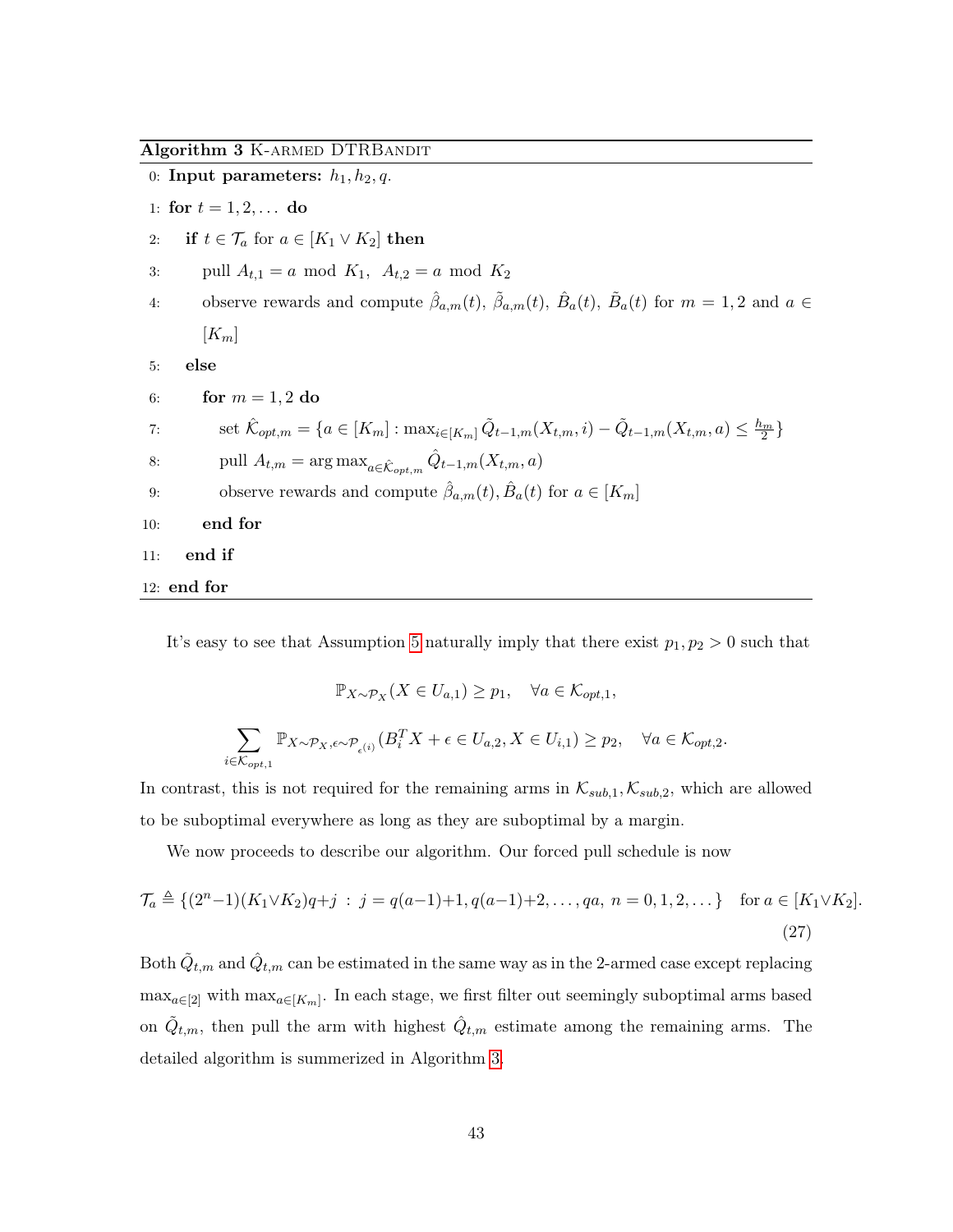Finally, we briefly explain how our analysis extends easily to show that Algorithm [3](#page-42-0) has low regret. For  $\forall t \in [T]$ , define

$$
\mathcal{G}_t = \left\{ \max_{m \in \{1,2\}} \max_{a \in [K_m]} \sup_{x \in \mathcal{X}_m} |\tilde{Q}_{t,m}(x, a) - Q_m(x, a)| \le \frac{h_m}{4} \right\},\tag{28}
$$

$$
\mathcal{M}_t = \left\{ \min_{a \in \mathcal{K}_{opt,1}} \lambda_{\min}(\hat{\Sigma}_{a,1}(t)) \ge \frac{\phi_1 t}{4} \right\} \cap \left\{ \min_{a \in \mathcal{K}_{opt,1}} |\tilde{\mathcal{S}}_{a,1}(t)| \ge \frac{p_1 t}{4} \right\} \cap \left\{ \min_{a \in \mathcal{K}_{opt,2}} \lambda_{\min}(\hat{\Sigma}_{a,2}(t)) \ge \frac{\phi_2 t}{4} \right\},\tag{29}
$$

$$
\mathcal{L}_{t} = \left\{ \max_{a \in [K_{1}]} ||\hat{B}_{a}(t) - B_{a}|| \leq B_{\max} \wedge \frac{h_{2}}{16x_{\max}b_{\max}} \right\} \cap \left\{ \max_{a \in [K_{2}]} ||\hat{\beta}_{a,2}(t) - \beta_{a,2}|| \leq \frac{h_{2}}{4x_{\max}(4B_{\max} + 1)} \right\}.
$$
\n(30)

Compared to Eqs. [\(20\)](#page-24-0) and [\(21\)](#page-24-1), here  $\mathcal{M}_t$  only requires the minimum eigenvalues of the design matrices for *optimal arms* to grow like  $\Omega(T)$ , and  $\mathcal{L}_t$  requires an additional estimation accuracy guarantee on  $\max_{a \in [K_2]} ||\hat{\beta}_{a,2}(t) - \beta_{a,2}||$ . Following similar analysis as in Appen-dices [B.3.3](#page-49-1) and [B.3.4,](#page-53-1) as long as q is chosen large enough, we have  $\mathbb{P}(\mathcal{G}_t^C \cup \mathcal{M}_t^C \cup \mathcal{L}_t^C) = O(\frac{1}{t^2})$  $\frac{1}{t^2}$ . Moreover, when  $\mathcal{G}_t \cap \mathcal{M}_t \cap \mathcal{L}_t$  holds, for  $\forall m \in \{1, 2\}$  and  $\forall a \in \mathcal{K}_{opt,m}$ ,  $||\hat{\beta}_{a,m}(t) - \beta_{a,m}||$  and  $||\hat{B}_a(t) - B_a||$  have sub-Gaussian tails.

There is one subtle problem caused by suboptimal arms. Recall that

$$
\hat{Q}_{t,1}(x,a) = \hat{\beta}_{a,1}^T(t)x + \frac{1}{|\tilde{\mathcal{S}}_{a,1}(t)|} \sum_{j \in \tilde{\mathcal{S}}_{a,1}(t)} \max_{a_2 \in [K_2]} \left( \hat{\beta}_{a_2,2}^T(t)(\hat{B}_a^T(t)x + X_{j,2} - \hat{B}_a^T(t)X_{j,1}) \right).
$$

However, we can only guarantee sub-Gaussian convergence of  $\hat{\beta}_{a_2,2}(t)$  for those arms that are optimal in stage 2. This can be solved by the following arguments. Note that for  $\forall x \in \mathcal{X}_1, \ \forall a \in \mathcal{K}_{opt,1} \text{ and } \forall j \in \tilde{S}_{a,1}(t), \text{ we have } B_a^T x + X_{j,2} - B_a^T X_{j,1} = B_a^T x + \epsilon_j^{(a)} \in \mathcal{X}_2.$ By Assumption [5,](#page-41-2)

$$
\beta_{a_2,2}^T (B_a^T x + X_{j,2} - B_a^T X_{j,1}) < \max_{i \in [K_2]} \beta_{i,2}^T (B_a^T x + X_{j,2} - B_a^T X_{j,1}) - h_2, \quad \forall a_2 \in \mathcal{K}_{sub,2}, x \in \mathcal{X}_1, a \in \mathcal{K}_{opt,1}, j \in \tilde{S}_{a,1}(t).
$$

Moreover, when  $\mathcal{L}_t$  holds, we have

$$
\max_{a_2 \in [K_2], x \in \mathcal{X}_1, a \in \mathcal{K}_{opt,1}, j \in \tilde{S}_{a,1}(t)} |\beta_{a_2,2}^T (B_a^T x + X_{j,2} - B_a^T X_{j,1}) - \hat{\beta}_{a_2,2}^T(t)(\hat{B}_a^T (t)x + X_{j,2} - \hat{B}_a^T(t)X_{j,1})| \le h_2/2.
$$

These two inequality imply that

$$
\hat{Q}_{t,1}(x,a) = \hat{\beta}_{a,1}^T(t)x + \frac{1}{|\tilde{\mathcal{S}}_{a,1}(t)|} \sum_{j \in \tilde{\mathcal{S}}_{a,1}(t)} \max_{a_2 \in \mathcal{K}_{opt,2}} \left( \hat{\beta}_{a_2,2}^T(t)(\hat{B}_a^T(t)x + X_{j,2} - \hat{B}_a^T(t)X_{j,1}) \right).
$$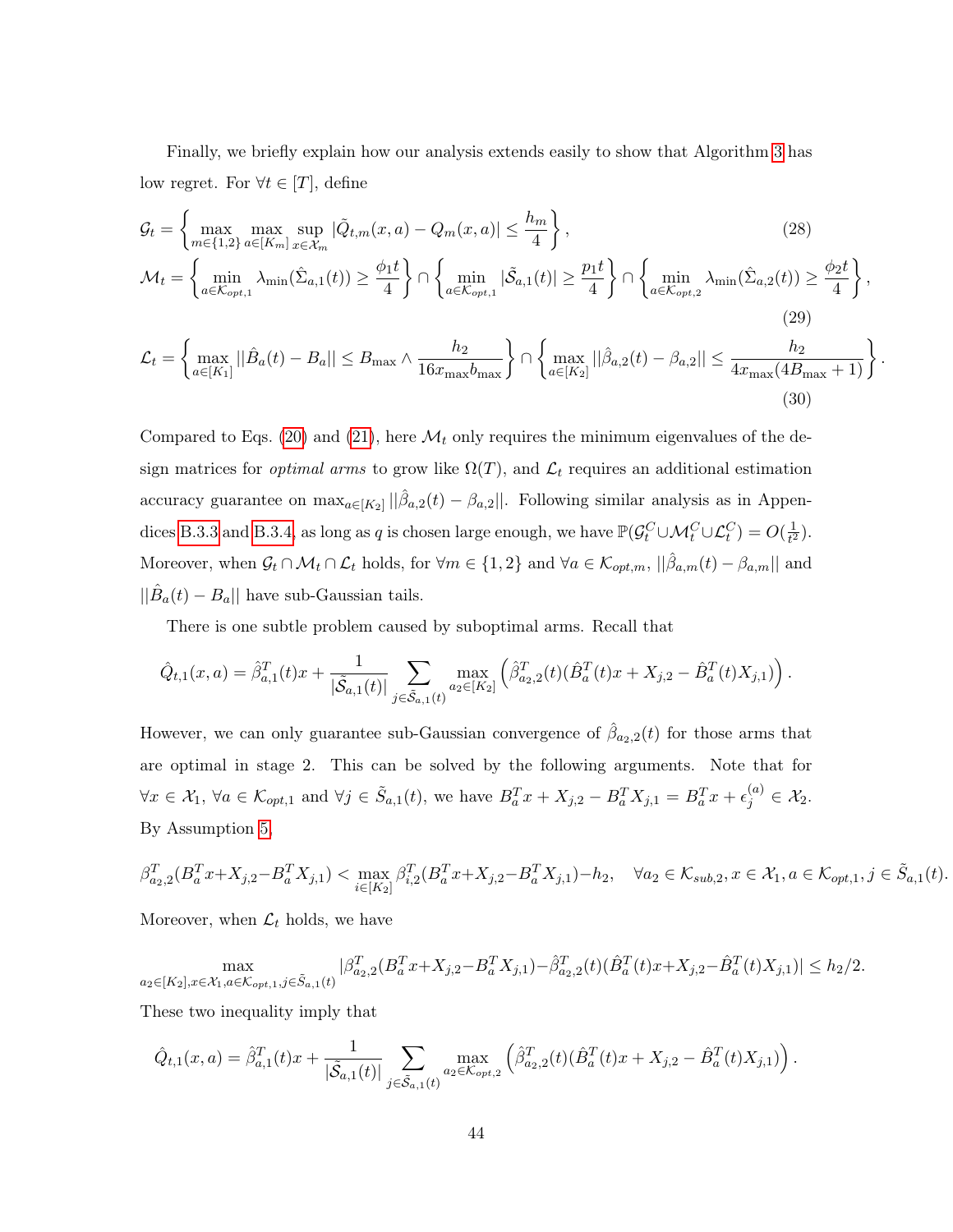Thus, when  $\mathcal{G}_t \cap \mathcal{M}_t \cap \mathcal{L}_t$  holds, for all  $a \in \mathcal{K}_{opt,1}$ , convergence of  $\hat{Q}_{t,1}(x,a)$  only relies on accurately estimating  $\hat{\beta}_{a,1}(t)$ ,  $\hat{B}_a(t)$ , and  $\hat{\beta}_{a_2,2}(t)$  for  $a_2 \in \mathcal{K}_{opt,2}$ , so we can prove a similar sub-Gaussian convergence for  $\hat{Q}_{t,m}(x,a), \forall a \in \mathcal{K}_{opt,m}$  as in Propositions [7](#page-25-0) and [8.](#page-25-1) Besides, the estimation accuracy guaranteed by  $\mathcal{G}_t$  ensures that all suboptimal arms are ruled out of  $\hat{K}_{opt,m}$  in both stages, so we do not need to care about convergence of  $\hat{Q}_{t,m}(x, a)$  for suboptimal arms. The rest of the proof for the regret upper bound then follows similarly as in Appendix [B.3.5,](#page-58-0) and we omit the details here.

## B Omitted Proofs

In this section, any  $\alpha$  denotes one of the arms and can take value in  $\{1, 2\}$ .

## B.1 Supporting Lemmas

<span id="page-44-1"></span>**Lemma 2.** For any  $t \in [T]$ ,  $\{\epsilon_i^{(a)}\}$  $j^{(a)}$  :  $j \in \mathcal{T}_a(t)$ } and  $\{\epsilon_j^{(a)}\}$  $j^{(a)}$  :  $j \in \tilde{\mathcal{S}}_{a,1}(t)$ } are both i.i.d. samples with distribution  $\mathcal{P}_{\epsilon^{(a)}}$ .

*Proof of Lemma [2.](#page-44-1)* Since the forced-sampling schedule  $\mathcal{T}_a$  is prescribed and independent of all realizations, it is obvious that  $\{\epsilon_i^{(a)}\}$  $j^{(a)}$ :  $j \in \mathcal{T}_a(t)$  are i.i.d. samples.

By our algorithm,  $\tilde{S}_{a,1}(t) \subseteq S_{a,1}(t)$ . Since the event  $j \in \tilde{S}_{a,1}(t)$  is only dependent of  $X_{j,1}$  as well as the events in  $\mathcal{T}_1 \cup \mathcal{T}_2$ , we know  $\{\epsilon_j^{(a)}\}$  $j^{(a)}$  :  $j \in \tilde{\mathcal{S}}_{a,1}(t)$  form i.i.d. samples from  $\Box$  $\mathcal{P}_{\epsilon^{(a)}}$ .

<span id="page-44-0"></span>**Lemma 3.** If  $t \geq (2q)^2$ , then  $\frac{q}{2} \log t \leq |\mathcal{T}_a(t)| \leq 6q \log t$ .

Proof of Lemma [3.](#page-44-0) This is a direct corollary of Lemma EC.8 in [Bastani and Bayati](#page-36-8) [\(2019\)](#page-36-8).

 $\Box$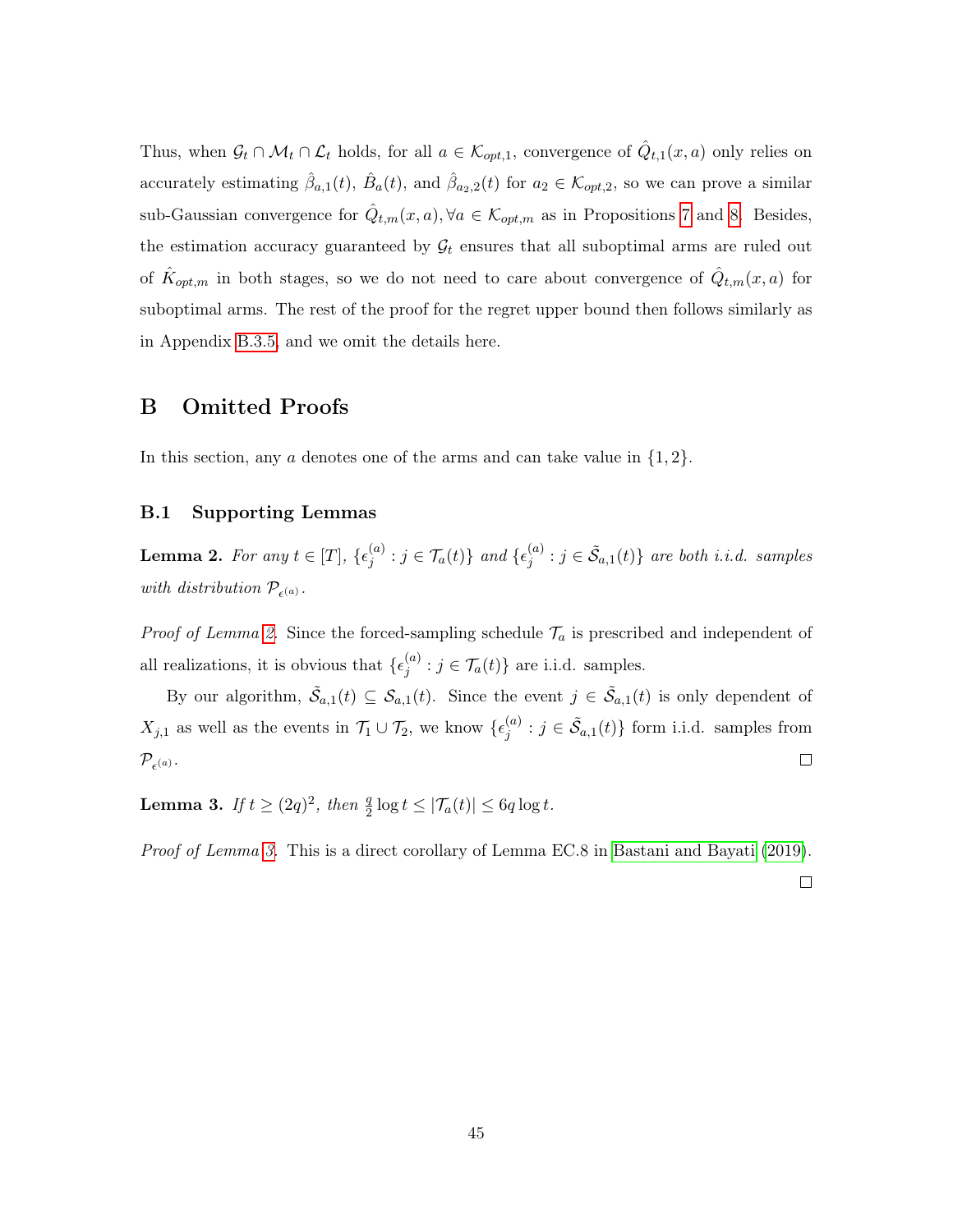## B.2 Proofs in Section [2](#page-6-0)

Proof of Proposition [1.](#page-9-0) On one hand,

$$
\begin{aligned} \mathbb{E}[\beta_{a_{t,1}^*,1}^T X_{t,1}+\beta_{a_{t,2}^*,2}^T X_{t,2}^*] = & \mathbb{E}[\beta_{a_{t,1}^*,1}^T X_{t,1}+\beta_{a_{t,2}^*,2}^T (B_{a_{t,1}^*}^T X_{t,1}+\epsilon_{t}^{(a_{t,1}^*)})] \\ = & \mathbb{E}[\beta_{a_{t,1}^*,1}^T X_{t,1} + \max_{a_2 \in \{1,2\}} \{\beta_{a_2,2}^T (B_{a_{t,1}^*}^T X_{t,1}+\epsilon_{t}^{(a_{t,1}^*)})\}] \\ = & \mathbb{E}[Q_1(X_{t,1},a_{t,1}^*)]. \end{aligned}
$$

On the other hand,

$$
\mathbb{E}[\beta_{A_{t,1},1}^T X_{t,1} + \beta_{A_{t,2},2}^T X_{t,2}]
$$
\n
$$
= \mathbb{E}[\beta_{A_{t,1},1}^T X_{t,1} + \max_{a_2 \in \{1,2\}} \{\beta_{a_2,2}^T X_{t,2}\} - \max_{a_2 \in \{1,2\}} \{\beta_{a_2,2}^T X_{t,2}\} + \beta_{A_{t,2},2}^T X_{t,2}]
$$
\n
$$
= \mathbb{E}[Q_1(X_{t,1}, A_{t,1}) - Q_2(X_{t,2}, \hat{a}_{t,2}^*) + Q_2(X_{t,2}, A_{t,2})].
$$

Taking a difference between these two we get the desired result.

 $\Box$ 

# B.3 Proofs for Regret Upper Bound

## B.3.1 Proofs in Section [4.2.1](#page-21-0)

Proof of Proposition [2.](#page-21-1) The two statements are symmetric, so here we only prove Statement [2.](#page-21-2) By triangle inequality,

$$
|Q_{1}(x, a) - \hat{Q}_{t,1}(x, a)|
$$
  
\n
$$
\leq \left| \frac{1}{|\tilde{\mathcal{S}}_{a,1}(t)|} \sum_{j \in \tilde{\mathcal{S}}_{a,1}(t)} \max_{a_{2} \in \{1, 2\}} \{ \hat{\beta}_{a_{2},2}^{T}(t) (\hat{B}_{a}^{T}(t)x + X_{j,2} - \hat{B}_{a}^{T}(t)X_{j,1}) \} - \mathbb{E}_{\epsilon}[\max_{a_{2} \in \{1, 2\}} \{ \beta_{a_{2},2}^{T}(B_{a}^{T}x + \epsilon) \} ] \right|
$$
  
\n
$$
+ |(\beta_{a,1} - \hat{\beta}_{a,1}(t))^{T} x |.
$$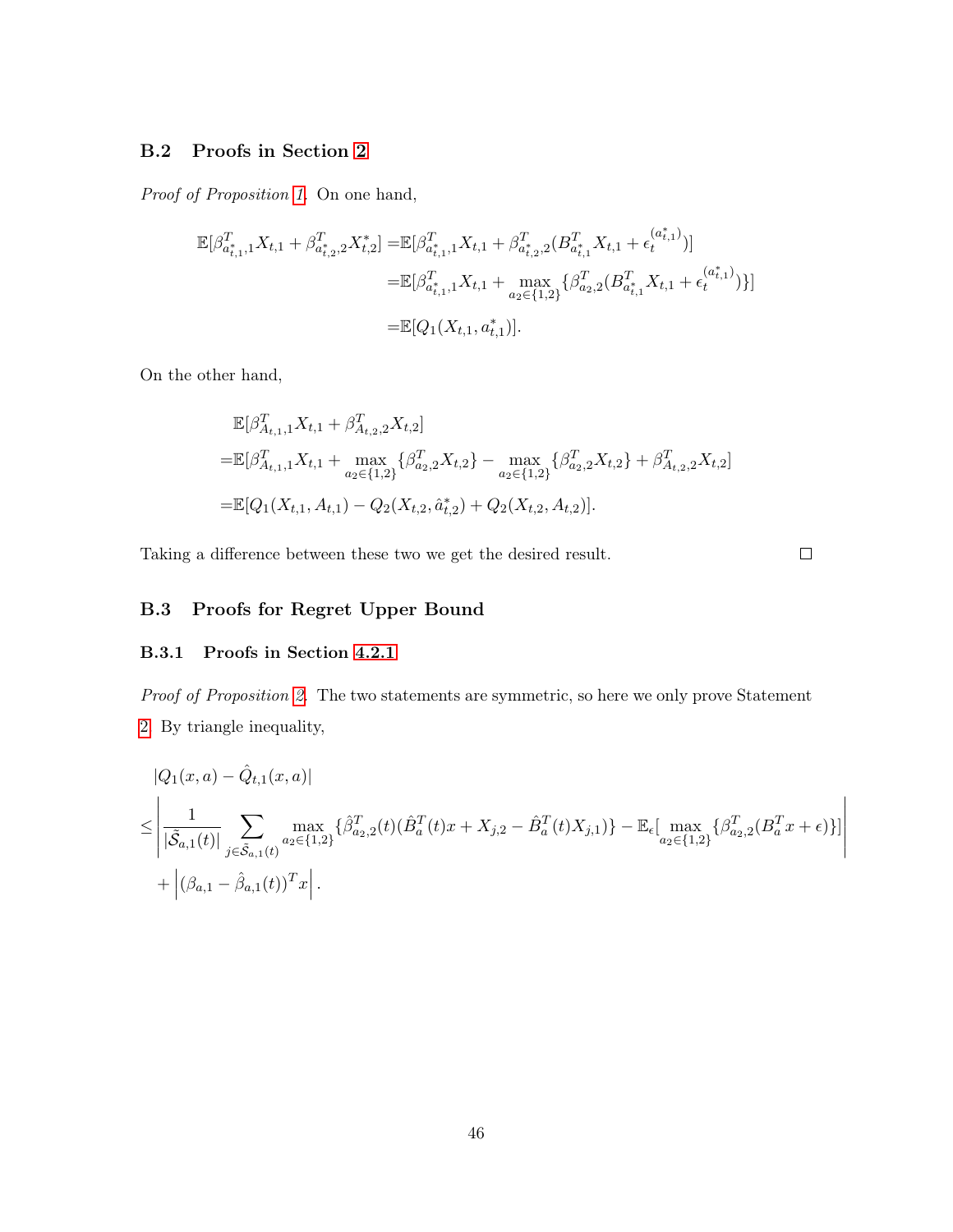By Assumption [1,](#page-10-1)  $|(\beta_{a,1} - \hat{\beta}_{a,1}(t))^T x| \leq x_{\text{max}} ||\beta_{a,1} - \hat{\beta}_{a,1}(t)||$ . In what follows, we would like to get a better control of the first term. By triangle inequality,

$$
\begin{split} &\left|\frac{1}{|\tilde{\mathcal{S}}_{a,1}(t)|}\sum_{j\in\tilde{\mathcal{S}}_{a,1}(t)}\max_{a_2\in\{1,2\}}\{\hat{\beta}^T_{a_2,2}(t)(\hat{B}^T_a(t)x+X_{j,2}-\hat{B}^T_a(t)X_{j,1})\}-\mathbb{E}_{\epsilon}[\max_{a_2\in\{1,2\}}\{\beta^T_{a_2,2}(B^T_a x+\epsilon)\}] \right| \\ &\leq \left|\frac{1}{|\tilde{\mathcal{S}}_{a,1}(t)|}\sum_{j\in\tilde{\mathcal{S}}_{a,1}(t)}\max_{a_2\in\{1,2\}}\{\hat{\beta}^T_{a_2,2}(t)(\hat{B}^T_a(t)x+X_{j,2}-\hat{B}^T_a(t)X_{j,1})\}-\max_{a_2\in\{1,2\}}\{\beta^T_{a_2,2}(B^T_a x+\epsilon_j^{(a)})\}\right| \\ &+\left|\frac{1}{|\tilde{\mathcal{S}}_{a,1}(t)|}\sum_{j\in\tilde{\mathcal{S}}_{a,1}(t)}\max_{a_2\in\{1,2\}}\beta^T_{a_2,2}(B^T_a x+\epsilon_j^{(a)})-\mathbb{E}_{\epsilon}[\max_{a_2\in\{1,2\}}\{\beta^T_{a_2,2}(B^T_a x+\epsilon)\}] \right|. \end{split}
$$

 $\overline{\phantom{a}}$  $\overline{\phantom{a}}$ I I  $\overline{\phantom{a}}$  $\overline{\phantom{a}}$ 

Moreover,

$$
\begin{split} &\left|\frac{1}{|\tilde{\mathcal{S}}_{a,1}(t)|}\sum_{j\in \tilde{\mathcal{S}}_{a,1}(t)}\max_{a_2\in\{1,2\}}\{\hat{\beta}^T_{a_2,2}(t)(\hat{B}^T_a(t)x+X_{j,2}-\hat{B}^T_a(t)X_{j,1})\}-\max_{a_2\in\{1,2\}}\{\beta^T_{a_2,2}(B^T_a x+\epsilon_j^{(a)})\}\right|\\ &\leq \frac{1}{|\tilde{\mathcal{S}}_{a,1}(t)|}\sum_{j\in \tilde{\mathcal{S}}_{a,1}(t)}\left|\max_{a_2\in\{1,2\}}\{\hat{\beta}^T_{a_2,2}(t)(\hat{B}^T_a(t)x+X_{j,2}-\hat{B}^T_a(t)X_{j,1})\}-\max_{a_2\in\{1,2\}}\{\beta^T_{a_2,2}(B^T_a x+\epsilon_j^{(a)})\}\right|\\ &\leq \frac{1}{|\tilde{\mathcal{S}}_{a,1}(t)|}\sum_{j\in \tilde{\mathcal{S}}_{a,1}(t)}\sum_{a_2\in\{1,2\}}\left|\hat{\beta}^T_{a_2,2}(t)(\hat{B}^T_a(t)x+X_{j,2}-\hat{B}^T_a(t)X_{j,1})-\beta^T_{a_2,2}(B^T_a x+X_{j,2}-B^T_a X_{j,1})\right|\\ &\leq \frac{1}{|\tilde{\mathcal{S}}_{a,1}(t)|}\sum_{j\in \tilde{\mathcal{S}}_{a,1}(t)}\sum_{a_2\in\{1,2\}}\left|(\hat{\beta}_{a_2,2}(t)-\beta_{a_2,2})^T(\hat{B}^T_a(t)x+X_{j,2}-\hat{B}^T_a(t)X_{j,1})\right|\\ &+\frac{1}{|\tilde{\mathcal{S}}_{a,1}(t)|}\sum_{j\in \tilde{\mathcal{S}}_{a,1}(t)}\sum_{a_2\in\{1,2\}}\left|\beta^T_{a_2,2}(\hat{B}_a(t)-B_a)^T(x-X_{j,1})\right|\\ &\leq \sum_{a_2\in\{1,2\}}x_{\max}(2||\hat{B}_a(t)||+1)||\hat{\beta}_{a_2,2}(t)-\beta_{a_2,2}||+4x_{\max}
$$

where the second inequality follows from  $|\max\{c_1, c_2\} - \max\{c'_1, c'_2\}| \leq |c_1 - c'_1| + |c_2 - c'_2|$ . and the definition of  $\epsilon_i^{(a)}$  $j^{(a)}$ , and the last inequality follows from Assumption [1.](#page-10-1) Putting all terms together we get the desired result.  $\Box$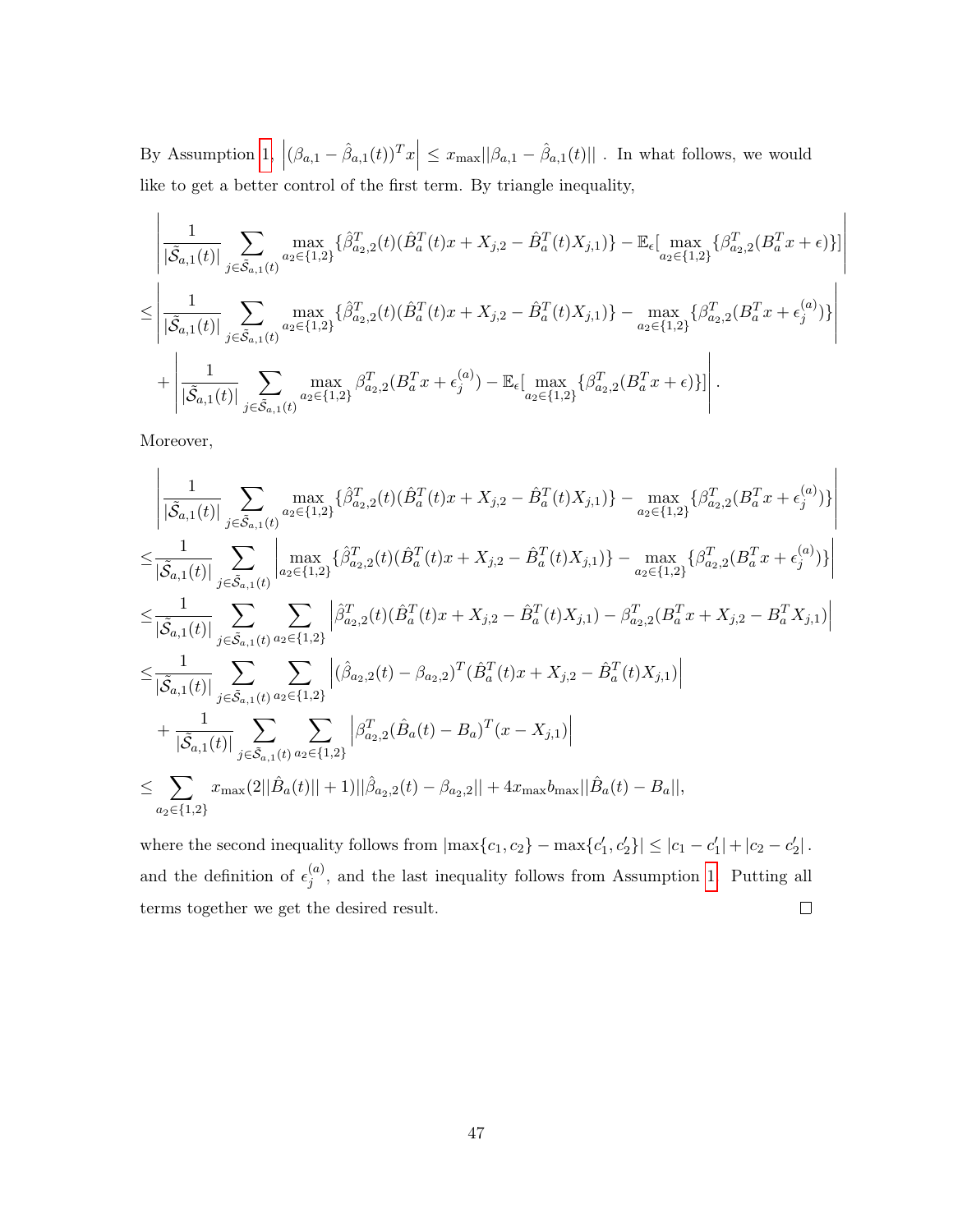#### B.3.2 Proofs in Section [4.2.2](#page-22-2)

*Proof of Proposition [3.](#page-22-0)* It is easy to check that  $\hat{B} - B = (\mathbf{X}^T \mathbf{X})^{-1} \mathbf{X}^T \epsilon$ . When the event  $\lambda_{\min}(\hat{\Sigma}(\mathbf{X})) \geq \phi$  holds,

$$
||\hat{B} - B|| = ||(\mathbf{X}^T \mathbf{X})^{-1} \mathbf{X}^T \boldsymbol{\epsilon}||
$$
  
\n
$$
\leq ||(\mathbf{X}^T \mathbf{X})^{-1}|| \cdot ||\mathbf{X}^T \boldsymbol{\epsilon}||
$$
  
\n
$$
\leq \frac{1}{\phi} || \sum_{i=1}^n X_i \boldsymbol{\epsilon}_i^T ||.
$$

Therefore, for any  $\chi > 0$ ,

$$
\mathbb{P}(||\hat{B} - B|| \geq \chi, \lambda_{\min}(\hat{\Sigma}(\mathbf{X})) \geq \phi) \leq \mathbb{P}(||\sum_{i=1}^{n} X_i \epsilon_i^T|| \geq \chi \phi).
$$

Since

$$
||X_i \epsilon_i^T|| = \sqrt{\lambda_{\max}(X_i \epsilon_i^T \epsilon_i X_i^T)} = \sqrt{\max_{||u||=1} u^T X_i \epsilon_i^T \epsilon_i X_i^T u} \leq x_{\max} \epsilon_{\max},
$$
  

$$
||\sum_{i=1}^n \mathbb{E}_{i-1}[X_i \epsilon_i^T \epsilon_i X_i^T]|| \leq \sum_{i=1}^n ||\mathbb{E}_{i-1}[X_i \epsilon_i^T \epsilon_i X_i^T]|| \leq n x_{\max}^2 \epsilon_{\max}^2,
$$
  

$$
||\sum_{i=1}^n \mathbb{E}_{i-1}[\epsilon_i X_i^T X_i \epsilon_i^T]|| \leq \sum_{i=1}^n ||\mathbb{E}_{i-1}[\epsilon_i X_i^T X_i \epsilon_i^T]|| \leq n x_{\max}^2 \epsilon_{\max}^2,
$$

by Rectangular Matrix Freedman Theorem (Corollary 1.3 in [Tropp 2011\)](#page-40-11), we have

$$
\mathbb{P}(||\sum_{i=1}^{n} X_i \epsilon_i^T|| \ge \chi \phi) \le (d+k) \exp(-\frac{\chi^2 \phi^2/2}{nx_{\text{max}}^2 \epsilon_{\text{max}}^2 + \epsilon_{\text{max}} x_{\text{max}} \chi \phi/3}).
$$

 $\Box$ 

*Proof of Proposition [5.](#page-23-1)* For the whole proof, we will condition on  $\mathcal{T}$ . Set  $n = |\mathcal{T}|$  and understand all sums over  $j$  as over  $j \in \mathcal{T}$ . Define  $\Xi = \sup_{x \in \mathcal{X}} \Delta_{\mathcal{T}}(x)$ .

Letting  $\xi_j$  be iid Rademacher variables independent of all else, define

$$
Z(\mathcal{F}) = \sup_{f \in \mathcal{F}} \left| \sum_{j} \xi_j f(\epsilon_j^{(a)}) \right|,
$$
  

$$
\mathcal{G} = \{ \epsilon \mapsto \max_{a_2 \in \{1, 2\}} \beta_{a_2, 2}^T (B_a^T x + \epsilon) : ||x|| \le x_{\text{max}} \},
$$
  

$$
\mathcal{G}_{a_2} = \{ \epsilon \mapsto \beta_{a_2, 2}^T (B_a^T x + \epsilon) : ||x|| \le x_{\text{max}} \}.
$$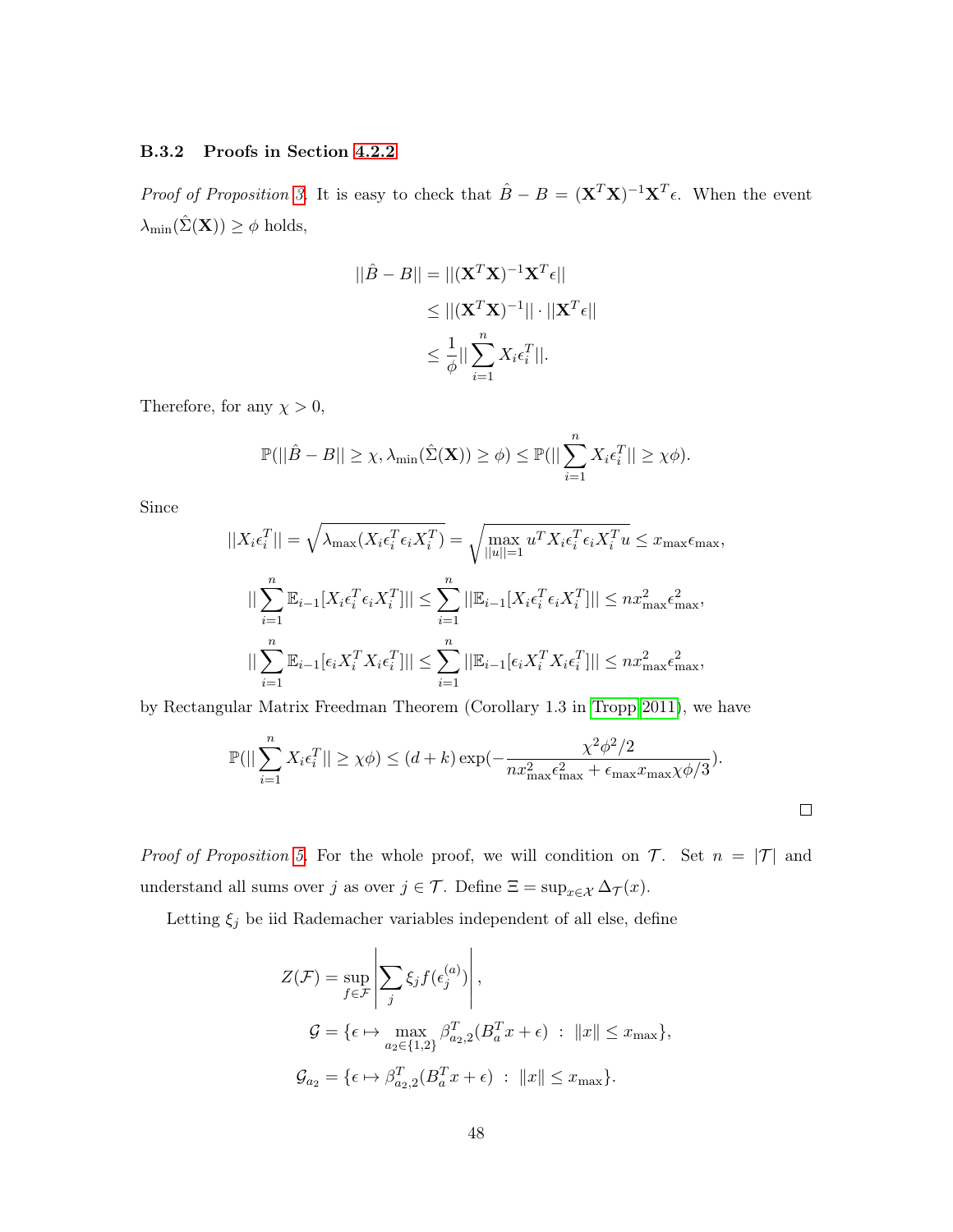Note that for any  $\alpha > 0$ ,  $\alpha Z(\mathcal{F}) = Z(\alpha \mathcal{F})$ .

Fix any increasing convex function Φ. By [Pollard](#page-39-8) [\(1990,](#page-39-8) Theorem 2.2),

$$
\mathbb{E}_{\epsilon} \Phi(n\Xi) \leq \mathbb{E}_{\epsilon} \mathbb{E}_{\xi} \Phi(Z(2\mathcal{G})),
$$

where  $\epsilon$  is shorthand for  $(\epsilon_1^{(a)})$  $\mathcal{A}_1^{(a)}, \ldots, \mathcal{A}_n^{(a)}$ ). Note that  $\mathcal{G} \subseteq \mathcal{G}_1 \vee \mathcal{G}_2 = \{g_1 \vee g_2 : g_1 \in \mathcal{G}_1, g_2 \in \mathcal{G}_2\}$ and hence

$$
\mathbb{E}_{\xi} \Phi(2Z(\mathcal{G})) \leq \mathbb{E}_{\xi} \Phi(2Z(\mathcal{G}_1 \vee \mathcal{G}_2)).
$$

Note moreover that  $\mathcal{G}_1 \vee \mathcal{G}_2 \subseteq \mathcal{G}_+ + \mathcal{G}_2$  where  $\mathcal{G}_+ = \{0 \vee (g_1 - g_2) : g_1 \in \mathcal{G}_1, g_2 \in \mathcal{G}_2\}.$ Furthermore, note that all the above inclusions continue to hold when we scale all classes by any  $\alpha > 0$ . By [Pollard](#page-39-8) [\(1990,](#page-39-8) Equation 5.5),

$$
\mathbb{E}_{\xi} \Phi(2Z(\mathcal{G}_1 \vee \mathcal{G}_2)) \leq \frac{1}{2} \mathbb{E}_{\xi} \Phi(4Z(\mathcal{G}_+)) + \frac{1}{2} \mathbb{E}_{\xi} \Phi(4Z(\mathcal{G}_2)).
$$

By [Pollard](#page-39-8) [\(1990,](#page-39-8) Example 5.8),

$$
\mathbb{E}_{\xi}\Phi(4Z(\mathcal{G}_{+}))\leq \frac{3}{2}\mathbb{E}_{\xi}\Phi(8Z(\mathcal{G}_{1}-\mathcal{G}_{2})).
$$

By [Pollard](#page-39-8) [\(1990,](#page-39-8) Equation 5.5),

$$
\mathbb{E}_{\xi}\Phi(8Z(\mathcal{G}_1-\mathcal{G}_2))\leq \frac{1}{2}\mathbb{E}_{\xi}\Phi(16Z(\mathcal{G}_1))+\frac{1}{2}\mathbb{E}_{\xi}\Phi(16Z(\mathcal{G}_2)).
$$

We conclude that

$$
\mathbb{E}_{\xi}\Phi(2Z(\mathcal{G}))\leq \frac{3}{8}\mathbb{E}_{\xi}\Phi(16Z(\mathcal{G}_1))+\frac{3}{8}\mathbb{E}_{\xi}\Phi(16Z(\mathcal{G}_2))+\frac{1}{2}\mathbb{E}_{\xi}\Phi(4Z(\mathcal{G}_2)).
$$

Exchanging the roles of  $G_1$  and  $G_2$ , we get a similar symmetric bound. Averaging the two bounds we get

$$
\mathbb{E}_{\xi}\Phi(2Z(\mathcal{G})) \leq \frac{3}{8}\mathbb{E}_{\xi}\Phi(16Z(\mathcal{G}_1)) + \frac{3}{8}\mathbb{E}_{\xi}\Phi(16Z(\mathcal{G}_2)) + \frac{1}{4}\mathbb{E}_{\xi}\Phi(4Z(\mathcal{G}_1)) + \frac{1}{4}\mathbb{E}_{\xi}\Phi(4Z(\mathcal{G}_2)).
$$

Since  $\Phi$  is increasing, we can increase  $4 \rightarrow 16$  and collect terms to obtain

$$
\mathbb{E}_{\xi} \Phi(2Z(\mathcal{G})) \leq \frac{5}{8} \mathbb{E}_{\xi} \Phi(Z(16\mathcal{G}_1)) + \frac{5}{8} \mathbb{E}_{\xi} \Phi(Z(16\mathcal{G}_2)).
$$

Define

$$
E = b_{\text{max}} x_{\text{max}},
$$
  

$$
J_{a_2} = 9 \int_0^{16\sqrt{n}E} \sqrt{\log D(u, 16\mathcal{G}_{a_2})} du,
$$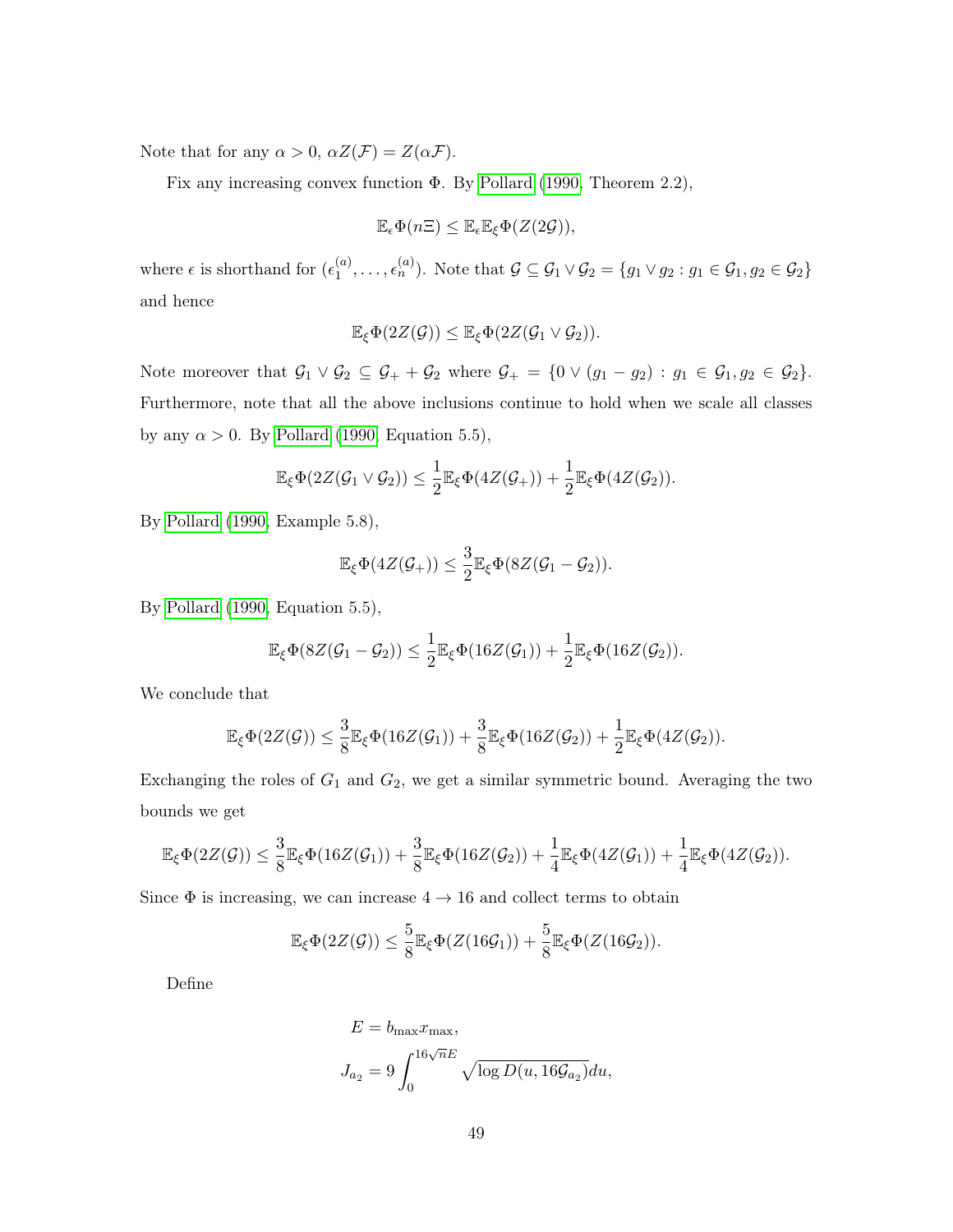where  $D(u, \mathcal{F})$  is the u-packing number of  $S(\mathcal{F}) = \{ (f(\epsilon_i^{(a)}))$  $\binom{(a)}{j}$  ;  $f \in \mathcal{F}$   $\subseteq \mathbb{R}^n$ . Note that  $||s||$  ≤ 16 $\sqrt{n}E$  for any  $s \in S(16\mathcal{G}_{a_2})$ . For  $\Psi(u) = \frac{1}{5} \exp(u^2)$ , [Pollard](#page-39-8) [\(1990,](#page-39-8) Theorem 3.5) yields

$$
\mathbb{E}_{\xi}\Psi(Z(16\mathcal{G}_{a_2})/J_{a_2})\leq 1.
$$

Because  $S(16\mathcal{G}_{a_2})$  is contained in a one-dimensional affine space, [Pollard](#page-39-8) [\(1990,](#page-39-8) Lemma 4.1) yields  $D(u, 16\mathcal{G}_{a_2}) \leq 48\sqrt{n}E/u$ , whence  $J_{a_2} \leq 204\sqrt{n}E$  and so

$$
\mathbb{E}_{\epsilon} \mathbb{E}_{\xi} \Psi(Z(16\mathcal{G}_{a_2})/(204\sqrt{n}E)) \leq 1.
$$

Letting  $\Phi(u) = \Psi(u/(204\sqrt{n}E))$ , we have

$$
\mathbb{E}_{\epsilon} \Psi(\sqrt{n}\Xi/(204E)) = \mathbb{E}_{\epsilon} \Phi(n\Xi)
$$
\n
$$
\leq \frac{5}{8} \mathbb{E}_{\epsilon} \mathbb{E}_{\xi} \Phi(Z(16\mathcal{G}_{1})) + \frac{5}{8} \mathbb{E}_{\epsilon} \mathbb{E}_{\xi} \Phi(Z(16\mathcal{G}_{2}))
$$
\n
$$
= \frac{5}{8} \mathbb{E}_{\epsilon} \mathbb{E}_{\xi} \Psi(Z(16\mathcal{G}_{1})/(204\sqrt{n}E)) + \frac{5}{8} \mathbb{E}_{\epsilon} \mathbb{E}_{\xi} \Psi(Z(16\mathcal{G}_{2})/(204\sqrt{n}E))
$$
\n
$$
\leq \frac{5}{4},
$$

whence the result is obtained via Markov's inequality.

#### <span id="page-49-1"></span>B.3.3 Proofs in Section [4.2.3](#page-23-2)

#### <span id="page-49-0"></span>I. Positive Definiteness of Design Matrices.

**Lemma 4.** For any  $t \in [T]$ ,

$$
\mathbb{P}(\lambda_{\min}(\tilde{\Sigma}_{a,1}(t)) \leq \frac{\phi_1}{2}|\mathcal{T}_a(t)|) \leq d \exp(-\frac{|\mathcal{T}_a(t)|\phi_1}{8x_{\max}^2}).
$$

Proof of Lemma [4.](#page-49-0) First we have

$$
\lambda_{\max}(X_{s,1}X_{s,1}^T) = \max_{||u||=1} u^T X_{s,1} X_{s,1}^T u \leq x_{\max}^2.
$$

 $\Box$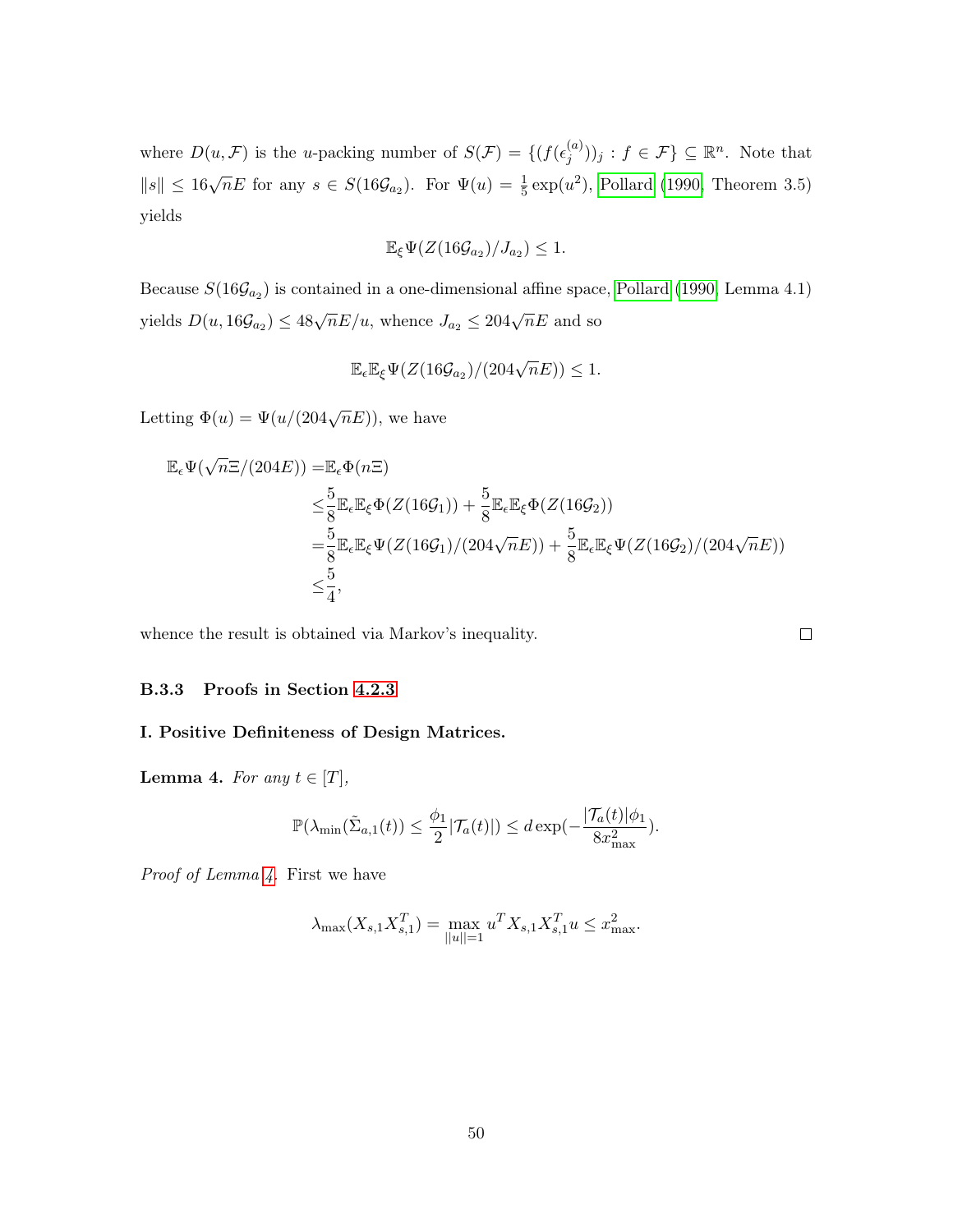Moreover,

$$
\lambda_{\min}(\mathbb{E}[\tilde{\Sigma}_{a,1}(t)]) = \lambda_{\min}(\sum_{s \in \mathcal{T}_a(t)} \mathbb{E}[X_{s,1} X_{s,1}^T])
$$
\n
$$
\geq \lambda_{\min}(\sum_{s \in \mathcal{T}_a(t)} \mathbb{E}[X_{s,1} X_{s,1}^T \mathbb{I}\{X_{s,1} \in U_{a,1}\}])
$$
\n
$$
\geq \sum_{s \in \mathcal{T}_a(t)} \lambda_{\min}(\mathbb{E}[X_{s,1} X_{s,1}^T \mathbb{I}\{X_{s,1} \in U_{a,1}\}])
$$
\n
$$
\geq \phi_1|\mathcal{T}_a(t)|.
$$

Since  $\{X_{s,1}X_{s,1}^T\}_{s\in\mathcal{T}_a(t)}$  are independent, by Matrix Chernoff inequality (*cf.* [Tropp 2015,](#page-40-10) Theorem 5.1.1),

$$
\mathbb{P}(\lambda_{\min}(\tilde{\Sigma}_{a,1}(t)) \leq \frac{\phi_1}{2}|\mathcal{T}_a(t)|) \leq d \exp(-\frac{|\mathcal{T}_a(t)|\phi_1}{8x_{\max}^2}).
$$

<span id="page-50-0"></span>**Lemma 5.** For any  $t \in [T]$ ,

$$
\mathbb{P}(\lambda_{\min}(\tilde{\Sigma}_{a,2}(t)) \leq \frac{\phi}{2}|\mathcal{T}_a(t)|) \leq d \exp(-\frac{|\mathcal{T}_a(t)|\phi}{8x_{\max}^2}).
$$

*Proof of Lemma [5.](#page-50-0)* By the same argument as in Lemma [4,](#page-49-0) we know  $\lambda_{\max}(X_{s,2}X_{s,2}^T) \leq x_{\max}^2$ . Note that

$$
\lambda_{\min}(\tilde{\Sigma}_{a,2}(t)) = \lambda_{\min}(\sum_{s \in \mathcal{T}_a(t)} X_{s,2} X_{s,2}^T)
$$
  
= 
$$
\lambda_{\min}(\sum_{s \in \mathcal{T}_a(t)} (B_a^T X_{s,1} + \epsilon_s^{(a)}) (B_a^T X_{s,1} + \epsilon_s^{(a)})^T).
$$

Since

$$
\lambda_{\min}\left(\sum_{s\in\mathcal{T}_a(t)}\mathbb{E}[(B_a^T X_{s,1} + \epsilon_s^{(a)})(B_a^T X_{s,1} + \epsilon_s)^T]\right) \ge \sum_{s\in\mathcal{T}_a(t)} \lambda_{\min}\left(\mathbb{E}[(B_a^T X_{s,1} + \epsilon_s^{(a)})(B_a^T X_{s,1} + \epsilon_s^{(a)})^T]\right)
$$
  

$$
\ge \phi|\mathcal{T}_a(t)|,
$$

and each term in the sum is independent, by Matrix Chernoff inequality,

$$
\mathbb{P}(\lambda_{\min}\left(\sum_{s\in\mathcal{T}_a(t)} (B_a^T X_{s,1} + \epsilon_s^{(a)})(B_a^T X_{s,1} + \epsilon_s^{(a)})^T\right) \le \frac{\phi}{2}|\mathcal{T}_a(t)| \le d \exp(-\frac{|\mathcal{T}_a(t)|\phi}{8x_{\max}^2}).
$$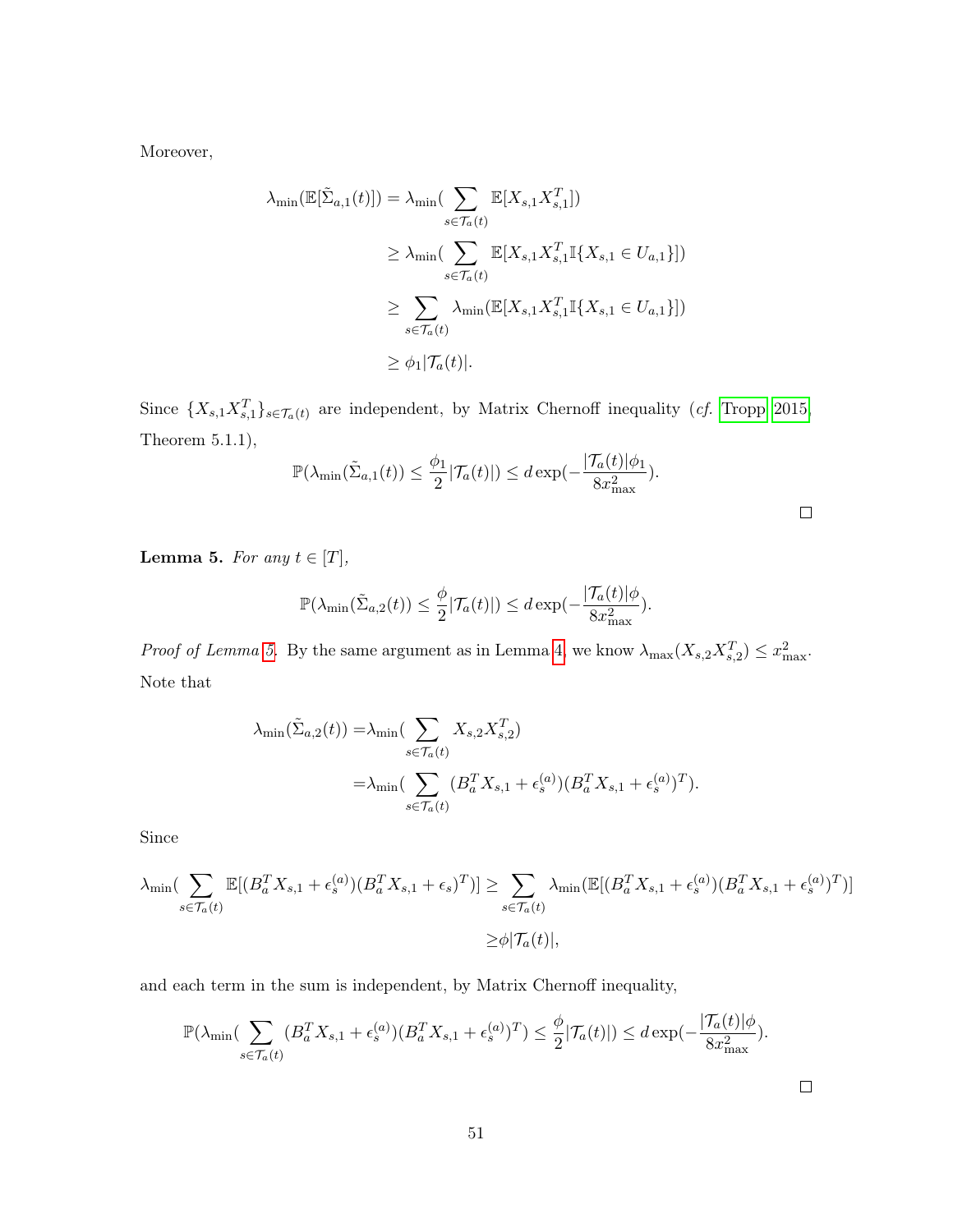# II. Concentration of  $\tilde{Q}_{t,1}.$

Proof of Proposition [6](#page-23-0) Statement [1.](#page-24-2) Note that

$$
\mathbb{P}(\max_{a\in\{1,2\}}\max_{x\in\mathcal{X}_1}|\tilde{Q}_{t,1}(x,a)-Q_1(x,a)|>\frac{h_1}{4})\leq \sum_{a\in\{1,2\}}\mathbb{P}(\max_{x\in\mathcal{X}_1}|\tilde{Q}_{t,1}(x,a)-Q_1(x,a)|>\frac{h_1}{4}).
$$

By Proposition [2,](#page-21-1)

$$
\mathbb{P}(\max_{x \in \mathcal{X}_1} |\tilde{Q}_{t,1}(x, a) - Q_1(x, a)| > \frac{h_1}{4})
$$
\n
$$
\leq \mathbb{P}(||(\beta_{a,1} - \tilde{\beta}_{a,1}(t))|| > \frac{h_1}{40x_{\text{max}}}, \lambda_{\min}(\tilde{\Sigma}_{a,1}(t)) > \frac{\phi_1}{2} |T_a(t)|)
$$
\n
$$
+ \mathbb{P}(||\tilde{B}_a(t) - B_a|| > \frac{h_1}{80b_{\text{max}}x_{\text{max}}}, \lambda_{\min}(\tilde{\Sigma}_{a,1}(t)) > \frac{\phi_1}{2} |T_a(t)|)
$$
\n
$$
+ \sum_{a_2 \in \{1,2\}} \mathbb{P}((2||\tilde{B}_a(t)|| + 1) \times ||\tilde{\beta}_{a_2,2}(t) - \beta_{a_2,2}|| > \frac{h_1}{40x_{\text{max}}}, \lambda_{\min}(\tilde{\Sigma}_{a,1}(t)) > \frac{\phi_1}{2} |T_a(t)|)
$$
\n
$$
+ \mathbb{P}(\sup_{x \in \mathcal{X}_1} \left| \frac{1}{|T_a(t)|} \sum_{j \in T_a(t)} \max_{a_2 \in \{1,2\}} \beta_{a_2,2}^T (B_a^T x + \epsilon_j^{(a)}) - \mathbb{E}[\max_{a_2 \in \{1,2\}} \{\beta_{a_2,2}^T (B_a^T x + \epsilon^{(a)})\}]\right| > \frac{h_1}{8})
$$
\n
$$
+ \mathbb{P}(\lambda_{\min}(\tilde{\Sigma}_{a,1}(t)) \leq \frac{\phi_1}{2} |T_a(t)|).
$$

In the rest of the proof, we control each term in the sum.

1. Apply Proposition [4](#page-22-1) we have

$$
\mathbb{P}(||(\beta_{a,1} - \tilde{\beta}_{a,1}(t))|| > \frac{h_1}{40x_{\max}}, \lambda_{\min}(\tilde{\Sigma}_{a,1}(t)) > \frac{\phi_1}{2}|\mathcal{T}_a(t)|) \le 2d \exp(-\frac{|\mathcal{T}_a(t)|h_1^2\phi_1^2}{12800dx_{\max}^2x_{\infty}^2\sigma^2})
$$
  

$$
\le \frac{1}{t^2},
$$

where the last inequality follows from the fact that  $q \geq \frac{102400 dx_{\text{max}}^2 x_{\infty}^2 \sigma^2 \log(2d)}{h^2 \sigma^2}$  $\frac{ax^x}{b_1^2\phi_1^2}$ .

2. Apply Proposition [3](#page-22-0) we have

$$
\mathbb{P}(||\tilde{B}_a(t) - B_a|| > \frac{h_1}{80b_{\max}x_{\max}}, \lambda_{\min}(\tilde{\Sigma}_{a,1}(t)) > \frac{\phi_1}{2}|\mathcal{T}_a(t)|)
$$
  

$$
\leq 2d \exp(-\frac{|\mathcal{T}_a(t)|h_1^2\phi_1^2}{320x_{\max}^2b_{\max} \epsilon_{\max}(160b_{\max}x_{\max}^2\epsilon_{\max} + \phi_1 h_1/3)})
$$
  

$$
\leq \frac{1}{t^2},
$$

where the last inequality follows from the fact that  $q \geq \frac{2560x_{\max}^2 b_{\max} \epsilon_{\max}(160b_{\max}x_{\max}^2 + \phi_1 h_1/3) \log(2d)}{h^2 \lambda^2}$  $h_1^2 \phi_1^2$   $h_2^2 \phi_1^2$  .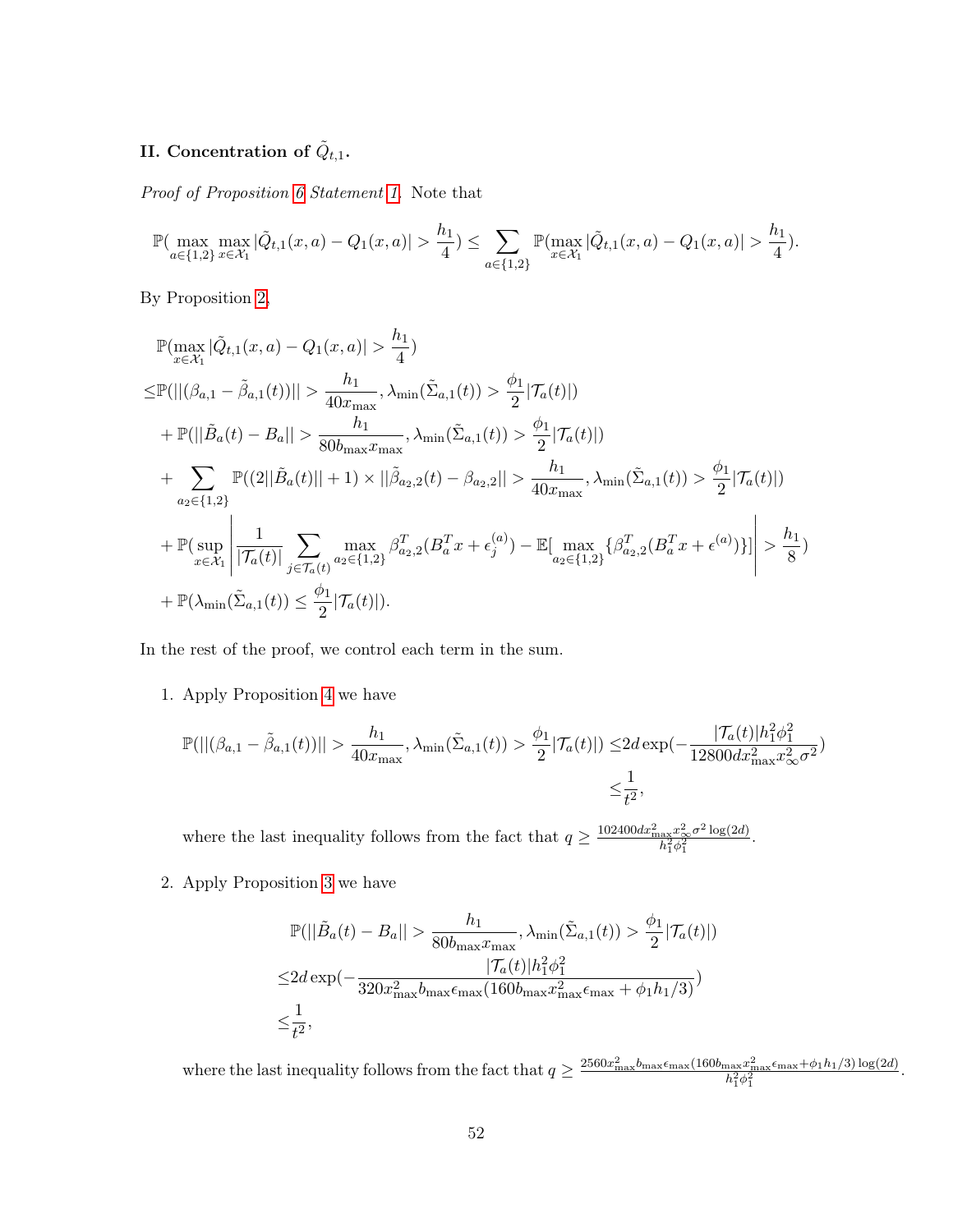3. By Proposition [3,](#page-22-0)

$$
\mathbb{P}(||\tilde{B}_a(t)|| \ge 2B_{\max}, \lambda_{\min}(\tilde{\Sigma}_{a,1}(t)) > \frac{\phi_1}{2} |\mathcal{T}_a(t)|) \le \mathbb{P}(||\tilde{B}_a(t) - B_a|| \ge B_{\max}, \lambda_{\min}(\tilde{\Sigma}_{a,1}(t)) > \frac{\phi_1}{2} |\mathcal{T}_a(t)|)
$$

$$
\le 2d \exp(-\frac{|\mathcal{T}_a(t)| B_{\max}^2 \phi_1^2}{8\epsilon_{\max} x_{\max}(\epsilon_{\max} x_{\max} + B_{\max} \phi_1/6)})
$$

$$
\le \frac{1}{t^2},
$$

where the last inequality follows from the fact that  $q \geq \frac{64\epsilon_{\max}x_{\max}(\epsilon_{\max}x_{\max}+B_{\max}\phi_1/6)\log(2d)}{B_2^2}$  $\frac{x_{\max} + B_{\max} \varphi_1}{B_{\max}^2 \varphi_1^2}.$ Therefore,

$$
\mathbb{P}((2||\tilde{B}_{a}(t)||+1) \times ||\tilde{\beta}_{a_{2},2}(t) - \beta_{a_{2},2}|| > \frac{h_{1}}{40x_{\max}}, \lambda_{\min}(\tilde{\Sigma}_{a,1}(t)) > \frac{\phi_{1}}{2}|\mathcal{T}_{a}(t)|)
$$
\n
$$
\leq \mathbb{P}(||\tilde{B}_{a}(t)|| \geq 2B_{\max}, \lambda_{\min}(\tilde{\Sigma}_{a,1}(t)) > \frac{\phi_{1}}{2}|\mathcal{T}_{a}(t)| + \mathbb{P}(||\tilde{\beta}_{a_{2},2}(t) - \beta_{a_{2},2}|| \geq \frac{h_{1}}{40x_{\max}(4B_{\max}+1)})
$$
\n
$$
\leq \frac{1}{t^{2}} + d \exp(-\frac{|\mathcal{T}_{a_{2}}(t)|\phi}{8x_{\max}^{2}}) + 2d \exp(-\frac{|\mathcal{T}_{a_{2}}(t)|h_{1}^{2}\phi^{2}}{12800dx_{\max}^{2}x_{\infty}^{2}(4B_{\max}+1)^{2}\sigma^{2}})
$$
\n
$$
\leq \frac{5}{2t^{2}},
$$

where the last inequality follows from the fact that  $q \ge 64 \log(2d) \max\{\frac{x_{\text{max}}^2}{\phi}, \frac{1600 dx_{\text{max}}^2 x_{\infty}^2 (4B_{\text{max}}+1)^2 \sigma^2}{h_1^2 \phi^2}\}$  $\frac{\epsilon_{\infty}(4B_{\max}+1)^2\sigma^2}{h_1^2\phi^2}\}.$ 

4. Apply Proposition [5](#page-23-1) we get

$$
\mathbb{P}\left(\sup_{x \in \mathcal{X}_1} \left| \frac{1}{|\mathcal{T}_a(t)|} \sum_{j \in \mathcal{T}_a(t)} \max_{a_2 \in \{1,2\}} \beta_{a_2,2}^T (B_a^T x + \epsilon_j^{(a)}) - \mathbb{E}[\max_{a_2 \in \{1,2\}} \{\beta_{a_2,2}^T (B_a^T x + \epsilon^{(a)})\}] \right| > \frac{h_1}{8})
$$
  

$$
\leq \frac{25}{4} \exp\left(-\frac{|\mathcal{T}_a(t)| h_1^2}{2663424 b_{\text{max}}^2 x_{\text{max}}^2}\right)
$$
  

$$
\leq \frac{25}{4t^2},
$$

where the last inequality follows from the fact that  $q \ge \frac{10653696b_{\max}^2 x_{\max}^2}{h_1^2}$ .

5. Lemma [4](#page-49-0) directly shows that

$$
\mathbb{P}(\lambda_{\min}(\tilde{\Sigma}_{a,1}(t)) \leq \frac{\phi_1}{2}|\mathcal{T}_a(t)|) \leq \frac{1}{2t^2},
$$

where the inequality follows from the fact that  $q \geq \frac{64x_{\text{max}}^2 \log(2d)}{q}$  $\frac{x \log(2a)}{\phi_1}$ .

By adding them all together we get the desired result.

 $\Box$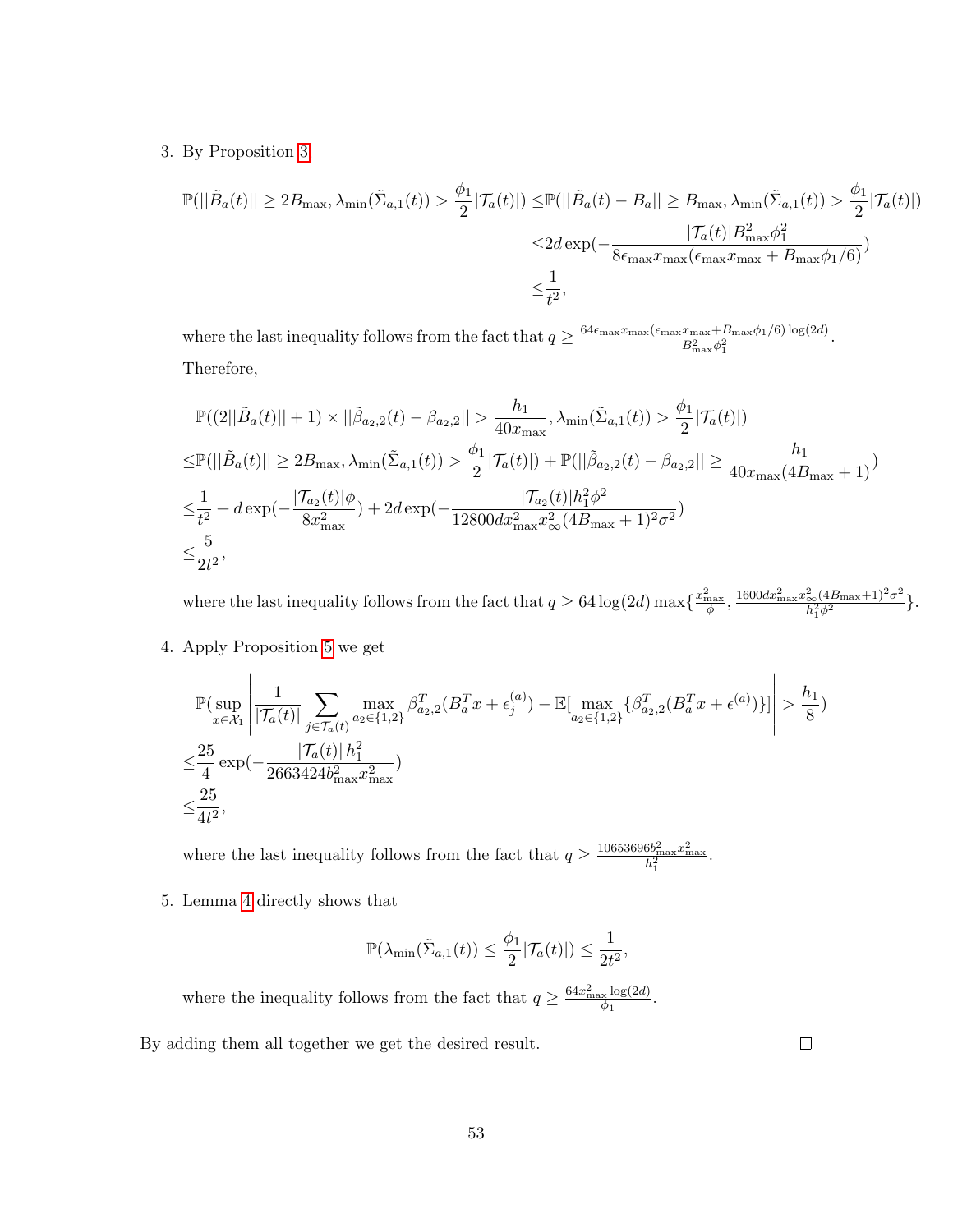# III. Concentration of  $\tilde{Q}_{t,2}$ .

Proof of Proposition [6](#page-23-0) Statement [2.](#page-24-3) Apply Proposition [3](#page-22-0) and Lemma [5](#page-50-0) we have

$$
\mathbb{P}(\max_{a \in \{1,2\}} \max_{x \in \mathcal{X}_2} |\tilde{Q}_{t,2}(x, a) - Q_2(x, a)| > \frac{h_2}{4})
$$
\n
$$
\leq \sum_{a \in \{1,2\}} \mathbb{P}(||\beta_{a,2} - \tilde{\beta}_{a,2}(t)|| > \frac{h_2}{4x_{\max}})
$$
\n
$$
\leq \sum_{a \in \{1,2\}} \mathbb{P}(\lambda_{\min}(\tilde{\Sigma}_{a,2}(t)) \leq \frac{\phi}{2} |\mathcal{T}_a(t)|) + 2d \exp(-\frac{|\mathcal{T}_a(t)| h_2^2 \phi^2}{128dx_{\max}^2 x_{\infty}^2 \sigma^2})
$$
\n
$$
\leq \sum_{a \in \{1,2\}} d \exp(-\frac{|\mathcal{T}_a(t)| \phi}{8x_{\max}^2}) + 2d \exp(-\frac{|\mathcal{T}_a(t)| h_2^2 \phi^2}{128dx_{\max}^2 x_{\infty}^2 \sigma^2})
$$
\n
$$
\leq \frac{3}{t^2},
$$

where the last inequality follows from the fact that  $q \ge 64 \log(2d) \max\{\frac{x_{\text{max}}^2}{\phi}, \frac{16dx_{\text{max}}^2 x_{\infty}^2 \sigma^2}{h_2^2 \phi^2}\}$  $\frac{\bar{\max}x\bar{\infty}\sigma^2}{h_2^2\phi^2}\}.$  $\Box$ 

## <span id="page-53-1"></span>B.3.4 Proofs in Section [4.2.4](#page-24-4)

# <span id="page-53-0"></span>I. Characterization of  $\mathcal{S}'_{a,m}(t)$ .

**Lemma 6.** For any  $t \in [T]$ ,

$$
\mathcal{S}'_{a,1}(t) \subseteq \tilde{\mathcal{S}}_{a,1}(t) \subseteq \mathcal{S}_{a,1}(t),
$$
  

$$
\mathcal{S}'_{a,2}(t) \subseteq \mathcal{S}_{a,2}(t).
$$

*Proof of Lemma [6.](#page-53-0)* By our algorithm, whenever  $j \notin \mathcal{T}_1 \cup \mathcal{T}_2$  and  $\tilde{Q}_{j-1,1}(X_{j,1},a) - \tilde{Q}_{j-1,1}(X_{j,1},3-a)$  $a) > \frac{h_1}{2}$ , we pull arm  $a$ , so  $\tilde{S}_{a,1}(t) \subseteq S_{a,1}(t)$ .

Moreover, if we have  $\max_{a \in \{1,2\}} \sup_{x \in \mathcal{X}_1} |\tilde{Q}_{j-1,1}(x, a) - Q_1(x, a)| \leq \frac{h_1}{4}$  (*i.e.*,  $\mathcal{G}_{j-1,1}$ ) and  $Q_1(X_{j,1}, a) > Q_1(X_{j,1}, 3 - a) + h_1$  (*i.e.*,  $X_{j,1} \in U_{a,1}$ ), we know

$$
\tilde{Q}_{j-1,1}(X_{j,1},a) - \tilde{Q}_{j-1,1}(X_{j,1},a-a)
$$
  
>
$$
\tilde{Q}_{j-1,1}(X_{j,1},a) - Q_1(X_{j,1},a) + Q_1(X_{j,1},a-a) - \tilde{Q}_{j-1,1}(X_{j,1},a-a) + h_1
$$
  
> $h_1/2$ .

Therefore,  $\mathcal{S}'_{a,1}(t) \subseteq \tilde{\mathcal{S}}_{a,1}(t)$ .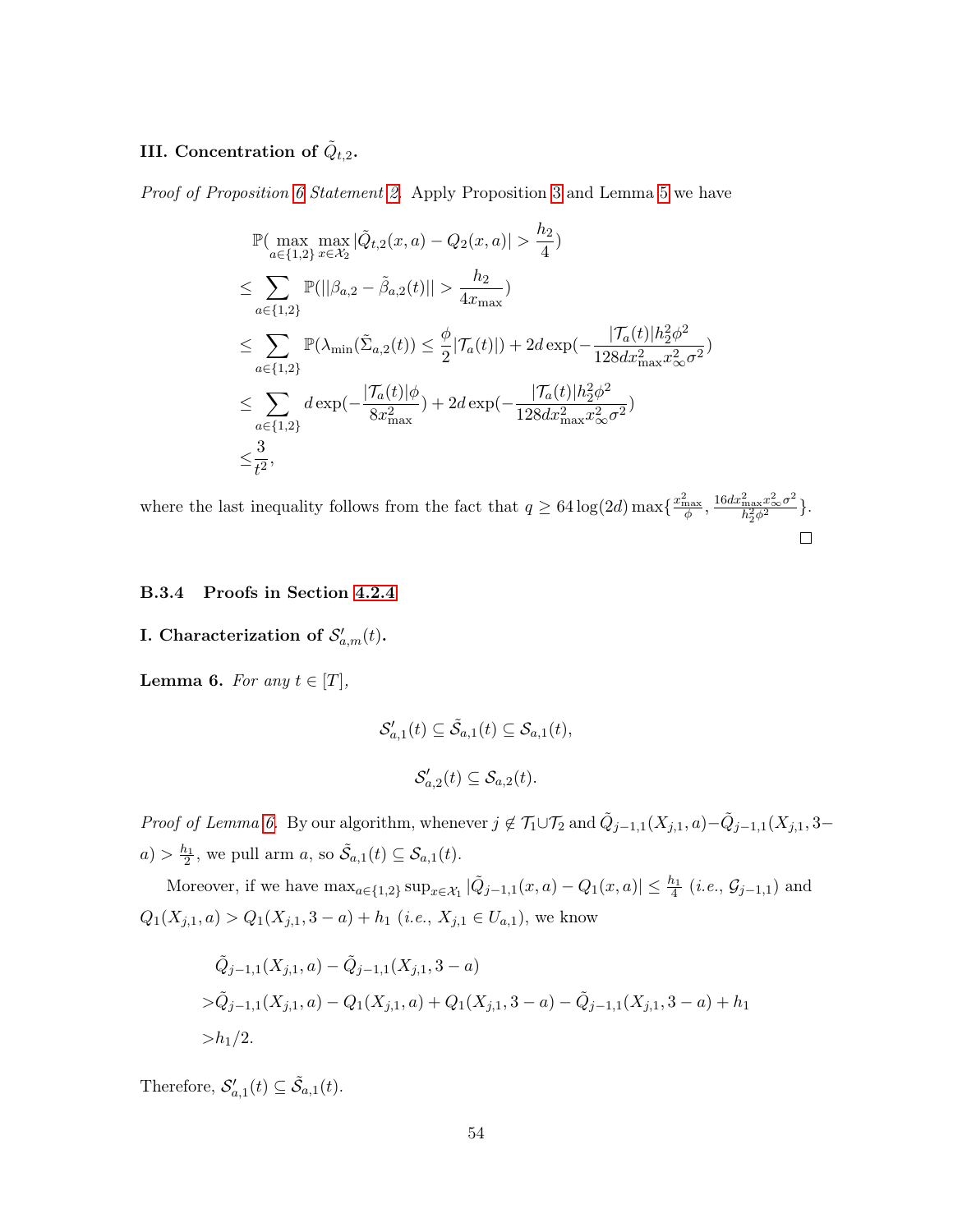Define

$$
\mathcal{S}'_{(i,a),2}(t) = \{j \in [t] : j \notin \mathcal{T}_1(t) \cup \mathcal{T}_2(t), X_{j,1} \in U_{a,1}, B_i^T X_{j,1} + \epsilon_j^{(i)} \in U_{i,2}, \mathcal{G}_{j-1}\},\
$$

so we have  $\mathcal{S}_{a,2}'(t) = \bigcup_{i \in \{1,2\}} \mathcal{S}_{(i,a),2}'(t)$ . Since  $\mathcal{S}_{(i,a),2}'(t) \subseteq \mathcal{S}_{i,1}'(t) \subseteq \mathcal{S}_{i,1}(t)$ , for any  $j \in$  $\mathcal{S}'_{(i,a),2}(t)$ , we have  $X_{j,2} = B_i^T X_{j,1} + \epsilon_j^{(i)}$  $j^{(i)}$ . Moreover,  $\mathcal{G}_{j-1,2}$  and  $X_{j,2} \in U_{a,2}$  implies  $\tilde{Q}_{j-1,2}(X_{j,2},a)$  $\tilde{Q}_{j-1,2}(X_{j,2},3-a) > h_2/2$ , and by our algorithm  $A_{j,2} = a$ . Thus  $\mathcal{S}'_{(i,a),2}(t) \subseteq \mathcal{S}_{a,2}(t)$ , so  $\mathcal{S}_{a,2}'(t) \subseteq \mathcal{S}_{a,2}(t)$ .  $\Box$ 

<span id="page-54-0"></span>**Lemma 7.**  $\{X_{j,1} : j \in S'_{a,1}(t)\}\$ are i.i.d. samples from distribution  $\mathcal{P}_{X|X \in U_{a,1}},$  and  $\{X_{j,2} : j \in S'_{a,2}(t)\}\$  $j \in \mathcal{S}'_{a,2}(t)$  are independent samples.

Proof of Lemma [7.](#page-54-0) Note that  $j \notin \mathcal{T}_1 \cup \mathcal{T}_2$  is deterministic. Since  $\mathcal{G}_{j-1,1}$  and  $\mathcal{G}_{j-1}$  only depend on samples in  $\mathcal{T}_1(j-1) \cup \mathcal{T}_2(j-1)$ , they are independent of both  $X_{j,1}, \epsilon_j^{(1)}$  $j^{(1)}$  and  $\epsilon_j^{(2)}$  $\frac{(2)}{j}$ . Therefore,  $\{X_{j,1} : j \notin \mathcal{T}_1 \cup \mathcal{T}_2, \mathcal{G}_{j-1,1}\}\$ are i.i.d. samples from  $\mathcal{P}_X$ , and  $\{(X_{j,1}, \epsilon_j^{(1)}, \epsilon_j^{(2)}, \epsilon_j^{(3)}, \epsilon_j^{(3)}, \epsilon_j^{(4)}, \epsilon_j^{(4)}\}$  $\mathcal{L}^{(1)}_j, \epsilon^{(2)}_j$  $j^{(2)}$ ) :  $j \not\in$  $\mathcal{T}_1 \cup \mathcal{T}_2, \mathcal{G}_{j-1}$  are i.i.d. samples from  $\mathcal{P}_{(X,\epsilon^{(1)},\epsilon^{(2)})}$ . Besides, whether  $X_{j,1}$  falls in  $U_{a,1}$  and whether  $\cup_{i\in\{1,2\}}\{X_{j,1}\in U_{i,1},B_i^TX_{j,1}+\epsilon_j^{(i)}\in U_{a,2}\}\)$  holds are simply rejection sampling, so the results follow.  $\Box$ 

# II. Bounding  $\mathcal{M}_t^C$

*Proof of Proposition [9.](#page-26-0)* Note that for any  $n \in \{0, 1, 2, \ldots\}$ , we do not perform any forcedsampling in  $[2^{n+1}q+1,(2^{n+2}-2)q]$ . For any  $t \in (\mathcal{T}_1^C \cap \mathcal{T}_2^C) \cup \{2^jq\}_{j \ge 4}$ , define

$$
n_t = \sup\{j \in \mathbb{N}_+ : t \ge 2^{j+2}q\},\tag{31}
$$

$$
V_t = [2^{n_t+1}q + 1, (2^{n_t+2} - 2)q] \cup [2^{n_t+2}q + 1, t].
$$
\n(32)

When  $t \geq 16q$ ,

$$
|V_t| = t - 2^{n_t+1}q - 2q \ge \frac{t}{2} - 2q \ge \frac{3}{8}t.
$$

On the other hand, since  $t < 2^{n_t+3}q$  by definition of  $n_t$ , we know  $2^{n_t+1}q > \frac{t}{4}$ , and

$$
|V_t| = t - 2^{n_t + 1}q - 2q \le \frac{3t}{4} - 2q \le \frac{3}{4}t.
$$

Let

$$
N_{a,m}(t) \triangleq \mathcal{S}'_{a,m}(t) \cap V_t \subseteq \mathcal{S}'_{a,m}(t),
$$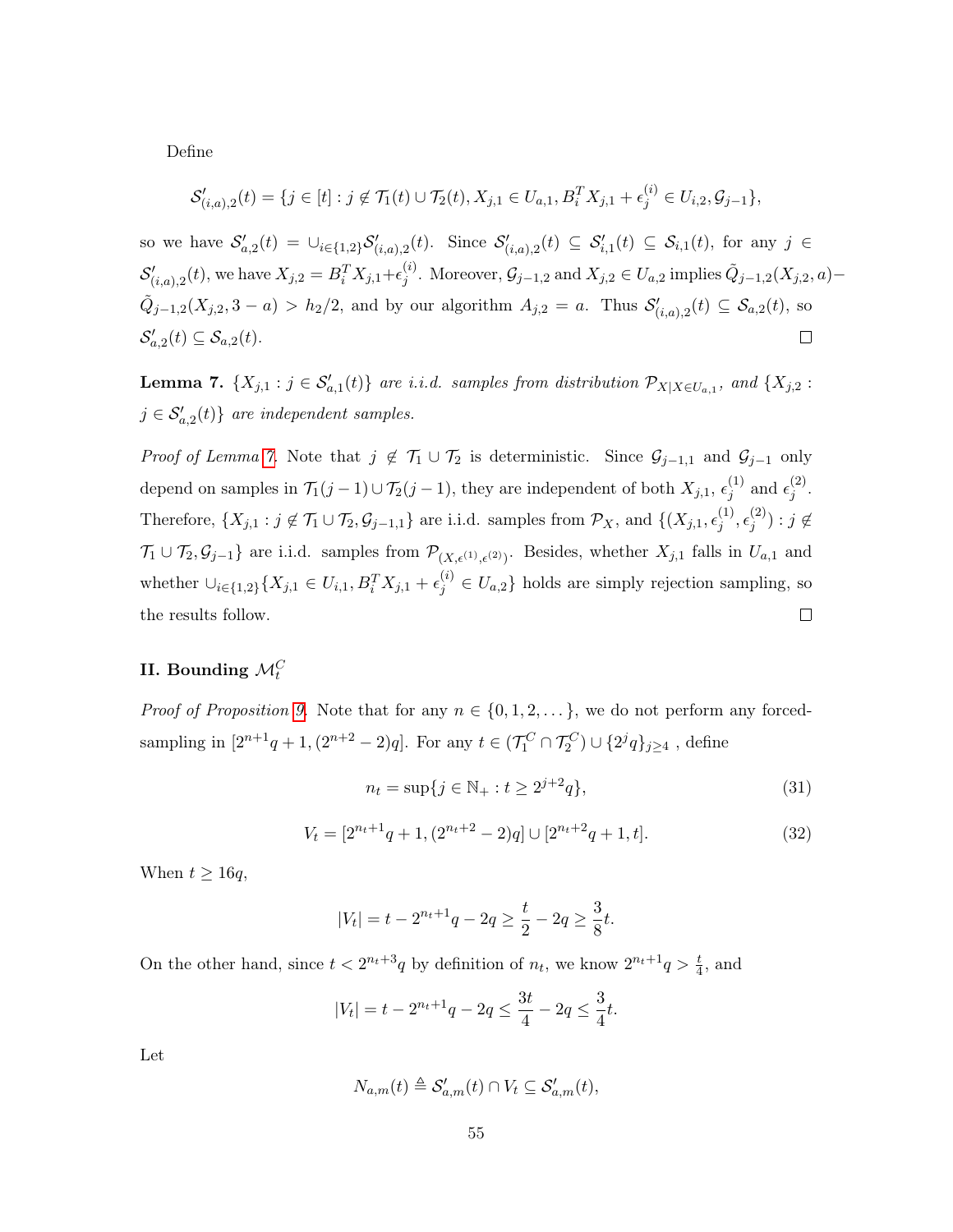we have

$$
|N_{a,1}(t)| = \sum_{s=2^{n_t+1}q+1}^{(2^{n_t+2}-2)q} \mathbb{I}\{X_{s,1} \in U_{a,1}\} \mathbb{I}\{G_{s-1,1}\} \mathbb{I}\{s \notin \mathcal{T}_1(t) \cup \mathcal{T}_2(t)\}\
$$
  
+ 
$$
\sum_{s=2^{n_t+2}q+1}^{t} \mathbb{I}\{X_{s,1} \in U_{a,1}\} \mathbb{I}\{G_{s-1,1}\} \mathbb{I}\{s \notin \mathcal{T}_1(t) \cup \mathcal{T}_2(t)\}\
$$
  
= 
$$
\sum_{s=2^{n_t+2}q+1}^{(2^{n_t+2}-2)q} \mathbb{I}\{X_{s,1} \in U_{a,1}\} \mathbb{I}\{G_{2^{n_t+1}q,1}\} + \sum_{s=2^{n_t+2}q+1}^{t} \mathbb{I}\{X_{s,1} \in U_{a,1}\} \mathbb{I}\{G_{2^{n_t+2}q,1}\}\
$$
  

$$
\geq \mathbb{I}\{G_{2^{n_t+1}q}\} \mathbb{I}\{G_{2^{n_t+2}q}\} \sum_{s \in V_t} \mathbb{I}\{X_{s,1} \in U_{a,1}\},
$$

When  $\mathcal{G}_{2^{n_t+1}q} \cap \mathcal{G}_{2^{n_t+2}q}$  holds,  $|N_{a,1}(t)| \geq \sum_{s \in V_t} \mathbb{I}\{X_{s,1} \in U_{a,1}\}.$  Since

$$
\mathbb{E}[\sum_{s \in V_t} \mathbb{I}\{X_{s,1} \in U_{a,1}\} \mid \mathcal{G}_{2^{n_t+1}q} \cap \mathcal{G}_{2^{n_t+2}q}] \ge \frac{3}{8}p_1t,
$$

by Hoeffding's inequality (see, e.g., [Wainwright 2019](#page-40-12) Exercise 2.4),

$$
\mathbb{P}(|\tilde{S}_{a,1}(t)| \leq \frac{p_1 t}{4} | \mathcal{G}_{2^{n_t+1} q} \cap \mathcal{G}_{2^{n_t+2} q}) \leq \mathbb{P}(\sum_{s \in V_t} \mathbb{I}\{X_{s,1} \in U_{a,1}\} \leq \frac{p_1 t}{4} | \mathcal{G}_{2^{n_t+1} q} \cap \mathcal{G}_{2^{n_t+2} q})
$$
  

$$
\leq \exp(-\frac{p_1^2 t^2}{32|V_t|})
$$
  

$$
\leq \exp(-\frac{p_1^2 t}{24}).
$$

We now consider the minimal eigenvalue of  $\hat{\Sigma}_{a,m}(t)$ . Note that

$$
\lambda_{\min}(\hat{\Sigma}_{a,m}(t)) = \lambda_{\min}(\sum_{s \in \mathcal{S}_{a,m}(t)} X_{s,m} X_{s,m}^T) \ge \lambda_{\min}(\sum_{s \in N_{a,m}(t)} X_{s,m} X_{s,m}^T).
$$

By similar arguments as before, we have

$$
\lambda_{\min}(\mathbb{E}[\sum_{s \in N_{a,1}(t)} X_{s,1} X_{s,1}^T \mid \mathcal{G}_{2^{n_t+1}q} \cap \mathcal{G}_{2^{n_t+2}q})
$$
\n
$$
\geq \lambda_{\min}(\mathbb{E}[\sum_{s \in V_t} X_{s,1} X_{s,1}^T \mathbb{I}\{\mathcal{G}_{2^{n_t+1}q}\} \mathbb{I}\{\mathcal{G}_{2^{n_t+2}q}\} \mathbb{I}\{X_{s,1} \in U_{a,1}\} \mid \mathcal{G}_{2^{n_t+1}q} \cap \mathcal{G}_{2^{n_t+2}q})
$$
\n
$$
= \lambda_{\min}(\mathbb{E}[\sum_{s \in V_t} X_{s,1} X_{s,1}^T \mathbb{I}\{X_{s,1} \in U_{a,1}\})
$$
\n
$$
\geq \frac{3\phi_1 t}{8},
$$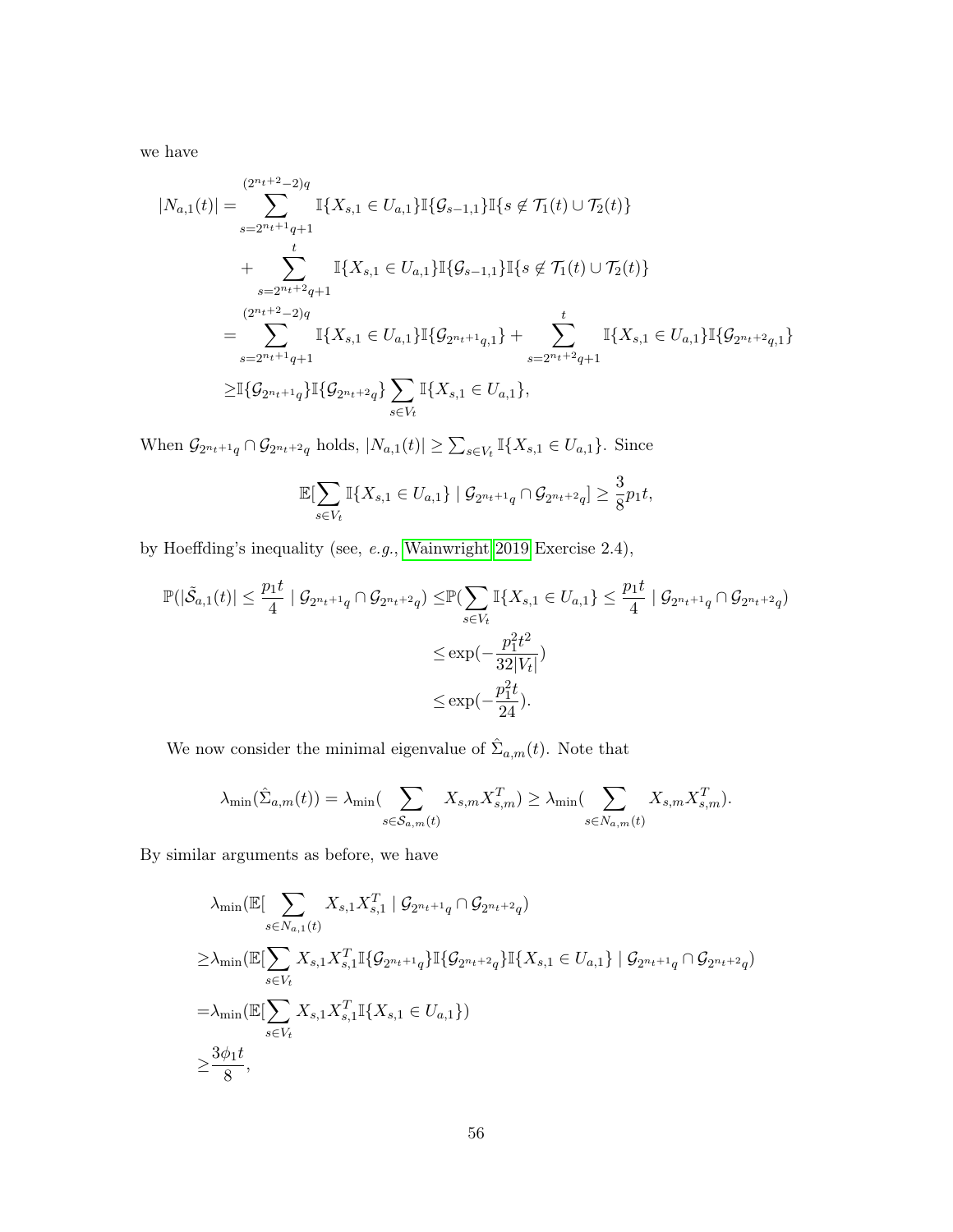and

$$
\lambda_{\min}(\mathbb{E}[\sum_{s \in N_{a,2}(t)} X_{s,2} X_{s,2}^T \mid \mathcal{G}_{2^{n_t+1}q} \cap \mathcal{G}_{2^{n_t+2}q}) \ge \frac{3\phi_2 t}{8}.
$$

By matrix Chernoff inequality,

$$
\mathbb{P}(\lambda_{\min}(\hat{\Sigma}_{a,1}(t)) \le \frac{\phi_1 t}{4}, \mathcal{G}_{2^{n_t+1}q} \cap \mathcal{G}_{2^{n_t+2}q}) \le \mathbb{P}(\lambda_{\min}(\sum_{s \in N_{a,1}(t)} X_{s,1} X_{s,1}^T) \le \frac{\phi_1 t}{4} \mid \mathcal{G}_{2^{n_t+1}q} \cap \mathcal{G}_{2^{n_t+2}q})
$$
  

$$
\le d \exp(-\frac{\phi_1 t}{48x_{\max}^2}),
$$

$$
\mathbb{P}(\lambda_{\min}(\hat{\Sigma}_{a,2}(t)) \leq \frac{\phi_2 t}{4}, \mathcal{G}_{2^{n_t+1}q} \cap \mathcal{G}_{2^{n_t+2}q}) \leq d \exp(-\frac{\phi_2 t}{48x_{\max}^2}).
$$

Finally, since  $2^{n_t+1}q \ge \frac{t}{4} \ge 4q^2$ , by Proposition [6,](#page-23-0)

$$
\mathbb{P}(\mathcal{G}_{2^{n_t+1}q}^C \cup \mathcal{G}_{2^{n_t+2}q}^C) \le \frac{30.5}{(t/4)^2} + \frac{30.5}{(t/2)^2} \le \frac{610}{t^2}.
$$

By a union bound we have

$$
\mathbb{P}(\mathcal{M}_t^C) \leq \sum_{a \in \{1,2\}} \mathbb{P}(|\tilde{\mathcal{S}}_{a,1}(t)| < \frac{p_1 t}{4}, \mathcal{G}_{2^{n_t+1}q} \cap \mathcal{G}_{2^{n_t+2}q}) + \sum_{a \in \{1,2\}} \mathbb{P}(\lambda_{\min}(\hat{\Sigma}_{a,1}(t)) < \frac{\phi_1}{4}, \mathcal{G}_{2^{n_t+1}q} \cap \mathcal{G}_{2^{n_t+2}q})
$$
  
+ 
$$
\sum_{a \in \{1,2\}} \mathbb{P}(\lambda_{\min}(\hat{\Sigma}_{a,2}(t)) \leq \frac{\phi_2 t}{4}, \mathcal{G}_{2^{n_t+1}q} \cap \mathcal{G}_{2^{n_t+2}q}) + \mathbb{P}(\mathcal{G}_{2^{n_t+1}q}^C \cup \mathcal{G}_{2^{n_t+2}q}^C)
$$
  

$$
\leq \frac{610}{t^2} + 2 \exp(-\frac{p_1^2 t}{24}) + 2d \exp(-\frac{\phi_1 t}{48x_{\max}^2}) + 2d \exp(-\frac{\phi_2 t}{48x_{\max}^2}).
$$

<span id="page-56-0"></span>**Lemma 8.** For any  $t \in [T]$ ,

$$
\mathbb{P}(\mathcal{L}_t^C \cap \mathcal{M}_t) \le 4d \exp(-\frac{B_{\max}^2 \phi_1^2 t}{8(4x_{\max}^2 \epsilon_{\max}^2 + x_{\max} \epsilon_{\max} B_{\max} \phi_1/3)}).
$$

Proof of Lemma [8.](#page-56-0) Note that

$$
\mathbb{P}(\mathcal{L}_t^C \cap \mathcal{M}_t) \le \sum_{a \in \{1,2\}} \mathbb{P}(||\hat{B}_a(t)|| \ge 2B_{\text{max}}, \lambda_{\text{min}}(\hat{\Sigma}_{a,1}(t)) \ge \frac{\phi_1 t}{4})
$$
  

$$
\le \sum_{a \in \{1,2\}} \mathbb{P}(||\hat{B}_a(t) - B_a|| \ge B_{\text{max}}, \lambda_{\text{min}}(\hat{\Sigma}_{a,1}(t)) \ge \frac{\phi_1 t}{4}),
$$

and the result follows from Proposition [3.](#page-22-0)

 $\Box$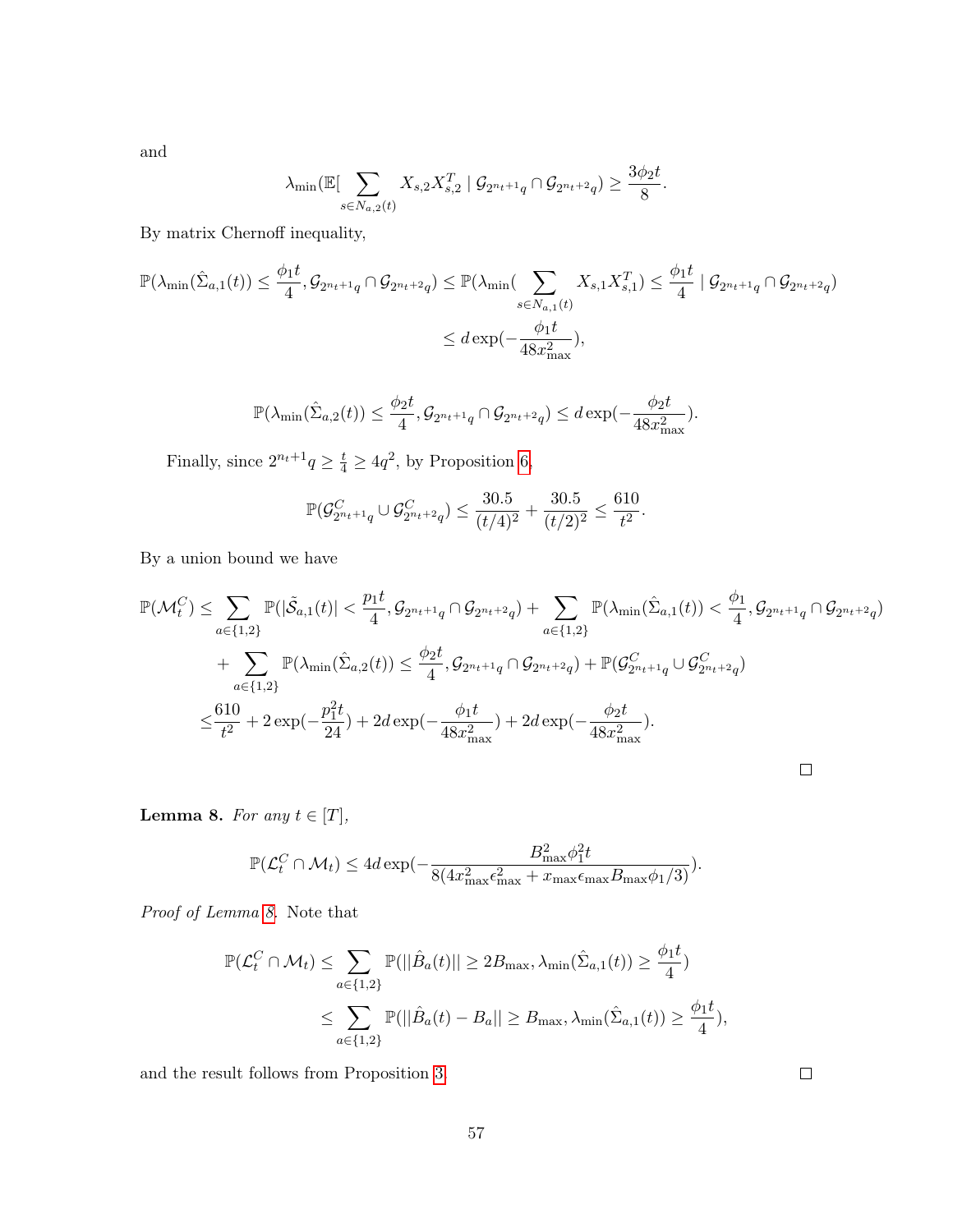# III. Concentration of  $\hat{Q}_{t,1}$ .

*Proof of Proposition [7.](#page-25-0)* Without loss of generality, let  $a = 1$ . By Proposition [2,](#page-21-1) we know that

$$
\mathbb{P}(\max_{x \in \mathcal{X}_1} |\hat{Q}_{t,1}(x,1) - Q_1(x,1)| > \chi, \mathcal{M}_t \cap \mathcal{L}_t)
$$
\n
$$
\leq \mathbb{P}(||\beta_{1,1} - \hat{\beta}_{1,1}(t)|| > \frac{\chi}{10x_{\max}}, \lambda_{\min}(\hat{\Sigma}_{1,1}(t)) \geq \frac{\phi_1 t}{4})
$$
\n
$$
+ \mathbb{P}(||\hat{B}_1(t) - B_1|| > \frac{\chi}{20x_{\max}b_{\max}}, \lambda_{\min}(\hat{\Sigma}_{1,1}(t)) \geq \frac{\phi_1 t}{4})
$$
\n
$$
+ \sum_{a_2 \in \{1,2\}} \mathbb{P}(||\hat{\beta}_{a_2,2}(t) - \beta_{a_2,2}|| > \frac{\chi}{10(4B_{\max} + 1)x_{\max}}, \lambda_{\min}(\hat{\Sigma}_{a_2,2}(t)) \geq \frac{\phi_2 t}{4})
$$
\n
$$
+ \mathbb{P}(\sup_{x \in \mathcal{X}_1} \left| \frac{1}{|\tilde{\mathcal{S}}_{1,1}(t)|} \sum_{j \in \tilde{\mathcal{S}}_{1,1}(t)} \max_{a_2 \in \{1,2\}} \beta_{a_2,2}^T (B_1^T x + \epsilon_j^{(1)}) - \mathbb{E}[\max_{a_2 \in \{1,2\}} \{\beta_{a_2,2}^T (B_1^T x + \epsilon^{(1)})\}] \right| > \frac{\chi}{2}, |\tilde{\mathcal{S}}_{1,1}(t)| \geq \frac{p_1 t}{4}).
$$

In the rest of the proof, we control each term in the sum. Apply Proposition [4](#page-22-1) we get

$$
\begin{split} &\mathbb{P}(||\beta_{1,1}-\hat{\beta}_{1,1}(t)|| > \frac{\chi}{10x_{\max}}, \lambda_{\min}(\hat{\Sigma}_{1,1}(t)) \geq \frac{\phi_1 t}{4}) \leq 2d \exp(-\frac{\phi_1^2 \chi^2 t}{3200 dx_{\max}^2 x_\infty^2 \sigma^2}),\\ &\mathbb{P}(||\hat{\beta}_{a_2,2}(t)-\beta_{a_2,2}|| > \frac{\chi}{10(4B_{\max}+1)x_{\max}}, \lambda_{\min}(\hat{\Sigma}_{a_2,2}(t)) \geq \frac{\phi_2 t}{8})\\ \leq & 2d \exp(-\frac{\phi_2^2 \chi^2 t}{3200d(4B_{\max}+1)^2 x_{\max}^2 x_\infty^2 \sigma^2}). \end{split}
$$

Apply Proposition [3](#page-22-0) we get

$$
\mathbb{P}(||\hat{B}_1(t) - B_1|| > \frac{\chi}{20x_{\text{max}}b_{\text{max}}}, \lambda_{\text{min}}(\hat{\Sigma}_{1,1}(t)) \ge \frac{\phi_1 t}{4})
$$
  

$$
\le 2d \exp(-\frac{\phi_1^2 \chi^2 t}{160(80x_{\text{max}}^4 b_{\text{max}}^2 \epsilon_{\text{max}}^2 + x_{\text{max}}^2 b_{\text{max}} \epsilon_{\text{max}} \phi_1 \chi/3)}),
$$

Apply Proposition [5](#page-23-1) we get

$$
\begin{split} &\mathbb{P}(\sup_{x \in \mathcal{X}_1}\left|\frac{1}{|\tilde{\mathcal{S}}_{1,1}(t)|}\sum_{j \in \tilde{\mathcal{S}}_{1,1}(t)}\max_{a_2 \in \{1,2\}}\beta^T_{a_2,2}(B_1^Tx+\epsilon_j^{(1)}) - \mathbb{E}[\max_{a_2 \in \{1,2\}}\{\beta^T_{a_2,2}(B_1^Tx+\epsilon^{(1)})\}]\right| > \frac{\chi}{2}, |\tilde{\mathcal{S}}_{1,1}(t)| \geq \frac{p_1t}{4})\\ \leq & \frac{25}{4}\exp(-\frac{p_1\chi^2t}{665856b_{\max}^2x_{\max}^2}). \end{split}
$$

By adding them all together we get the desired result.

 $\Box$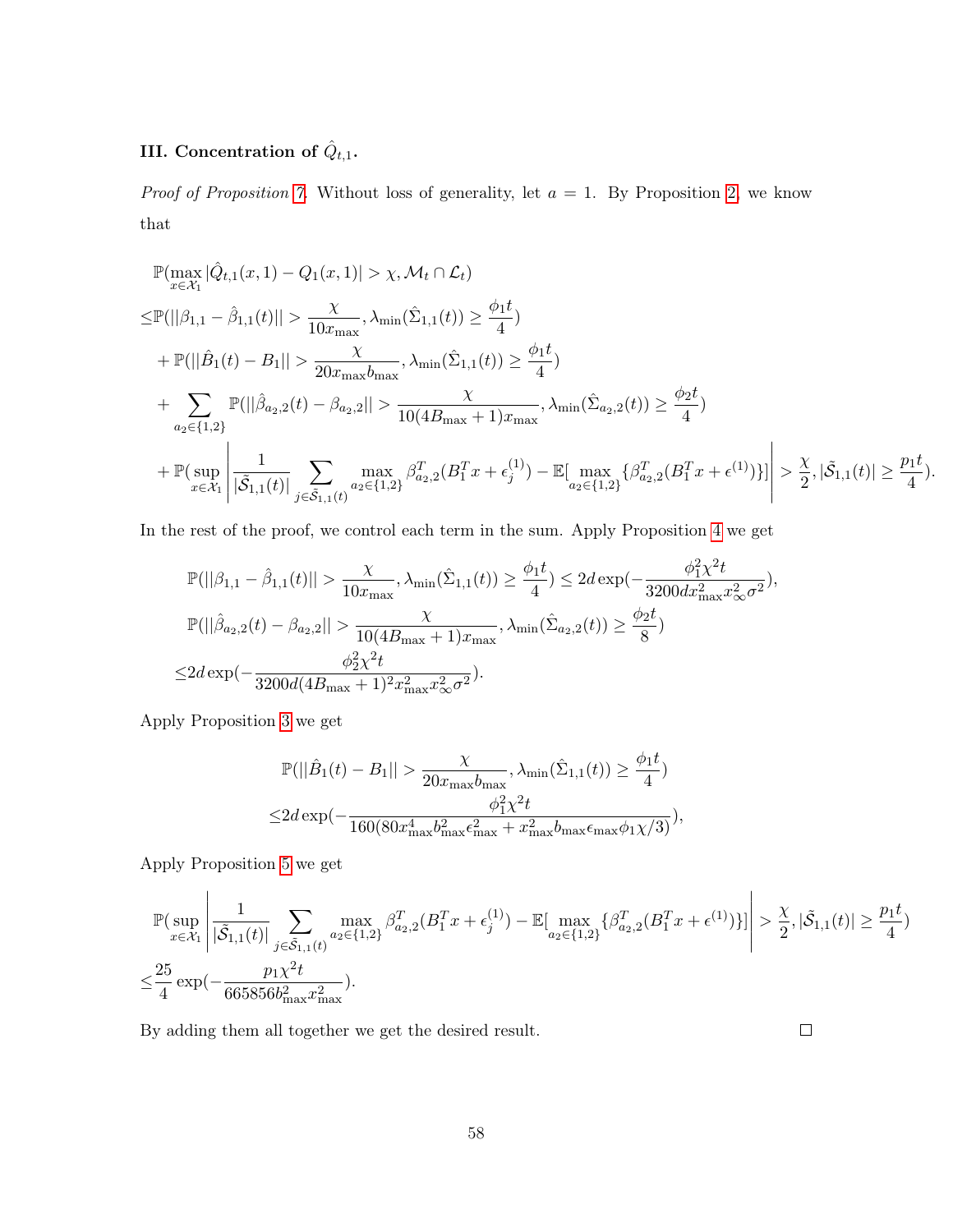# IV. Concentration of  $\hat{Q}_{t,2}$ .

Proof of Proposition [8.](#page-25-1) By Proposition [4,](#page-22-1)

$$
\mathbb{P}(\max_{x \in \mathcal{X}_1} |\hat{Q}_{t,2}(x, a) - Q_2(x, a)| > \chi, \mathcal{M}_t)
$$
  
\n
$$
\leq \mathbb{P}(||\beta_{a,2}(t) - \beta_{a,2}|| > \frac{\chi}{x_{\max}}, \lambda_{\min}(\hat{\Sigma}_{1,2}(t)) \geq \frac{\phi_2 t}{4})
$$
  
\n
$$
\leq 2d \exp(-\frac{\phi_2^2 \chi^2 t}{32dx_{\max}^2 x_{\infty}^2 \sigma^2}).
$$

 $\Box$ 

## <span id="page-58-0"></span>B.3.5 Proof of Regret Upper Bound.

*Proof of Theorem [1.](#page-18-2)* Denote our algorithm as  $A$ . We have

$$
R_{T}(\mathcal{A}) = \sum_{t=1}^{T} \mathbb{E}[|Q_{1}(X_{t,1},1) - Q_{1}(X_{t,1},2)| \mathbb{I}\{A_{t,1} \neq a_{t,1}^{*}\} + |Q_{2}(X_{t,2},1) - Q_{2}(X_{t,2},2)| \mathbb{I}\{A_{t,2} \neq \hat{a}_{t,2}^{*}\}]
$$
  
\n
$$
\leq \sum_{t \in \mathcal{T}_{0}} 6b_{\max} x_{\max}
$$
  
\n
$$
R^{(1)}
$$
  
\n+
$$
\sum_{t \notin \mathcal{T}_{0}} \mathbb{E}[6b_{\max} x_{\max} \mathbb{I}\{G_{t-1}^{C} \cup \mathcal{M}_{t-1}^{C} \cup \mathcal{L}_{t-1}^{C}\}]
$$
  
\n
$$
R^{(2)}
$$
  
\n+
$$
\sum_{t \notin \mathcal{T}_{0}} \mathbb{E}[|Q_{1}(X_{t,1},1) - Q_{1}(X_{t,1},2)| \mathbb{I}\{A_{t,1} \neq a_{t,1}^{*}, G_{t-1} \cap \mathcal{M}_{t-1} \cap \mathcal{L}_{t-1}\}]
$$
  
\n
$$
R^{(3)}
$$
  
\n+
$$
\sum_{t \notin \mathcal{T}_{0}} \mathbb{E}[|Q_{2}(X_{t,2},1) - Q_{2}(X_{t,2},2)| \mathbb{I}\{A_{t,2} \neq a_{t,2}^{*}, G_{t-1} \cap \mathcal{M}_{t-1} \cap \mathcal{L}_{t-1}\}].
$$

We now control each term of  $R^{(1)}$  to  $R^{(4)}$ .

**Step I. Controlling**  $R^{(1)}$ . By Lemma [3](#page-44-0) and the construction of our forced sampling schedule,  $|\mathcal{T}_0| \leq 12q \log T + 16q^2$ , so

$$
R^{(1)} \le 24q b_{\text{max}} x_{\text{max}} (3 \log T + 4q).
$$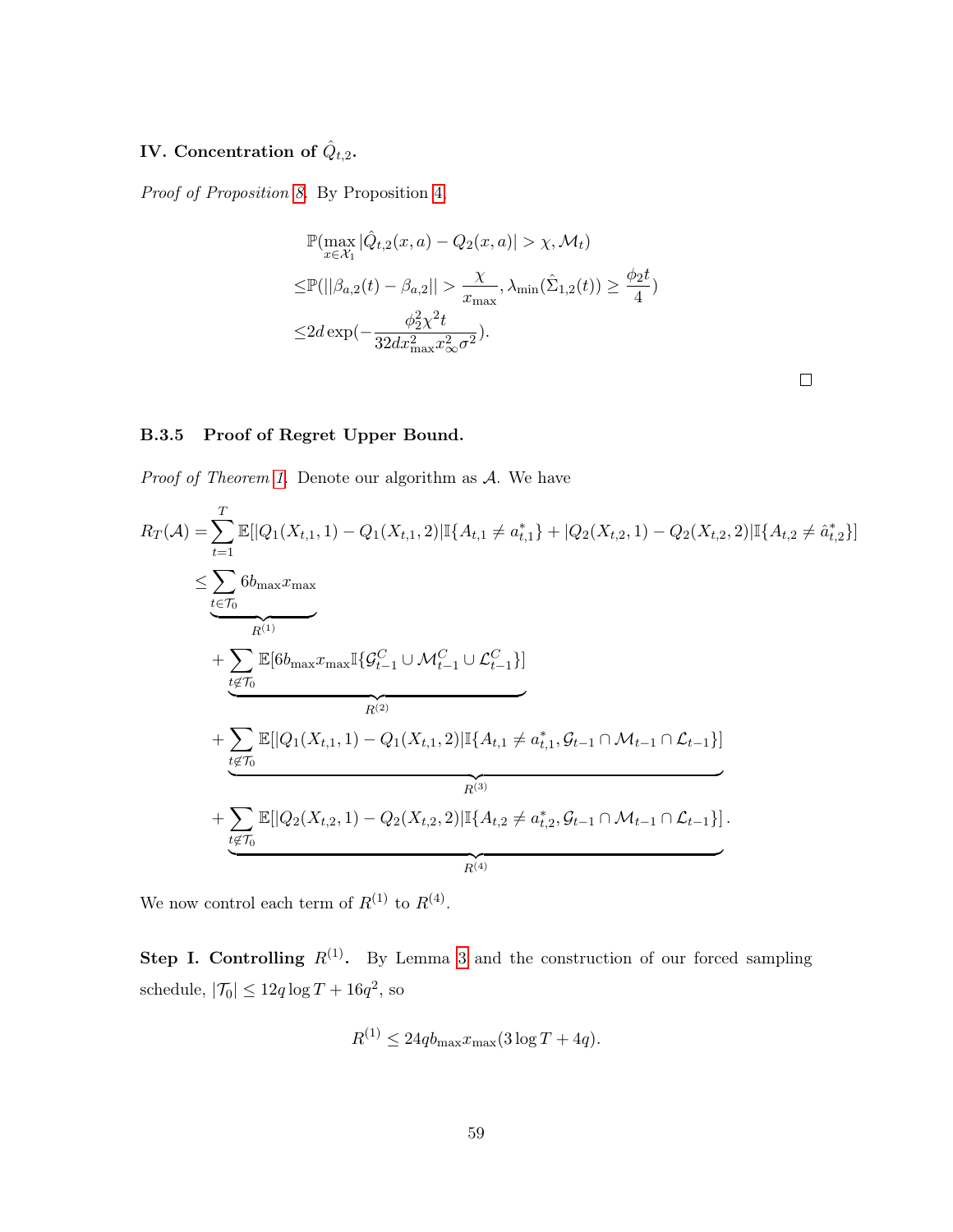**Step II. Controlling**  $R^{(2)}$ . By Proposition [6,](#page-23-0) Proposition [9](#page-26-0) and Lemma [8,](#page-56-0) when  $t \ge 16q^2$ and  $t \in (\mathcal{T}_1^C \cap \mathcal{T}_2^C) \cup \{2^j q\}_{j \ge 4},$ 

$$
\mathbb{P}(\mathcal{G}_t^C \cup \mathcal{M}_t^C \cup \mathcal{L}_t^C) \leq \mathbb{P}(\mathcal{G}_t^C) + \mathbb{P}(\mathcal{M}_t^C) + \mathbb{P}(\mathcal{M}_t \cup \mathcal{L}_t^C)
$$
  
\n
$$
\leq \frac{640.5}{t^2} + 2 \exp(-\frac{p_1^2 t}{24}) + 2d \exp(-\frac{\phi_1 t}{48x_{\text{max}}^2}) + 2d \exp(-\frac{\phi_2 t}{48x_{\text{max}}^2})
$$
  
\n
$$
+ 4d \exp(-\frac{B_{\text{max}}^2 p_1^2 \phi_1^2 t}{8(4x_{\text{max}}^2 \epsilon_{\text{max}}^2 + x_{\text{max}} \epsilon_{\text{max}} B_{\text{max}} p_1 \phi_1/3)})
$$
  
\n
$$
\triangleq f_0(t).
$$

Therefore,

$$
R^{(2)} = 6b_{\max} x_{\max} \sum_{t \notin \mathcal{T}_0} \mathbb{P}(\mathcal{G}_{t-1}^C \cup \mathcal{M}_{t-1}^C \cup \mathcal{L}_{t-1}^C)
$$
  
\n
$$
\leq 6b_{\max} x_{\max} \sum_{t=1}^{T-1} f_0(t-1)
$$
  
\n
$$
\leq 6b_{\max} x_{\max} \int_{t=1}^{\infty} f_0(t) dt
$$
  
\n
$$
\leq 6b_{\max} x_{\max} (640.5 + \frac{48}{p_1^2} + \frac{96 dx_{\max}^2}{\phi_1} + \frac{96 dx_{\max}^2}{\phi_2} + \frac{32d(4x_{\max}^2 \epsilon_{\max}^2 + x_{\max} \epsilon_{\max} B_{\max} p_1 \phi_1/3)}{B_{\max}^2 p_1^2 \phi_1^2}).
$$

**Step III. Controlling**  $R^{(3)}$ . For any  $t \notin \mathcal{T}_0$ , when  $\mathcal{G}_{t-1}$  holds,  $\tilde{Q}_{t-1,1}(X_{t,1},a) - \tilde{Q}_{t-1,1}(X_{t,1},3-a)$  $a) > \frac{h_1}{2}$  implies  $Q_1(X_{t,1}, a) - Q_1(X_{t,1}, 3 - a) > 0$ , so we never make mistakes when we use only the  $\tilde{Q}$  estimators to make decision. Define

$$
D_1(t) = \{\hat{Q}_{t-1,1}(X_{t,1}, 1) - \hat{Q}_{t-1,1}(X_{t,1}, 2) \le 0, Q_1(X_{t,1}, 1) - Q_1(X_{t,1}, 2) \in (0, h_1], \mathcal{M}_{t-1} \cap \mathcal{L}_{t-1}\}
$$
  
\n
$$
\geq \{|\tilde{Q}_{t-1,1}(X_{t,1}, 1) - \tilde{Q}_{t-1,1}(X_{t,1}, 2)| \leq \frac{h_1}{2}, \hat{Q}_{t-1,1}(X_{t,1}, 1) - \hat{Q}_{t-1,1}(X_{t,1}, 2) \le 0,
$$
  
\n
$$
Q_1(X_{t,1}, 1) - Q_1(X_{t,1}, 2) > 0, \mathcal{G}_{t-1} \cap \mathcal{M}_{t-1} \cap \mathcal{L}_{t-1}\},
$$

 $D_2(t) = \{ \hat{Q}_{t-1,1}(X_{t,1}, 2) - \hat{Q}_{t-1,1}(X_{t,1}, 1) \leq 0, Q_1(X_{t,1}, 2) - Q_1(X_{t,1}, 1) \in (0, h_1], \mathcal{M}_{t-1} \cap \mathcal{L}_{t-1} \}.$ 

We have

$$
R^{(3)} \leq \sum_{t \notin \mathcal{T}_0} \mathbb{E}[|Q_1(X_{t,1}, 1) - Q_1(X_{t,1}, 2)| \mathbb{I}\{D_1(t) \cup D_2(t)\}].
$$

For any  $t \notin \mathcal{T}_0$  and  $r = 0, 1, 2, \ldots$ , define

$$
\mathcal{B}_{1,r}(t) = \{2r\delta_t \leq Q_1(X_{t,1}, 1) - Q_1(X_{t,1}, 2) \leq 2(r+1)\delta_t\},\
$$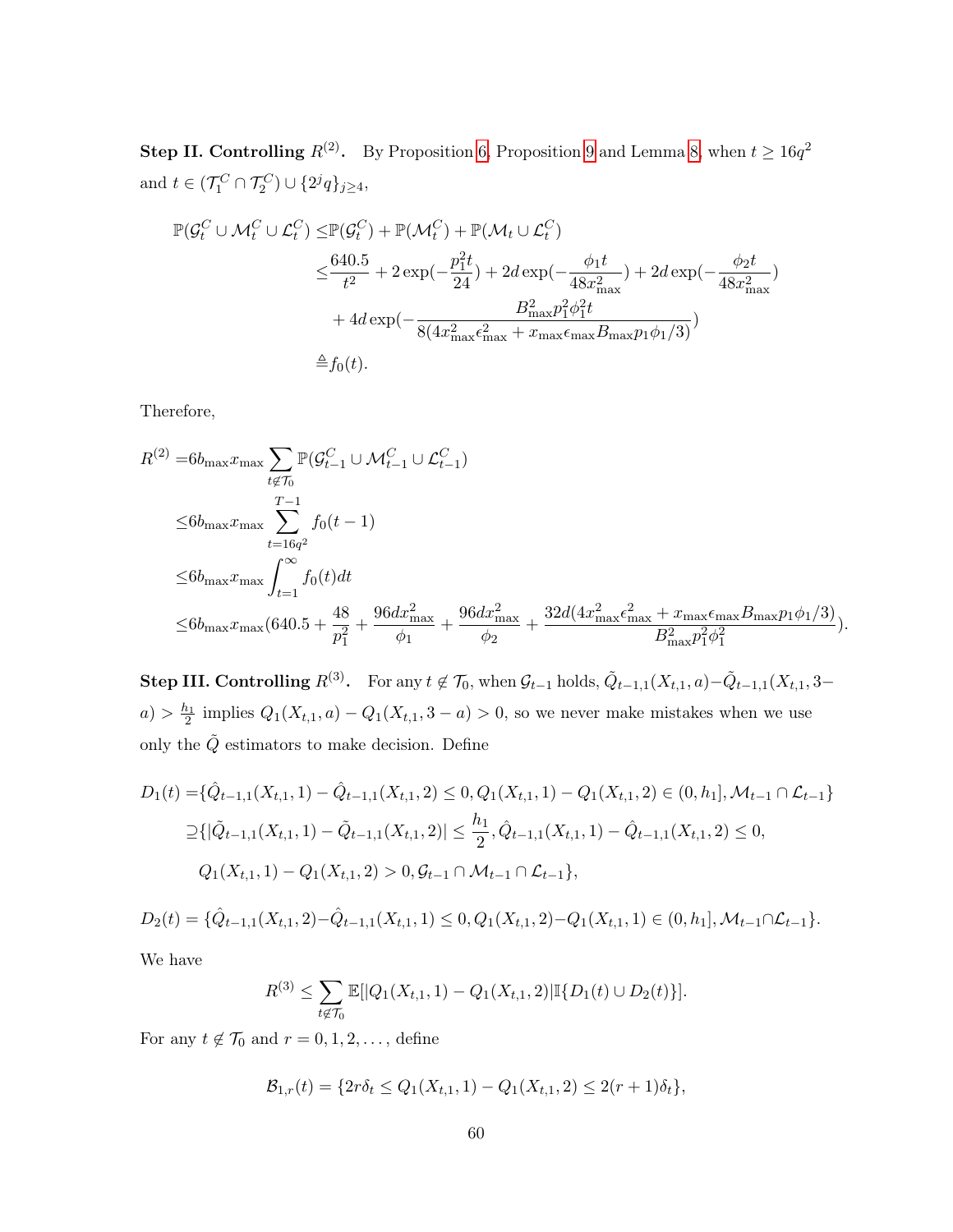where  $\delta_t$  is a parameter that we will choose later to minimize regret. Since

$$
D_1(t) \subseteq \bigcup_{r=0}^{\lfloor h_1/(2\delta_t)\rfloor} \{\hat{Q}_{t-1,1}(X_{t,1},1) - \hat{Q}_{t-1,1}(X_{t,1},2) \leq 0, \mathcal{B}_{1,r}(t), \mathcal{M}_{t-1} \cap \mathcal{L}_{t-1}\},
$$

we have

$$
\mathbb{E}[(Q_1(X_{t,1}, 1) - Q_1(X_{t,1}, 2) \mathbb{I}\{D_1(t)\}]
$$
\n
$$
\leq 2\delta_t \sum_{r=0}^{\lfloor h_1/(2\delta_t) \rfloor} (r+1) \mathbb{P}(\hat{Q}_{t-1,1}(X_{t,1}, 1) - \hat{Q}_{t-1,1}(X_{t,1}, 2) \leq 0, \mathcal{M}_{t-1} \cap \mathcal{L}_{t-1}, \mathcal{B}_{1,r}(t)).
$$

Moreover, when  $\mathcal{B}_{1,r}(t)$  holds,  $\hat{Q}_{t-1,1}(X_{t,1}, 1) - \hat{Q}_{t-1,1}(X_{t,1}, 2) \leq 0$  implies either  $|Q_1(X_{t,1}, 1) - Q_1(X_{t,1}, 1)|$  $\hat{Q}_{t-1,1}(X_{t,1},1)| \geq r\delta_t$  or  $|Q_1(X_{t,1},2) - \hat{Q}_{t-1,1}(X_{t,1},2)| \geq r\delta_t$ . By a union bound,

$$
\mathbb{P}(\hat{Q}_{t-1,1}(X_{t,1},1) - \hat{Q}_{t-1,1}(X_{t,1},2) \leq 0, \mathcal{M}_{t-1} \cap \mathcal{L}_{t-1}, \mathcal{B}_{1,r}(t))
$$
\n
$$
\leq \sum_{a \in \{1,2\}} \mathbb{P}(|Q_1(X_{t,1},a) - \hat{Q}_{t-1,1}(X_{t,1},a)| \geq r\delta_t, \mathcal{M}_{t-1} \cap \mathcal{L}_{t-1}, \mathcal{B}_{1,r}(t))
$$
\n
$$
\leq \sum_{a \in \{1,2\}} \mathbb{P}(\sup_{x \in \mathcal{X}_1} |Q_1(x,a) - \hat{Q}_{t-1,1}(x,a)| \geq r\delta_t, \mathcal{M}_{t-1} \cap \mathcal{L}_{t-1}, \mathcal{B}_{1,r}(t))
$$
\n
$$
\leq \sum_{a \in \{1,2\}} \mathbb{P}(\sup_{x \in \mathcal{X}_1} |Q_1(x,a) - \hat{Q}_{t-1,1}(x,a)| \geq r\delta_t, \mathcal{M}_{t-1} \cap \mathcal{L}_{t-1}) \mathbb{P}(\mathcal{B}_{1,r}(t)),
$$

where the last equality follows from the fact that  $X_{t,1}$  is independent of  $\max_{x \in \mathcal{X}_1} |\hat{Q}_{t-1,1}(x, a) Q_1(x,a)|$  and  $\mathcal{M}_{t-1}\cap\mathcal{L}_{t-1}$  (depending only on events up to time  $t-1)$  .

By Proposition [7](#page-25-0) and Assumption [2,](#page-10-0)

$$
\mathbb{P}(\sup_{x \in \mathcal{X}_1} |Q_1(x, a) - \hat{Q}_{t-1, 1}(x, a)| \ge r\delta_t, \mathcal{M}_{t-1} \cap \mathcal{L}_{t-1}) \mathbb{P}(\mathcal{B}_{1, r}(t))
$$
  
\n
$$
\le \min\{1, (6d + \frac{25}{4}) \exp(-C_1 r^2 \delta_t^2 (t-1))\} \mathbb{P}(\mathcal{B}_{1, r}(t))
$$
  
\n
$$
\le \gamma_1 (2(r+1)\delta_t)^{\alpha_1} \min\{1, (6d + \frac{25}{4}) \exp(-C_1 r^2 \delta_t^2 (t-1))\}.
$$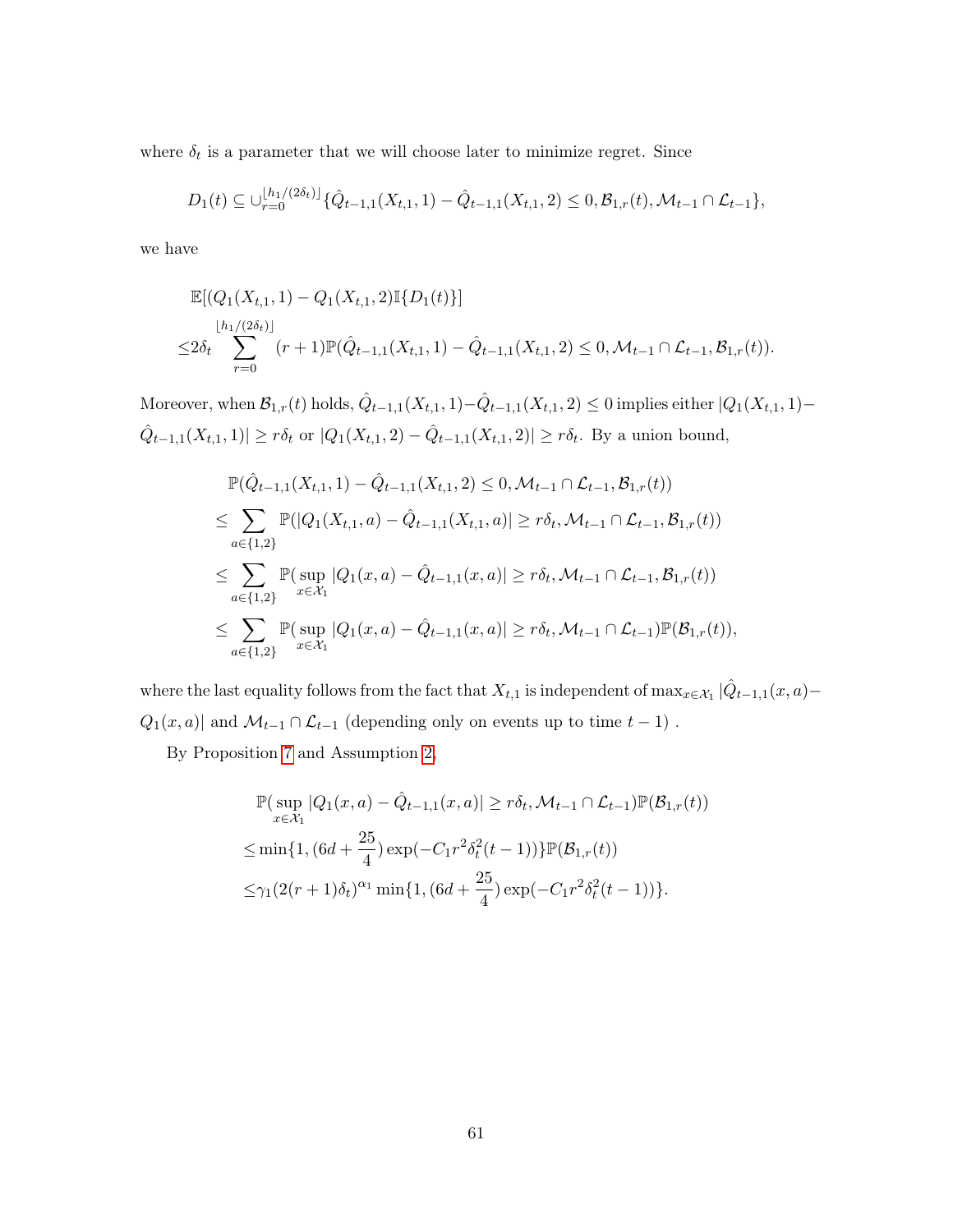If we set  $\delta_t = \frac{1}{\sqrt{C_t}}$  $\frac{1}{C_1(t-1)}$ , we have

$$
\mathbb{E}[|Q_1(X_{t,1},1) - Q_1(X_{t,1},2)|\mathbb{I}\{D_1(t) \cup D_2(t)\}]
$$
\n
$$
\leq 8\gamma_1 \delta_t \sum_{r=0}^{\lfloor h_1/(2\delta_t) \rfloor} (r+1)(2(r+1)\delta_t)^{\alpha_1} \min\{1, 16d \exp(-C_1 r^2 \delta_t^2(t-1))\}
$$
\n
$$
\leq 2^{\alpha_1+3} \gamma_1 C_1^{-\frac{\alpha_1+1}{2}} (t-1)^{-\frac{\alpha_1+1}{2}} \sum_{r=0}^M (r+1)^{\alpha_1+1}
$$
\n
$$
+ 2^{\alpha_1+7} d\gamma_1 C_1^{-\frac{\alpha_1+1}{2}} (t-1)^{-\frac{\alpha_1+1}{2}} \sum_{r=M+1}^\infty (r+1)^{\alpha_1+1} \exp(-r^2).
$$

We now control each term in the sum. Note that

$$
\sum_{r=0}^{M} (r+1)^{\alpha_1+1} = \sum_{r=1}^{M+1} r^{\alpha_1+1} \le \int_1^{M+2} r^{\alpha_1+1} dr = \frac{(M+2)^{\alpha_1+2}-1}{\alpha_1+2} \le \frac{1}{2}(M+2)^{\alpha_1+2},
$$

so

$$
J_1 \le 2^{\alpha_1+2} \gamma_1 (M+2)^{\alpha_1+2} C_1^{-\frac{\alpha_1+1}{2}} (t-1)^{-\frac{\alpha_1+1}{2}}.
$$

Moreover, when  $r \geq M + 1 \geq \sqrt{(\alpha_1 + 4) \log((\alpha_1 + 4)d)}$ , we have

$$
r^{2} - (\alpha_{1} + 3) \log r - \log d
$$
  
\n
$$
\geq (\alpha_{1} + 4) \log((\alpha_{1} + 4)d) - \frac{1}{2}(\alpha_{1} + 3)(\log(\alpha_{1} + 4) + \log \log((\alpha_{1} + 4)d)) - \log d
$$
  
\n
$$
\geq (\alpha_{1} + 4) \log((\alpha_{1} + 4)d) - \frac{1}{2}(\alpha_{1} + 3)(\log((\alpha_{1} + 4)d) + \log((\alpha_{1} + 4)d)) - \log((\alpha_{1} + 4)d)
$$
  
\n=0,

so  $(r+1)^{\alpha_1+1}e^{-r^2} \leq (2r)^{\alpha_1+1}e^{-r^2} \leq \frac{2^{\alpha_1+1}}{dr^2}$ . Therefore,

$$
J_2 \leq 2^{\alpha_1+7} d \gamma_1 C_1^{-\frac{\alpha_1+1}{2}} (t-1)^{-\frac{\alpha_1+1}{2}} \sum_{r=M+1}^{\infty} \frac{2^{\alpha_1+1}}{dr^2} \leq 2^{2\alpha_1+9} \gamma_1 C_1^{-\frac{\alpha_1+1}{2}} (t-1)^{-\frac{\alpha_1+1}{2}}.
$$

Summing up over  $t \not\in \mathcal{T}_0,$  we have

$$
R^{(3)} \leq \sum_{t=16q^2}^{T} 2^{\alpha_1+2} \gamma_1 C_1^{-\frac{\alpha_1+1}{2}} ((M+2)^{\alpha_1+2} + 2^{\alpha_1+7})(t-1)^{-\frac{\alpha_1+1}{2}}
$$
  

$$
\leq 2^{\alpha_1+2} \gamma_1 C_1^{-\frac{\alpha_1+1}{2}} ((M+2)^{\alpha_1+2} + 2^{\alpha_1+7}) \int_{t=1}^T t^{-\frac{\alpha_1+1}{2}} dt.
$$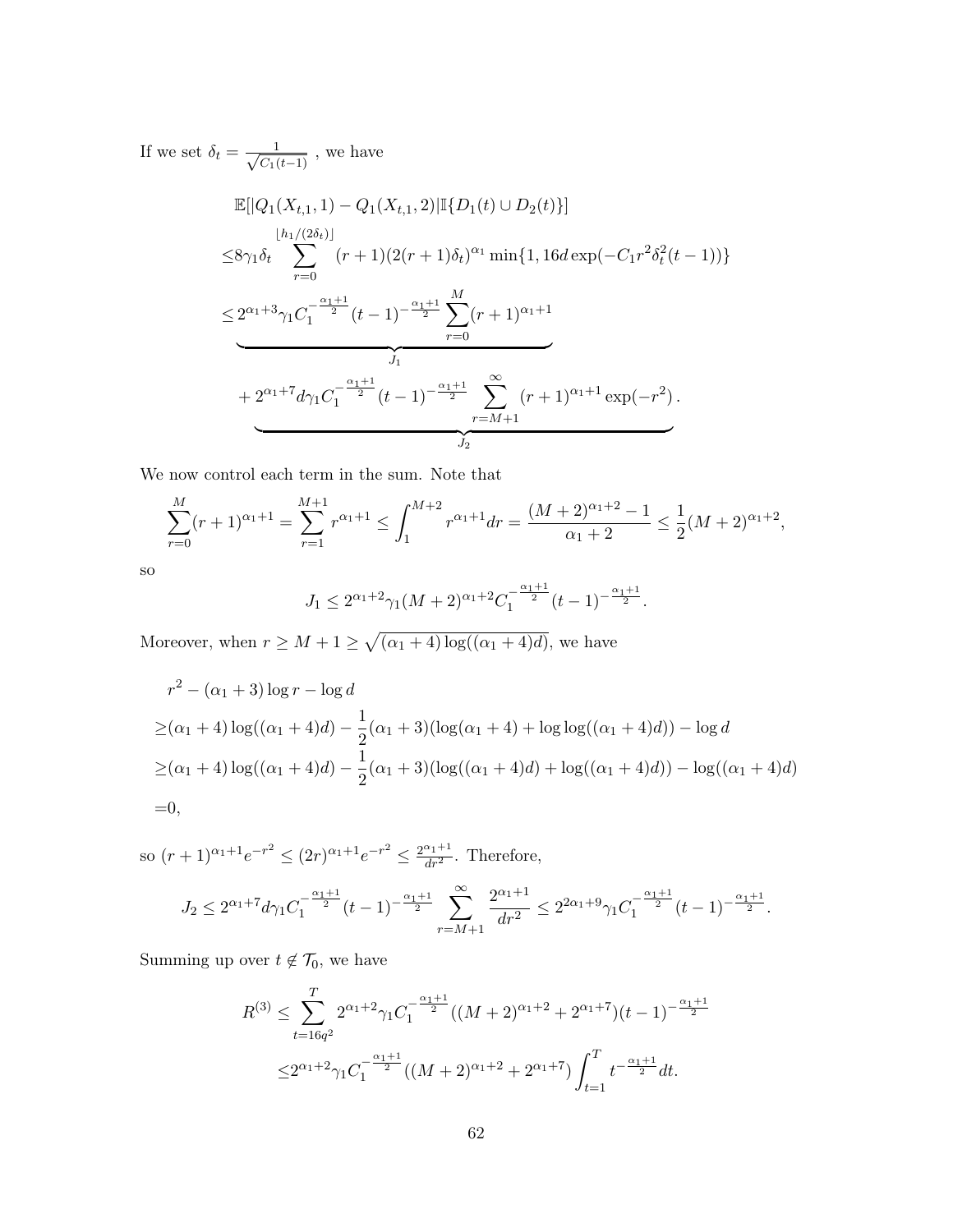Lastly, by basic calculus we get

$$
\int_{t=1}^{T} t^{-\frac{\alpha_{1}+1}{2}} dt \leq \begin{cases} \frac{2}{1-\alpha_{1}} T^{\frac{1-\alpha_{1}}{2}}, & \alpha_{1} < 1 \\ \log T, & \alpha_{1} = 1 \\ \frac{2}{\alpha_{1}-1}, & \alpha_{1} > 1 \end{cases}
$$

**Step IV. Controlling**  $R^{(4)}$ . The proof of this part is almost analogous to the proof in Step III except for changing some constants. The only major difference is that, if we let

$$
\mathcal{B}_{2,r}(t) = \{2r\delta_t^{(2)} \le Q_2(X_{t,2}, 1) - Q_2(X_{t,2}, 2) \le 2(r+1)\delta_t^{(2)}\},\
$$

since the distribution of  $X_{t,2}$  depends on which arm we pull in the first stage, we have

$$
\mathbb{P}(\mathcal{B}_{2,r}(t)) \leq \sum_{a \in \{1,2\}} \mathbb{P}_{X \sim \mathcal{P}_X, \epsilon \sim \mathcal{P}_{\epsilon^{(a)}}}(0 < |Q_2(B_a^T X + \epsilon, 1) - Q_2(B_a^T X + \epsilon, 2)| \leq 2(r+1)\delta_t^{(2)})
$$
\n
$$
\leq 2\gamma_2(2(r+1)\delta_t^{(2)})^{\alpha_2}.
$$

Following similar arguments as in Step III, we get

$$
R^{(4)} \leq \begin{cases} 2^{\alpha_2+4} (1-\alpha_2)^{-1} \gamma_2 C_2^{-\frac{\alpha_2+1}{2}} ((M+2)^{\alpha_2+2} + 2^{\alpha_2+4}) T^{\frac{1-\alpha_2}{2}}, & \alpha_2 < 1 \\ 2^{\alpha_2+3} \gamma_2 C_2^{-\frac{\alpha_2+1}{2}} ((M+2)^{\alpha_2+2} + 2^{\alpha_2+4}) \log T, & \alpha_2 = 1 \\ 2^{\alpha_2+4} (\alpha_2-1)^{-1} \gamma_2 C_2^{-\frac{\alpha_2+1}{2}} ((M+2)^{\alpha_2+2} + 2^{\alpha_2+4}), & \alpha_2 > 1 \end{cases}
$$

 $\Box$ 

# <span id="page-62-0"></span>C More Simulation Results

In this section, we provide more simulation results for Section [5.2](#page-28-0) with different  $h_1, h_2, q$ inputs. Here we simulate 192 independent paths with  $T = 10000$  for each parameter choice, and we let  $h_1 = h_2 \triangleq h$  in all experiments. From Fig. [3](#page-63-0) we can see that empirically, our algorithm is very robust to the choices of  $h, q$  parameters, and we can achieve  $O(\log T)$  regret even when our chosen  $q$  is much smaller than what is required in Theorem [1.](#page-18-2)